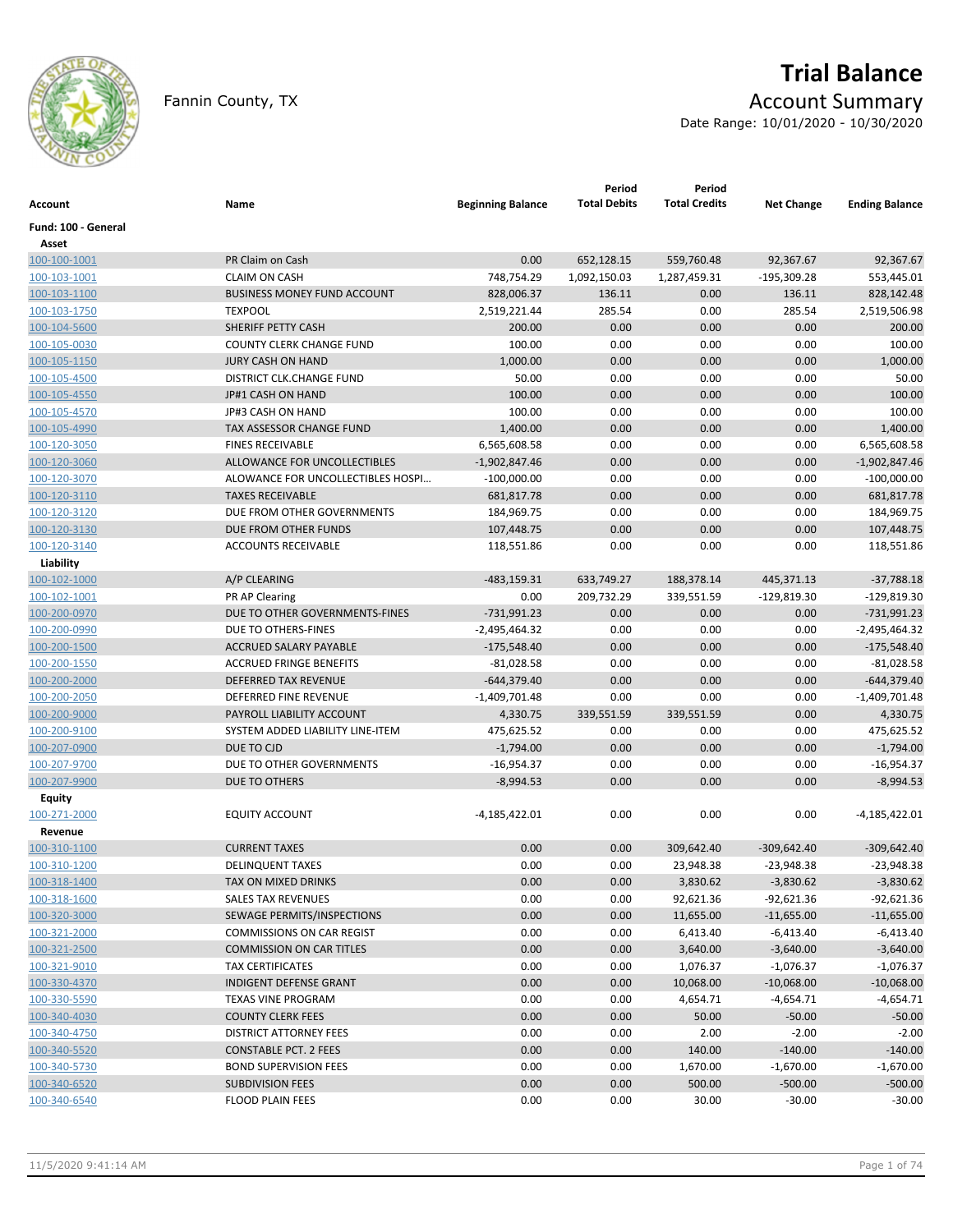|                              |                                                                 |                          | Period              | Period               |                   |                       |
|------------------------------|-----------------------------------------------------------------|--------------------------|---------------------|----------------------|-------------------|-----------------------|
| Account                      | Name                                                            | <b>Beginning Balance</b> | <b>Total Debits</b> | <b>Total Credits</b> | <b>Net Change</b> | <b>Ending Balance</b> |
| 100-360-1000                 | <b>INTEREST EARNINGS</b>                                        | 0.00                     | 0.00                | 285.66               | $-285.66$         | $-285.66$             |
| 100-360-1100                 | <b>INTEREST EARNINGS BUSINESS MONEY FU</b>                      | 0.00                     | 0.00                | 136.11               | $-136.11$         | $-136.11$             |
| 100-364-1630                 | <b>SALE OF EQUIPMENT</b>                                        | 0.00                     | 0.00                | 5,210.00             | $-5,210.00$       | $-5,210.00$           |
| 100-370-1000                 | <b>KFYN-RADIO TOWER RENT</b>                                    | 0.00                     | 0.00                | 200.00               | $-200.00$         | $-200.00$             |
| 100-370-1150                 | <b>RENT- VERIZON TOWER</b>                                      | 0.00                     | 0.00                | 1,064.61             | $-1,064.61$       | $-1.064.61$           |
| 100-370-1420                 | <b>CULVERT PERMITTING PROCESS</b>                               | 0.00                     | 0.00                | 130.00               | $-130.00$         | $-130.00$             |
| 100-370-1421                 | ROW PERMIT APPLICATION                                          | 0.00                     | 0.00                | 20.00                | $-20.00$          | $-20.00$              |
| 100-370-1430                 | D.A.SALARY REIMB.                                               | 0.00                     | 0.00                | 9,166.66             | $-9,166.66$       | $-9,166.66$           |
| 100-370-4170                 | <b>EMS ALLOCATION</b>                                           | 0.00                     | 0.00                | 600,000.00           | $-600,000.00$     | $-600,000.00$         |
| 100-370-4530                 | REIMB.CEC ODYSSEY SAAS                                          | 0.00                     | 0.00                | 6,020.50             | $-6,020.50$       | $-6,020.50$           |
| <b>Expense</b>               |                                                                 |                          |                     |                      |                   |                       |
| 100-400-1010                 | SALARY ELECTED OFFICIAL                                         | 0.00                     | 7,751.34            | 0.00                 | 7,751.34          | 7,751.34              |
| 100-400-1050                 | <b>SALARY SECRETARY</b>                                         | 0.00                     | 3,556.26            | 0.00                 | 3,556.26          | 3,556.26              |
| 100-400-2020                 | <b>GROUP HEALTH INSURANCE</b>                                   | 0.00                     | 1,045.48            | 0.00                 | 1,045.48          | 1,045.48              |
| 100-400-2030                 | <b>RETIREMENT</b>                                               | 0.00                     | 1,356.75            | 0.00                 | 1,356.75          | 1,356.75              |
| 100-400-2050                 | SOCIAL SECURITY & MEDICARE TAX                                  | 0.00                     | 907.10              | 0.00                 | 907.10            | 907.10                |
| 100-400-2250                 | <b>TRAVEL ALLOWANCE</b>                                         | 0.00                     | 350.00              | 0.00                 | 350.00            | 350.00                |
| 100-400-4680                 | <b>JUVENILE BOARD SALARY</b>                                    | 0.00                     | 200.00              | 0.00                 | 200.00            | 200.00                |
| 100-403-1010                 | SALARY ELECTED OFFICIAL                                         | 0.00                     | 6,719.76            | 0.00                 | 6,719.76          | 6,719.76              |
| 100-403-1040                 | <b>SALARY DEPUTIES</b>                                          | 0.00                     | 19,415.96           | 0.00                 | 19,415.96         | 19.415.96             |
| 100-403-1070                 | <b>SALARY PART-TIME</b>                                         | 0.00                     | 2,088.00            | 0.00                 | 2,088.00          | 2,088.00              |
| 100-403-2020                 | <b>GROUP HEALTH INSURANCE</b>                                   | 0.00                     | 7,120.54            | 0.00                 | 7,120.54          | 7,120.54              |
| 100-403-2030                 | RETIREMENT                                                      | 0.00                     | 3,327.58            | 0.00                 | 3,327.58          | 3,327.58              |
| 100-403-2050                 | SOCIAL SECURITY & MEDICARE TAX                                  | 0.00                     | 2,104.41            | 0.00                 | 2,104.41          | 2,104.41              |
| 100-403-3100                 | <b>OFFICE SUPPLIES</b>                                          | 0.00                     | 283.36              | 0.00                 | 283.36            | 283.36                |
| 100-404-1090                 | SALARY-ELECTION WORKERS                                         | 0.00                     | 508.00              | 0.00                 | 508.00            | 508.00                |
| 100-404-2050                 | SOCIAL SECURITY & MEDICARE TAX                                  | 0.00                     | 4.79                | 0.00                 | 4.79              | 4.79                  |
| 100-404-3100                 | <b>ELECTION SUPPLIES</b>                                        | 0.00                     | 1,840.43            | 0.00                 | 1,840.43          | 1,840.43              |
| 100-404-4210                 | <b>ELECTION INTERNET</b>                                        | 0.00                     | 113.97              | 0.00                 | 113.97            | 113.97                |
| 100-404-4420                 | PROFESSIONAL SERVICE/TRANSLATOR                                 | 0.00                     | 62.50               | 0.00                 | 62.50             | 62.50                 |
| 100-404-4850                 | ELECTION MAINT. AGREEMENT                                       | 0.00                     | 14,661.00           | 0.00                 | 14,661.00         | 14,661.00             |
| 100-405-1020                 | SALARY VETERANS' SERVICE OFFICER                                | 0.00                     | 4,658.76            | 0.00                 | 4,658.76          | 4,658.76              |
| 100-405-2020                 | <b>GROUP HEALTH INSURANCE</b>                                   | 0.00                     | 1,017.22            | 0.00                 | 1,017.22          | 1,017.22              |
| 100-405-2030                 | <b>RETIREMENT</b>                                               | 0.00                     | 549.27              | 0.00                 | 549.27            | 549.27                |
| 100-405-2050                 | SOCIAL SECURITY & MEDICARE TAX                                  | 0.00                     | 352.72              | 0.00                 | 352.72            | 352.72                |
| 100-406-1020                 | SALARY-EMERGENCY MANAGEMENT CO                                  | 0.00                     | 3,833.43            | 0.00                 | 3,833.43          | 3,833.43              |
| 100-406-2020                 | <b>GROUP HEALTH INSURANCE</b>                                   | 0.00                     | 3,051.66            | 0.00                 | 3,051.66          | 3,051.66              |
| 100-406-2030                 | <b>RETIREMENT</b>                                               | 0.00                     | 451.95              | 0.00                 | 451.95            | 451.95                |
| 100-406-2050                 | SOCIAL SECURITY & MEDICARE TAX                                  | 0.00                     | 293.25              | 0.00                 | 293.25            | 293.25                |
| 100-406-4210                 | <b>EMERGENCY INTERNET</b>                                       | 0.00                     | 38.03               | 0.00                 | 38.03             | 38.03                 |
| 100-406-4890                 | CODE RED EARLY WARNING SYSTEM                                   | 0.00                     | 13,406.40           | 0.00                 | 13,406.40         | 13,406.40             |
| 100-409-4040                 | 911 EMERGENCY SERVICE                                           | 0.00                     | 2,229.25            | 0.00                 | 2,229.25          | 2,229.25              |
| 100-409-4810                 | <b>DUES</b>                                                     | 0.00                     | 1,638.67            | 0.00                 | 1,638.67          | 1,638.67              |
| 100-409-4940                 | TCEQ PERMITS ENVIRONMENTAL DEV                                  | 0.00                     | 890.00              | 0.00                 | 890.00            | 890.00                |
| 100-409-4990                 | <b>BANK SERVICE FEES</b>                                        | 0.00                     | 700.00              | 0.00                 | 700.00            | 700.00                |
| 100-410-1010                 | SALARY ELECTED OFFICIAL                                         | 0.00                     | 19,269.24           | 0.00                 | 19,269.24         | 19,269.24             |
| 100-410-1030                 | SALARY COURT COORDINATOR<br><b>SALARY COURT REPORTER</b>        | 0.00                     | 3,779.92            | 0.00                 | 3,779.92          | 3,779.92              |
| 100-410-1100                 | <b>BAILIFF</b>                                                  | 0.00                     | 7,796.10            | 0.00                 | 7,796.10          | 7,796.10<br>4,715.60  |
| 100-410-1300                 | <b>GROUP HEALTH INSURANCE</b>                                   | 0.00<br>0.00             | 4,715.60            | 0.00                 | 4,715.60          |                       |
| 100-410-2020                 |                                                                 |                          | 3,590.58            | 0.00                 | 3,590.58          | 3,590.58              |
| 100-410-2030<br>100-410-2050 | RETIREMENT                                                      | 0.00<br>0.00             | 4,203.73            | 0.00                 | 4,203.73          | 4,203.73              |
| 100-410-4240                 | SOCIAL SECURITY & MEDICARE TAX<br><b>INDIGENT ATTORNEY FEES</b> |                          | 2,371.59            | 0.00                 | 2,371.59          | 2,371.59              |
| 100-410-4250                 |                                                                 | 0.00<br>0.00             | 800.00<br>75.00     | 0.00<br>0.00         | 800.00<br>75.00   | 800.00<br>75.00       |
| 100-410-4680                 | PROFESSIONAL SERVICES<br>JUVENILE BOARD SALARY                  | 0.00                     | 200.00              | 0.00                 | 200.00            | 200.00                |
| 100-425-4220                 | REGIONAL INDIGENT DEFENSE PROGRAM                               | 0.00                     | 14,461.00           | 0.00                 | 14,461.00         | 14,461.00             |
| 100-425-4660                 | <b>AUTOPSIES</b>                                                | 0.00                     | 606.25              | 0.00                 | 606.25            | 606.25                |
| 100-435-1030                 | <b>SALARY COURT COORDINATOR</b>                                 | 0.00                     | 4,381.54            | 0.00                 | 4,381.54          | 4,381.54              |
| 100-435-1100                 | <b>SALARY COURT REPORTER</b>                                    | 0.00                     | 9,715.17            | 0.00                 | 9,715.17          | 9,715.17              |
|                              |                                                                 |                          |                     |                      |                   |                       |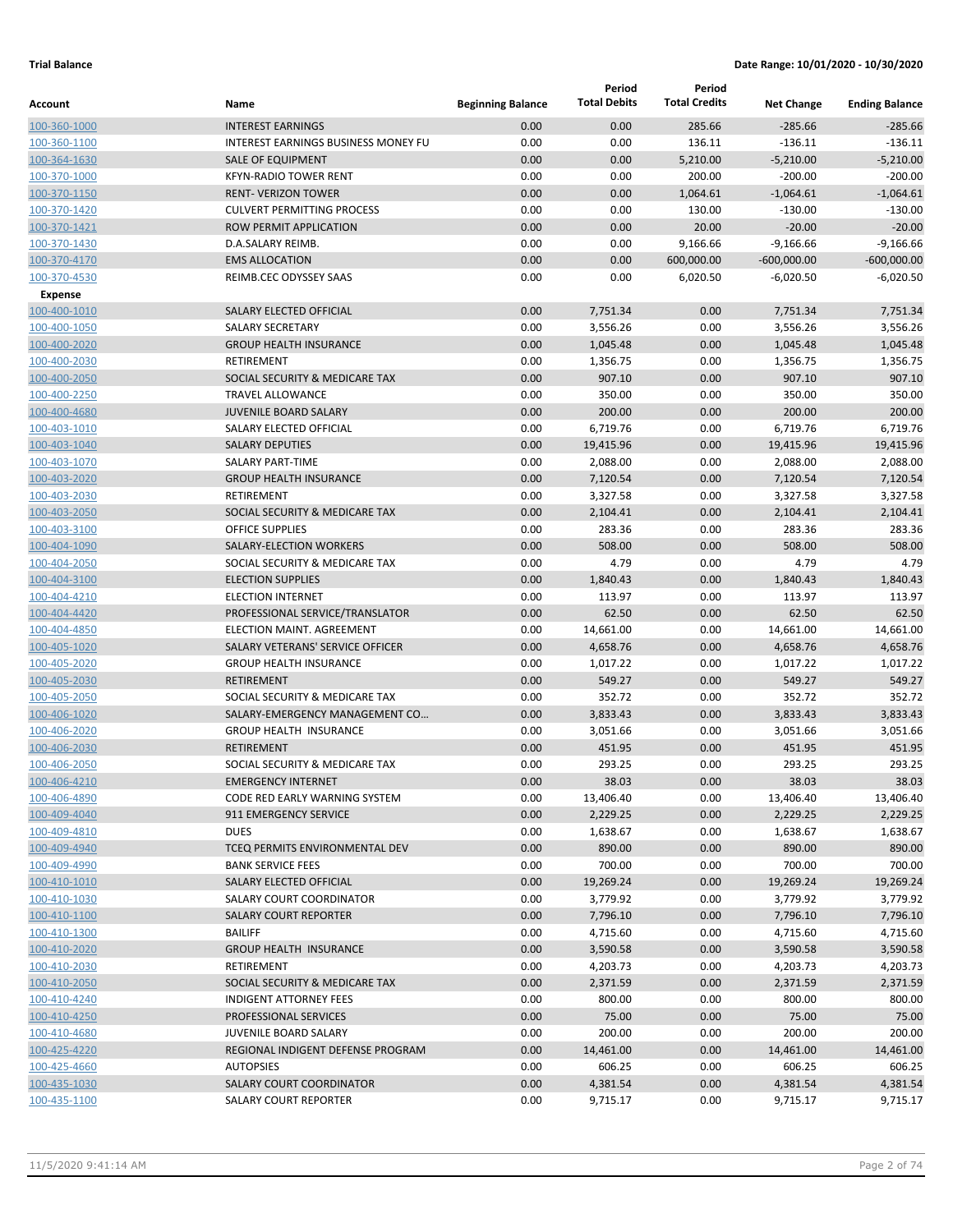|                              |                                         |                          | Period               | Period               |                      |                       |
|------------------------------|-----------------------------------------|--------------------------|----------------------|----------------------|----------------------|-----------------------|
| Account                      | Name                                    | <b>Beginning Balance</b> | <b>Total Debits</b>  | <b>Total Credits</b> | <b>Net Change</b>    | <b>Ending Balance</b> |
| 100-435-1300                 | <b>BAILIFF</b>                          | 0.00                     | 4,822.74             | 0.00                 | 4,822.74             | 4,822.74              |
| 100-435-2020                 | <b>GROUP HEALTH INSURANCE</b>           | 0.00                     | 3,051.66             | 0.00                 | 3,051.66             | 3,051.66              |
| 100-435-2030                 | <b>RETIREMENT</b>                       | 0.00                     | 2,265.97             | 0.00                 | 2,265.97             | 2,265.97              |
| 100-435-2050                 | SOCIAL SECURITY & MEDICARE TAX          | 0.00                     | 1,605.60             | 0.00                 | 1,605.60             | 1,605.60              |
| 100-435-3100                 | <b>OFFICE SUPPLIES</b>                  | 0.00                     | 28.99                | 0.00                 | 28.99                | 28.99                 |
| 100-435-4360                 | ATTORNEY FEES- CPS CASES                | 0.00                     | 2,746.00             | 0.00                 | 2,746.00             | 2,746.00              |
| 100-435-4370                 | <b>ATTORNEY FEES</b>                    | 0.00                     | 1,271.65             | 0.00                 | 1,271.65             | 1,271.65              |
| 100-435-4380                 | <b>COURT REPORTER EXPENSE</b>           | 0.00                     | 1,749.50             | 0.00                 | 1,749.50             | 1,749.50              |
| 100-435-4420                 | OTHER PROFESSIONAL SERV.                | 0.00                     | 875.00               | 0.00                 | 875.00               | 875.00                |
| 100-435-4680                 | <b>JUVENILE BOARD SALARY</b>            | 0.00                     | 300.00               | 0.00                 | 300.00               | 300.00                |
| 100-450-1010                 | SALARY ELECTED OFFICIAL                 | 0.00                     | 6,779.76             | 0.00                 | 6,779.76             | 6,779.76              |
| 100-450-1030                 | SALARY CHIEF DEPUTY                     | 0.00                     | 4,740.76             | 0.00                 | 4,740.76             | 4,740.76              |
| 100-450-1040                 | <b>SALARIES DEPUTIES</b>                | 0.00                     | 20,057.97            | 0.00                 | 20,057.97            | 20,057.97             |
| 100-450-1070                 | SALARY PART-TIME                        | 0.00                     | 2,088.00             | 0.00                 | 2,088.00             | 2,088.00              |
| 100-450-2020                 | <b>GROUP HEALTH INSURANCE</b>           | 0.00                     | 7,958.04             | 0.00                 | 7,958.04             | 7,958.04              |
| 100-450-2030                 | RETIREMENT                              | 0.00                     | 3,969.27             | 0.00                 | 3,969.27             | 3,969.27              |
| 100-450-2050                 | SOCIAL SECURITY & MEDICARE TAX          | 0.00                     | 2,465.14             | 0.00                 | 2,465.14             | 2,465.14              |
| 100-450-3100                 | <b>OFFICE SUPPLIES</b>                  | 0.00                     | 278.20               | 0.00                 | 278.20               | 278.20                |
| 100-450-4270                 | OUT OF COUNTY TRAVEL/TRAINING           | 0.00                     | 1,497.83             | 0.00                 | 1,497.83             | 1,497.83              |
| 100-455-1010                 | SALARY ELECTED OFFICIAL                 | 0.00                     | 5,192.70             | 0.00                 | 5,192.70             | 5,192.70              |
| 100-455-1030                 | <b>SALARY CHIEF DEPUTY</b>              | 0.00                     | 4,607.79             | 0.00                 | 4,607.79             | 4,607.79              |
| 100-455-1040                 | <b>SALARY DEPUTY</b>                    | 0.00                     | 3,249.37             | 0.00                 | 3,249.37             | 3,249.37              |
| 100-455-2020                 | <b>GROUP HEALTH INSURANCE</b>           | 0.00                     | 2,036.98             | 0.00                 | 2,036.98             | 2,036.98              |
| 100-455-2030                 | RETIREMENT                              | 0.00                     | 1,538.58             | 0.00                 | 1,538.58             | 1,538.58              |
| 100-455-2050                 | SOCIAL SECURITY & MEDICARE TAX          | 0.00                     | 1,006.24             | 0.00                 | 1,006.24             | 1,006.24              |
| 100-455-2250                 | <b>TRAVEL ALLOWANCE</b>                 | 0.00                     | 200.00               | 0.00                 | 200.00               | 200.00                |
| 100-456-1010                 | SALARY ELECTED OFFICIAL                 | 0.00                     | 5,192.70             | 0.00                 | 5,192.70             | 5,192.70              |
| 100-456-1030                 | SALARY CHIEF DEPUTY                     | 0.00                     | 4,740.57             | 0.00                 | 4,740.57             | 4,740.57              |
| 100-456-2020                 | <b>GROUP HEALTH INSURANCE</b>           | 0.00                     | 2,032.54             | 0.00                 | 2,032.54             | 2,032.54              |
| 100-456-2030                 | <b>RETIREMENT</b>                       | 0.00                     | 1,171.13             | 0.00                 | 1,171.13             | 1,171.13              |
| 100-456-2050                 | SOCIAL SECURITY & MEDICARE TAX          | 0.00                     | 775.20               | 0.00                 | 775.20               | 775.20                |
| 100-456-2250                 | <b>TRAVEL ALLOWANCE</b>                 | 0.00                     | 200.00               | 0.00                 | 200.00               | 200.00                |
| 100-456-4210                 | <b>INTERNET</b><br><b>OFFICE RENTAL</b> | 0.00<br>0.00             | 81.95                | 0.00<br>0.00         | 81.95<br>350.00      | 81.95<br>350.00       |
| 100-456-4600                 | SALARY ELECTED OFFICIAL                 | 0.00                     | 350.00               | 0.00                 |                      | 5,192.70              |
| 100-457-1010<br>100-457-1030 | SALARY CHIEF DEPUTY                     | 0.00                     | 5,192.70             |                      | 5,192.70             |                       |
| 100-457-2020                 | <b>GROUP HEALTH INSURANCE</b>           | 0.00                     | 3,290.77<br>2,034.44 | 0.00<br>0.00         | 3,290.77<br>2,034.44 | 3,290.77<br>2,034.44  |
| 100-457-2030                 | RETIREMENT                              | 0.00                     | 1,000.20             | 0.00                 | 1,000.20             | 1,000.20              |
| 100-457-2050                 | SOCIAL SECURITY & MEDICARE TAX          | 0.00                     | 664.32               | 0.00                 | 664.32               | 664.32                |
| 100-457-2250                 | TRAVEL ALLOWANCE                        | 0.00                     | 200.00               | 0.00                 | 200.00               | 200.00                |
| 100-457-4210                 | <b>INTERNET</b>                         | 0.00                     | 84.94                | 46.95                | 37.99                | 37.99                 |
| 100-475-1011                 | DA. SALARY SUPPLEMENT                   | 0.00                     | 781.14               | 0.00                 | 781.14               | 781.14                |
| 100-475-1012                 | DA SALARY REIMB. GC CH 46               | 0.00                     | 3,173.07             | 0.00                 | 3,173.07             | 3,173.07              |
| 100-475-1030                 | SALARY ASSISTANT D.A.                   | 0.00                     | 35,614.38            | 0.00                 | 35,614.38            | 35,614.38             |
| 100-475-1031                 | <b>INVESTIGATOR</b>                     | 0.00                     | 7,149.66             | 0.00                 | 7,149.66             | 7,149.66              |
| 100-475-1032                 | ASST. DA LONGEVITY PAY                  | 0.00                     | 280.00               | 0.00                 | 280.00               | 280.00                |
| 100-475-1050                 | SALARIES SECRETARIES                    | 0.00                     | 21,284.39            | 0.00                 | 21,284.39            | 21,284.39             |
| 100-475-1051                 | <b>DISCOVERY CLERK</b>                  | 0.00                     | 4,353.60             | 0.00                 | 4,353.60             | 4,353.60              |
| 100-475-1070                 | SALARY PART-TIME                        | 0.00                     | 1,380.00             | 0.00                 | 1,380.00             | 1,380.00              |
| 100-475-2020                 | <b>GROUP HEALTH INSURANCE</b>           | 0.00                     | 11,041.16            | 0.00                 | 11,041.16            | 11,041.16             |
| 100-475-2030                 | RETIREMENT                              | 0.00                     | 8,727.14             | 0.00                 | 8,727.14             | 8,727.14              |
| 100-475-2050                 | SOCIAL SECURITY & MEDICARE TAX          | 0.00                     | 5,539.13             | 0.00                 | 5,539.13             | 5,539.13              |
| 100-475-2250                 | <b>TRAVEL ALLOWANCE</b>                 | 0.00                     | 255.00               | 0.00                 | 255.00               | 255.00                |
| 100-475-3100                 | <b>OFFICE SUPPLIES</b>                  | 0.00                     | 838.37               | 0.00                 | 838.37               | 838.37                |
| 100-475-3130                 | <b>GRAND JURY EXPENSE</b>               | 0.00                     | 400.00               | 0.00                 | 400.00               | 400.00                |
| 100-475-4270                 | OUT OF COUNTY TRAVEL/TRAINING           | 0.00                     | 104.17               | 0.00                 | 104.17               | 104.17                |
| 100-495-1020                 | SALARY APPOINTED OFFICIAL               | 0.00                     | 8,512.89             | 0.00                 | 8,512.89             | 8,512.89              |
| 100-495-1030                 | SALARIES ASSISTANTS                     | 0.00                     | 17,325.95            | 0.00                 | 17,325.95            | 17,325.95             |
| 100-495-2020                 | <b>GROUP HEALTH INSURANCE</b>           | 0.00                     | 4,068.88             | 0.00                 | 4,068.88             | 4,068.88              |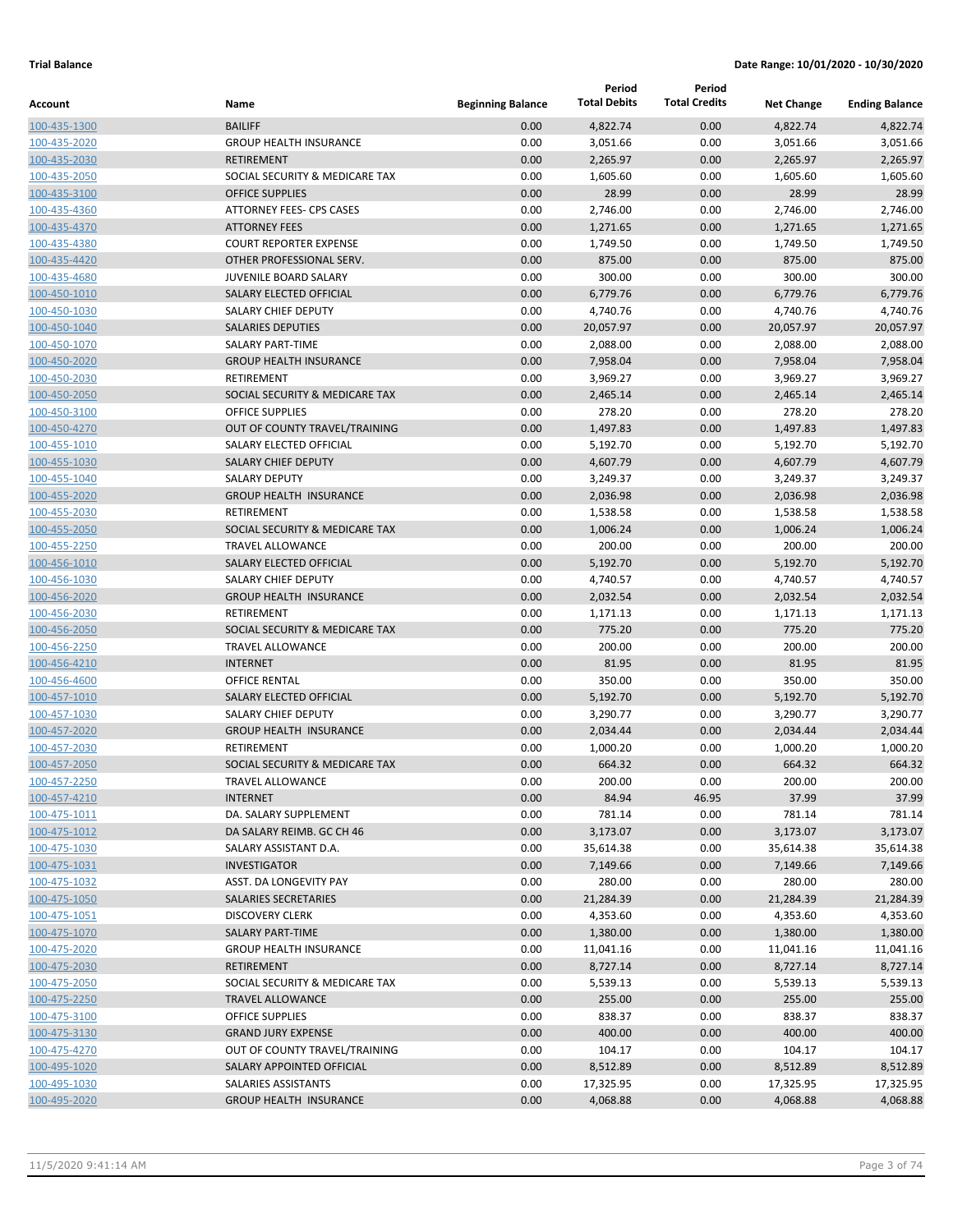|                              |                                                           |                          | Period               | Period               |                    |                       |
|------------------------------|-----------------------------------------------------------|--------------------------|----------------------|----------------------|--------------------|-----------------------|
| Account                      | Name                                                      | <b>Beginning Balance</b> | <b>Total Debits</b>  | <b>Total Credits</b> | <b>Net Change</b>  | <b>Ending Balance</b> |
| 100-495-2030                 | RETIREMENT                                                | 0.00                     | 3,046.44             | 0.00                 | 3,046.44           | 3,046.44              |
| 100-495-2050                 | SOCIAL SECURITY & MEDICARE TAX                            | 0.00                     | 1,827.93             | 0.00                 | 1,827.93           | 1,827.93              |
| 100-495-3100                 | <b>OFFICE SUPPLIES</b>                                    | 0.00                     | 40.54                | 0.00                 | 40.54              | 40.54                 |
| 100-495-4800                 | <b>BOND</b>                                               | 0.00                     | 186.00               | 0.00                 | 186.00             | 186.00                |
| 100-496-1020                 | SALARY PURCHASING AGENT                                   | 0.00                     | 6,144.78             | 0.00                 | 6,144.78           | 6,144.78              |
| 100-496-2020                 | <b>GROUP HEALTH INSURANCE</b>                             | 0.00                     | 1,017.22             | 0.00                 | 1,017.22           | 1,017.22              |
| 100-496-2030                 | <b>RETIREMENT</b>                                         | 0.00                     | 724.47               | 0.00                 | 724.47             | 724.47                |
| 100-496-2050                 | SOCIAL SECURITY & MEDICARE TAX                            | 0.00                     | 462.36               | 0.00                 | 462.36             | 462.36                |
| 100-496-3100                 | <b>OFFICE SUPPLIES</b>                                    | 0.00                     | 20.99                | 0.00                 | 20.99              | 20.99                 |
| 100-497-1010                 | SALARY ELECTED OFFICIAL                                   | 0.00                     | 6,779.76             | 0.00                 | 6,779.76           | 6,779.76              |
| 100-497-2020                 | <b>GROUP HEALTH INSURANCE</b>                             | 0.00                     | 1,016.34             | 0.00                 | 1,016.34           | 1,016.34              |
| 100-497-2030                 | <b>RETIREMENT</b>                                         | 0.00                     | 799.32               | 0.00                 | 799.32             | 799.32                |
| 100-497-2050                 | SOCIAL SECURITY & MEDICARE TAX                            | 0.00                     | 446.09               | 0.00                 | 446.09             | 446.09                |
| 100-499-1010                 | SALARY ELECTED OFFICIAL                                   | 0.00                     | 6,779.76             | 0.00                 | 6,779.76           | 6,779.76              |
| 100-499-1030                 | SALARIES CHIEF DEPUTY                                     | 0.00                     | 4,877.59             | 0.00                 | 4,877.59           | 4,877.59              |
| 100-499-1040                 | <b>SALARIES DEPUTIES</b><br><b>GROUP HEALTH INSURANCE</b> | 0.00<br>0.00             | 11,818.40            | 0.00                 | 11,818.40          | 11,818.40             |
| 100-499-2020                 | <b>RETIREMENT</b>                                         | 0.00                     | 5,086.10<br>2,767.77 | 0.00                 | 5,086.10           | 5,086.10              |
| 100-499-2030                 | SOCIAL SECURITY & MEDICARE TAX                            | 0.00                     | 1,732.46             | 0.00<br>0.00         | 2,767.77           | 2,767.77<br>1,732.46  |
| 100-499-2050                 | <b>LEONARD OFFICE RENT</b>                                | 0.00                     |                      |                      | 1,732.46           | 100.00                |
| 100-499-4600                 | SALARY-TECHNICIAN                                         | 0.00                     | 100.00               | 0.00<br>0.00         | 100.00             | 4,940.45              |
| 100-503-1020<br>100-503-1070 | SALARY PART-TIME TECHNICIAN                               | 0.00                     | 4,940.45<br>900.00   | 0.00                 | 4,940.45<br>900.00 | 900.00                |
| 100-503-2020                 | <b>GROUP HEALTH INSURANCE</b>                             | 0.00                     | 1,017.22             | 0.00                 | 1,017.22           | 1,017.22              |
| 100-503-2030                 | <b>RETIREMENT</b>                                         | 0.00                     | 582.48               | 0.00                 | 582.48             | 582.48                |
| 100-503-2050                 | SOCIAL SECURITY & MEDICARE TAX                            | 0.00                     | 348.64               | 0.00                 | 348.64             | 348.64                |
| 100-503-2250                 | <b>TRAVEL ALLOWANCE</b>                                   | 0.00                     | 40.00                | 0.00                 | 40.00              | 40.00                 |
| 100-503-4210                 | <b>EMERGENCY INTERNET</b>                                 | 0.00                     | 37.99                | 0.00                 | 37.99              | 37.99                 |
| 100-510-1070                 | <b>SALARY PART-TIME</b>                                   | 0.00                     | 2,421.12             | 0.00                 | 2,421.12           | 2,421.12              |
| 100-510-1150                 | SALARY JANITOR                                            | 0.00                     | 4,740.91             | 0.00                 | 4,740.91           | 4,740.91              |
| 100-510-2020                 | <b>GROUP HEALTH INSURANCE</b>                             | 0.00                     | 1,017.22             | 0.00                 | 1,017.22           | 1,017.22              |
| 100-510-2030                 | RETIREMENT                                                | 0.00                     | 844.42               | 0.00                 | 844.42             | 844.42                |
| 100-510-2050                 | SOCIAL SECURITY & MEDICARE TAX                            | 0.00                     | 544.22               | 0.00                 | 544.22             | 544.22                |
| 100-510-3100                 | <b>OFFICE SUPPLIES</b>                                    | 0.00                     | 212.92               | 0.00                 | 212.92             | 212.92                |
| 100-510-3110                 | <b>POSTAGE</b>                                            | 0.00                     | 165.26               | 0.00                 | 165.26             | 165.26                |
| 100-510-3150                 | <b>COPIER RENTAL</b>                                      | 0.00                     | 473.85               | 0.00                 | 473.85             | 473.85                |
| 100-510-4200                 | <b>TELEPHONE</b>                                          | 0.00                     | 3,645.00             | 0.00                 | 3,645.00           | 3,645.00              |
| 100-510-4231                 | <b>CELL PHONE - JANITOR</b>                               | 0.00                     | 0.00                 | 8.11                 | $-8.11$            | $-8.11$               |
| 100-510-4400                 | UTILITIES ELECTRICITY                                     | 0.00                     | 136.75               | 0.00                 | 136.75             | 136.75                |
| 100-511-3320                 | <b>JANITOR SUPPLIES</b>                                   | 0.00                     | 115.42               | 0.00                 | 115.42             | 115.42                |
| 100-511-4400                 | UTILITIES ELECTRICITY                                     | 0.00                     | 352.00               | 0.00                 | 352.00             | 352.00                |
| 100-512-4400                 | UTILITIES ELECTRICITY                                     | 0.00                     | 256.80               | 0.00                 | 256.80             | 256.80                |
| 100-513-3110                 | POSTAGE                                                   | 0.00                     | 77.75                | 0.00                 | 77.75              | 77.75                 |
| 100-513-3320                 | <b>JANITOR SUPPLIES</b>                                   | 0.00                     | 95.39                | 0.00                 | 95.39              | 95.39                 |
| 100-513-4210                 | <b>INTERNET</b>                                           | 0.00                     | 231.43               | 0.00                 | 231.43             | 231.43                |
| 100-513-4400                 | UTILITIES ELECTRICITY                                     | 0.00                     | 440.84               | 0.00                 | 440.84             | 440.84                |
| 100-513-4410                 | UTILITIES GAS                                             | 0.00                     | 57.81                | 0.00                 | 57.81              | 57.81                 |
| 100-514-4210                 | <b>INTERNET</b>                                           | 0.00                     | 82.69                | 0.00                 | 82.69              | 82.69                 |
| 100-515-4210                 | <b>INTERNET</b>                                           | 0.00                     | 46.95                | 0.00                 | 46.95              | 46.95                 |
| 100-515-4400                 | UTILITIES ELECTRICITY                                     | 0.00                     | 265.19               | 0.00                 | 265.19             | 265.19                |
| 100-515-4502                 | LAWN MAINTENANCE                                          | 0.00                     | 60.00                | 0.00                 | 60.00              | 60.00                 |
| 100-516-3320                 | <b>JANITOR SUPPLIES</b>                                   | 0.00                     | 7.90                 | 0.00                 | 7.90               | 7.90                  |
| 100-516-4400                 | UTILITIES ELECTRICITY                                     | 0.00                     | 247.74               | 0.00                 | 247.74             | 247.74                |
| 100-516-4501                 | PEST CONTROL                                              | 0.00                     | 57.00                | 0.00                 | 57.00              | 57.00                 |
| 100-518-3320                 | <b>JANITOR SUPPLIES</b>                                   | 0.00                     | 522.24               | 0.00                 | 522.24             | 522.24                |
| 100-518-4210                 | <b>INTERNET</b>                                           | 0.00                     | 1,046.18             | 0.00                 | 1,046.18           | 1,046.18              |
| 100-518-4400                 | UTILITIES ELECTRICITY                                     | 0.00                     | 1,946.83             | 0.00                 | 1,946.83           | 1,946.83              |
| 100-518-4410                 | UTILITIES GAS                                             | 0.00                     | 52.90                | 0.00                 | 52.90              | 52.90                 |
| 100-518-4420                 | UTILITIES WATER                                           | 0.00                     | 250.00               | 0.00                 | 250.00             | 250.00                |
| 100-518-4500                 | R & M BUILDING                                            | 0.00                     | 112.50               | 0.00                 | 112.50             | 112.50                |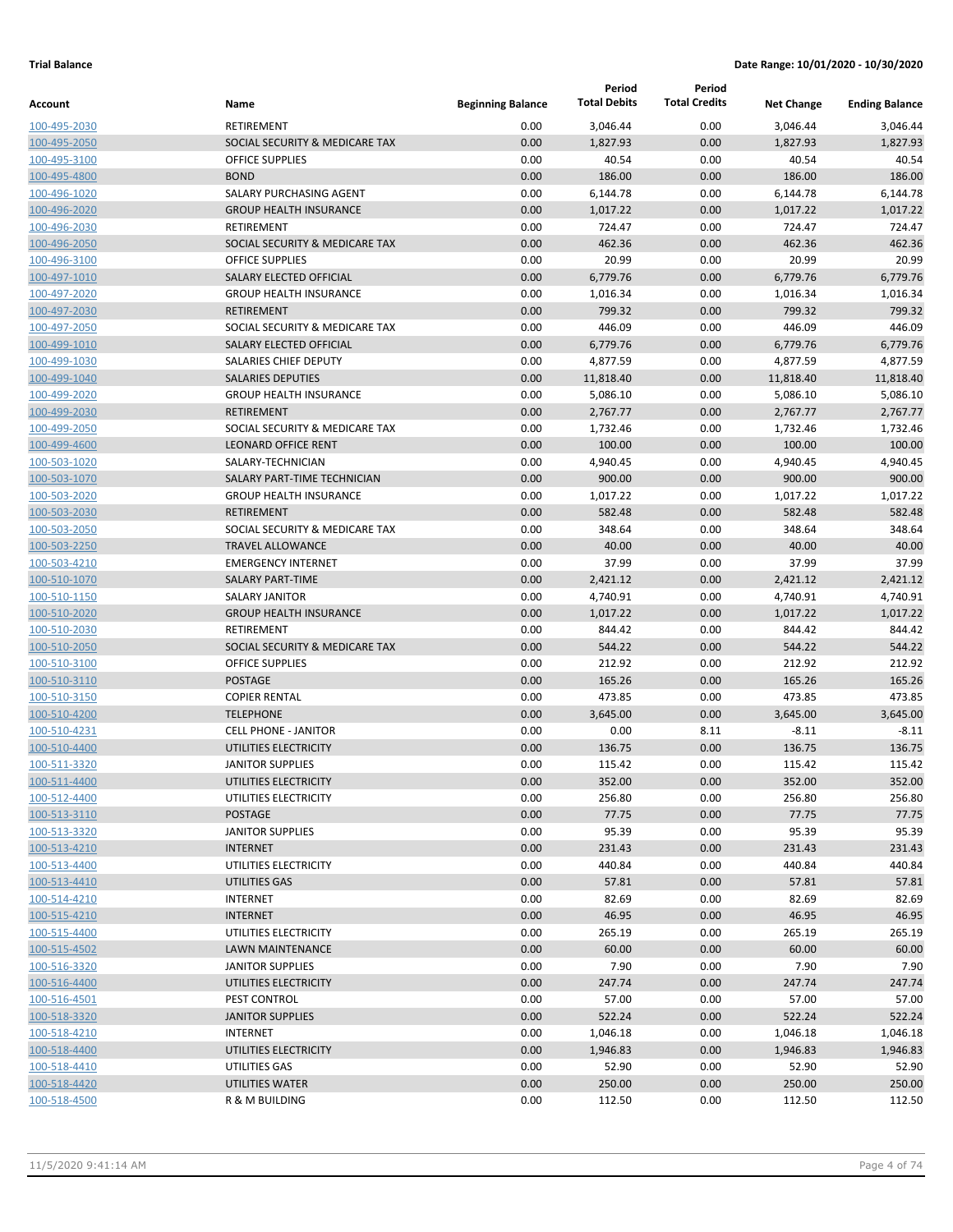|              |                                   |                          | Period              | Period               |                   |                       |
|--------------|-----------------------------------|--------------------------|---------------------|----------------------|-------------------|-----------------------|
| Account      | Name                              | <b>Beginning Balance</b> | <b>Total Debits</b> | <b>Total Credits</b> | <b>Net Change</b> | <b>Ending Balance</b> |
| 100-518-4700 | OFFICE SPACE LEASE                | 0.00                     | 21,350.00           | 0.00                 | 21,350.00         | 21,350.00             |
| 100-518-4830 | <b>ALARM MONITORING</b>           | 0.00                     | 885.60              | 0.00                 | 885.60            | 885.60                |
| 100-540-4170 | <b>EMS SERVICE</b>                | 0.00                     | 61,666.67           | 0.00                 | 61,666.67         | 61.666.67             |
| 100-540-4400 | UTILITIES ELECTRICITY             | 0.00                     | 89.66               | 0.00                 | 89.66             | 89.66                 |
| 100-551-1010 | SALARY ELECTED OFFICIAL           | 0.00                     | 3,885.54            | 0.00                 | 3,885.54          | 3,885.54              |
| 100-551-2020 | <b>GROUP HEALTH INSURANCE</b>     | 0.00                     | 478.30              | 0.00                 | 478.30            | 478.30                |
| 100-551-2030 | <b>RETIREMENT</b>                 | 0.00                     | 470.59              | 0.00                 | 470.59            | 470.59                |
| 100-551-2050 | SOCIAL SECURITY & MEDICARE TAX    | 0.00                     | 303.60              | 0.00                 | 303.60            | 303.60                |
| 100-551-2250 | <b>TRAVEL ALLOWANCE</b>           | 0.00                     | 200.00              | 0.00                 | 200.00            | 200.00                |
| 100-552-1010 | SALARY ELECTED OFFICIAL           | 0.00                     | 1,917.57            | 0.00                 | 1,917.57          | 1,917.57              |
| 100-552-2020 | <b>GROUP HEALTH INSURANCE</b>     | 0.00                     | 1,017.22            | 0.00                 | 1,017.22          | 1,017.22              |
| 100-552-2030 | RETIREMENT                        | 0.00                     | 226.08              | 0.00                 | 226.08            | 226.08                |
| 100-552-2050 | SOCIAL SECURITY & MEDICARE TAX    | 0.00                     | 146.70              | 0.00                 | 146.70            | 146.70                |
| 100-553-1010 | SALARY ELECTED OFFICIAL           | 0.00                     | 1,711.23            | 0.00                 | 1,711.23          | 1,711.23              |
| 100-553-2020 | <b>GROUP HEALTH INSURANCE</b>     | 0.00                     | 1,017.22            | 0.00                 | 1,017.22          | 1,017.22              |
| 100-553-2030 | RETIREMENT                        | 0.00                     | 201.75              | 0.00                 | 201.75            | 201.75                |
| 100-553-2050 | SOCIAL SECURITY & MEDICARE TAX    | 0.00                     | 146.22              | 0.00                 | 146.22            | 146.22                |
| 100-553-2250 | <b>TRAVEL ALLOWANCE</b>           | 0.00                     | 200.00              | 0.00                 | 200.00            | 200.00                |
| 100-560-1010 | SALARY ELECTED OFFICIAL           | 0.00                     | 6,982.38            | 0.00                 | 6,982.38          | 6,982.38              |
| 100-560-1030 | <b>SALARY CHIEF DEPUTY</b>        | 0.00                     | 6,057.69            | 0.00                 | 6,057.69          | 6,057.69              |
| 100-560-1040 | <b>SALARIES DEPUTIES</b>          | 0.00                     | 75,353.30           | 0.00                 | 75,353.30         | 75,353.30             |
| 100-560-1050 | SALARY ADMINISTRATIVE SECRETARY   | 0.00                     | 4,963.85            | 0.00                 | 4,963.85          | 4,963.85              |
| 100-560-1051 | <b>SALARY EVIDENCE CLERK</b>      | 0.00                     | 2,940.00            | 0.00                 | 2,940.00          | 2,940.00              |
| 100-560-1070 | <b>SALARY PART-TIME</b>           | 0.00                     | 2,748.00            | 0.00                 | 2,748.00          | 2,748.00              |
| 100-560-1080 | <b>COMPENSATION/HOLIDAY PAY</b>   | 0.00                     | 3,738.20            | 0.00                 | 3,738.20          | 3,738.20              |
| 100-560-1110 | SALARY LIEUTENANT                 | 0.00                     | 5,446.14            | 0.00                 | 5,446.14          | 5,446.14              |
| 100-560-1130 | <b>SALARY TRANSPORT OFFICER</b>   | 0.00                     | 4,418.40            | 0.00                 | 4,418.40          | 4,418.40              |
| 100-560-1140 | SALARY PROF. STANDARDS OFFICER    | 0.00                     | 4,418.40            | 0.00                 | 4,418.40          | 4,418.40              |
| 100-560-1200 | <b>SALARY DISPATCHER</b>          | 0.00                     | 26,436.96           | 0.00                 | 26,436.96         | 26,436.96             |
| 100-560-2020 | <b>GROUP HEALTH INSURANCE</b>     | 0.00                     | 28,586.22           | 2,034.44             | 26,551.78         | 26,551.78             |
| 100-560-2030 | <b>RETIREMENT</b>                 | 0.00                     | 16,919.06           | 0.00                 | 16,919.06         | 16,919.06             |
| 100-560-2050 | SOCIAL SECURITY & MEDICARE TAX    | 0.00                     | 10,671.22           | 0.00                 | 10,671.22         | 10,671.22             |
| 100-560-2500 | <b>EMPLOYEE PHYSICALS</b>         | 0.00                     | 250.00              | 0.00                 | 250.00            | 250.00                |
| 100-560-3100 | <b>OFFICE SUPPLIES</b>            | 0.00                     | 2,173.68            | 0.00                 | 2,173.68          | 2,173.68              |
| 100-560-3110 | <b>POSTAGE</b>                    | 0.00                     | 51.71               | 0.00                 | 51.71             | 51.71                 |
| 100-560-3320 | SHERIFF JANITOR SUPPLIES          | 0.00                     | 436.77              | 0.00                 | 436.77            | 436.77                |
| 100-560-4210 | <b>INTERNET SERVICE</b>           | 0.00                     | 638.98              | 0.00                 | 638.98            | 638.98                |
| 100-560-4280 | PRISONER TRANSPORT                | 0.00                     | 100.00              | 0.00                 | 100.00            | 100.00                |
| 100-560-4500 | R & M BUILDING                    | 0.00                     | 1,233.68            | 0.00                 | 1,233.68          | 1,233.68              |
| 100-560-4540 | R & M AUTOMOBILES                 | 0.00                     | 1,089.00            | 0.00                 | 1,089.00          | 1,089.00              |
| 100-565-4050 | PRISONER MEDICAL                  | 0.00                     | 450.00              | 0.00                 | 450.00            | 450.00                |
| 100-573-1020 | SALARY-BOND SUPERVISOR            | 0.00                     | 4,412.88            | 0.00                 | 4,412.88          | 4,412.88              |
| 100-573-2020 | <b>GROUP HEALTH INSURANCE</b>     | 0.00                     | 1,017.22            | 0.00                 | 1,017.22          | 1,017.22              |
| 100-573-2030 | RETIREMENT                        | 0.00                     | 520.29              | 0.00                 | 520.29            | 520.29                |
| 100-573-2050 | SOCIAL SECURITY & MEDICARE TAX    | 0.00                     | 334.02              | 0.00                 | 334.02            | 334.02                |
| 100-573-4530 | <b>COMPUTER SOFTWARE</b>          | 0.00                     | 214.00              | 0.00                 | 214.00            | 214.00                |
| 100-590-1020 | <b>SALARY DIRECTOR</b>            | 0.00                     | 3,490.25            | 0.00                 | 3,490.25          | 3,490.25              |
| 100-590-1040 | SALARIES DEPUTIES                 | 0.00                     | 4,694.05            | 0.00                 | 4,694.05          | 4,694.05              |
| 100-590-1070 | <b>SALARY PART-TIME</b>           | 0.00                     | 792.00              | 0.00                 | 792.00            | 792.00                |
| 100-590-2020 | <b>GROUP HEALTH INSURANCE</b>     | 0.00                     | 2,205.30            | 0.00                 | 2,205.30          | 2,205.30              |
| 100-590-2030 | <b>RETIREMENT</b>                 | 0.00                     | 1,058.33            | 0.00                 | 1,058.33          | 1,058.33              |
| 100-590-2050 | SOCIAL SECURITY & MEDICARE TAX    | 0.00                     | 671.09              | 0.00                 | 671.09            | 671.09                |
| 100-591-1020 | <b>SALARY DIRECTOR</b>            | 0.00                     | 5,118.27            | 0.00                 | 5,118.27          | 5,118.27              |
| 100-591-2020 | <b>GROUP HEALTH INSURANCE</b>     | 0.00                     | 1,863.58            | 0.00                 | 1,863.58          | 1,863.58              |
| 100-591-2030 | <b>RETIREMENT</b>                 | 0.00                     | 603.45              | 0.00                 | 603.45            | 603.45                |
| 100-591-2050 | SOCIAL SECURITY & MEDICARE TAX    | 0.00                     | 391.54              | 0.00                 | 391.54            | 391.54                |
| 100-640-4100 | FANNIN CO. CHILDRENS CTR          | 0.00                     | 1,000.00            | 0.00                 | 1,000.00          | 1,000.00              |
| 100-640-4130 | TEXOMA COMMUNITY CENTER(M.H.M.R.) | 0.00                     | 22,500.00           | 0.00                 | 22,500.00         | 22,500.00             |
| 100-640-4400 | UTILITIES ELECTRICITY             | 0.00                     | 555.70              | 0.00                 | 555.70            | 555.70                |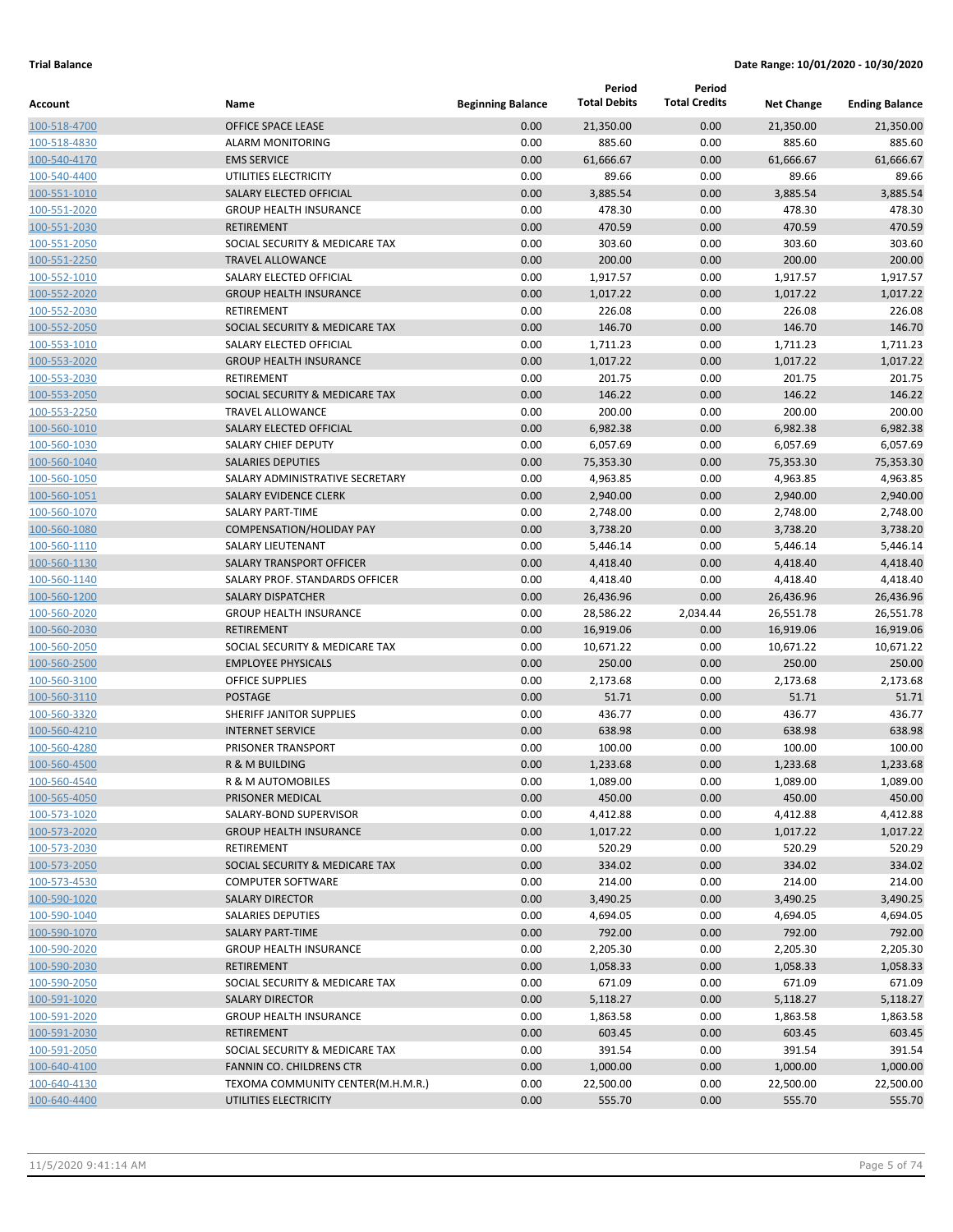|              |                                  |                          | Period              | Period               |                   |                       |
|--------------|----------------------------------|--------------------------|---------------------|----------------------|-------------------|-----------------------|
| Account      | Name                             | <b>Beginning Balance</b> | <b>Total Debits</b> | <b>Total Credits</b> | <b>Net Change</b> | <b>Ending Balance</b> |
| 100-641-1020 | SALARY APPOINTED OFFICIAL        | 0.00                     | 200.00              | 0.00                 | 200.00            | 200.00                |
| 100-645-1020 | <b>SALARY IHC DIRECTOR</b>       | 0.00                     | 2,088.00            | 0.00                 | 2,088.00          | 2,088.00              |
| 100-645-2030 | RETIREMENT                       | 0.00                     | 246.18              | 0.00                 | 246.18            | 246.18                |
| 100-645-2050 | SOCIAL SECURITY & MEDICARE TAX   | 0.00                     | 159.72              | 0.00                 | 159.72            | 159.72                |
| 100-645-3100 | <b>OFFICE SUPPLIES</b>           | 0.00                     | 113.04              | 0.00                 | 113.04            | 113.04                |
| 100-645-4110 | PHYSICIAN, NON-EMERGENCY         | 0.00                     | 75.50               | 0.00                 | 75.50             | 75.50                 |
| 100-645-4210 | <b>INTERNET</b>                  | 0.00                     | 78.94               | 0.00                 | 78.94             | 78.94                 |
| 100-645-4530 | <b>COMPUTER SOFTWARE</b>         | 0.00                     | 2,118.00            | 0.00                 | 2,118.00          | 2,118.00              |
| 100-665-1050 | SALARY SECRETARY                 | 0.00                     | 3,264.99            | 0.00                 | 3,264.99          | 3,264.99              |
| 100-665-1500 | <b>CO. AGENTS SALARIES</b>       | 0.00                     | 5,978.28            | 0.00                 | 5,978.28          | 5,978.28              |
| 100-665-2020 | <b>GROUP HEALTH INSURANCE</b>    | 0.00                     | 1,017.22            | 0.00                 | 1,017.22          | 1,017.22              |
| 100-665-2030 | <b>RETIREMENT</b>                | 0.00                     | 384.94              | 0.00                 | 384.94            | 384.94                |
| 100-665-2050 | SOCIAL SECURITY & MEDICARE TAX   | 0.00                     | 634.58              | 0.00                 | 634.58            | 634.58                |
| 100-665-3100 | <b>OFFICE SUPPLIES</b>           | 0.00                     | 293.45              | 0.00                 | 293.45            | 293.45                |
| 100-665-4210 | <b>INTERNET</b>                  | 0.00                     | 64.99               | 0.00                 | 64.99             | 64.99                 |
| 100-665-4270 | IN/OUT CO.TRAVEL/TRAINING-AG.    | 0.00                     | 120.00              | 0.00                 | 120.00            | 120.00                |
| 100-665-4280 | IN/OUT CO.TRAVEL/TRAINING-F.C.S. | 0.00                     | 150.00              | 0.00                 | 150.00            | 150.00                |
|              | Fund 100 Total:                  | 0.00                     | 3,808,966.39        | 3,808,966.39         | 0.00              | 0.00                  |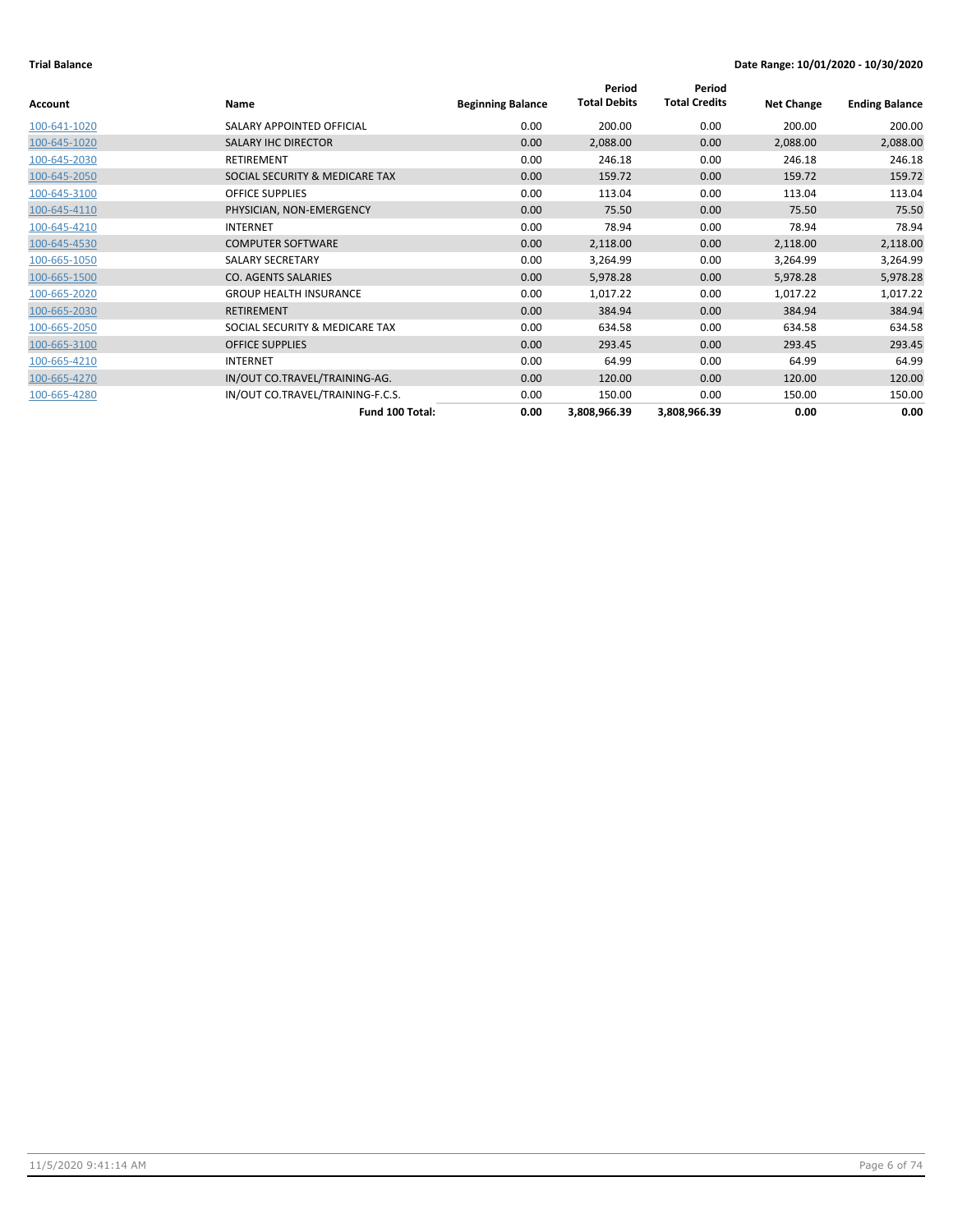| Account                         | Name                  | <b>Beginning Balance</b> | Period<br><b>Total Debits</b> | Period<br><b>Total Credits</b> | <b>Net Change</b> | <b>Ending Balance</b> |
|---------------------------------|-----------------------|--------------------------|-------------------------------|--------------------------------|-------------------|-----------------------|
| Fund: 110 - Courthouse Security |                       |                          |                               |                                |                   |                       |
| Asset                           |                       |                          |                               |                                |                   |                       |
| 110-103-1001                    | <b>CLAIM ON CASH</b>  | 133,297.78               | 0.00                          | 0.00                           | 0.00              | 133,297.78            |
| 110-120-3130                    | DUE FROM OTHER FUNDS  | 2,394.37                 | 0.00                          | 0.00                           | 0.00              | 2,394.37              |
| Equity                          |                       |                          |                               |                                |                   |                       |
| 110-271-2000                    | <b>EQUITY ACCOUNT</b> | $-135,692.15$            | 0.00                          | 0.00                           | 0.00              | $-135,692.15$         |
|                                 | Fund 110 Total:       | 0.00                     | 0.00                          | 0.00                           | 0.00              | 0.00                  |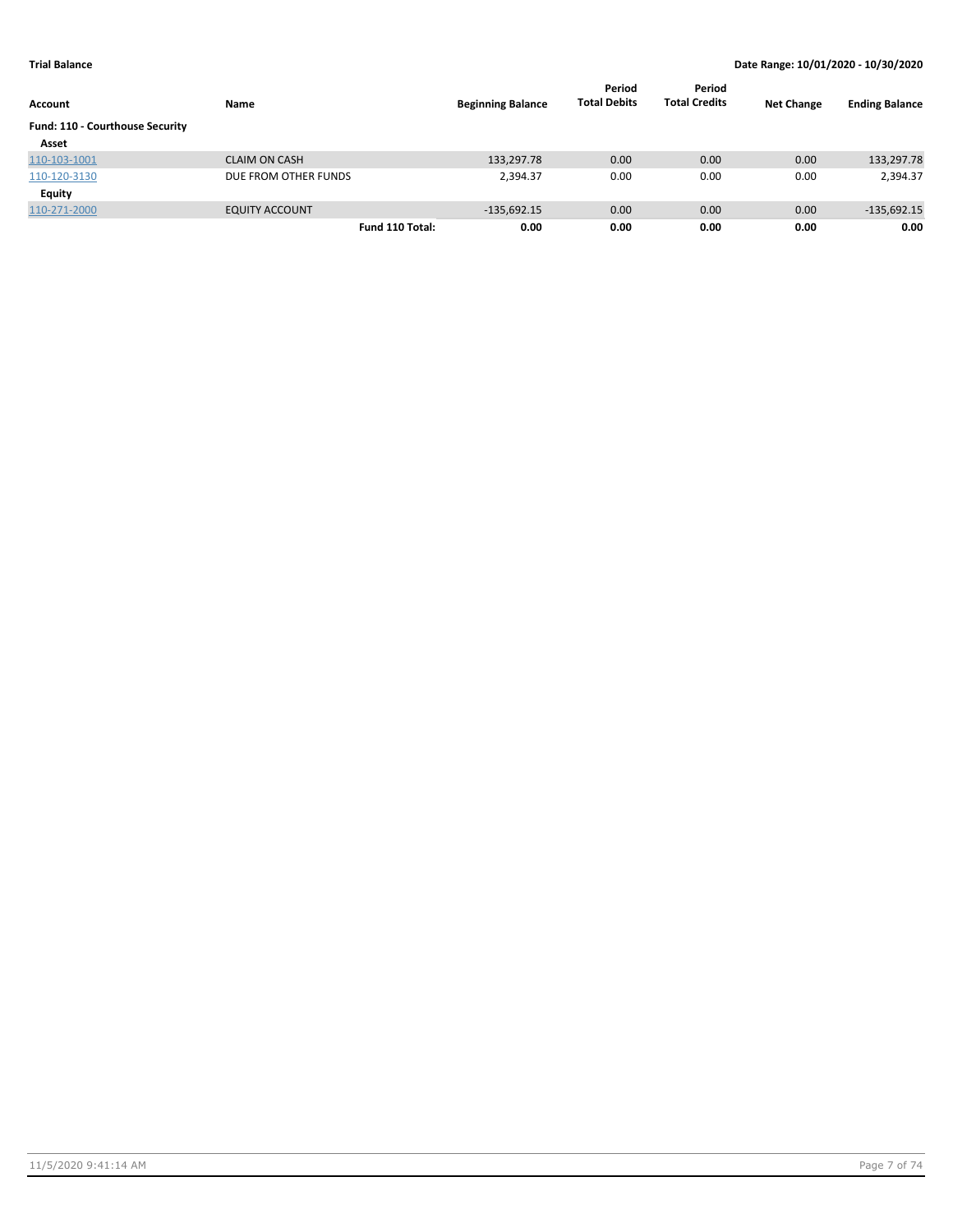| Account                                     | Name                  | <b>Beginning Balance</b> | Period<br><b>Total Debits</b> | Period<br><b>Total Credits</b> | <b>Net Change</b> | <b>Ending Balance</b> |
|---------------------------------------------|-----------------------|--------------------------|-------------------------------|--------------------------------|-------------------|-----------------------|
| Fund: 111 - Justice Court Building Security |                       |                          |                               |                                |                   |                       |
| Asset                                       |                       |                          |                               |                                |                   |                       |
| 111-103-1001                                | CLAIM ON CASH         | 19.217.64                | 0.00                          | 0.00                           | 0.00              | 19,217.64             |
| 111-120-3130                                | DUE FROM OTHER FUNDS  | 195.21                   | 0.00                          | 0.00                           | 0.00              | 195.21                |
| Equity                                      |                       |                          |                               |                                |                   |                       |
| 111-271-2000                                | <b>EQUITY ACCOUNT</b> | $-19,412.85$             | 0.00                          | 0.00                           | 0.00              | $-19,412.85$          |
|                                             | Fund 111 Total:       | 0.00                     | 0.00                          | 0.00                           | 0.00              | 0.00                  |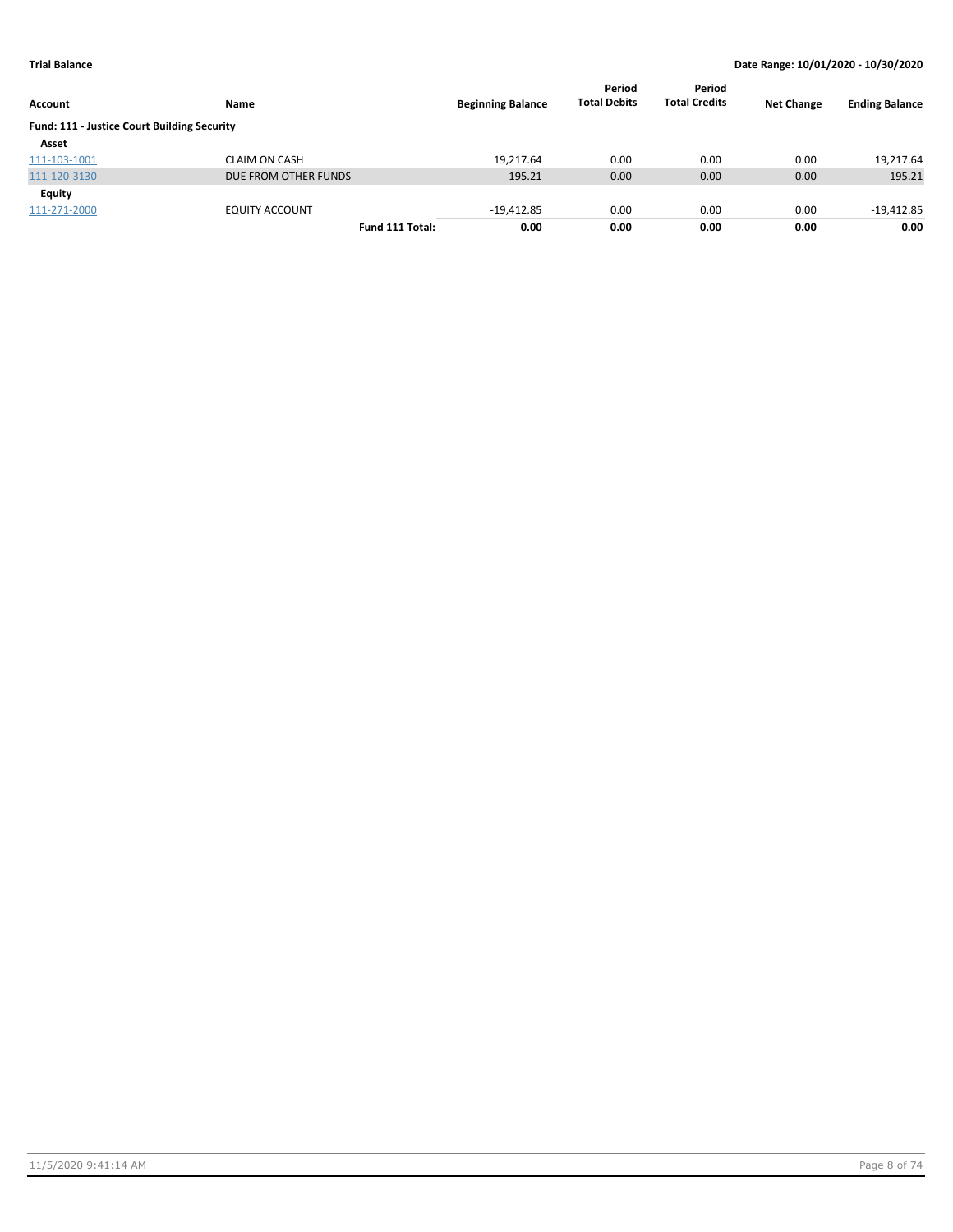| Account                                   | Name                             | <b>Beginning Balance</b> | Period<br><b>Total Debits</b> | Period<br><b>Total Credits</b> | <b>Net Change</b> | <b>Ending Balance</b> |
|-------------------------------------------|----------------------------------|--------------------------|-------------------------------|--------------------------------|-------------------|-----------------------|
| Fund: 120 - County Clerk Vital Statistics |                                  |                          |                               |                                |                   |                       |
| Asset                                     |                                  |                          |                               |                                |                   |                       |
| 120-103-1001                              | <b>CLAIM ON CASH</b>             | $-72.62$                 | 0.00                          | 0.00                           | 0.00              | $-72.62$              |
| 120-120-3130                              | DUE FROM OTHER FUNDS             | 81.00                    | 0.00                          | 0.00                           | 0.00              | 81.00                 |
| Liability                                 |                                  |                          |                               |                                |                   |                       |
| 120-200-9100                              | SYSTEM ADDED LIABILITY LINE-ITEM | 2,691.03                 | 0.00                          | 0.00                           | 0.00              | 2,691.03              |
| Equity                                    |                                  |                          |                               |                                |                   |                       |
| 120-271-2000                              | <b>EQUITY ACCOUNT</b>            | $-2,699.41$              | 0.00                          | 0.00                           | 0.00              | $-2,699.41$           |
|                                           | Fund 120 Total:                  | 0.00                     | 0.00                          | 0.00                           | 0.00              | 0.00                  |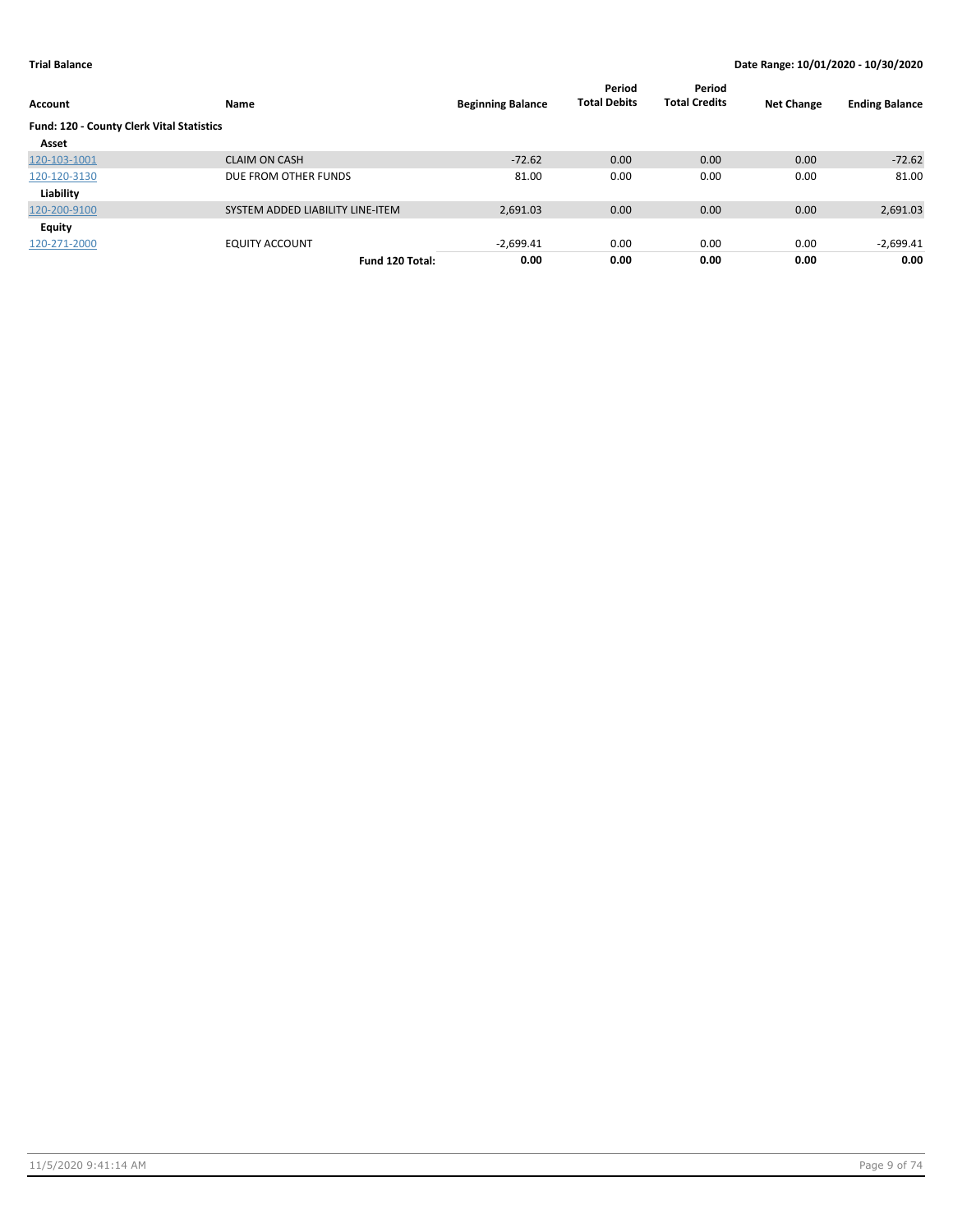| <b>Account</b>                                     | <b>Name</b>                      | <b>Beginning Balance</b> | Period<br><b>Total Debits</b> | Period<br><b>Total Credits</b> | <b>Net Change</b> | <b>Ending Balance</b> |
|----------------------------------------------------|----------------------------------|--------------------------|-------------------------------|--------------------------------|-------------------|-----------------------|
| <b>Fund: 121 - County Clerk Records Management</b> |                                  |                          |                               |                                |                   |                       |
| Asset                                              |                                  |                          |                               |                                |                   |                       |
| 121-100-1001                                       | PR Claim on Cash                 | 0.00                     | 4,318.19                      | 3,760.04                       | 558.15            | 558.15                |
| 121-103-1001                                       | <b>CLAIM ON CASH</b>             | 69,479.99                | 3,207.00                      | 4,318.19                       | $-1,111.19$       | 68,368.80             |
| 121-120-3130                                       | DUE FROM OTHER FUNDS             | 7,397.84                 | 0.00                          | 0.00                           | 0.00              | 7,397.84              |
| Liability                                          |                                  |                          |                               |                                |                   |                       |
| 121-102-1001                                       | PR AP Clearing                   | 0.00                     | 1,515.94                      | 2,320.95                       | $-805.01$         | $-805.01$             |
| 121-200-1500                                       | ACCRUED SALARY PAYABLE           | $-1,067.12$              | 0.00                          | 0.00                           | 0.00              | $-1,067.12$           |
| 121-200-1550                                       | <b>ACCRUED FRINGE BENEFITS</b>   | $-747.32$                | 0.00                          | 0.00                           | 0.00              | $-747.32$             |
| 121-200-9000                                       | Payroll Liability Account        | 0.00                     | 2,320.95                      | 2,320.95                       | 0.00              | 0.00                  |
| 121-200-9100                                       | SYSTEM ADDED LIABILITY LINE-ITEM | 7,706.52                 | 0.00                          | 0.00                           | 0.00              | 7,706.52              |
| <b>Equity</b>                                      |                                  |                          |                               |                                |                   |                       |
| 121-271-2000                                       | <b>EQUITY ACCOUNT</b>            | $-82,769.91$             | 0.00                          | 0.00                           | 0.00              | $-82,769.91$          |
| Revenue                                            |                                  |                          |                               |                                |                   |                       |
| 121-370-1310                                       | SUBSCRIPTION/IMAGES FEES         | 0.00                     | 0.00                          | 3,207.00                       | $-3,207.00$       | $-3,207.00$           |
| Expense                                            |                                  |                          |                               |                                |                   |                       |
| 121-402-1040                                       | <b>SALARY DEPUTY</b>             | 0.00                     | 2,970.36                      | 0.00                           | 2,970.36          | 2,970.36              |
| 121-402-2020                                       | <b>GROUP HEALTH INSURANCE</b>    | 0.00                     | 1,017.22                      | 0.00                           | 1,017.22          | 1,017.22              |
| 121-402-2030                                       | <b>RETIREMENT</b>                | 0.00                     | 350.22                        | 0.00                           | 350.22            | 350.22                |
| 121-402-2050                                       | SOCIAL SECURITY & MEDICARE TAX   | 0.00                     | 227.25                        | 0.00                           | 227.25            | 227.25                |
|                                                    | Fund 121 Total:                  | 0.00                     | 15,927.13                     | 15,927.13                      | 0.00              | 0.00                  |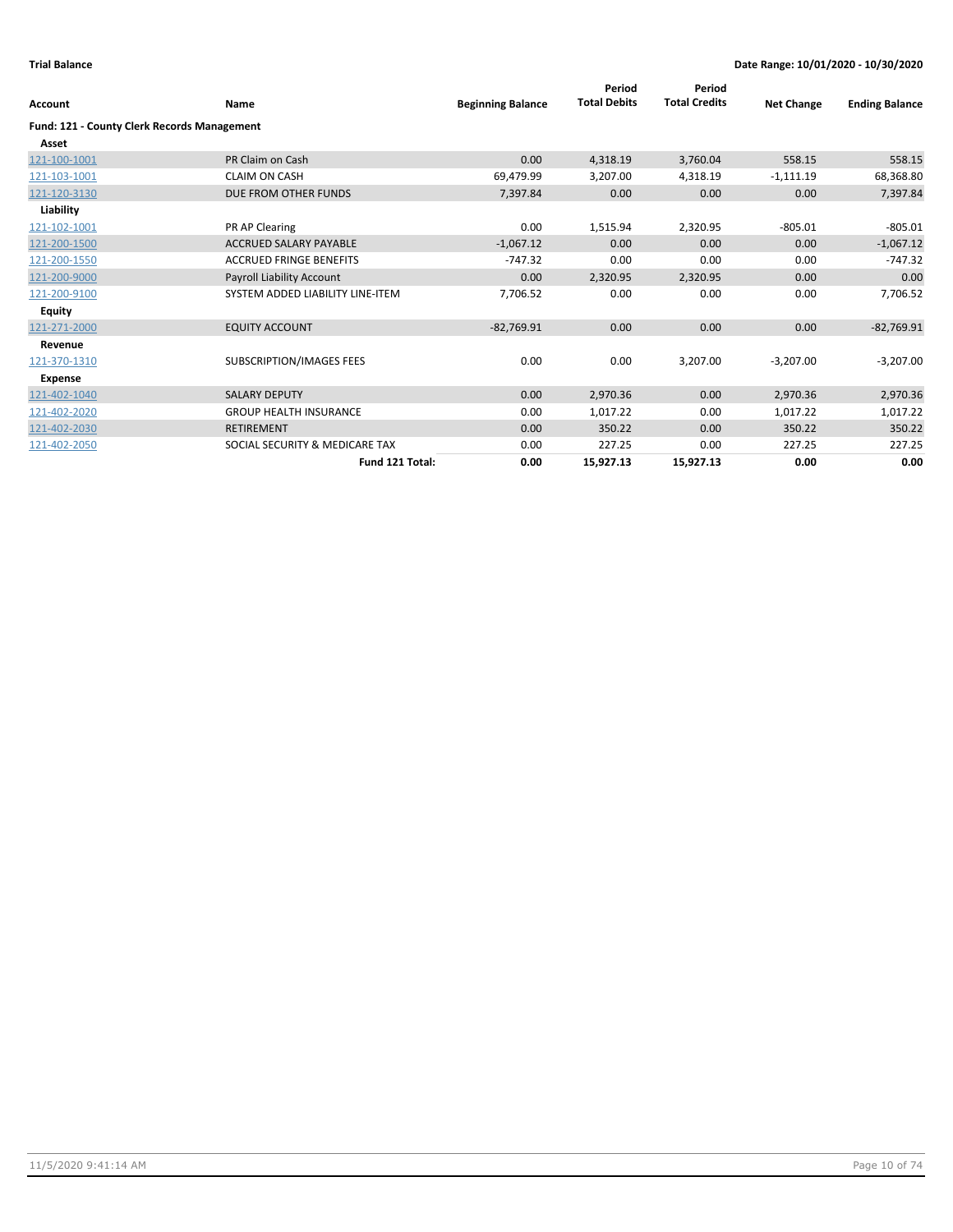| Account                      | Name                             | <b>Beginning Balance</b> | Period<br><b>Total Debits</b> | Period<br><b>Total Credits</b> | <b>Net Change</b> | <b>Ending Balance</b> |
|------------------------------|----------------------------------|--------------------------|-------------------------------|--------------------------------|-------------------|-----------------------|
| Fund: 122 - Chapter 19 Funds |                                  |                          |                               |                                |                   |                       |
| Asset                        |                                  |                          |                               |                                |                   |                       |
| 122-103-1001                 | <b>CLAIM ON CASH</b>             | 34,938.98                | 0.00                          | 0.00                           | 0.00              | 34,938.98             |
| Liability                    |                                  |                          |                               |                                |                   |                       |
| 122-200-1500                 | ACCRUED SALARY PAYABLE           | 168.00                   | 0.00                          | 0.00                           | 0.00              | 168.00                |
| 122-200-1550                 | <b>ACCRUED FRINGE BENEFITS</b>   | 35.96                    | 0.00                          | 0.00                           | 0.00              | 35.96                 |
| 122-200-9100                 | SYSTEM ADDED LIABILITY LINE-ITEM | $-3,975.00$              | 0.00                          | 0.00                           | 0.00              | $-3,975.00$           |
| <b>Equity</b>                |                                  |                          |                               |                                |                   |                       |
| 122-271-2000                 | <b>EQUITY ACCOUNT</b>            | $-31.167.94$             | 0.00                          | 0.00                           | 0.00              | $-31,167.94$          |
|                              | Fund 122 Total:                  | 0.00                     | 0.00                          | 0.00                           | 0.00              | 0.00                  |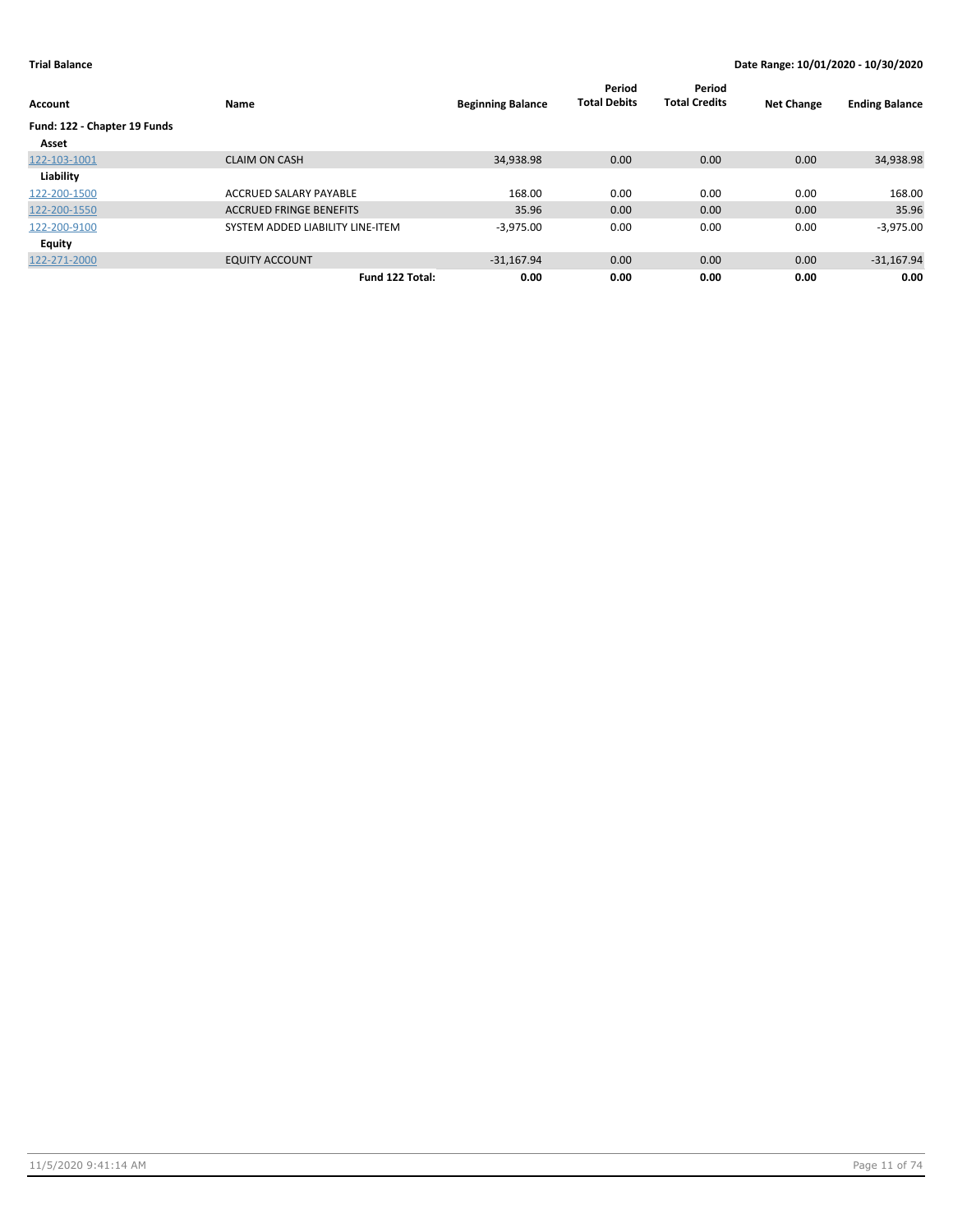| <b>Account</b>                             | <b>Name</b>                      | <b>Beginning Balance</b> | Period<br><b>Total Debits</b> | Period<br><b>Total Credits</b> | <b>Net Change</b> | <b>Ending Balance</b> |
|--------------------------------------------|----------------------------------|--------------------------|-------------------------------|--------------------------------|-------------------|-----------------------|
| <b>Fund: 123 - Election Equipment Fund</b> |                                  |                          |                               |                                |                   |                       |
| Asset                                      |                                  |                          |                               |                                |                   |                       |
| 123-103-1001                               | <b>CLAIM ON CASH</b>             | 154,471.49               | 0.00                          | 900.00                         | $-900.00$         | 153,571.49            |
| Liability                                  |                                  |                          |                               |                                |                   |                       |
| 123-102-1000                               | A/P Clearing                     | $-900.00$                | 900.00                        | 0.00                           | 900.00            | 0.00                  |
| 123-200-9100                               | SYSTEM ADDED LIABILITY LINE-ITEM | 1,191.29                 | 0.00                          | 0.00                           | 0.00              | 1,191.29              |
| <b>Equity</b>                              |                                  |                          |                               |                                |                   |                       |
| 123-271-2000                               | <b>EQUITY ACCOUNT</b>            | $-154,762.78$            | 0.00                          | 0.00                           | 0.00              | $-154,762.78$         |
|                                            | Fund 123 Total:                  | 0.00                     | 900.00                        | 900.00                         | 0.00              | 0.00                  |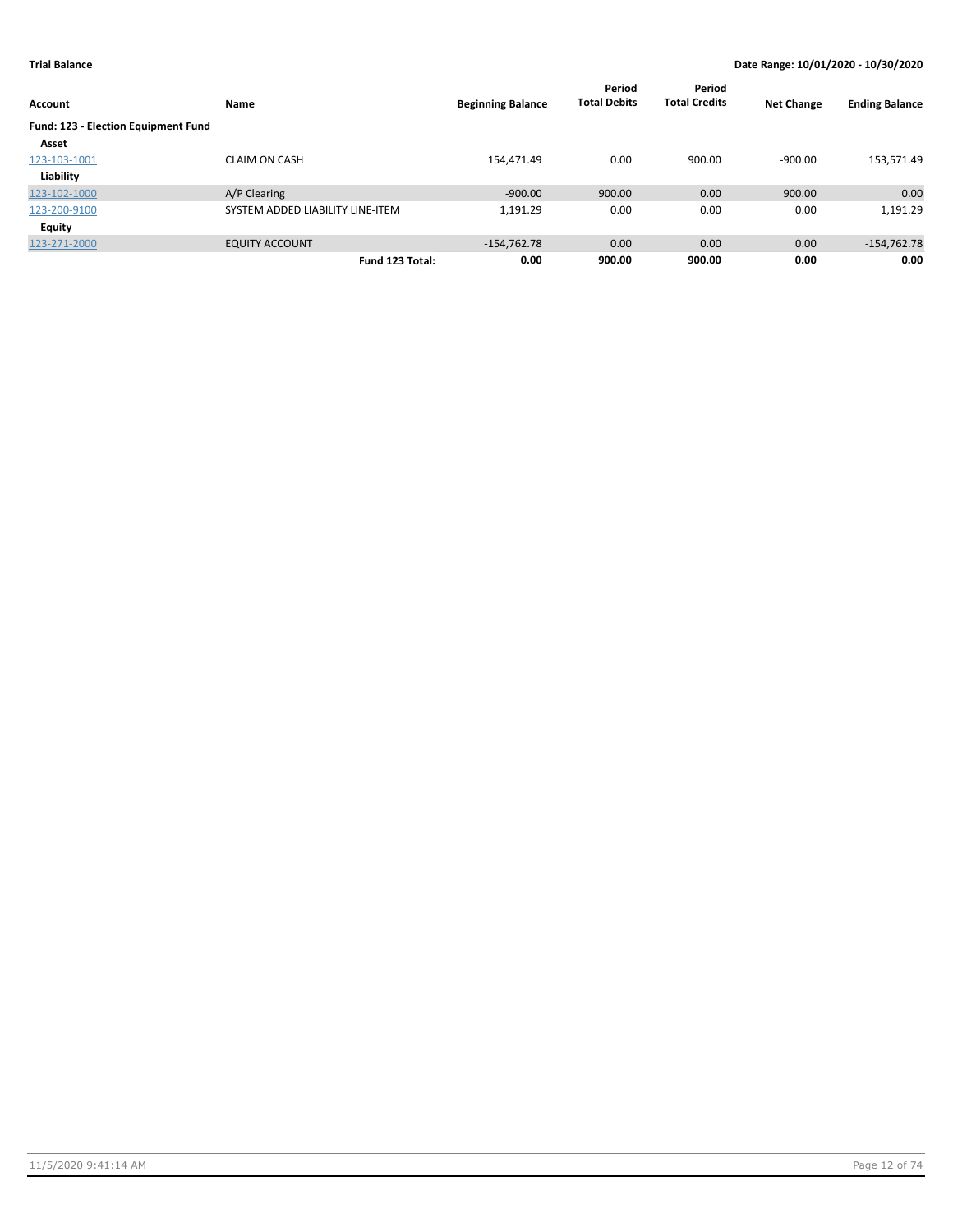| Account                                            | Name                  | <b>Beginning Balance</b> | Period<br><b>Total Debits</b> | Period<br><b>Total Credits</b> | <b>Net Change</b> | <b>Ending Balance</b> |
|----------------------------------------------------|-----------------------|--------------------------|-------------------------------|--------------------------------|-------------------|-----------------------|
| Fund: 125 - County Clerk Co.& Dist.CourtTechnology |                       |                          |                               |                                |                   |                       |
| Asset                                              |                       |                          |                               |                                |                   |                       |
| 125-103-1001                                       | CLAIM ON CASH         | 7.951.01                 | 0.00                          | 0.00                           | 0.00              | 7,951.01              |
| 125-120-3130                                       | DUE FROM OTHER FUNDS  | 60.36                    | 0.00                          | 0.00                           | 0.00              | 60.36                 |
| Equity                                             |                       |                          |                               |                                |                   |                       |
| 125-271-2000                                       | <b>EQUITY ACCOUNT</b> | $-8,011.37$              | 0.00                          | 0.00                           | 0.00              | $-8,011.37$           |
|                                                    | Fund 125 Total:       | 0.00                     | 0.00                          | 0.00                           | 0.00              | 0.00                  |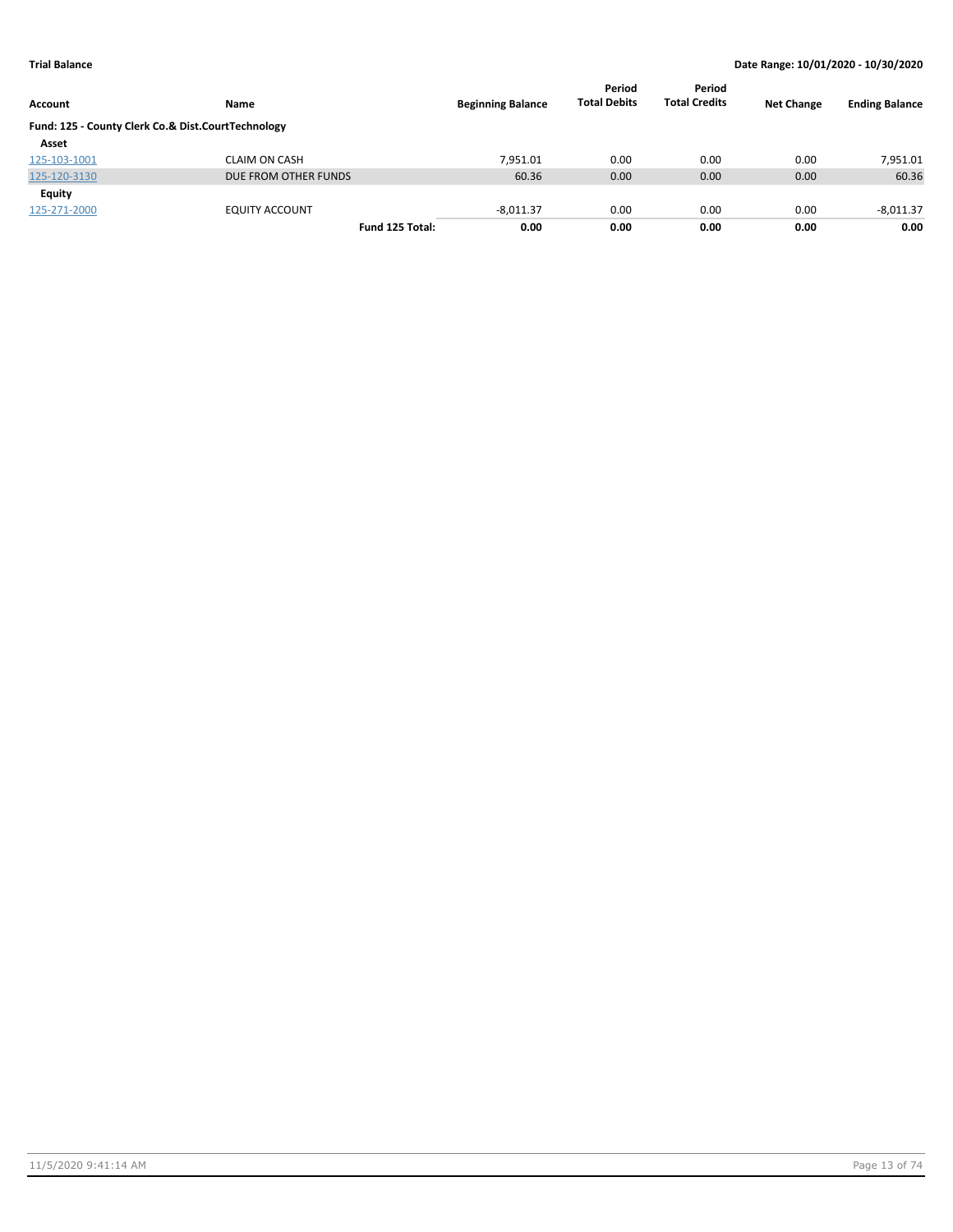| Account                                             | Name                             | <b>Beginning Balance</b> | Period<br><b>Total Debits</b> | Period<br><b>Total Credits</b> | <b>Net Change</b> | <b>Ending Balance</b> |
|-----------------------------------------------------|----------------------------------|--------------------------|-------------------------------|--------------------------------|-------------------|-----------------------|
|                                                     |                                  |                          |                               |                                |                   |                       |
| Fund: 126 - County Clerk Court Records Preservation |                                  |                          |                               |                                |                   |                       |
| Asset                                               |                                  |                          |                               |                                |                   |                       |
| 126-103-1001                                        | <b>CLAIM ON CASH</b>             | 16,323.79                | 0.00                          | 0.00                           | 0.00              | 16,323.79             |
| 126-120-3130                                        | DUE FROM OTHER FUNDS             | 180.00                   | 0.00                          | 0.00                           | 0.00              | 180.00                |
| Liability                                           |                                  |                          |                               |                                |                   |                       |
| 126-200-9100                                        | SYSTEM ADDED LIABILITY LINE-ITEM | $-619.64$                | 0.00                          | 0.00                           | 0.00              | $-619.64$             |
| Equity                                              |                                  |                          |                               |                                |                   |                       |
| 126-271-2000                                        | <b>EQUITY ACCOUNT</b>            | $-15,884.15$             | 0.00                          | 0.00                           | 0.00              | $-15,884.15$          |
|                                                     | Fund 126 Total:                  | 0.00                     | 0.00                          | 0.00                           | 0.00              | 0.00                  |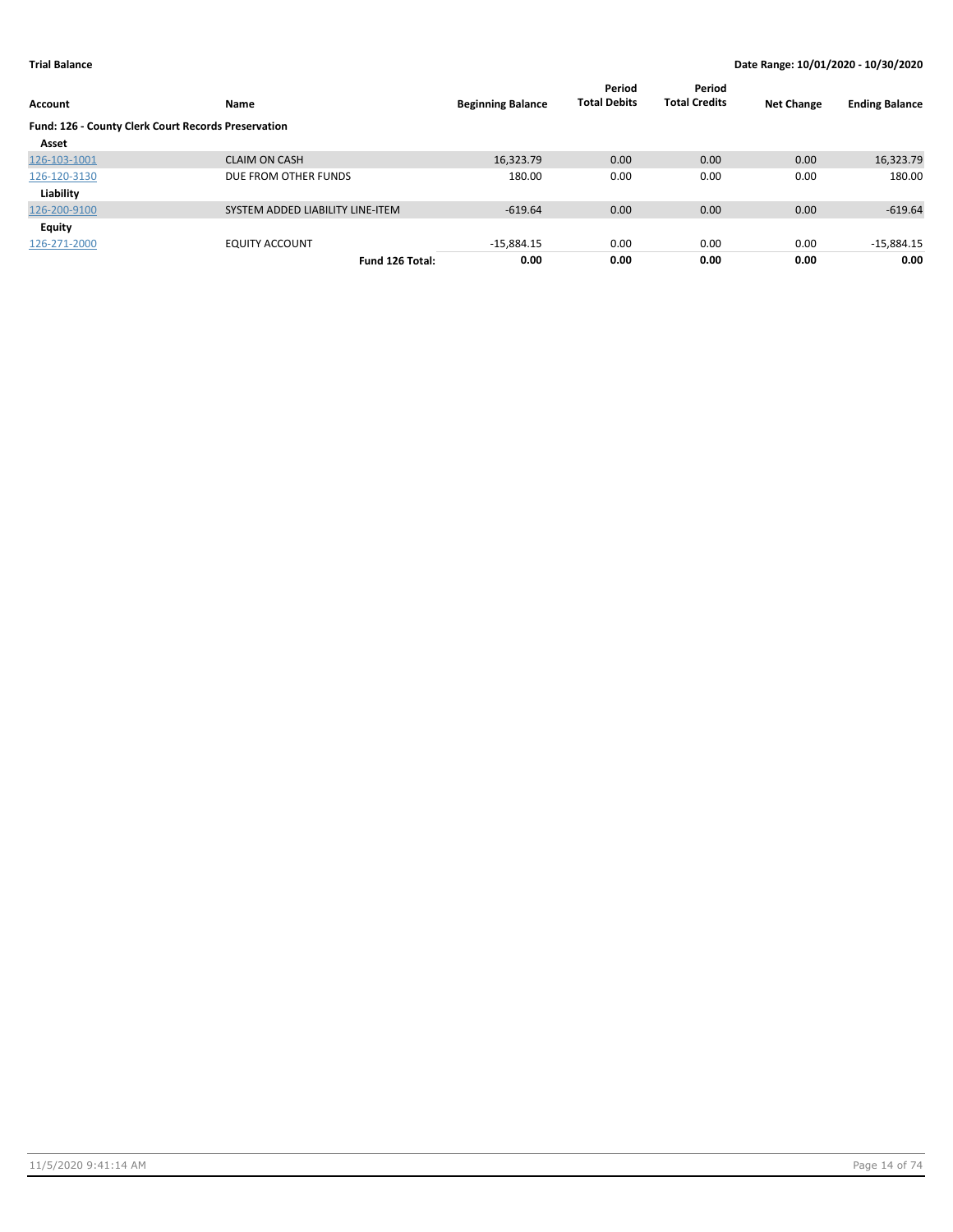| Account                                  | Name                             | <b>Beginning Balance</b> | Period<br><b>Total Debits</b> | Period<br><b>Total Credits</b> | <b>Net Change</b> | <b>Ending Balance</b> |
|------------------------------------------|----------------------------------|--------------------------|-------------------------------|--------------------------------|-------------------|-----------------------|
| Fund: 127 - County Clerk Records Archive |                                  |                          |                               |                                |                   |                       |
| Asset                                    |                                  |                          |                               |                                |                   |                       |
| 127-103-1001                             | <b>CLAIM ON CASH</b>             | 315,202.27               | 0.00                          | 7,900.05                       | $-7,900.05$       | 307,302.22            |
| 127-120-3130                             | DUE FROM OTHER FUNDS             | 7,350.00                 | 0.00                          | 0.00                           | 0.00              | 7,350.00              |
| Liability                                |                                  |                          |                               |                                |                   |                       |
| 127-102-1000                             | A/P Clearing                     | $-7,900.05$              | 7,900.05                      | 0.00                           | 7,900.05          | 0.00                  |
| 127-200-9100                             | SYSTEM ADDED LIABILITY LINE-ITEM | $-32,895.20$             | 0.00                          | 0.00                           | 0.00              | $-32,895.20$          |
| Equity                                   |                                  |                          |                               |                                |                   |                       |
| 127-271-2000                             | <b>EQUITY ACCOUNT</b>            | $-281,757.02$            | 0.00                          | 0.00                           | 0.00              | $-281,757.02$         |
|                                          | Fund 127 Total:                  | 0.00                     | 7,900.05                      | 7.900.05                       | 0.00              | 0.00                  |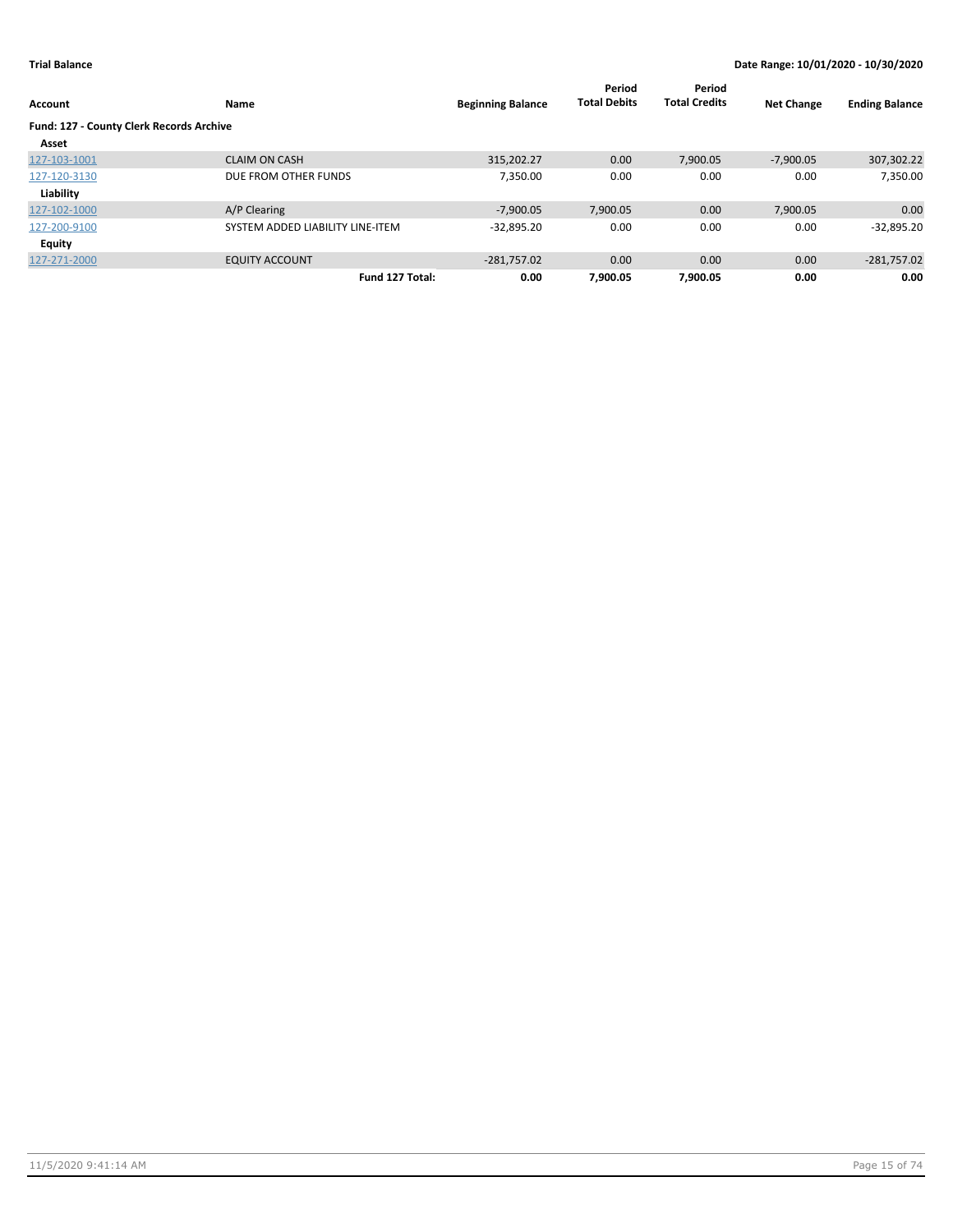| Account                          | Name                        | <b>Beginning Balance</b> | Period<br><b>Total Debits</b> | Period<br><b>Total Credits</b> | <b>Net Change</b> | <b>Ending Balance</b> |
|----------------------------------|-----------------------------|--------------------------|-------------------------------|--------------------------------|-------------------|-----------------------|
| Fund: 130 - Bail Bond Trust Fund |                             |                          |                               |                                |                   |                       |
| Asset                            |                             |                          |                               |                                |                   |                       |
| 130-103-1130                     | <b>SURETY BAIL BOND FEE</b> | 5.325.00                 | 210.00                        | 0.00                           | 210.00            | 5,535.00              |
| Liability                        |                             |                          |                               |                                |                   |                       |
| 130-207-0970                     | DUE TO OTHER GOVERNMENTS    | $-5,100.00$              | 0.00                          | 0.00                           | 0.00              | $-5,100.00$           |
| <b>Equity</b>                    |                             |                          |                               |                                |                   |                       |
| 130-271-2000                     | <b>EQUITY ACCOUNT</b>       | $-225.00$                | 0.00                          | 0.00                           | 0.00              | $-225.00$             |
| Revenue                          |                             |                          |                               |                                |                   |                       |
| 130-345-1130                     | <b>SURETY BAIL BOND FEE</b> | 0.00                     | 0.00                          | 210.00                         | $-210.00$         | $-210.00$             |
|                                  | Fund 130 Total:             | 0.00                     | 210.00                        | 210.00                         | 0.00              | 0.00                  |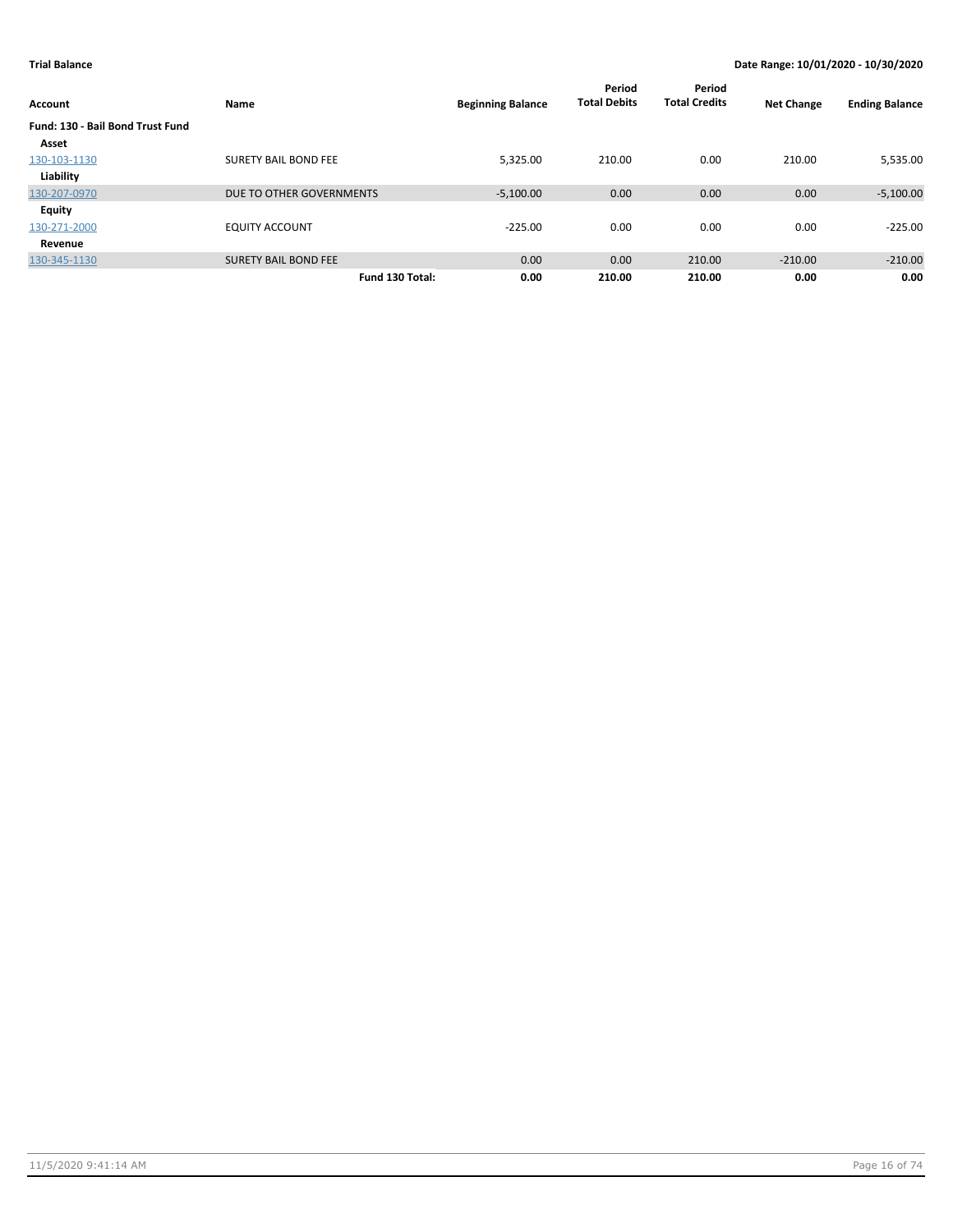| Account                                    | Name                             | <b>Beginning Balance</b> | Period<br><b>Total Debits</b> | Period<br><b>Total Credits</b> | <b>Net Change</b> | <b>Ending Balance</b> |
|--------------------------------------------|----------------------------------|--------------------------|-------------------------------|--------------------------------|-------------------|-----------------------|
| Fund: 160 - County Judge Excess Supplement |                                  |                          |                               |                                |                   |                       |
| Asset                                      |                                  |                          |                               |                                |                   |                       |
| 160-103-1001                               | <b>CLAIM ON CASH</b>             | 16,227.55                | 0.00                          | 0.00                           | 0.00              | 16,227.55             |
| Liability                                  |                                  |                          |                               |                                |                   |                       |
| 160-200-9100                               | SYSTEM ADDED LIABILITY LINE-ITEM | 217.00                   | 0.00                          | 0.00                           | 0.00              | 217.00                |
| Equity                                     |                                  |                          |                               |                                |                   |                       |
| 160-271-2000                               | <b>EQUITY ACCOUNT</b>            | $-16,444.55$             | 0.00                          | 0.00                           | 0.00              | $-16,444.55$          |
|                                            | Fund 160 Total:                  | 0.00                     | 0.00                          | 0.00                           | 0.00              | 0.00                  |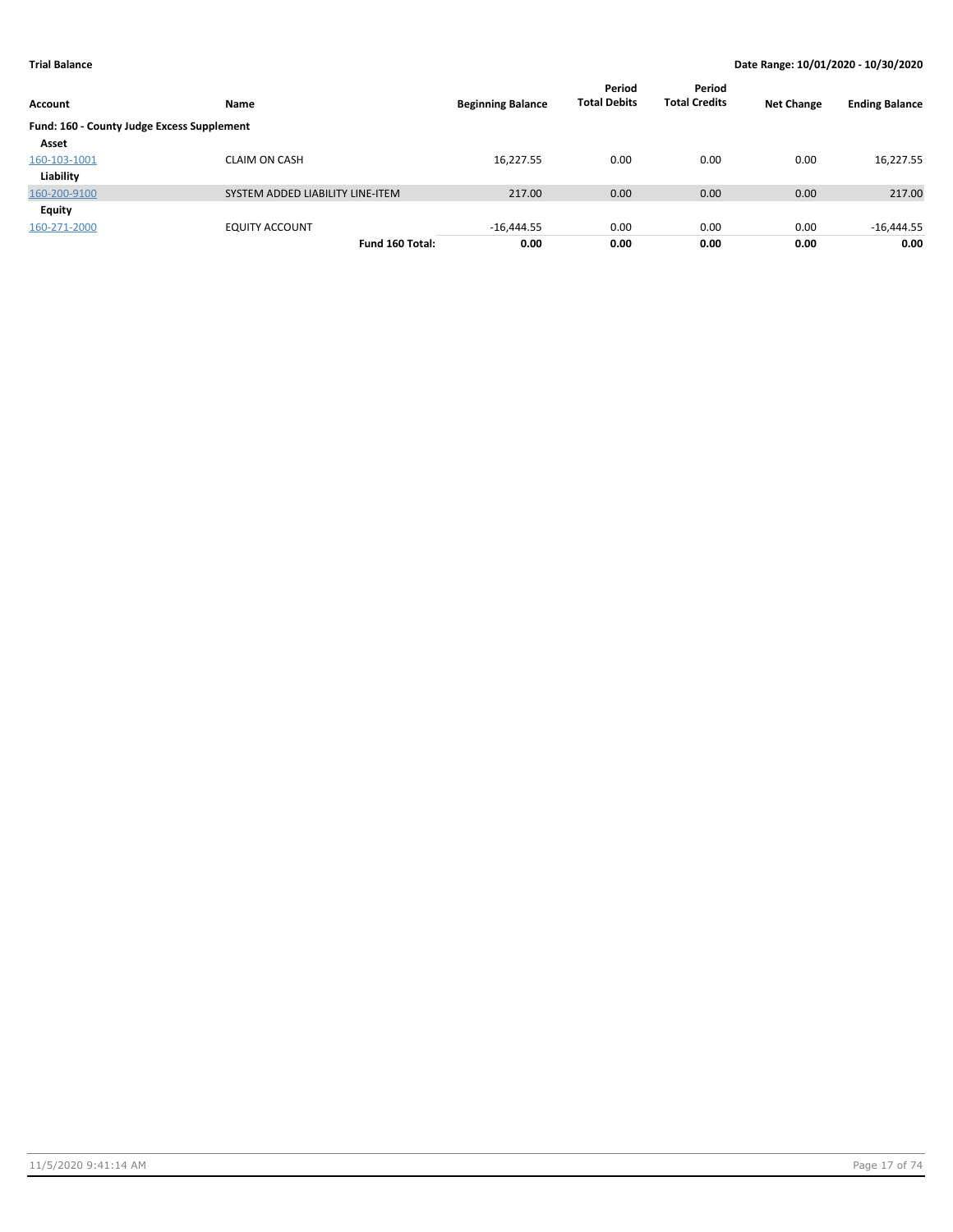| Account                              | Name                  | <b>Beginning Balance</b> | Period<br><b>Total Debits</b> | Period<br><b>Total Credits</b> | <b>Net Change</b> | <b>Ending Balance</b> |
|--------------------------------------|-----------------------|--------------------------|-------------------------------|--------------------------------|-------------------|-----------------------|
| Fund: 161 - Probate Judges Education |                       |                          |                               |                                |                   |                       |
| Asset                                |                       |                          |                               |                                |                   |                       |
| 161-103-1001                         | <b>CLAIM ON CASH</b>  | 5,837.52                 | 0.00                          | 0.00                           | 0.00              | 5,837.52              |
| 161-120-3130                         | DUE FROM OTHER FUNDS  | 60.00                    | 0.00                          | 0.00                           | 0.00              | 60.00                 |
| Equity                               |                       |                          |                               |                                |                   |                       |
| 161-271-2000                         | <b>EQUITY ACCOUNT</b> | $-5,897.52$              | 0.00                          | 0.00                           | 0.00              | $-5,897.52$           |
|                                      | Fund 161 Total:       | 0.00                     | 0.00                          | 0.00                           | 0.00              | 0.00                  |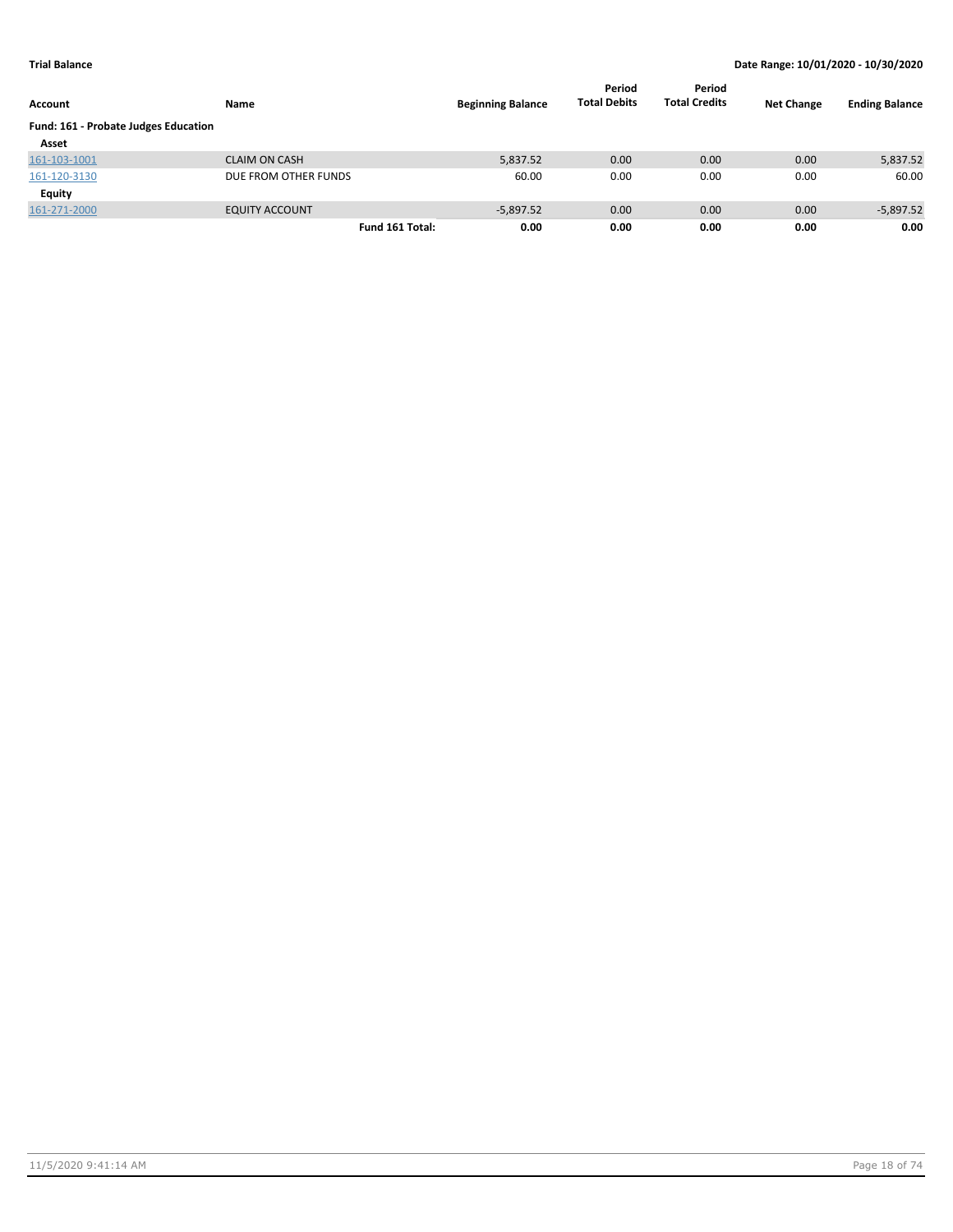|                                                      |                                |                          | Period              | Period               |                   |                       |
|------------------------------------------------------|--------------------------------|--------------------------|---------------------|----------------------|-------------------|-----------------------|
| Account                                              | Name                           | <b>Beginning Balance</b> | <b>Total Debits</b> | <b>Total Credits</b> | <b>Net Change</b> | <b>Ending Balance</b> |
| <b>Fund: 190 - District Clerk Records Management</b> |                                |                          |                     |                      |                   |                       |
| Asset                                                |                                |                          |                     |                      |                   |                       |
| 190-100-1001                                         | PR Claim on Cash               | 0.00                     | 975.24              | 842.76               | 132.48            | 132.48                |
| 190-103-1001                                         | <b>CLAIM ON CASH</b>           | 3,122.63                 | 0.00                | 975.24               | $-975.24$         | 2,147.39              |
| 190-120-3130                                         | DUE FROM OTHER FUNDS           | 281.70                   | 0.00                | 0.00                 | 0.00              | 281.70                |
| Liability                                            |                                |                          |                     |                      |                   |                       |
| 190-102-1001                                         | PR AP Clearing                 | 0.00                     | 344.06              | 522.52               | $-178.46$         | $-178.46$             |
| 190-200-1500                                         | ACCRUED SALARY PAYABLE         | $-18.81$                 | 0.00                | 0.00                 | 0.00              | $-18.81$              |
| 190-200-1550                                         | <b>ACCRUED FRINGE BENEFITS</b> | $-38.94$                 | 0.00                | 0.00                 | 0.00              | $-38.94$              |
| 190-200-9000                                         | Payroll Liability Account      | 0.00                     | 522.52              | 522.52               | 0.00              | 0.00                  |
| <b>Equity</b>                                        |                                |                          |                     |                      |                   |                       |
| 190-271-2000                                         | <b>EQUITY ACCOUNT</b>          | $-3,346.58$              | 0.00                | 0.00                 | 0.00              | $-3,346.58$           |
| Expense                                              |                                |                          |                     |                      |                   |                       |
| 190-450-1070                                         | SALARY PART-TIME               | 0.00                     | 705.18              | 0.00                 | 705.18            | 705.18                |
| 190-450-2020                                         | <b>GROUP HEALTH INSURANCE</b>  | 0.00                     | 179.72              | 0.00                 | 179.72            | 179.72                |
| 190-450-2030                                         | <b>RETIREMENT</b>              | 0.00                     | 83.13               | 0.00                 | 83.13             | 83.13                 |
| 190-450-2050                                         | SOCIAL SECURITY & MEDICARE TAX | 0.00                     | 53.19               | 0.00                 | 53.19             | 53.19                 |
|                                                      | Fund 190 Total:                | 0.00                     | 2,863.04            | 2,863.04             | 0.00              | 0.00                  |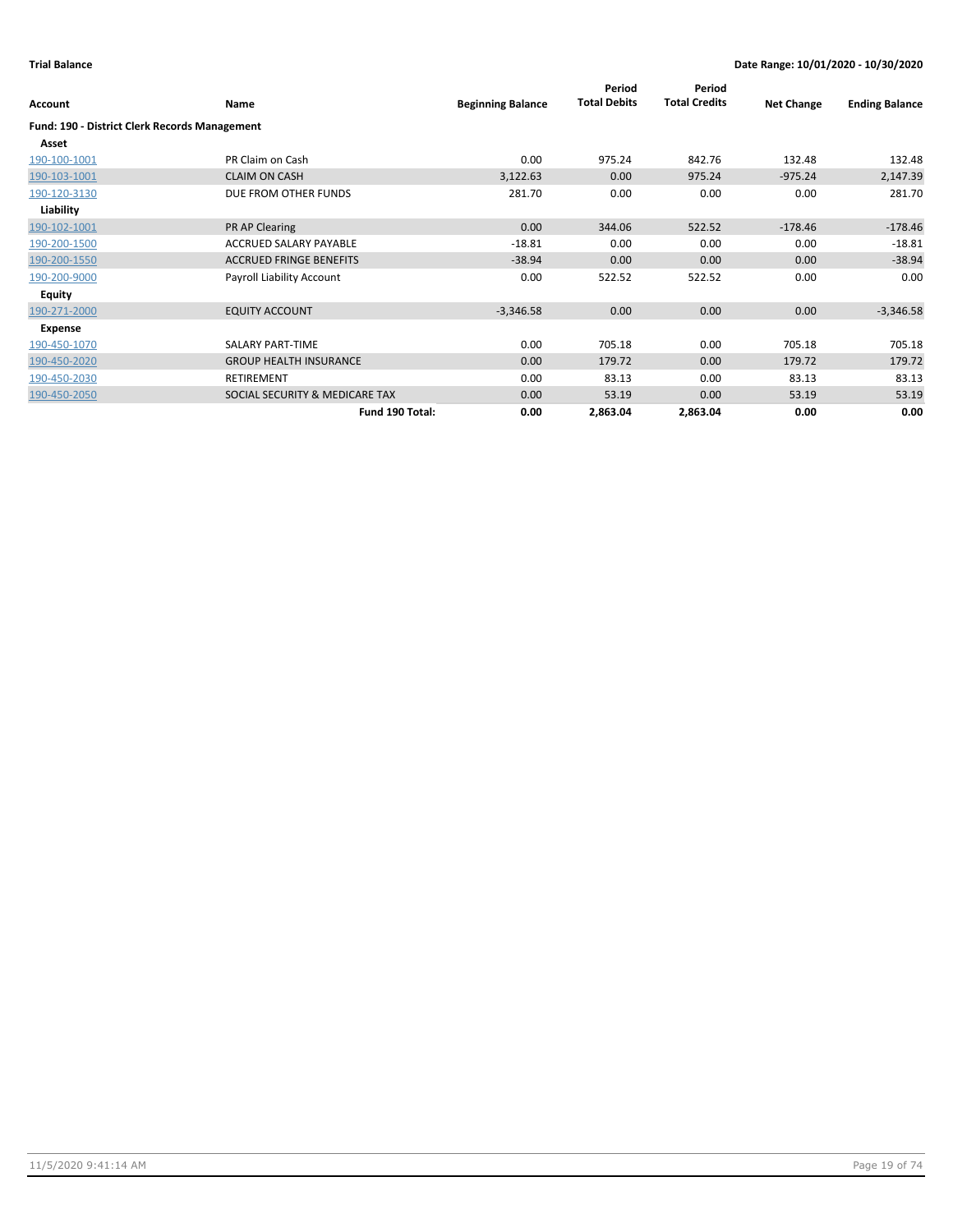| Account                                           | Name                  | <b>Beginning Balance</b> | Period<br><b>Total Debits</b> | Period<br><b>Total Credits</b> | <b>Net Change</b> | <b>Ending Balance</b> |
|---------------------------------------------------|-----------------------|--------------------------|-------------------------------|--------------------------------|-------------------|-----------------------|
| <b>Fund: 191 - District Court Records Archive</b> |                       |                          |                               |                                |                   |                       |
| Asset                                             |                       |                          |                               |                                |                   |                       |
| 191-103-1001                                      | Claim On Cash         | 37.127.84                | 0.00                          | 0.00                           | 0.00              | 37,127.84             |
| 191-120-3130                                      | DUE FROM OTHER FUNDS  | 515.26                   | 0.00                          | 0.00                           | 0.00              | 515.26                |
| Equity                                            |                       |                          |                               |                                |                   |                       |
| 191-271-2000                                      | <b>EQUITY ACCOUNT</b> | $-37,643.10$             | 0.00                          | 0.00                           | 0.00              | $-37,643.10$          |
|                                                   | Fund 191 Total:       | 0.00                     | 0.00                          | 0.00                           | 0.00              | 0.00                  |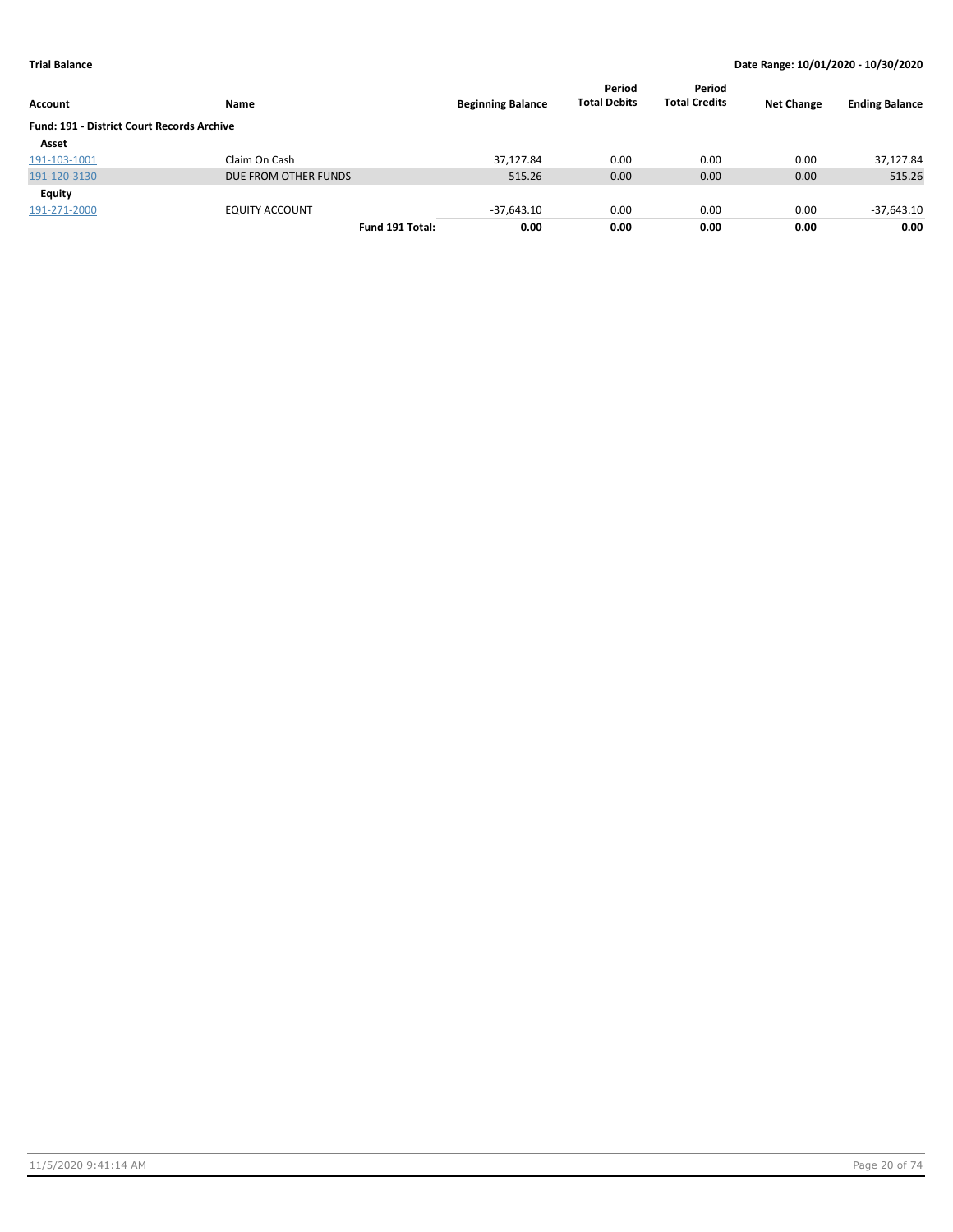| Account                                               | Name                  | <b>Beginning Balance</b> | Period<br><b>Total Debits</b> | Period<br><b>Total Credits</b> | <b>Net Change</b> | <b>Ending Balance</b> |
|-------------------------------------------------------|-----------------------|--------------------------|-------------------------------|--------------------------------|-------------------|-----------------------|
| Fund: 192 - District Clerk Co.& Dist.Court Technology |                       |                          |                               |                                |                   |                       |
| Asset                                                 |                       |                          |                               |                                |                   |                       |
| 192-103-1001                                          | Claim On Cash         | 3,845.86                 | 0.00                          | 0.00                           | 0.00              | 3,845.86              |
| 192-120-3130                                          | DUE FROM OTHER FUNDS  | 27.72                    | 0.00                          | 0.00                           | 0.00              | 27.72                 |
| Equity                                                |                       |                          |                               |                                |                   |                       |
| 192-271-2000                                          | <b>EQUITY ACCOUNT</b> | $-3.873.58$              | 0.00                          | 0.00                           | 0.00              | $-3,873.58$           |
|                                                       | Fund 192 Total:       | 0.00                     | 0.00                          | 0.00                           | 0.00              | 0.00                  |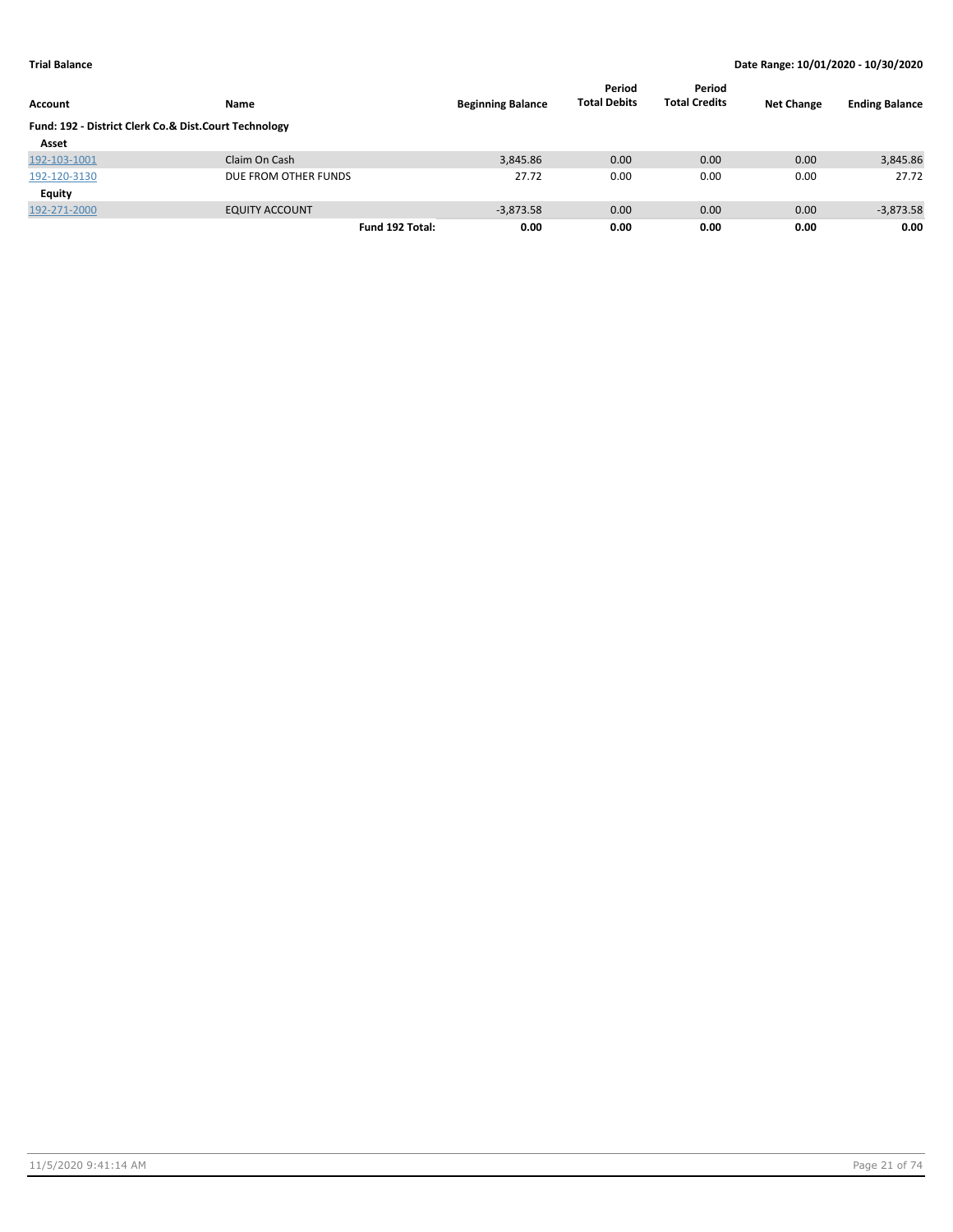|                                                              |                      |                          | Period<br><b>Total Debits</b> | Period<br><b>Total Credits</b> | <b>Net Change</b> |                       |
|--------------------------------------------------------------|----------------------|--------------------------|-------------------------------|--------------------------------|-------------------|-----------------------|
| Account                                                      | Name                 | <b>Beginning Balance</b> |                               |                                |                   | <b>Ending Balance</b> |
| <b>Fund: 193 - District Clerk Court Records Preservation</b> |                      |                          |                               |                                |                   |                       |
| Asset                                                        |                      |                          |                               |                                |                   |                       |
| 193-103-1001                                                 | Claim on Cash        | 37.823.32                | 0.00                          | 0.00                           | 0.00              | 37,823.32             |
| 193-120-3130                                                 | DUE FROM OTHER FUNDS | 385.33                   | 0.00                          | 0.00                           | 0.00              | 385.33                |
| Equity                                                       |                      |                          |                               |                                |                   |                       |
| 193-271-2000                                                 | EQUITY ACCOUNT       | $-38,208.65$             | 0.00                          | 0.00                           | 0.00              | $-38,208.65$          |
|                                                              | Fund 193 Total:      | 0.00                     | 0.00                          | 0.00                           | 0.00              | 0.00                  |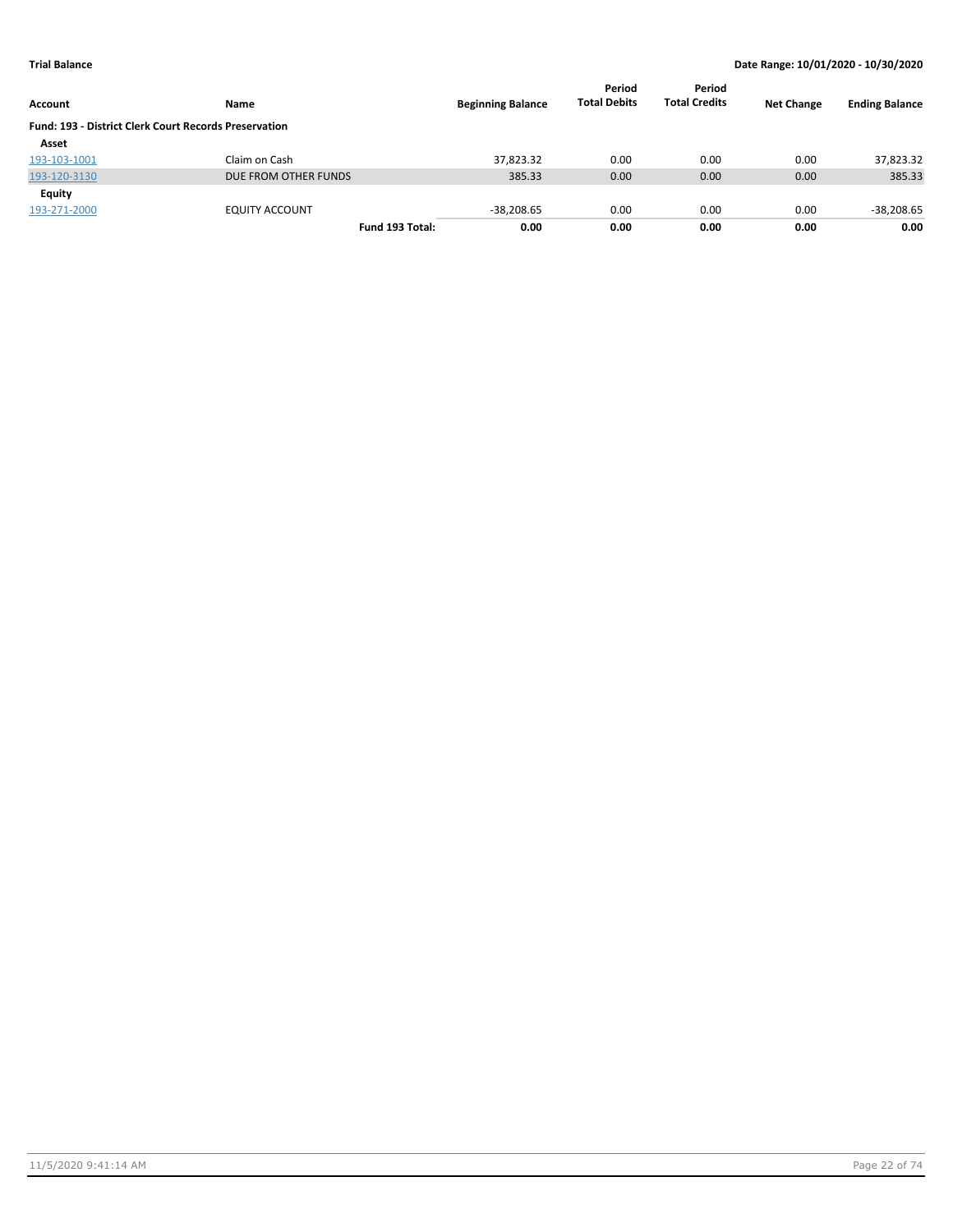| Account                                             | <b>Name</b>                      | <b>Beginning Balance</b> | Period<br><b>Total Debits</b> | Period<br><b>Total Credits</b> | <b>Net Change</b> | <b>Ending Balance</b> |
|-----------------------------------------------------|----------------------------------|--------------------------|-------------------------------|--------------------------------|-------------------|-----------------------|
| <b>Fund: 200 - County Offices Records Mangement</b> |                                  |                          |                               |                                |                   |                       |
| Asset                                               |                                  |                          |                               |                                |                   |                       |
| 200-100-1000                                        | <b>PAYROLL</b>                   | 0.00                     | 307.26                        | 307.26                         | 0.00              | 0.00                  |
| 200-100-1001                                        | PR CLAIM ON CASH                 | 0.00                     | 374.90                        | 307.26                         | 67.64             | 67.64                 |
| 200-103-1001                                        | <b>CLAIM ON CASH</b>             | 64,472.28                | 0.00                          | 533.94                         | $-533.94$         | 63,938.34             |
| 200-120-3130                                        | DUE FROM OTHER FUNDS             | 814.28                   | 0.00                          | 0.00                           | 0.00              | 814.28                |
| Liability                                           |                                  |                          |                               |                                |                   |                       |
| 200-102-1000                                        | A/P CLEARING                     | 0.00                     | 159.04                        | 281.76                         | $-122.72$         | $-122.72$             |
| 200-200-9000                                        | Payroll Liability Account        | 0.00                     | 122.72                        | 122.72                         | 0.00              | 0.00                  |
| 200-200-9100                                        | SYSTEM ADDED LIABILITY LINE-ITEM | $-26,127.67$             | 0.00                          | 0.00                           | 0.00              | $-26,127.67$          |
| Equity                                              |                                  |                          |                               |                                |                   |                       |
| 200-271-2000                                        | <b>EQUITY ACCOUNT</b>            | $-39,158.89$             | 0.00                          | 0.00                           | 0.00              | $-39,158.89$          |
| Expense                                             |                                  |                          |                               |                                |                   |                       |
| 200-449-1070                                        | <b>SALARY PART-TIME</b>          | 0.00                     | 360.00                        | 0.00                           | 360.00            | 360.00                |
| 200-449-2030                                        | RETIREMENT                       | 0.00                     | 42.44                         | 0.00                           | 42.44             | 42.44                 |
| 200-449-2050                                        | SOCIAL SECURITY & MEDICARE TAX   | 0.00                     | 27.54                         | 0.00                           | 27.54             | 27.54                 |
| 200-449-3500                                        | <b>RECORDS DISPOSAL</b>          | 0.00                     | 159.04                        | 0.00                           | 159.04            | 159.04                |
|                                                     | Fund 200 Total:                  | 0.00                     | 1,552.94                      | 1,552.94                       | 0.00              | 0.00                  |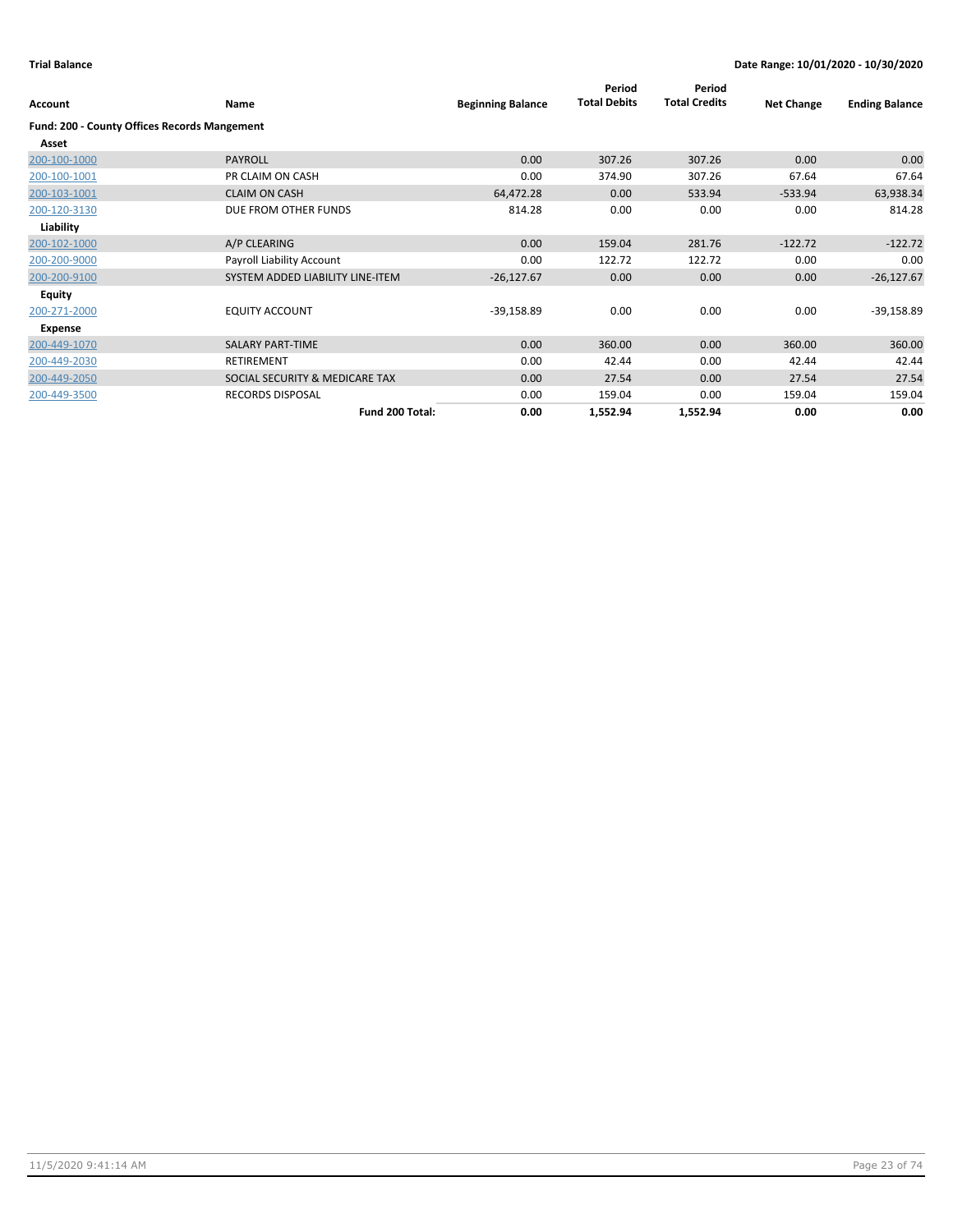| Account                      | Name                              | <b>Beginning Balance</b> | Period<br><b>Total Debits</b> | Period<br><b>Total Credits</b> | <b>Net Change</b> | <b>Ending Balance</b> |
|------------------------------|-----------------------------------|--------------------------|-------------------------------|--------------------------------|-------------------|-----------------------|
| Fund: 210 - Road & Bridge #1 |                                   |                          |                               |                                |                   |                       |
| Asset                        |                                   |                          |                               |                                |                   |                       |
| 210-100-1001                 | PR Claim on Cash                  | 0.00                     | 40,608.92                     | 34,837.55                      | 5,771.37          | 5,771.37              |
| 210-103-1001                 | <b>CLAIM ON CASH</b>              | 292,003.05               | 48,591.72                     | 51,082.91                      | $-2,491.19$       | 289,511.86            |
| 210-103-1750                 | <b>TEXPOOL</b>                    | 18,331.54                | 2.10                          | 0.00                           | 2.10              | 18,333.64             |
| 210-120-3110                 | <b>TAXES RECEIVABLE</b>           | 39,142.20                | 0.00                          | 0.00                           | 0.00              | 39,142.20             |
| 210-120-3120                 | DUE FROM OTHER GOVERNMENTS        | 10,884.11                | 0.00                          | 0.00                           | 0.00              | 10,884.11             |
| 210-120-3130                 | DUE FROM OTHER FUNDS              | 5,688.04                 | 0.00                          | 0.00                           | 0.00              | 5,688.04              |
| 210-120-3150                 | <b>INVENTORY ASSEST</b>           | 14,925.02                | 0.00                          | 0.00                           | 0.00              | 14,925.02             |
| Liability                    |                                   |                          |                               |                                |                   |                       |
| 210-102-1000                 | A/P CLEARING                      | $-9,090.54$              | 10,473.99                     | 1,383.45                       | 9,090.54          | 0.00                  |
| 210-102-1001                 | <b>PR AP Clearing</b>             | 0.00                     | 14,228.14                     | 22,335.35                      | $-8,107.21$       | $-8,107.21$           |
| 210-200-1500                 | ACCRUED SALARY PAYABLE            | $-12,588.66$             | 0.00                          | 0.00                           | 0.00              | $-12,588.66$          |
| 210-200-1550                 | <b>ACCRUED FRINGE BENEFITS</b>    | $-6,289.47$              | 0.00                          | 0.00                           | 0.00              | $-6,289.47$           |
| 210-200-2000                 | DEFERRED TAX REVENUE              | $-36,773.45$             | 0.00                          | 0.00                           | 0.00              | $-36,773.45$          |
| 210-200-9000                 | <b>Payroll Liability Account</b>  | 0.00                     | 22,335.35                     | 22,335.35                      | 0.00              | 0.00                  |
| 210-200-9100                 | SYSTEM ADDED LIABILITY LINE-ITEM  | 8,504.60                 | 0.00                          | 0.00                           | 0.00              | 8,504.60              |
| <b>Equity</b>                |                                   |                          |                               |                                |                   |                       |
| 210-271-2000                 | <b>EQUITY ACCOUNT</b>             | $-324,736.44$            | 0.00                          | 0.00                           | 0.00              | $-324,736.44$         |
| Revenue                      |                                   |                          |                               |                                |                   |                       |
| 210-310-1100                 | <b>CURRENT TAXES</b>              | 0.00                     | 0.00                          | 17,796.50                      | $-17,796.50$      | $-17,796.50$          |
| 210-310-1200                 | <b>DELINQUENT TAXES</b>           | 0.00                     | 0.00                          | 1,376.41                       | $-1,376.41$       | $-1,376.41$           |
| 210-318-1600                 | <b>SALES TAX REVENUES</b>         | 0.00                     | 0.00                          | 5,324.54                       | $-5,324.54$       | $-5,324.54$           |
| 210-321-3000                 | COUNTY'S ADDITIONAL \$10          | 0.00                     | 0.00                          | 5,276.39                       | $-5,276.39$       | $-5,276.39$           |
| 210-360-1000                 | <b>INTEREST EARNINGS</b>          | 0.00                     | 0.00                          | 2.10                           | $-2.10$           | $-2.10$               |
| 210-370-1200                 | <b>STATE LATERAL ROAD</b>         | 0.00                     | 0.00                          | 8,432.71                       | $-8,432.71$       | $-8,432.71$           |
| 210-370-1250                 | <b>TDT WEIGHT FEES</b>            | 0.00                     | 0.00                          | 10,325.17                      | $-10,325.17$      | $-10,325.17$          |
| 210-370-1420                 | <b>CULVERT PERMITTING PROCESS</b> | 0.00                     | 0.00                          | 60.00                          | $-60.00$          | $-60.00$              |
| <b>Expense</b>               |                                   |                          |                               |                                |                   |                       |
| 210-621-1010                 | SALARY ELECTED OFFICIAL           | 0.00                     | 7,297.05                      | 0.00                           | 7,297.05          | 7,297.05              |
| 210-621-1030                 | <b>SALARY FOREMAN</b>             | 0.00                     | 3,748.30                      | 0.00                           | 3,748.30          | 3,748.30              |
| 210-621-1060                 | SALARY PRECINCT EMPLOYEES         | 0.00                     | 18,484.31                     | 0.00                           | 18,484.31         | 18,484.31             |
| 210-621-2020                 | <b>GROUP HEALTH INSURANCE</b>     | 0.00                     | 6,077.60                      | 0.00                           | 6,077.60          | 6,077.60              |
| 210-621-2030                 | <b>RETIREMENT</b>                 | 0.00                     | 3,481.53                      | 0.00                           | 3,481.53          | 3,481.53              |
| 210-621-2050                 | SOCIAL SECURITY & MEDICARE TAX    | 0.00                     | 2,205.81                      | 0.00                           | 2,205.81          | 2,205.81              |
| 210-621-4210                 | <b>INTERNET</b>                   | 0.00                     | 109.90                        | 0.00                           | 109.90            | 109.90                |
| 210-621-4400                 | UTILITY ELECTRICITY               | 0.00                     | 37.55                         | 0.00                           | 37.55             | 37.55                 |
| 210-621-4580                 | <b>R&amp;M MACHINERY PARTS</b>    | 0.00                     | 1,236.00                      | 0.00                           | 1,236.00          | 1,236.00              |
| 210-625-1050                 | <b>SALARY SECRETARY</b>           | 0.00                     | 1,185.20                      | 0.00                           | 1,185.20          | 1,185.20              |
| 210-625-2020                 | <b>GROUP HEALTH INSURANCE</b>     | 0.00                     | 253.96                        | 0.00                           | 253.96            | 253.96                |
| 210-625-2030                 | <b>RETIREMENT</b>                 | 0.00                     | 139.76                        | 0.00                           | 139.76            | 139.76                |
| 210-625-2050                 | SOCIAL SECURITY & MEDICARE TAX    | 0.00                     | 71.24                         | 0.00                           | 71.24             | 71.24                 |
|                              | Fund 210 Total:                   | 0.00                     | 180,568.43                    | 180,568.43                     | 0.00              | 0.00                  |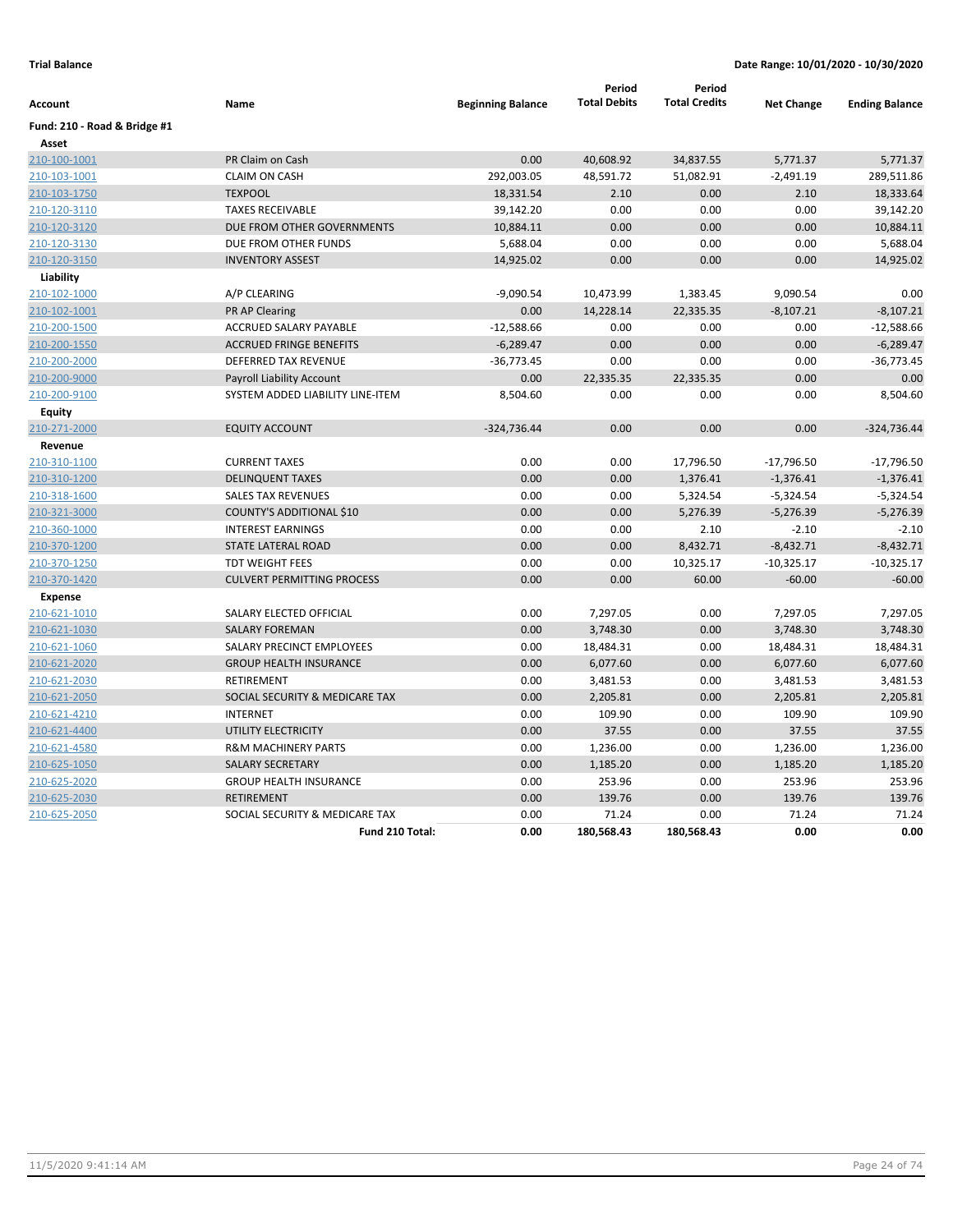|                              |                                   |                          | Period                 | Period               |                   |                       |
|------------------------------|-----------------------------------|--------------------------|------------------------|----------------------|-------------------|-----------------------|
| Account                      | Name                              | <b>Beginning Balance</b> | <b>Total Debits</b>    | <b>Total Credits</b> | <b>Net Change</b> | <b>Ending Balance</b> |
| Fund: 220 - Road & Bridge #2 |                                   |                          |                        |                      |                   |                       |
| Asset<br>220-100-1001        | PR Claim on Cash                  | 0.00                     |                        | 41,204.35            | 6,610.32          | 6,610.32              |
| 220-103-1001                 | <b>CLAIM ON CASH</b>              | 338,472.44               | 47,814.67<br>57,310.85 | 78,294.73            | $-20,983.88$      | 317,488.56            |
|                              | <b>TEXPOOL</b>                    |                          |                        | 0.00                 | 29.72             |                       |
| 220-103-1750                 |                                   | 262,184.36               | 29.72                  |                      |                   | 262,214.08            |
| 220-120-3110                 | <b>TAXES RECEIVABLE</b>           | 44,829.54                | 0.00                   | 0.00                 | 0.00              | 44,829.54             |
| 220-120-3120                 | DUE FROM OTHER GOVERNMENTS        | 12,210.25                | 0.00                   | 0.00                 | 0.00              | 12,210.25             |
| 220-120-3130                 | DUE FROM OTHER FUNDS              | 6,625.78                 | 0.00                   | 0.00                 | 0.00              | 6,625.78              |
| 220-120-3150                 | <b>INVENTORY ASSEST</b>           | 97,983.82                | 0.00                   | 0.00                 | 0.00              | 97,983.82             |
| Liability                    |                                   |                          |                        |                      |                   |                       |
| 220-102-1000                 | A/P CLEARING                      | -15,428.92               | 30,480.06              | 15,923.17            | 14,556.89         | $-872.03$             |
| 220-102-1001                 | <b>PR AP Clearing</b>             | 0.00                     | 17,301.14              | 26,400.82            | $-9,099.68$       | $-9,099.68$           |
| 220-200-1500                 | ACCRUED SALARY PAYABLE            | $-11,180.89$             | 0.00                   | 0.00                 | 0.00              | $-11,180.89$          |
| 220-200-1550                 | <b>ACCRUED FRINGE BENEFITS</b>    | $-6,013.54$              | 0.00                   | 0.00                 | 0.00              | $-6,013.54$           |
| 220-200-2000                 | DEFERRED TAX REVENUE              | $-42,070.25$             | 0.00                   | 0.00                 | 0.00              | $-42,070.25$          |
| 220-200-9000                 | PAYROLL LIABILITY ACCOUNT         | 0.00                     | 26,400.82              | 26,400.82            | 0.00              | 0.00                  |
| 220-200-9100                 | SYSTEM ADDED LIABILITY LINE-ITEM  | 21,189.85                | 0.00                   | 0.00                 | 0.00              | 21,189.85             |
| Equity                       |                                   |                          |                        |                      |                   |                       |
| 220-271-2000                 | <b>EQUITY ACCOUNT</b>             | -708,802.44              | 0.00                   | 0.00                 | 0.00              | -708,802.44           |
| Revenue                      |                                   |                          |                        |                      |                   |                       |
| 220-310-1100                 | <b>CURRENT TAXES</b>              | 0.00                     | 0.00                   | 20,734.13            | -20,734.13        | $-20,734.13$          |
| 220-310-1200                 | <b>DELINQUENT TAXES</b>           | 0.00                     | 0.00                   | 1,603.62             | $-1,603.62$       | $-1,603.62$           |
| 220-318-1600                 | <b>SALES TAX REVENUES</b>         | 0.00                     | 0.00                   | 6,200.88             | $-6,200.88$       | $-6,200.88$           |
| 220-321-3000                 | COUNTY'S ADDITIONAL \$10          | 0.00                     | 0.00                   | 6,146.28             | $-6,146.28$       | $-6,146.28$           |
| 220-360-1000                 | <b>INTEREST EARNINGS</b>          | 0.00                     | 0.00                   | 29.72                | $-29.72$          | $-29.72$              |
| 220-370-1200                 | STATE LATERAL ROAD                | 0.00                     | 0.00                   | 9,822.98             | $-9,822.98$       | $-9,822.98$           |
| 220-370-1250                 | TDT WEIGHT FEES                   | 0.00                     | 0.00                   | 12,027.46            | $-12,027.46$      | $-12,027.46$          |
| 220-370-1420                 | <b>CULVERT PERMITTING PROCESS</b> | 0.00                     | 0.00                   | 20.00                | $-20.00$          | $-20.00$              |
| 220-370-1421                 | ROW PERMIT APPLICATION            | 0.00                     | 0.00                   | 20.00                | $-20.00$          | $-20.00$              |
| 220-370-1450                 | REIMBURSEMENT OF MATERIALS        | 0.00                     | 0.00                   | 735.50               | $-735.50$         | $-735.50$             |
| Expense                      |                                   |                          |                        |                      |                   |                       |
| 220-622-1010                 | SALARY ELECTED OFFICIAL           | 0.00                     | 7,297.05               | 0.00                 | 7,297.05          | 7,297.05              |
| 220-622-1030                 | <b>SALARY FOREMAN</b>             | 0.00                     | 5,682.63               | 0.00                 | 5,682.63          | 5,682.63              |
| 220-622-1060                 | SALARY PRECINCT EMPLOYEES         | 0.00                     | 21,015.09              | 0.00                 | 21,015.09         | 21,015.09             |
| 220-622-2020                 | <b>GROUP HEALTH INSURANCE</b>     | 0.00                     | 8,137.76               | 0.00                 | 8,137.76          | 8,137.76              |
| 220-622-2030                 | RETIREMENT                        | 0.00                     | 4,007.94               | 0.00                 | 4,007.94          | 4,007.94              |
| 220-622-2050                 | SOCIAL SECURITY & MEDICARE TAX    | 0.00                     | 2,513.40               | 0.00                 | 2,513.40          | 2,513.40              |
| 220-622-3400                 | <b>SHOP SUPPLIES</b>              | 0.00                     | 109.86                 | 0.00                 | 109.86            | 109.86                |
| 220-622-3410                 | R&B MAT. ROCK & GRAVEL            | 0.00                     | 5,054.51               | 0.00                 | 5,054.51          | 5,054.51              |
| 220-622-3440                 | R&B MAT. ASPHALT/RD OIL           | 0.00                     | 9,000.00               | 0.00                 | 9,000.00          | 9,000.00              |
| 220-622-4210                 | <b>INTERNET</b>                   | 0.00                     | 81.95                  | 0.00                 | 81.95             | 81.95                 |
| 220-622-4400                 | UTILITY ELECTRICITY               | 0.00                     | 141.44                 | 0.00                 | 141.44            | 141.44                |
| 220-622-4580                 | <b>R&amp;M MACHINERY PARTS</b>    | 0.00                     | 1,535.41               | 0.00                 | 1,535.41          | 1,535.41              |
| 220-625-1050                 | <b>SALARY SECRETARY</b>           | 0.00                     | 1,185.20               | 0.00                 | 1,185.20          | 1,185.20              |
| 220-625-2020                 | <b>GROUP HEALTH INSURANCE</b>     | 0.00                     | 253.96                 | 0.00                 | 253.96            | 253.96                |
| 220-625-2030                 | RETIREMENT                        | 0.00                     | 139.76                 | 0.00                 | 139.76            | 139.76                |
| 220-625-2050                 | SOCIAL SECURITY & MEDICARE TAX    | 0.00                     | 71.24                  | 0.00                 | 71.24             | 71.24                 |
|                              | Fund 220 Total:                   | 0.00                     | 245,564.46             | 245,564.46           | 0.00              | 0.00                  |
|                              |                                   |                          |                        |                      |                   |                       |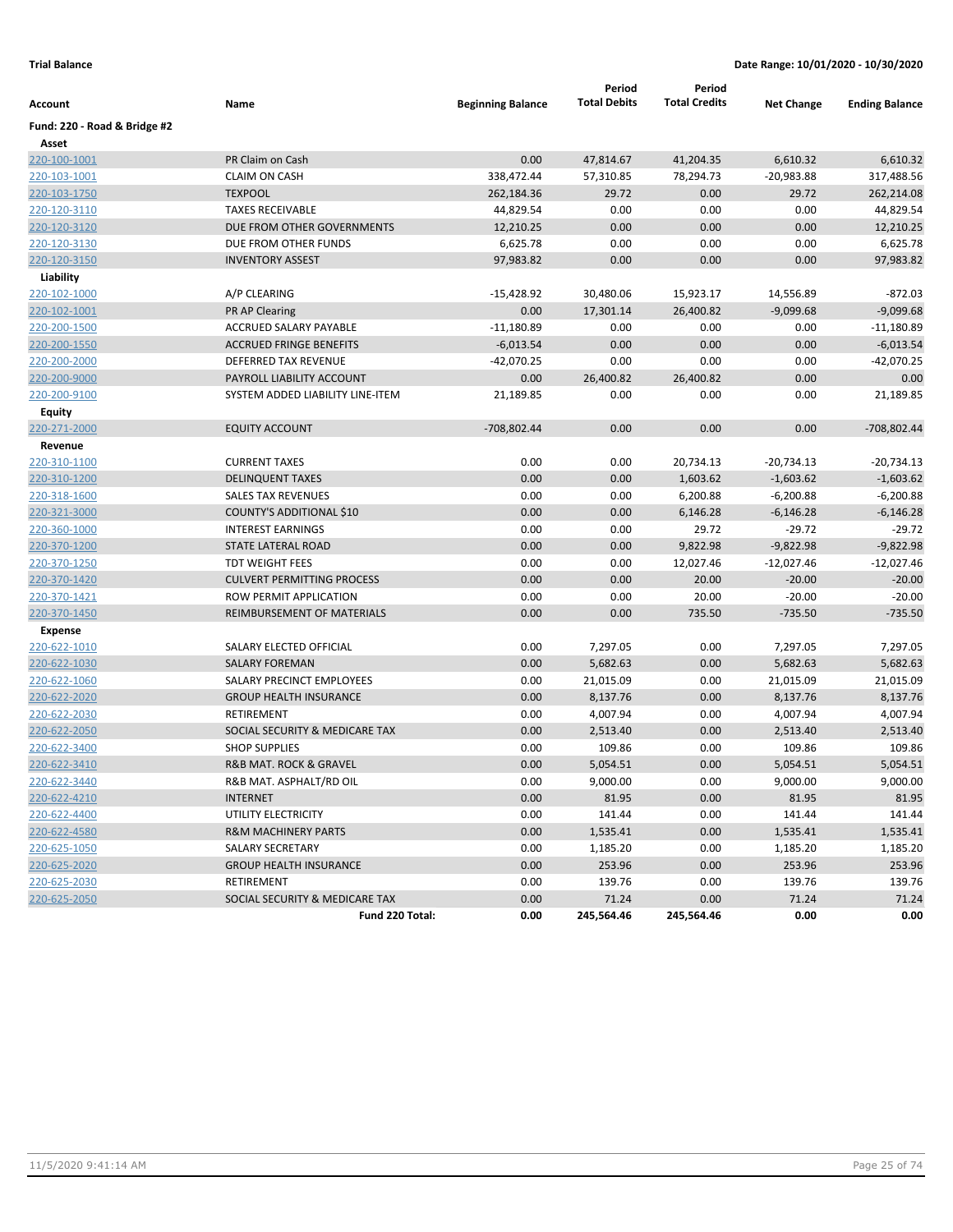| Account                                           | <b>Name</b>              | <b>Beginning Balance</b> | Period<br><b>Total Debits</b> | Period<br><b>Total Credits</b> | <b>Net Change</b> | <b>Ending Balance</b> |
|---------------------------------------------------|--------------------------|--------------------------|-------------------------------|--------------------------------|-------------------|-----------------------|
| Fund: 221 - Raw Water Pipeline Road and Bridge #2 |                          |                          |                               |                                |                   |                       |
| Asset                                             |                          |                          |                               |                                |                   |                       |
| 221-103-1001                                      | <b>CLAIM ON CASH</b>     | $-7.933.66$              | 12,000.00                     | 0.00                           | 12,000.00         | 4,066.34              |
| Equity                                            |                          |                          |                               |                                |                   |                       |
| 221-271-2000                                      | <b>EQUITY ACCOUNT</b>    | 7,933.66                 | 0.00                          | 0.00                           | 0.00              | 7,933.66              |
| Revenue                                           |                          |                          |                               |                                |                   |                       |
| 221-325-1790                                      | FOR MAINTENANCE OF ROADS | 0.00                     | 0.00                          | 12.000.00                      | $-12,000.00$      | $-12,000.00$          |
|                                                   | Fund 221 Total:          | 0.00                     | 12.000.00                     | 12,000.00                      | 0.00              | 0.00                  |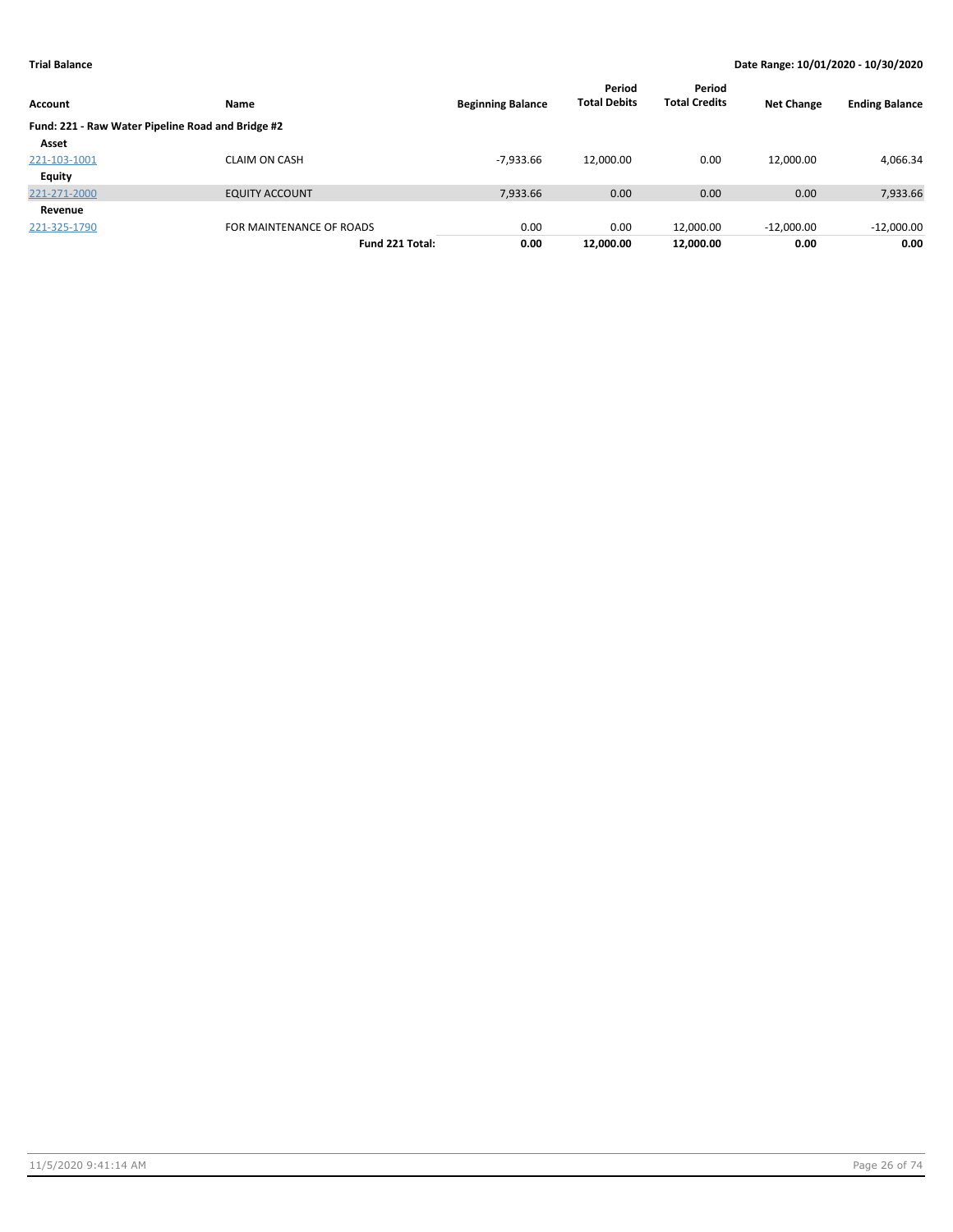| Account                      | Name                              | <b>Beginning Balance</b> | Period<br><b>Total Debits</b> | Period<br><b>Total Credits</b> | <b>Net Change</b> | <b>Ending Balance</b> |
|------------------------------|-----------------------------------|--------------------------|-------------------------------|--------------------------------|-------------------|-----------------------|
| Fund: 230 - Road & Bridge #3 |                                   |                          |                               |                                |                   |                       |
| Asset                        |                                   |                          |                               |                                |                   |                       |
| 230-100-1001                 | PR Claim on Cash                  | 0.00                     | 58,193.13                     | 50,190.83                      | 8,002.30          | 8,002.30              |
| 230-103-1001                 | <b>CLAIM ON CASH</b>              | 246,324.92               | 85,382.08                     | 124,811.12                     | $-39,429.04$      | 206,895.88            |
| 230-103-1750                 | <b>TEXPOOL</b>                    | 621,270.95               | 70.42                         | 0.00                           | 70.42             | 621,341.37            |
| 230-120-3110                 | <b>TAXES RECEIVABLE</b>           | 67,249.35                | 0.00                          | 0.00                           | 0.00              | 67,249.35             |
| 230-120-3120                 | DUE FROM OTHER GOVERNMENTS        | 19,017.79                | 0.00                          | 0.00                           | 0.00              | 19,017.79             |
| 230-120-3130                 | DUE FROM OTHER FUNDS              | 9,938.67                 | 0.00                          | 0.00                           | 0.00              | 9,938.67              |
| 230-120-3150                 | <b>INVENTORY ASSEST</b>           | 39,576.00                | 0.00                          | 0.00                           | 0.00              | 39,576.00             |
| Liability                    |                                   |                          |                               |                                |                   |                       |
| 230-102-1000                 | A/P CLEARING                      | $-31,119.92$             | 66,617.99                     | 35,498.07                      | 31,119.92         | 0.00                  |
| 230-102-1001                 | <b>PR AP Clearing</b>             | 0.00                     | 17,382.80                     | 28,297.56                      | $-10,914.76$      | $-10,914.76$          |
| 230-200-1500                 | ACCRUED SALARY PAYABLE            | $-14,948.15$             | 0.00                          | 0.00                           | 0.00              | $-14,948.15$          |
| 230-200-1550                 | <b>ACCRUED FRINGE BENEFITS</b>    | $-7,866.06$              | 0.00                          | 0.00                           | 0.00              | $-7,866.06$           |
| 230-200-2000                 | <b>DEFERRED TAX REVENUE</b>       | $-63,110.41$             | 0.00                          | 0.00                           | 0.00              | $-63,110.41$          |
| 230-200-9000                 | Payroll Liability Account         | 0.00                     | 28,297.56                     | 28,459.74                      | $-162.18$         | $-162.18$             |
| 230-200-9100                 | SYSTEM ADDED LIABILITY LINE-ITEM  | 35,302.94                | 0.00                          | 0.00                           | 0.00              | 35,302.94             |
| Equity                       |                                   |                          |                               |                                |                   |                       |
| 230-271-2000                 | <b>EQUITY ACCOUNT</b>             | $-921,636.08$            | 0.00                          | 0.00                           | 0.00              | $-921,636.08$         |
| Revenue                      |                                   |                          |                               |                                |                   |                       |
| 230-310-1100                 | <b>CURRENT TAXES</b>              | 0.00                     | 0.00                          | 31,099.21                      | $-31,099.21$      | $-31,099.21$          |
| 230-310-1200                 | <b>DELINQUENT TAXES</b>           | 0.00                     | 0.00                          | 2,405.28                       | $-2,405.28$       | $-2,405.28$           |
| 230-318-1600                 | <b>SALES TAX REVENUES</b>         | 0.00                     | 0.00                          | 9,302.51                       | $-9,302.51$       | $-9,302.51$           |
| 230-321-3000                 | COUNTY'S ADDITIONAL \$10          | 0.00                     | 0.00                          | 9,219.43                       | $-9,219.43$       | $-9,219.43$           |
| 230-360-1000                 | <b>INTEREST EARNINGS</b>          | 0.00                     | 0.00                          | 70.42                          | $-70.42$          | $-70.42$              |
| 230-370-1200                 | <b>STATE LATERAL ROAD</b>         | 0.00                     | 0.00                          | 14,734.47                      | $-14,734.47$      | $-14,734.47$          |
| 230-370-1250                 | <b>TDT WEIGHT FEES</b>            | 0.00                     | 0.00                          | 18,041.18                      | $-18,041.18$      | $-18,041.18$          |
| 230-370-1300                 | REFUNDS & MISCELLANEOUS           | 0.00                     | 0.00                          | 90.00                          | $-90.00$          | $-90.00$              |
| 230-370-1420                 | <b>CULVERT PERMITTING PROCESS</b> | 0.00                     | 0.00                          | 100.00                         | $-100.00$         | $-100.00$             |
| 230-370-1450                 | REIMBURSEMENT OF MATERIALS        | 0.00                     | 0.00                          | 390.00                         | $-390.00$         | $-390.00$             |
| <b>Expense</b>               |                                   |                          |                               |                                |                   |                       |
| 230-623-1010                 | SALARY ELECTED OFFICIAL           | 0.00                     | 7,297.05                      | 0.00                           | 7,297.05          | 7,297.05              |
| 230-623-1030                 | <b>SALARY FOREMAN</b>             | 0.00                     | 4,221.89                      | 0.00                           | 4,221.89          | 4,221.89              |
| 230-623-1050                 | <b>SALARY SECRETARY</b>           | 0.00                     | 1,224.00                      | 0.00                           | 1,224.00          | 1,224.00              |
| 230-623-1060                 | SALARY PRECINCT EMPLOYEES         | 0.00                     | 29,522.95                     | 0.00                           | 29,522.95         | 29,522.95             |
| 230-623-2020                 | <b>GROUP HEALTH INSURANCE</b>     | 0.00                     | 9,154.10                      | 0.00                           | 9,154.10          | 9,154.10              |
| 230-623-2030                 | <b>RETIREMENT</b>                 | 0.00                     | 4,983.10                      | 0.00                           | 4,983.10          | 4,983.10              |
| 230-623-2050                 | SOCIAL SECURITY & MEDICARE TAX    | 0.00                     | 3,214.52                      | 0.00                           | 3,214.52          | 3,214.52              |
| 230-623-3400                 | <b>SHOP SUPPLIES</b>              | 0.00                     | 197.10                        | 0.00                           | 197.10            | 197.10                |
| 230-623-4210                 | <b>INTERNET</b>                   | 0.00                     | 81.95                         | 0.00                           | 81.95             | 81.95                 |
| 230-623-4400                 | UTILITY ELECTRICITY               | 0.00                     | 153.87                        | 0.00                           | 153.87            | 153.87                |
| 230-623-4580                 | <b>R&amp;M MACHINERY PARTS</b>    | 0.00                     | 1,011.15                      | 0.00                           | 1,011.15          | 1,011.15              |
| 230-623-4590                 | R&M MACH. TIRES & TUBES           | 0.00                     | 4,554.00                      | 0.00                           | 4,554.00          | 4,554.00              |
| 230-623-4600                 | EQUIPMENT RENTAL/LEASE            | 0.00                     | 3,000.00                      | 0.00                           | 3,000.00          | 3,000.00              |
| 230-623-5710                 | PURCHASE OF MACH./EQUIP           | 0.00                     | 26,500.00                     | 0.00                           | 26,500.00         | 26,500.00             |
| 230-625-1050                 | SALARY SECRETARY                  | 0.00                     | 1,185.20                      | 0.00                           | 1,185.20          | 1,185.20              |
| 230-625-2020                 | <b>GROUP HEALTH INSURANCE</b>     | 0.00                     | 253.96                        | 0.00                           | 253.96            | 253.96                |
| 230-625-2030                 | RETIREMENT                        | 0.00                     | 139.76                        | 0.00                           | 139.76            | 139.76                |
| 230-625-2050                 | SOCIAL SECURITY & MEDICARE TAX    | 0.00                     | 71.24                         | 0.00                           | 71.24             | 71.24                 |
|                              | Fund 230 Total:                   | 0.00                     | 352,709.82                    | 352,709.82                     | 0.00              | 0.00                  |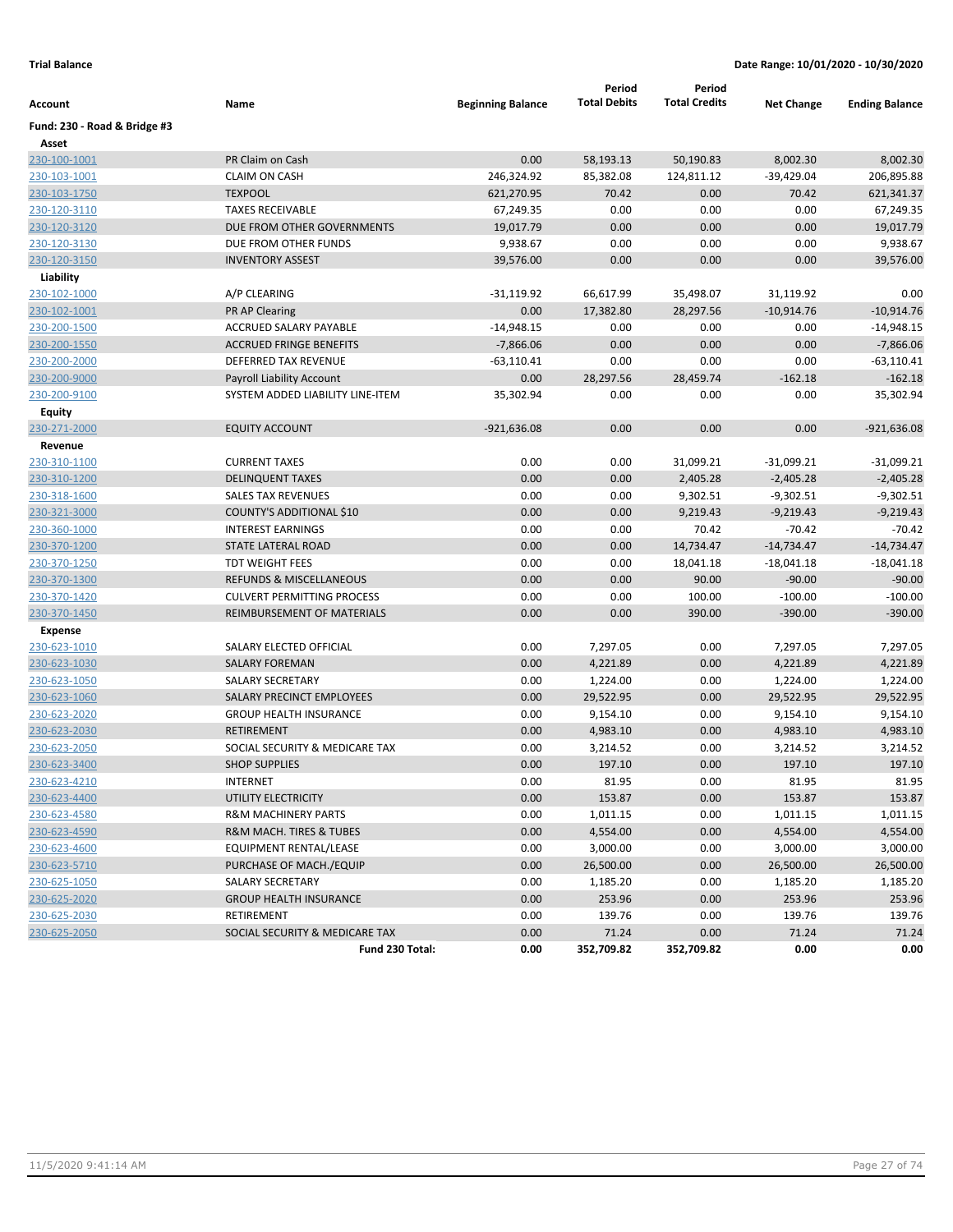| Account      | Name                                                  | <b>Beginning Balance</b> | Period<br><b>Total Debits</b> | Period<br><b>Total Credits</b> | <b>Net Change</b> | <b>Ending Balance</b> |
|--------------|-------------------------------------------------------|--------------------------|-------------------------------|--------------------------------|-------------------|-----------------------|
|              | Fund: 231 - Lake Road Impact/Raw Water PipelinePct. 3 |                          |                               |                                |                   |                       |
| Asset        |                                                       |                          |                               |                                |                   |                       |
| 231-103-1001 | <b>CLAIM ON CASH</b>                                  | 389,881.15               | 84,000.00                     | 0.00                           | 84.000.00         | 473,881.15            |
| Equity       |                                                       |                          |                               |                                |                   |                       |
| 231-271-2000 | <b>EQUITY ACCOUNT</b>                                 | $-389,881.15$            | 0.00                          | 0.00                           | 0.00              | -389,881.15           |
| Revenue      |                                                       |                          |                               |                                |                   |                       |
| 231-325-1790 | FOR MAINTENANCE OF ROADS                              | 0.00                     | 0.00                          | 84.000.00                      | $-84,000.00$      | $-84,000.00$          |
|              | Fund 231 Total:                                       | 0.00                     | 84.000.00                     | 84,000.00                      | 0.00              | 0.00                  |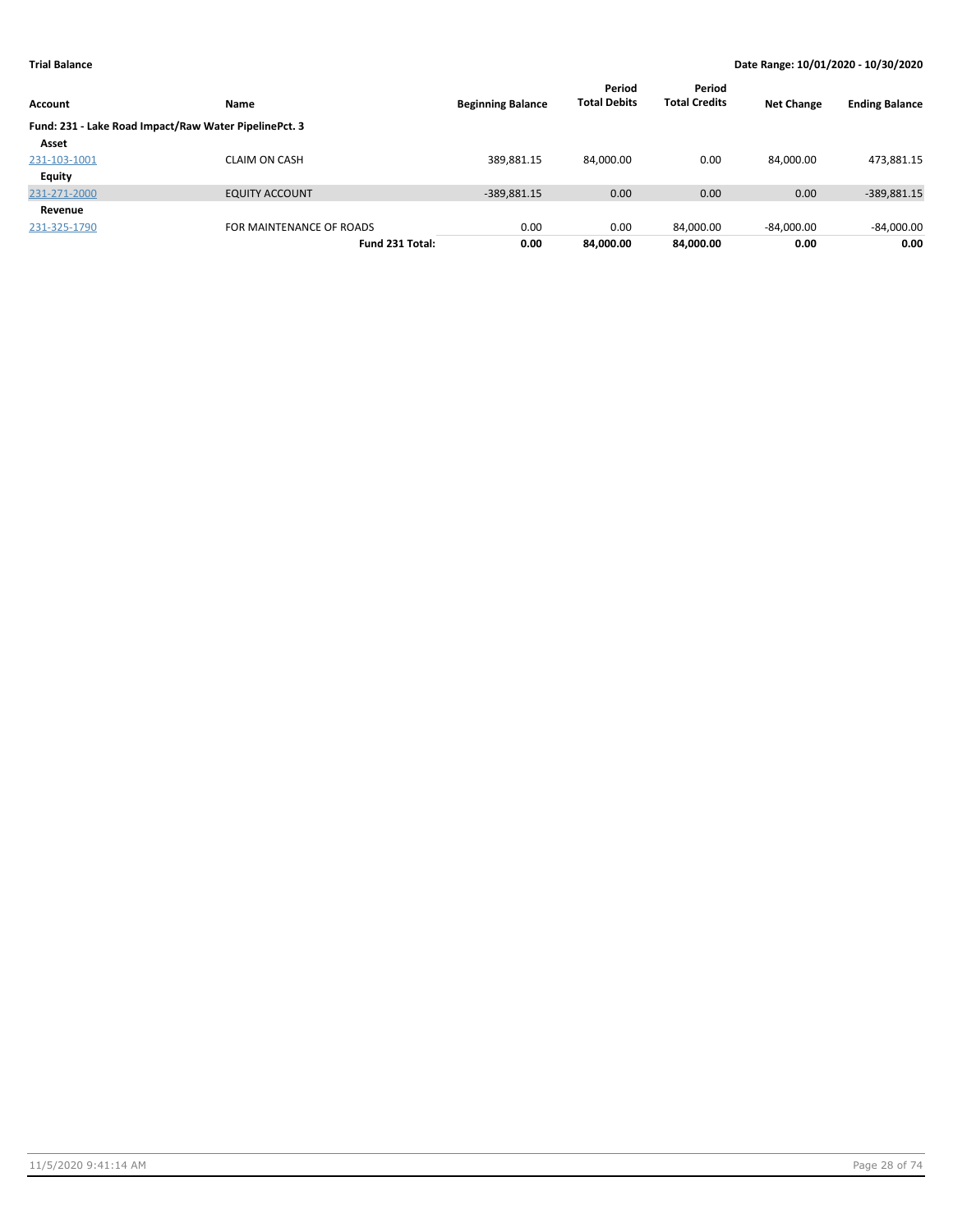| <b>Total Debits</b><br><b>Total Credits</b><br>Name<br><b>Beginning Balance</b><br>Account<br>Fund: 240 - Road & Bridge #4<br>Asset<br>240-100-1001<br>PR Claim on Cash<br>0.00<br>33,999.30<br>29,257.50 | <b>Net Change</b><br>4,741.80<br>$-13,538.32$<br>12.45 | <b>Ending Balance</b><br>4,741.80 |
|-----------------------------------------------------------------------------------------------------------------------------------------------------------------------------------------------------------|--------------------------------------------------------|-----------------------------------|
|                                                                                                                                                                                                           |                                                        |                                   |
|                                                                                                                                                                                                           |                                                        |                                   |
|                                                                                                                                                                                                           |                                                        |                                   |
| 240-103-1001<br><b>CLAIM ON CASH</b><br>300,751.69<br>48,757.92<br>62,296.24                                                                                                                              |                                                        | 287,213.37                        |
| 240-103-1750<br><b>TEXPOOL</b><br>109,795.99<br>0.00<br>12.45                                                                                                                                             |                                                        | 109,808.44                        |
| <b>TAXES RECEIVABLE</b><br>37,864.07<br>0.00<br>0.00<br>240-120-3110                                                                                                                                      | 0.00                                                   | 37,864.07                         |
| 240-120-3120<br>DUE FROM OTHER GOVERNMENTS<br>10,825.36<br>0.00<br>0.00                                                                                                                                   | 0.00                                                   | 10,825.36                         |
| 240-120-3130<br>DUE FROM OTHER FUNDS<br>5,657.34<br>0.00<br>0.00                                                                                                                                          | 0.00                                                   | 5,657.34                          |
| 240-120-3150<br><b>INVENTORY ASSEST</b><br>5,616.62<br>0.00<br>0.00                                                                                                                                       | 0.00                                                   | 5,616.62                          |
| Liability                                                                                                                                                                                                 |                                                        |                                   |
| 240-102-1000<br>A/P CLEARING<br>$-23,984.55$<br>28,805.55<br>4,821.00                                                                                                                                     | 23,984.55                                              | 0.00                              |
| 240-102-1001<br><b>PR AP Clearing</b><br>0.00<br>10,562.16<br>17,259.26                                                                                                                                   | $-6,697.10$                                            | $-6,697.10$                       |
| 240-200-1500<br>ACCRUED SALARY PAYABLE<br>$-9,270.42$<br>0.00<br>0.00                                                                                                                                     | 0.00                                                   | $-9,270.42$                       |
| 240-200-1550<br><b>ACCRUED FRINGE BENEFITS</b><br>$-5,696.90$<br>0.00<br>0.00                                                                                                                             | 0.00                                                   | $-5,696.90$                       |
| 0.00<br>240-200-2000<br><b>DEFERRED TAX REVENUE</b><br>$-35,507.79$<br>0.00                                                                                                                               | 0.00                                                   | $-35,507.79$                      |
| 240-200-9000<br>0.00<br>16,750.65<br>16,750.65<br>Payroll Liability Account                                                                                                                               | 0.00                                                   | 0.00                              |
| 240-200-9100<br>SYSTEM ADDED LIABILITY LINE-ITEM<br>19,181.13<br>0.00<br>0.00                                                                                                                             | 0.00                                                   | 19,181.13                         |
| Equity                                                                                                                                                                                                    |                                                        |                                   |
| 0.00<br>0.00<br>240-271-2000<br><b>EQUITY ACCOUNT</b><br>$-415,232.54$                                                                                                                                    | 0.00                                                   | $-415,232.54$                     |
| Revenue                                                                                                                                                                                                   |                                                        |                                   |
| 240-310-1100<br>0.00<br><b>CURRENT TAXES</b><br>0.00<br>17,705.19                                                                                                                                         | -17,705.19                                             | $-17,705.19$                      |
| 240-310-1200<br><b>DELINQUENT TAXES</b><br>0.00<br>0.00<br>1,369.36                                                                                                                                       | $-1,369.36$                                            | $-1,369.36$                       |
| 240-318-1600<br><b>SALES TAX REVENUES</b><br>0.00<br>0.00<br>5,296.04                                                                                                                                     | $-5,296.04$                                            | $-5,296.04$                       |
| <b>COUNTY'S ADDITIONAL \$10</b><br>0.00<br>0.00<br>5,247.90<br>240-321-3000                                                                                                                               | $-5,247.90$                                            | $-5,247.90$                       |
| 0.00<br>0.00<br>240-360-1000<br><b>INTEREST EARNINGS</b><br>12.45                                                                                                                                         | $-12.45$                                               | $-12.45$                          |
| 240-370-1200<br>STATE LATERAL ROAD<br>0.00<br>0.00<br>8,387.19                                                                                                                                            | $-8,387.19$                                            | $-8,387.19$                       |
| <b>TDT WEIGHT FEES</b><br>0.00<br>0.00<br>10,269.44<br>240-370-1250                                                                                                                                       | $-10,269.44$                                           | $-10,269.44$                      |
| <b>CULVERT PERMITTING PROCESS</b><br>0.00<br>0.00<br>80.00<br>240-370-1420                                                                                                                                | $-80.00$                                               | $-80.00$                          |
| ROW PERMIT APPLICATION<br>0.00<br>0.00<br>20.00<br>240-370-1421                                                                                                                                           | $-20.00$                                               | $-20.00$                          |
| 240-370-1450<br>REIMBURSEMENT OF MATERIALS<br>0.00<br>0.00<br>382.80                                                                                                                                      | $-382.80$                                              | $-382.80$                         |
| Expense                                                                                                                                                                                                   |                                                        |                                   |
| 240-624-1010<br>SALARY ELECTED OFFICIAL<br>0.00<br>7,297.05<br>0.00                                                                                                                                       | 7,297.05                                               | 7,297.05                          |
| 240-624-1030<br><b>SALARY FOREMAN</b><br>0.00<br>3,748.28<br>0.00                                                                                                                                         | 3,748.28                                               | 3,748.28                          |
| <b>SALARY SECRETARY</b><br>0.00<br>0.00<br>240-624-1050<br>3,537.46                                                                                                                                       | 3,537.46                                               | 3,537.46                          |
| 0.00<br>240-624-1060<br>SALARY PRECINCT EMPLOYEES<br>0.00<br>9,469.09                                                                                                                                     | 9,469.09                                               | 9,469.09                          |
| 0.00<br>508.61<br>240-624-2020<br><b>GROUP HEALTH INSURANCE</b><br>5,594.71                                                                                                                               | 5,086.10                                               | 5,086.10                          |
| 240-624-2030<br><b>RETIREMENT</b><br>0.00<br>2,835.70<br>0.00                                                                                                                                             | 2,835.70                                               | 2,835.70                          |
| 240-624-2050<br>SOCIAL SECURITY & MEDICARE TAX<br>0.00<br>1,822.53<br>0.00                                                                                                                                | 1,822.53                                               | 1,822.53                          |
| 0.00<br>23.65<br>0.00<br>240-624-3400<br><b>SHOP SUPPLIES</b>                                                                                                                                             | 23.65                                                  | 23.65                             |
| 240-624-3440<br>R&B MAT. ASPHALT/RD OIL<br>0.00<br>4,097.34<br>0.00                                                                                                                                       | 4,097.34                                               | 4,097.34                          |
| 240-624-4210<br><b>INTERNET</b><br>0.00<br>82.69<br>0.00                                                                                                                                                  | 82.69                                                  | 82.69                             |
| 240-624-4400<br>UTILITY ELECTRICITY<br>0.00<br>197.32<br>0.00                                                                                                                                             | 197.32                                                 | 197.32                            |
| 240-624-4580<br>0.00<br>275.00<br>0.00<br><b>R&amp;M MACHINERY PARTS</b>                                                                                                                                  | 275.00                                                 | 275.00                            |
| 0.00<br>145.00<br>0.00<br>240-624-4590<br><b>R&amp;M MACH. TIRES &amp; TUBES</b>                                                                                                                          | 145.00                                                 | 145.00                            |
| 240-625-1050<br>0.00<br>1,185.00<br>0.00<br><b>SALARY SECRETARY</b>                                                                                                                                       | 1,185.00                                               | 1,185.00                          |
| 254.07<br>240-625-2020<br><b>GROUP HEALTH INSURANCE</b><br>0.00<br>0.00                                                                                                                                   | 254.07                                                 | 254.07                            |
| 240-625-2030<br><b>RETIREMENT</b><br>0.00<br>139.65<br>0.00                                                                                                                                               | 139.65                                                 | 139.65                            |
| 240-625-2050<br>SOCIAL SECURITY & MEDICARE TAX<br>0.00<br>71.06<br>0.00                                                                                                                                   | 71.06                                                  | 71.06                             |
| 0.00<br>179,663.63<br>179,663.63<br>Fund 240 Total:                                                                                                                                                       | 0.00                                                   | 0.00                              |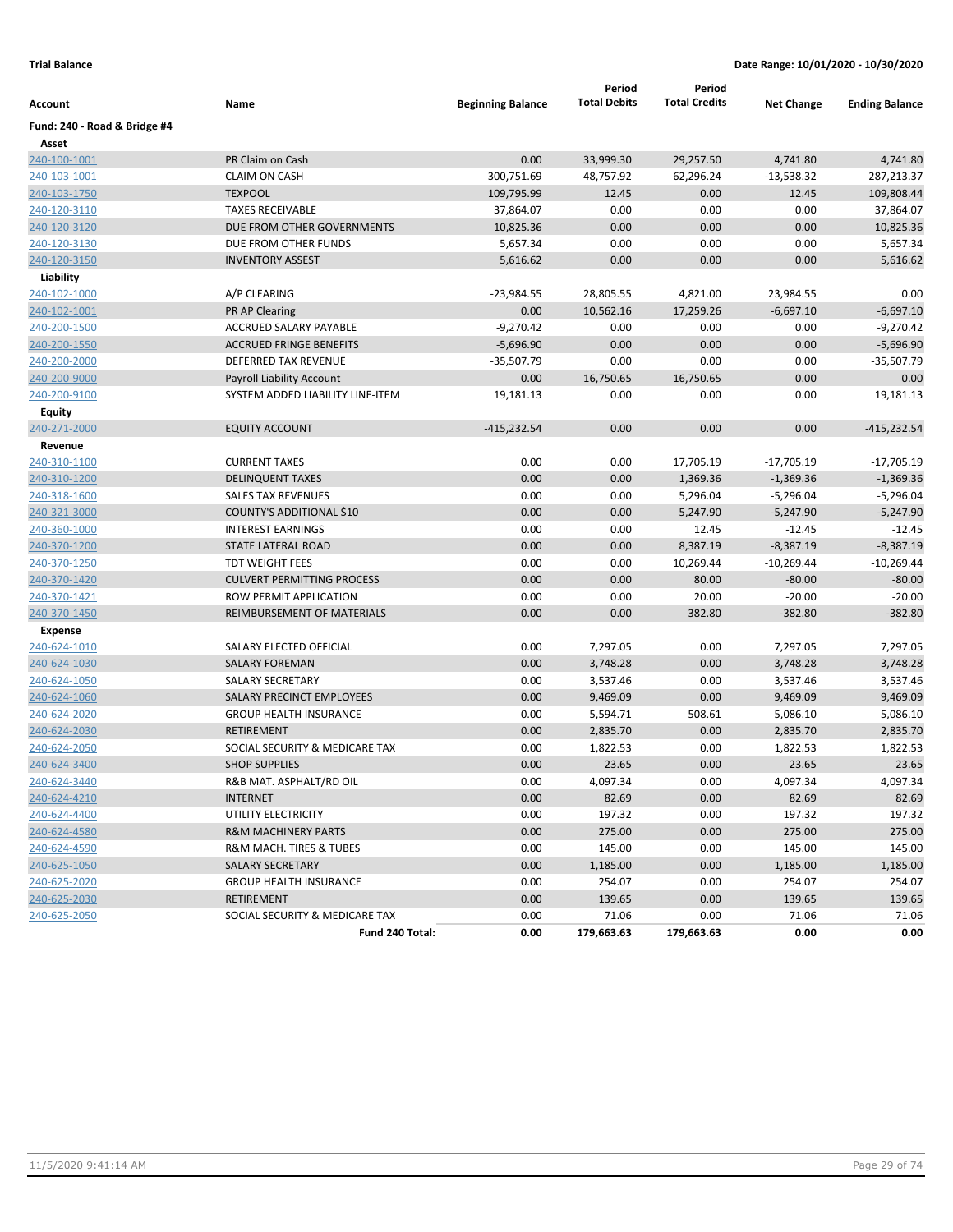| Account                                               | Name                     | <b>Beginning Balance</b> | Period<br><b>Total Debits</b> | Period<br><b>Total Credits</b> | <b>Net Change</b> | <b>Ending Balance</b> |
|-------------------------------------------------------|--------------------------|--------------------------|-------------------------------|--------------------------------|-------------------|-----------------------|
| Fund: 241 - Lake Road Impact/Raw Water PipelinePct. 4 |                          |                          |                               |                                |                   |                       |
| Asset                                                 |                          |                          |                               |                                |                   |                       |
| 241-103-1001                                          | <b>CLAIM ON CASH</b>     | 366,408.04               | 104,000.00                    | 0.00                           | 104,000.00        | 470,408.04            |
| <b>Equity</b>                                         |                          |                          |                               |                                |                   |                       |
| 241-271-2000                                          | <b>EQUITY ACCOUNT</b>    | $-366.408.04$            | 0.00                          | 0.00                           | 0.00              | $-366,408.04$         |
| Revenue                                               |                          |                          |                               |                                |                   |                       |
| 241-326-1830                                          | FOR MAINTENANCE OF ROADS | 0.00                     | 0.00                          | 104,000.00                     | $-104.000.00$     | $-104,000.00$         |
|                                                       | Fund 241 Total:          | 0.00                     | 104,000.00                    | 104,000.00                     | 0.00              | 0.00                  |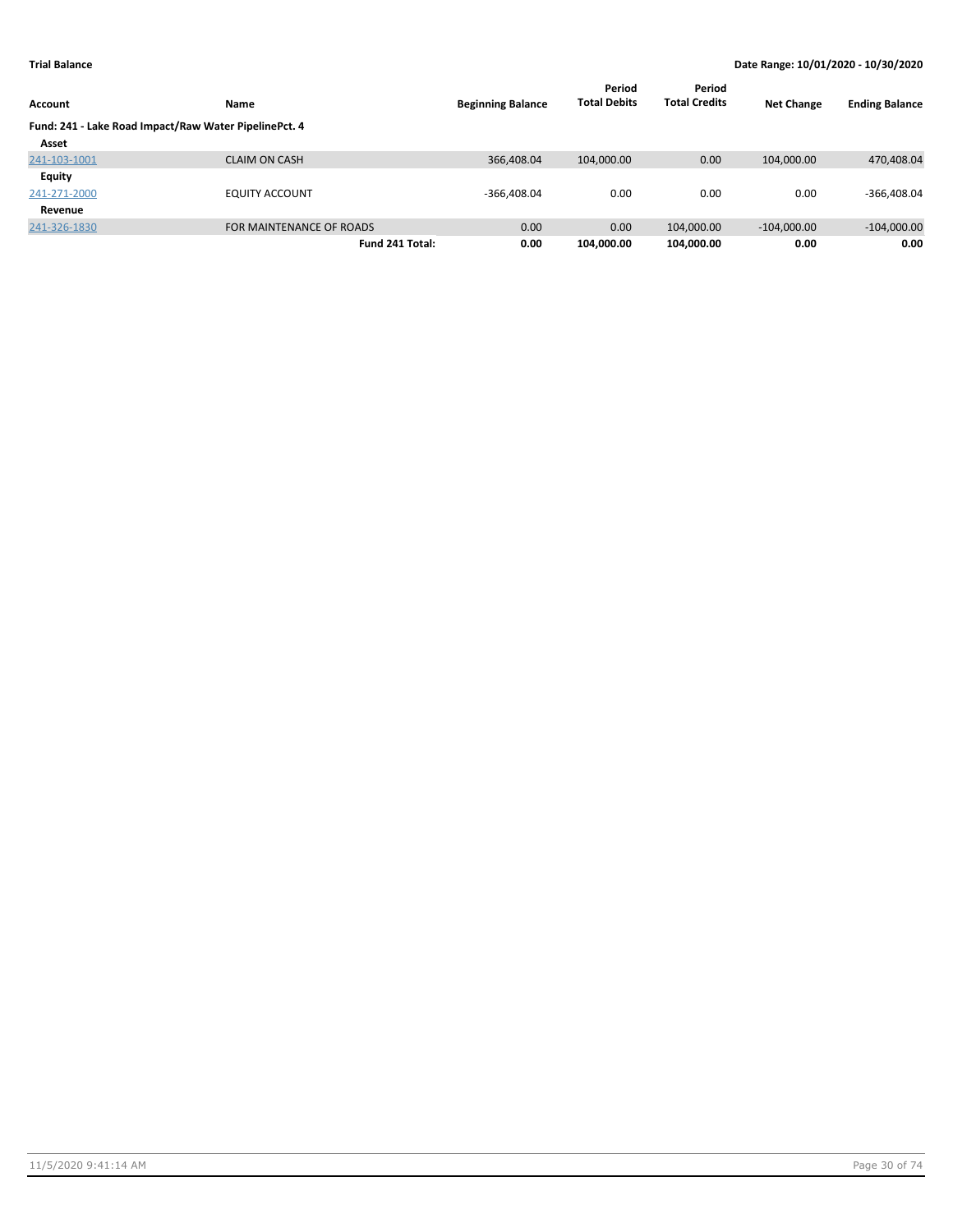| Account      | Name                                              |                 | <b>Beginning Balance</b> | Period<br><b>Total Debits</b> | Period<br><b>Total Credits</b> | <b>Net Change</b> | <b>Ending Balance</b> |
|--------------|---------------------------------------------------|-----------------|--------------------------|-------------------------------|--------------------------------|-------------------|-----------------------|
|              | Fund: 250 - Raw Water Pipeline Rock for Pct.2,3,4 |                 |                          |                               |                                |                   |                       |
| Asset        |                                                   |                 |                          |                               |                                |                   |                       |
| 250-103-1001 | <b>CLAIM ON CASH</b>                              |                 | 39.31                    | 0.00                          | 0.00                           | 0.00              | 39.31                 |
| Equity       |                                                   |                 |                          |                               |                                |                   |                       |
| 250-271-2000 | <b>EQUITY ACCOUNT</b>                             |                 | $-39.31$                 | 0.00                          | 0.00                           | 0.00              | $-39.31$              |
|              |                                                   | Fund 250 Total: | 0.00                     | 0.00                          | 0.00                           | 0.00              | 0.00                  |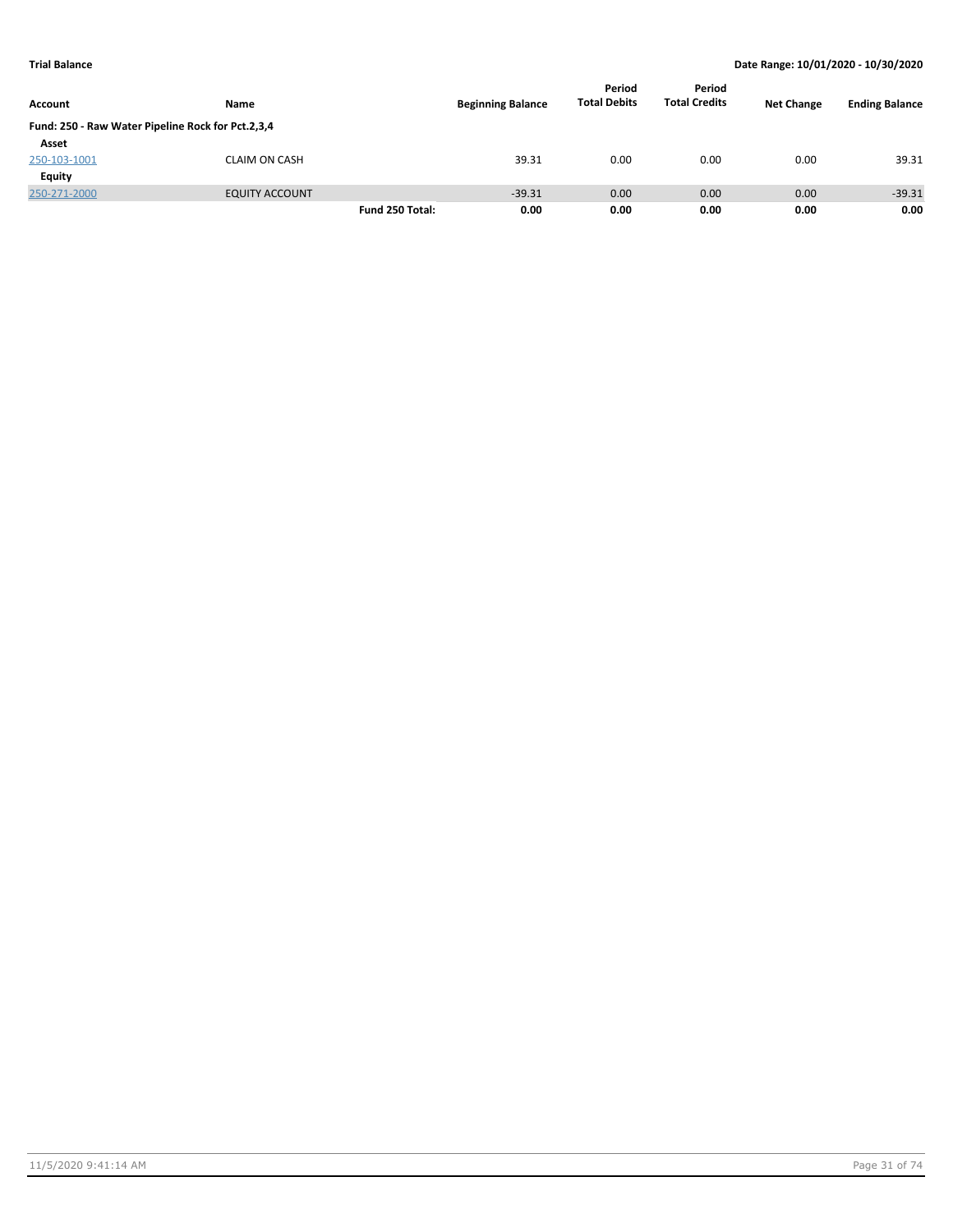| Account                                     | Name                             | <b>Beginning Balance</b> | Period<br><b>Total Debits</b> | Period<br><b>Total Credits</b> | <b>Net Change</b> | <b>Ending Balance</b> |
|---------------------------------------------|----------------------------------|--------------------------|-------------------------------|--------------------------------|-------------------|-----------------------|
| Fund: 260 - J.P.#1 Justice Court Technology |                                  |                          |                               |                                |                   |                       |
| Asset                                       |                                  |                          |                               |                                |                   |                       |
| 260-103-1001                                | <b>CLAIM ON CASH</b>             | 49,362.92                | 0.00                          | 0.00                           | 0.00              | 49,362.92             |
| 260-120-3130                                | DUE FROM OTHER FUNDS             | 437.79                   | 0.00                          | 0.00                           | 0.00              | 437.79                |
| Liability                                   |                                  |                          |                               |                                |                   |                       |
| 260-200-9100                                | SYSTEM ADDED LIABILITY LINE-ITEM | 30.56                    | 0.00                          | 0.00                           | 0.00              | 30.56                 |
| <b>Equity</b>                               |                                  |                          |                               |                                |                   |                       |
| 260-271-2000                                | <b>EQUITY ACCOUNT</b>            | $-49,831.27$             | 0.00                          | 0.00                           | 0.00              | $-49,831.27$          |
|                                             | Fund 260 Total:                  | 0.00                     | 0.00                          | 0.00                           | 0.00              | 0.00                  |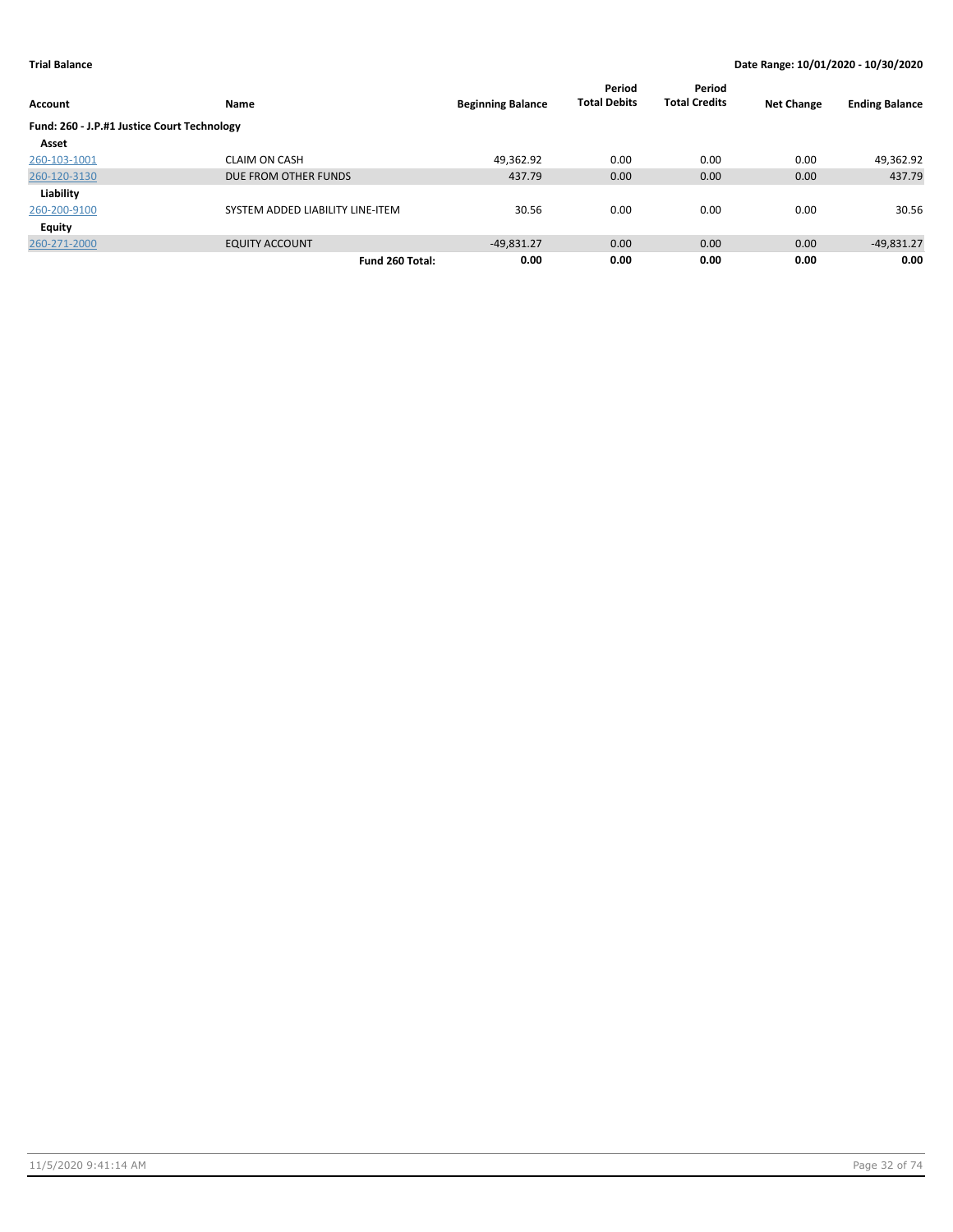| Account                                     | Name                  | <b>Beginning Balance</b> | Period<br><b>Total Debits</b> | Period<br><b>Total Credits</b> | <b>Net Change</b> | <b>Ending Balance</b> |
|---------------------------------------------|-----------------------|--------------------------|-------------------------------|--------------------------------|-------------------|-----------------------|
| Fund: 270 - J.P.#2 Justice Court Technology |                       |                          |                               |                                |                   |                       |
| Asset                                       |                       |                          |                               |                                |                   |                       |
| 270-103-1001                                | <b>CLAIM ON CASH</b>  | 9.759.38                 | 0.00                          | 0.00                           | 0.00              | 9,759.38              |
| 270-120-3130                                | DUE FROM OTHER FUNDS  | 233.20                   | 0.00                          | 0.00                           | 0.00              | 233.20                |
| Equity                                      |                       |                          |                               |                                |                   |                       |
| 270-271-2000                                | <b>EQUITY ACCOUNT</b> | $-9,992.58$              | 0.00                          | 0.00                           | 0.00              | $-9,992.58$           |
|                                             | Fund 270 Total:       | 0.00                     | 0.00                          | 0.00                           | 0.00              | 0.00                  |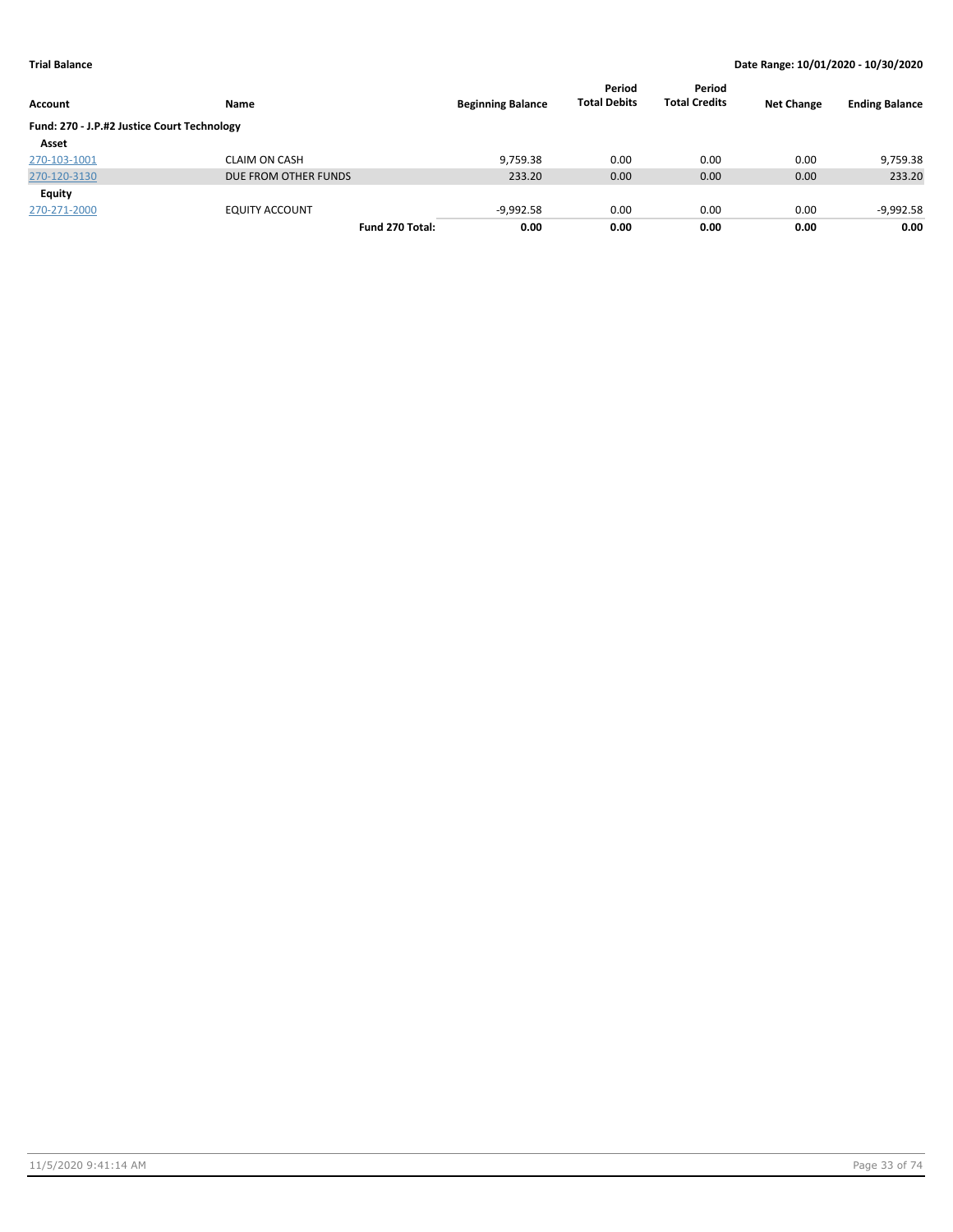| Account                                     | Name                             | <b>Beginning Balance</b> | Period<br><b>Total Debits</b> | Period<br><b>Total Credits</b> | <b>Net Change</b> | <b>Ending Balance</b> |
|---------------------------------------------|----------------------------------|--------------------------|-------------------------------|--------------------------------|-------------------|-----------------------|
| Fund: 280 - J.P.#3 Justice Court Technology |                                  |                          |                               |                                |                   |                       |
| Asset                                       |                                  |                          |                               |                                |                   |                       |
| 280-103-1001                                | <b>CLAIM ON CASH</b>             | 5,901.95                 | 0.00                          | 0.00                           | 0.00              | 5,901.95              |
| 280-120-3130                                | DUE FROM OTHER FUNDS             | 109.75                   | 0.00                          | 0.00                           | 0.00              | 109.75                |
| Liability                                   |                                  |                          |                               |                                |                   |                       |
| 280-200-9100                                | SYSTEM ADDED LIABILITY LINE-ITEM | $-859.99$                | 0.00                          | 0.00                           | 0.00              | $-859.99$             |
| Equity                                      |                                  |                          |                               |                                |                   |                       |
| 280-271-2000                                | <b>EQUITY ACCOUNT</b>            | $-5,151.71$              | 0.00                          | 0.00                           | 0.00              | $-5,151.71$           |
|                                             | Fund 280 Total:                  | 0.00                     | 0.00                          | 0.00                           | 0.00              | 0.00                  |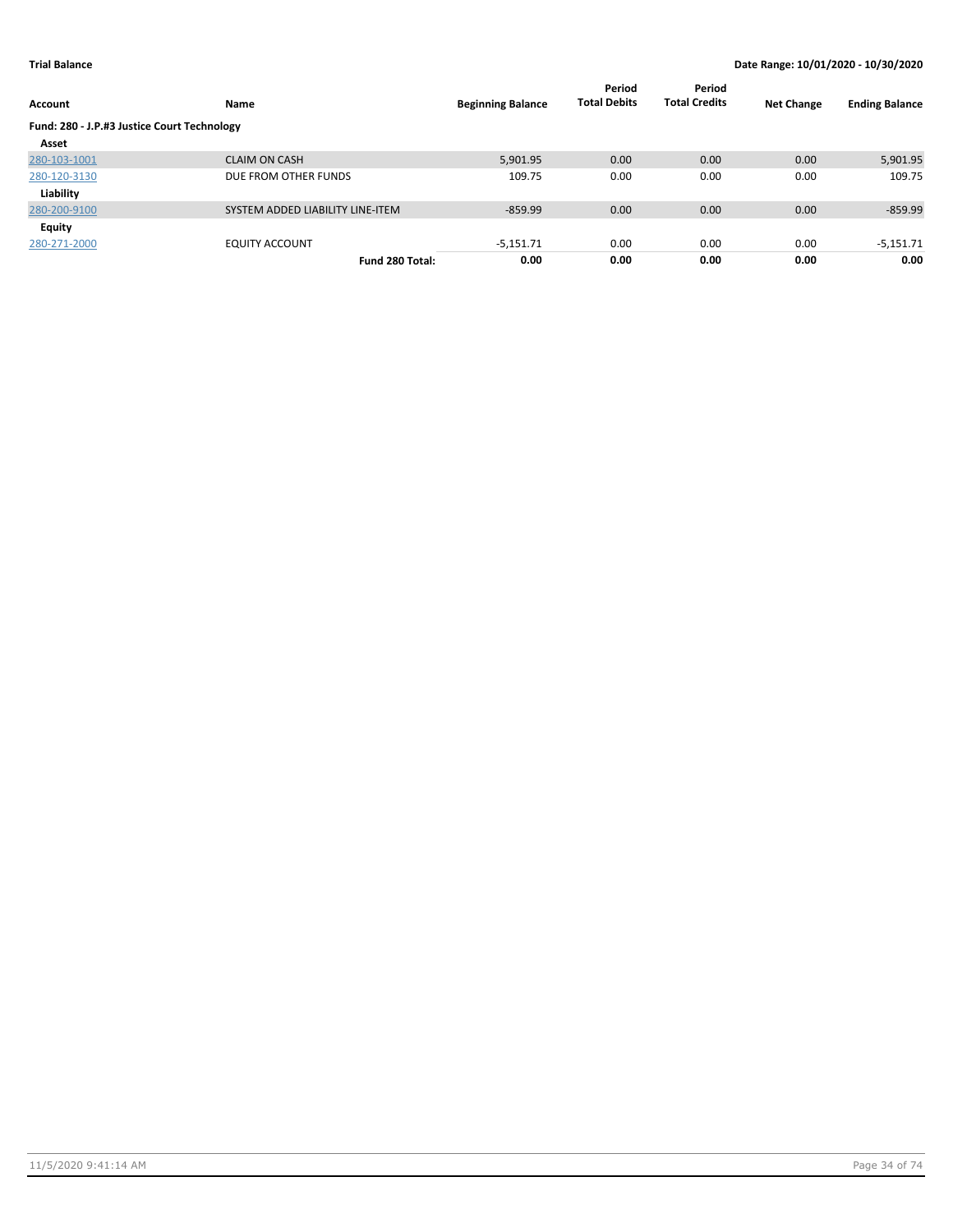| Account                                         | Name                             | <b>Beginning Balance</b> | Period<br><b>Total Debits</b> | Period<br><b>Total Credits</b> | <b>Net Change</b> | <b>Ending Balance</b> |
|-------------------------------------------------|----------------------------------|--------------------------|-------------------------------|--------------------------------|-------------------|-----------------------|
| Fund: 310 - F.C.Detention Center Annual Payment |                                  |                          |                               |                                |                   |                       |
| Asset                                           |                                  |                          |                               |                                |                   |                       |
| 310-103-1001                                    | <b>CLAIM ON CASH</b>             | 12,301.35                | 0.00                          | 1,070.50                       | $-1,070.50$       | 11,230.85             |
| Liability                                       |                                  |                          |                               |                                |                   |                       |
| 310-102-1000                                    | A/P CLEARING                     | $-522.50$                | 1,070.50                      | 548.00                         | 522.50            | 0.00                  |
| 310-200-9100                                    | SYSTEM ADDED LIABILITY LINE-ITEM | 530.00                   | 0.00                          | 0.00                           | 0.00              | 530.00                |
| <b>Equity</b>                                   |                                  |                          |                               |                                |                   |                       |
| 310-271-2000                                    | <b>EQUITY ACCOUNT</b>            | $-12,308.85$             | 0.00                          | 0.00                           | 0.00              | $-12,308.85$          |
| Expense                                         |                                  |                          |                               |                                |                   |                       |
| 310-560-4270                                    | OUT OF COUNTY TRAVEL/TRAINING    | 0.00                     | 548.00                        | 0.00                           | 548.00            | 548.00                |
|                                                 | Fund 310 Total:                  | 0.00                     | 1.618.50                      | 1.618.50                       | 0.00              | 0.00                  |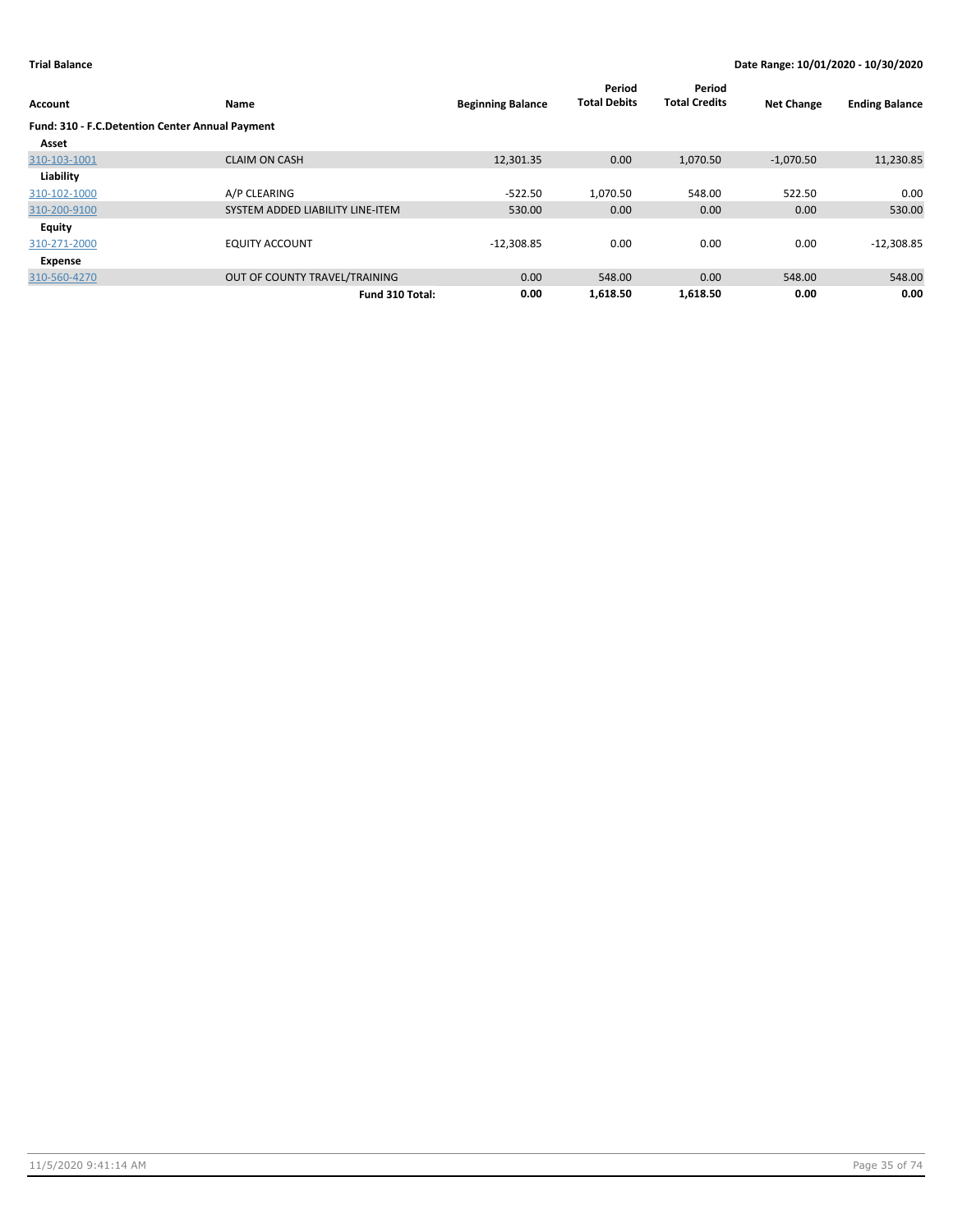| Account                                   | Name                  |                 | <b>Beginning Balance</b> | Period<br><b>Total Debits</b> | Period<br><b>Total Credits</b> | <b>Net Change</b> | <b>Ending Balance</b> |
|-------------------------------------------|-----------------------|-----------------|--------------------------|-------------------------------|--------------------------------|-------------------|-----------------------|
| Fund: 330 - Bail Bondsman Application Fee |                       |                 |                          |                               |                                |                   |                       |
| Asset                                     |                       |                 |                          |                               |                                |                   |                       |
| 330-103-1001                              | <b>CLAIM ON CASH</b>  |                 | 8.428.03                 | 0.00                          | 0.00                           | 0.00              | 8,428.03              |
| <b>Equity</b>                             |                       |                 |                          |                               |                                |                   |                       |
| 330-271-2000                              | <b>EQUITY ACCOUNT</b> |                 | $-8,428.03$              | 0.00                          | 0.00                           | 0.00              | $-8,428.03$           |
|                                           |                       | Fund 330 Total: | 0.00                     | 0.00                          | 0.00                           | 0.00              | 0.00                  |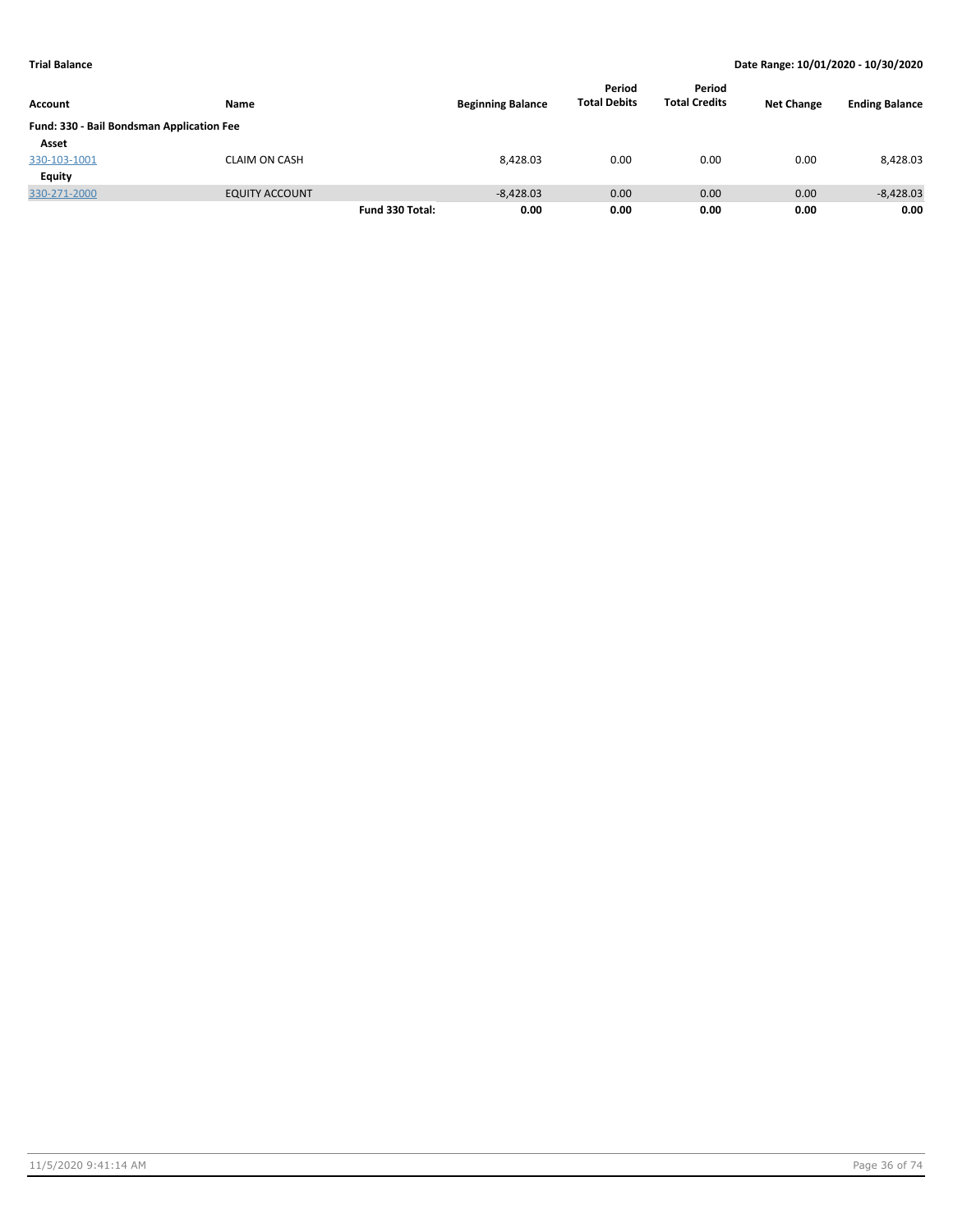| Account                 | Name                             | <b>Beginning Balance</b> | Period<br><b>Total Debits</b> | Period<br><b>Total Credits</b> | <b>Net Change</b> | <b>Ending Balance</b> |
|-------------------------|----------------------------------|--------------------------|-------------------------------|--------------------------------|-------------------|-----------------------|
| Fund: 350 - Law Library |                                  |                          |                               |                                |                   |                       |
| Asset                   |                                  |                          |                               |                                |                   |                       |
| 350-103-1001            | <b>CLAIM ON CASH</b>             | 194,648.43               | 0.00                          | 0.00                           | 0.00              | 194,648.43            |
| 350-120-3130            | DUE FROM OTHER FUNDS             | 1,803.63                 | 0.00                          | 0.00                           | 0.00              | 1,803.63              |
| Liability               |                                  |                          |                               |                                |                   |                       |
| 350-200-9100            | SYSTEM ADDED LIABILITY LINE-ITEM | $-300.00$                | 0.00                          | 0.00                           | 0.00              | $-300.00$             |
| <b>Equity</b>           |                                  |                          |                               |                                |                   |                       |
| 350-271-2000            | <b>EQUITY ACCOUNT</b>            | $-196.152.06$            | 0.00                          | 0.00                           | 0.00              | $-196, 152.06$        |
|                         | Fund 350 Total:                  | 0.00                     | 0.00                          | 0.00                           | 0.00              | 0.00                  |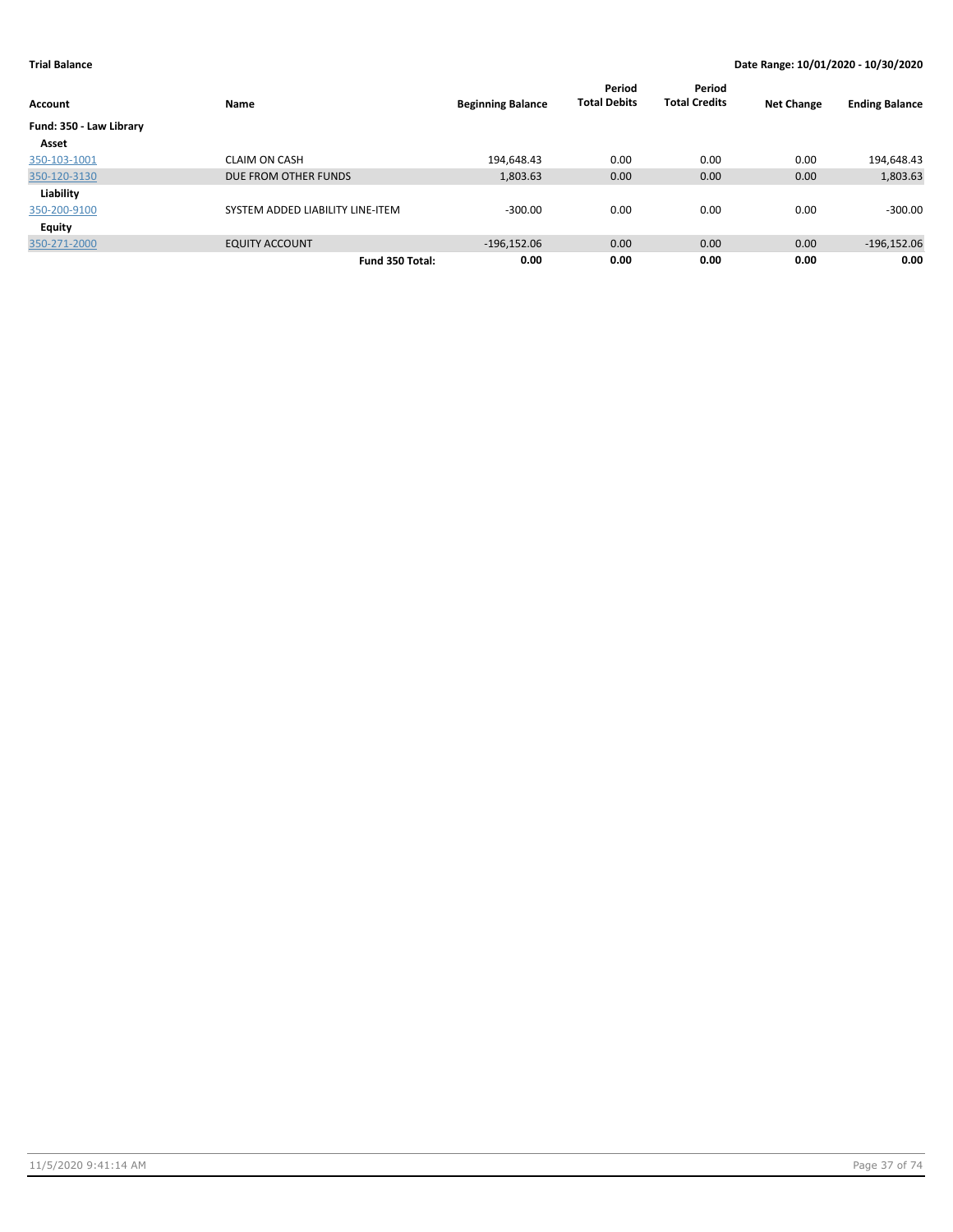|                       |                                    |                          | Period              | Period               |                   |                       |
|-----------------------|------------------------------------|--------------------------|---------------------|----------------------|-------------------|-----------------------|
| <b>Account</b>        | Name                               | <b>Beginning Balance</b> | <b>Total Debits</b> | <b>Total Credits</b> | <b>Net Change</b> | <b>Ending Balance</b> |
| Fund: 360 - D. A. Fee |                                    |                          |                     |                      |                   |                       |
| Asset                 |                                    |                          |                     |                      |                   |                       |
| 360-100-1001          | PR Claim on Cash                   | 0.00                     | 1,713.15            | 1,446.81             | 266.34            | 266.34                |
| 360-103-1360          | D.A. FEE CASH ACCOUNT              | 11,663.03                | 130.00              | 0.00                 | 130.00            | 11,793.03             |
| 360-103-2360          | D.A. FEE SEIZURE FUND              | 15,557.71                | 5,240.88            | 1,713.15             | 3,527.73          | 19,085.44             |
| Liability             |                                    |                          |                     |                      |                   |                       |
| 360-102-1001          | <b>PR AP Clearing</b>              | 0.00                     | 452.64              | 847.03               | $-394.39$         | $-394.39$             |
| 360-200-1500          | <b>ACCURED SALARY PAYABLE</b>      | $-689.96$                | 0.00                | 0.00                 | 0.00              | $-689.96$             |
| 360-200-1550          | <b>ACCURED FRINGE BENEFITS</b>     | $-232.17$                | 0.00                | 0.00                 | 0.00              | $-232.17$             |
| 360-200-9000          | <b>Payroll Liability Account</b>   | 0.00                     | 847.03              | 847.03               | 0.00              | 0.00                  |
| <b>Equity</b>         |                                    |                          |                     |                      |                   |                       |
| 360-271-2000          | <b>EQUITY ACCOUNT</b>              | $-26,298.61$             | 0.00                | 0.00                 | 0.00              | $-26,298.61$          |
| Revenue               |                                    |                          |                     |                      |                   |                       |
| 360-340-4750          | <b>DISTRICT ATTORNEY FEES</b>      | 0.00                     | 0.00                | 38.28                | $-38.28$          | $-38.28$              |
| 360-352-2000          | <b>CONTRABAND FORFEITURE</b>       | 0.00                     | 0.00                | 5,240.88             | $-5,240.88$       | $-5,240.88$           |
| 360-370-1300          | <b>REFUNDS &amp; MISCELLANEOUS</b> | 0.00                     | 0.00                | 91.72                | $-91.72$          | $-91.72$              |
| <b>Expense</b>        |                                    |                          |                     |                      |                   |                       |
| 360-477-1012          | <b>SALARY SUPPLEMENT</b>           | 0.00                     | 1,422.48            | 0.00                 | 1,422.48          | 1,422.48              |
| 360-477-2020          | <b>GROUP HEALTH INSURANCE</b>      | 0.00                     | 148.26              | 0.00                 | 148.26            | 148.26                |
| 360-477-2030          | <b>RETIREMENT</b>                  | 0.00                     | 167.13              | 0.00                 | 167.13            | 167.13                |
| 360-477-2050          | SOCIAL SECURITY & MEDICARE TAX     | 0.00                     | 103.33              | 0.00                 | 103.33            | 103.33                |
|                       | Fund 360 Total:                    | 0.00                     | 10,224.90           | 10,224.90            | 0.00              | 0.00                  |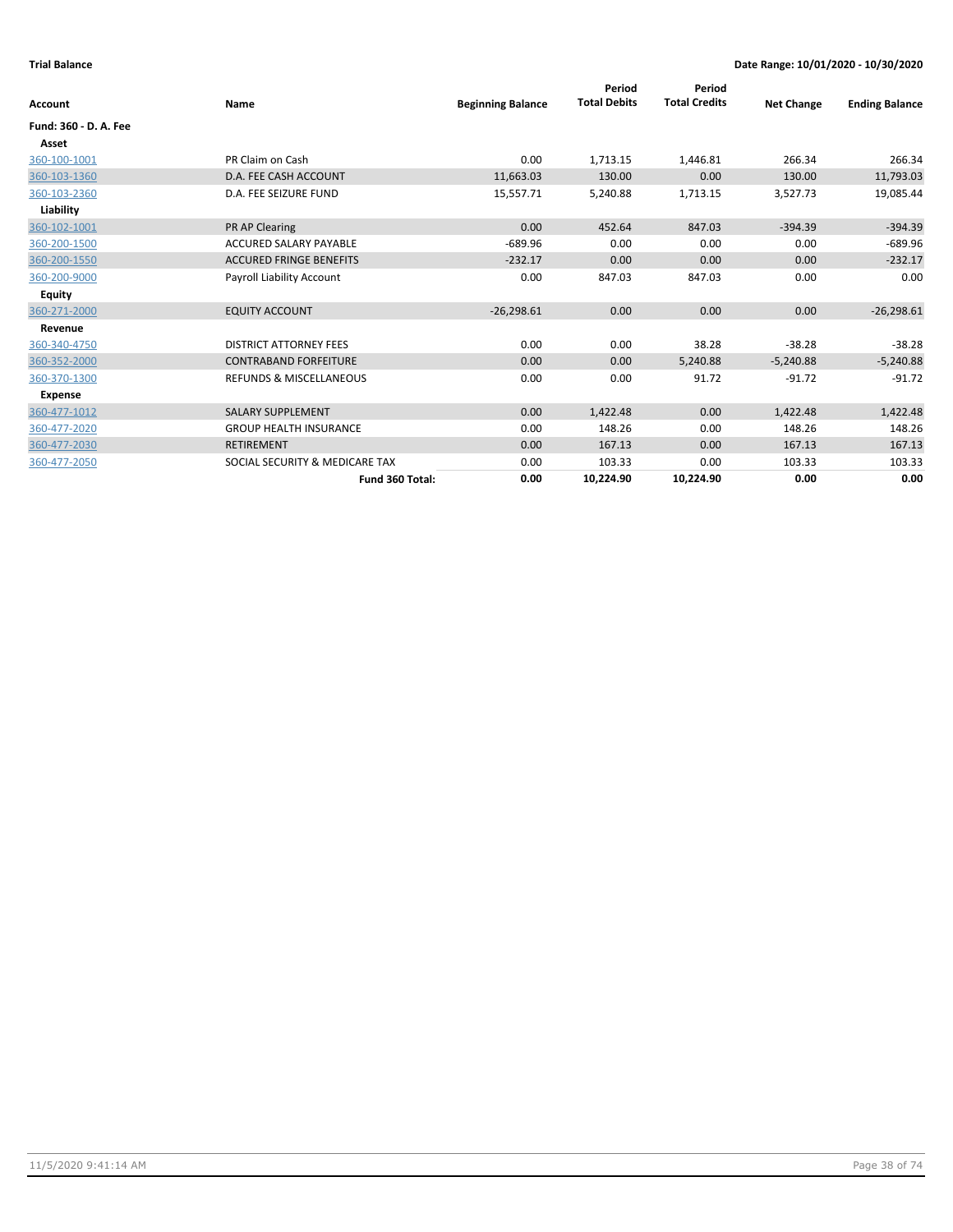| Account                               | Name                           | <b>Beginning Balance</b> | Period<br><b>Total Debits</b> | Period<br><b>Total Credits</b> | <b>Net Change</b> | <b>Ending Balance</b> |
|---------------------------------------|--------------------------------|--------------------------|-------------------------------|--------------------------------|-------------------|-----------------------|
| <b>Fund: 361 - Contraband Seizure</b> |                                |                          |                               |                                |                   |                       |
| Asset                                 |                                |                          |                               |                                |                   |                       |
| 361-103-1370                          | <b>CASH-CONTRABAND SEIZURE</b> | 38,826.22                | 0.22                          | 15,738.39                      | $-15,738.17$      | 23,088.05             |
| Liability                             |                                |                          |                               |                                |                   |                       |
| 361-207-0990                          | <b>HELD IN TRUST</b>           | $-36,374.74$             | 15,738.39                     | 0.00                           | 15,738.39         | $-20,636.35$          |
| <b>Equity</b>                         |                                |                          |                               |                                |                   |                       |
| 361-271-2000                          | <b>EQUITY ACCOUNT</b>          | $-2,451.48$              | 0.00                          | 0.00                           | 0.00              | $-2,451.48$           |
| Revenue                               |                                |                          |                               |                                |                   |                       |
| 361-360-1000                          | <b>INTEREST EARNINGS</b>       | 0.00                     | 0.00                          | 0.22                           | $-0.22$           | $-0.22$               |
|                                       | Fund 361 Total:                | 0.00                     | 15,738.61                     | 15,738.61                      | 0.00              | 0.00                  |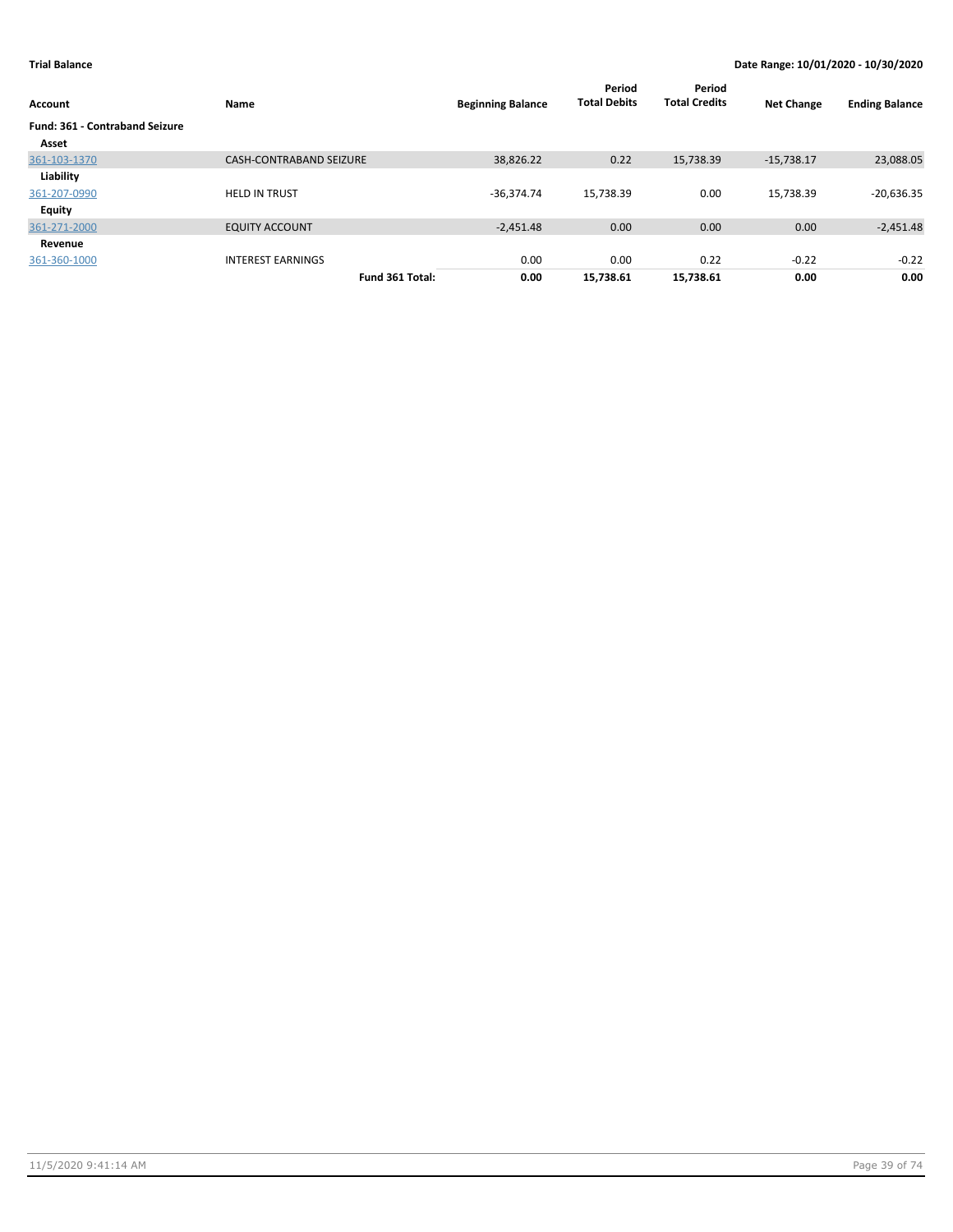| Account                        | Name                  |                 | <b>Beginning Balance</b> | Period<br><b>Total Debits</b> | Period<br><b>Total Credits</b> | <b>Net Change</b> | <b>Ending Balance</b> |
|--------------------------------|-----------------------|-----------------|--------------------------|-------------------------------|--------------------------------|-------------------|-----------------------|
| Fund: 362 - Investigator/LEOSE |                       |                 |                          |                               |                                |                   |                       |
| Asset                          |                       |                 |                          |                               |                                |                   |                       |
| 362-103-1001                   | <b>CLAIM ON CASH</b>  |                 | 685.36                   | 0.00                          | 0.00                           | 0.00              | 685.36                |
| Equity                         |                       |                 |                          |                               |                                |                   |                       |
| 362-271-2000                   | <b>EQUITY ACCOUNT</b> |                 | $-685.36$                | 0.00                          | 0.00                           | 0.00              | $-685.36$             |
|                                |                       | Fund 362 Total: | 0.00                     | 0.00                          | 0.00                           | 0.00              | 0.00                  |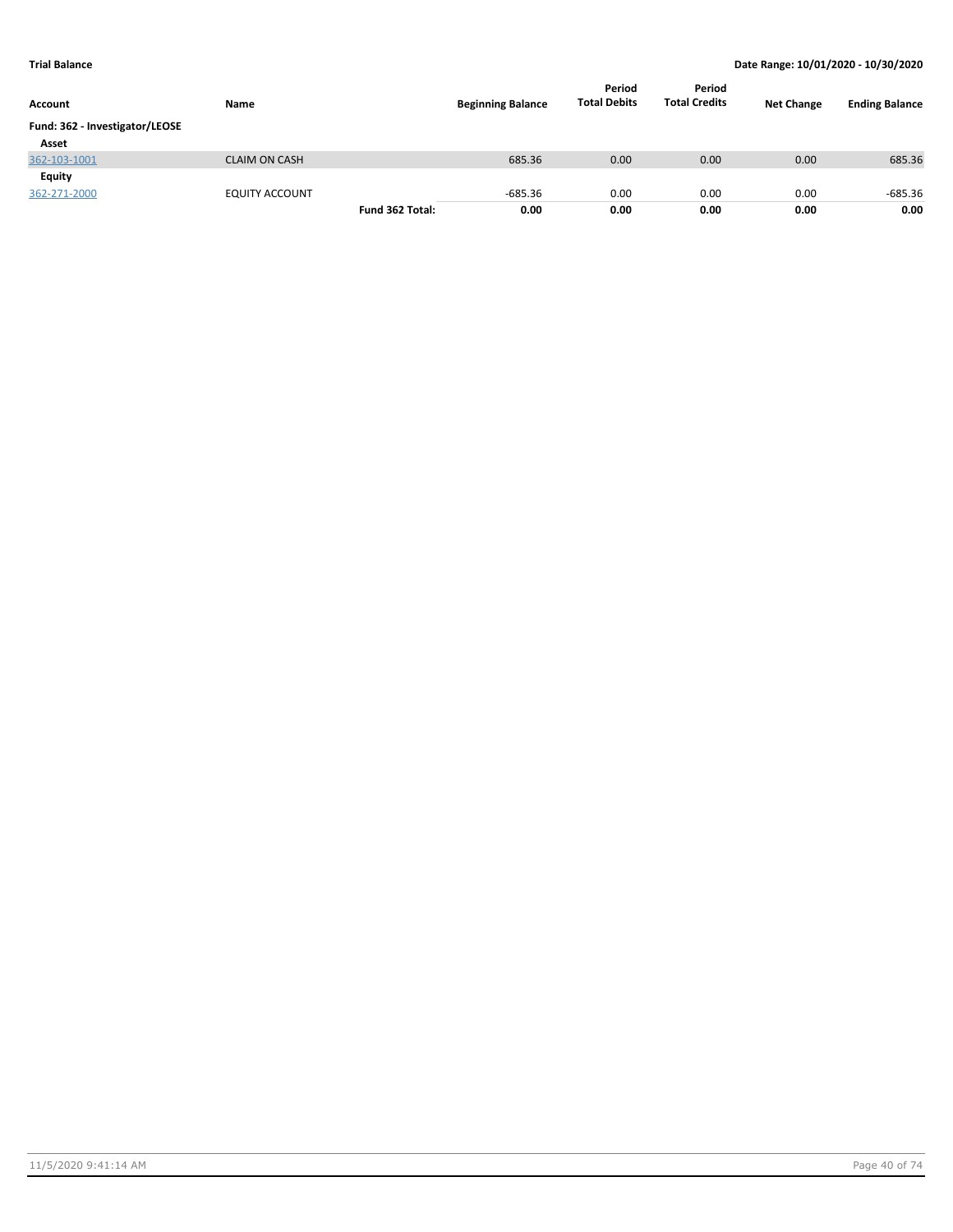| Account                   | Name                         |                 | <b>Beginning Balance</b> | Period<br><b>Total Debits</b> | Period<br><b>Total Credits</b> | <b>Net Change</b> | <b>Ending Balance</b> |
|---------------------------|------------------------------|-----------------|--------------------------|-------------------------------|--------------------------------|-------------------|-----------------------|
| Fund: 380 - IHC Co-Op Gin |                              |                 |                          |                               |                                |                   |                       |
| Asset                     |                              |                 |                          |                               |                                |                   |                       |
| 380-103-1001              | <b>CLAIM ON CASH</b>         |                 | 521.67                   | 0.00                          | 0.00                           | 0.00              | 521.67                |
| 380-103-1750              | <b>IHC CO-OP GIN TEXPOOL</b> |                 | 19,214.56                | 2.17                          | 0.00                           | 2.17              | 19,216.73             |
| Equity                    |                              |                 |                          |                               |                                |                   |                       |
| 380-271-2000              | <b>EQUITY ACCOUNT</b>        |                 | $-19,736.23$             | 0.00                          | 0.00                           | 0.00              | $-19,736.23$          |
| Revenue                   |                              |                 |                          |                               |                                |                   |                       |
| 380-360-1000              | <b>INTEREST EARNINGS</b>     |                 | 0.00                     | 0.00                          | 2.17                           | $-2.17$           | $-2.17$               |
|                           |                              | Fund 380 Total: | 0.00                     | 2.17                          | 2.17                           | 0.00              | 0.00                  |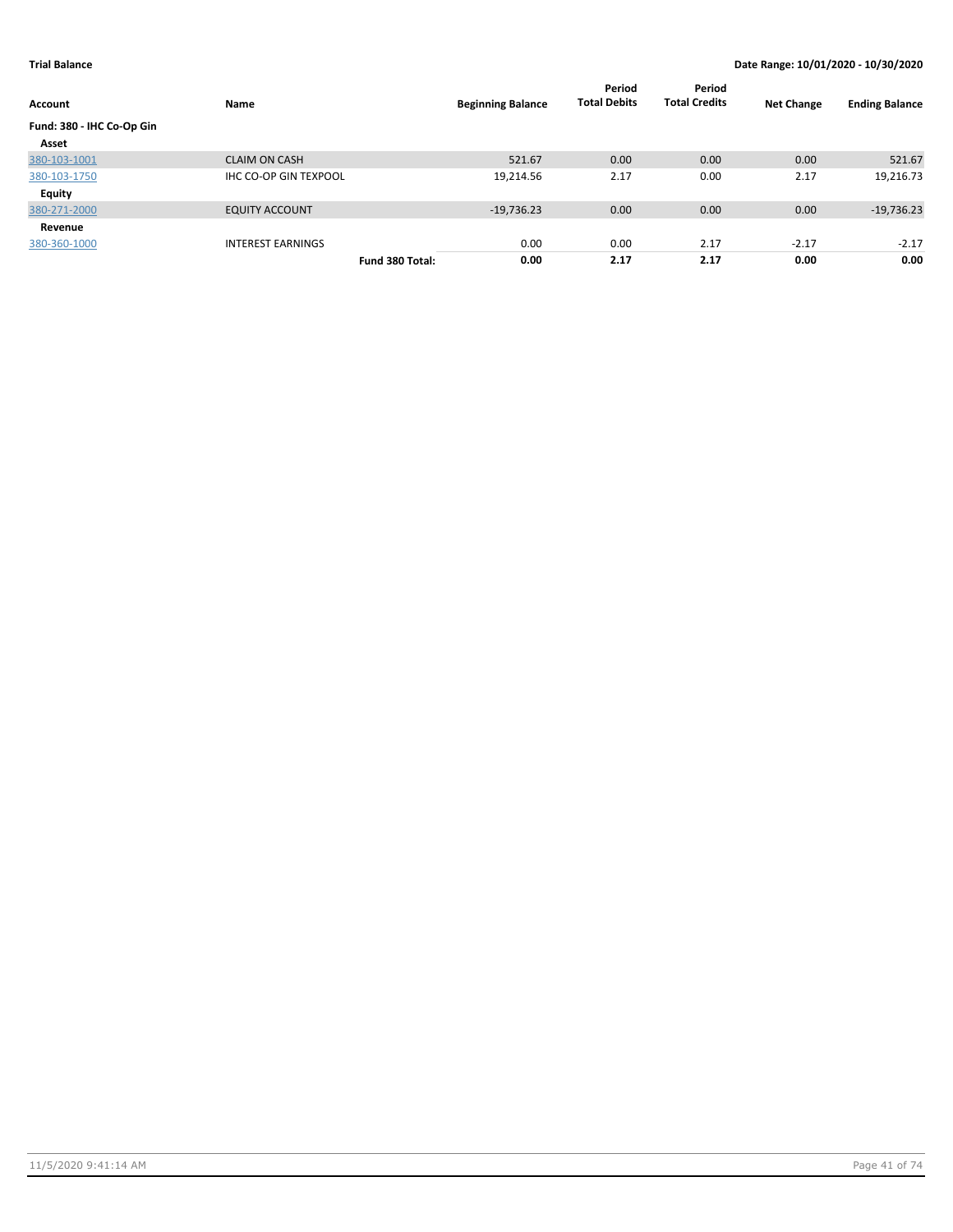| Account                            | Name                       |                 | <b>Beginning Balance</b> | Period<br><b>Total Debits</b> | Period<br><b>Total Credits</b> | <b>Net Change</b> | <b>Ending Balance</b> |
|------------------------------------|----------------------------|-----------------|--------------------------|-------------------------------|--------------------------------|-------------------|-----------------------|
| Fund: 381 - IHC Bonnie Ruth Cooper |                            |                 |                          |                               |                                |                   |                       |
| Asset                              |                            |                 |                          |                               |                                |                   |                       |
| 381-103-1001                       | <b>CLAIM ON CASH</b>       |                 | 626.43                   | 0.00                          | 0.00                           | 0.00              | 626.43                |
| 381-103-1750                       | <b>B.R. COOPER-TEXPOOL</b> |                 | 6,405.63                 | 0.63                          | 0.00                           | 0.63              | 6,406.26              |
| Equity                             |                            |                 |                          |                               |                                |                   |                       |
| 381-271-2000                       | <b>EQUITY ACCOUNT</b>      |                 | $-7,032.06$              | 0.00                          | 0.00                           | 0.00              | $-7,032.06$           |
| Revenue                            |                            |                 |                          |                               |                                |                   |                       |
| 381-360-1000                       | <b>INTEREST EARNINGS</b>   |                 | 0.00                     | 0.00                          | 0.63                           | $-0.63$           | $-0.63$               |
|                                    |                            | Fund 381 Total: | 0.00                     | 0.63                          | 0.63                           | 0.00              | 0.00                  |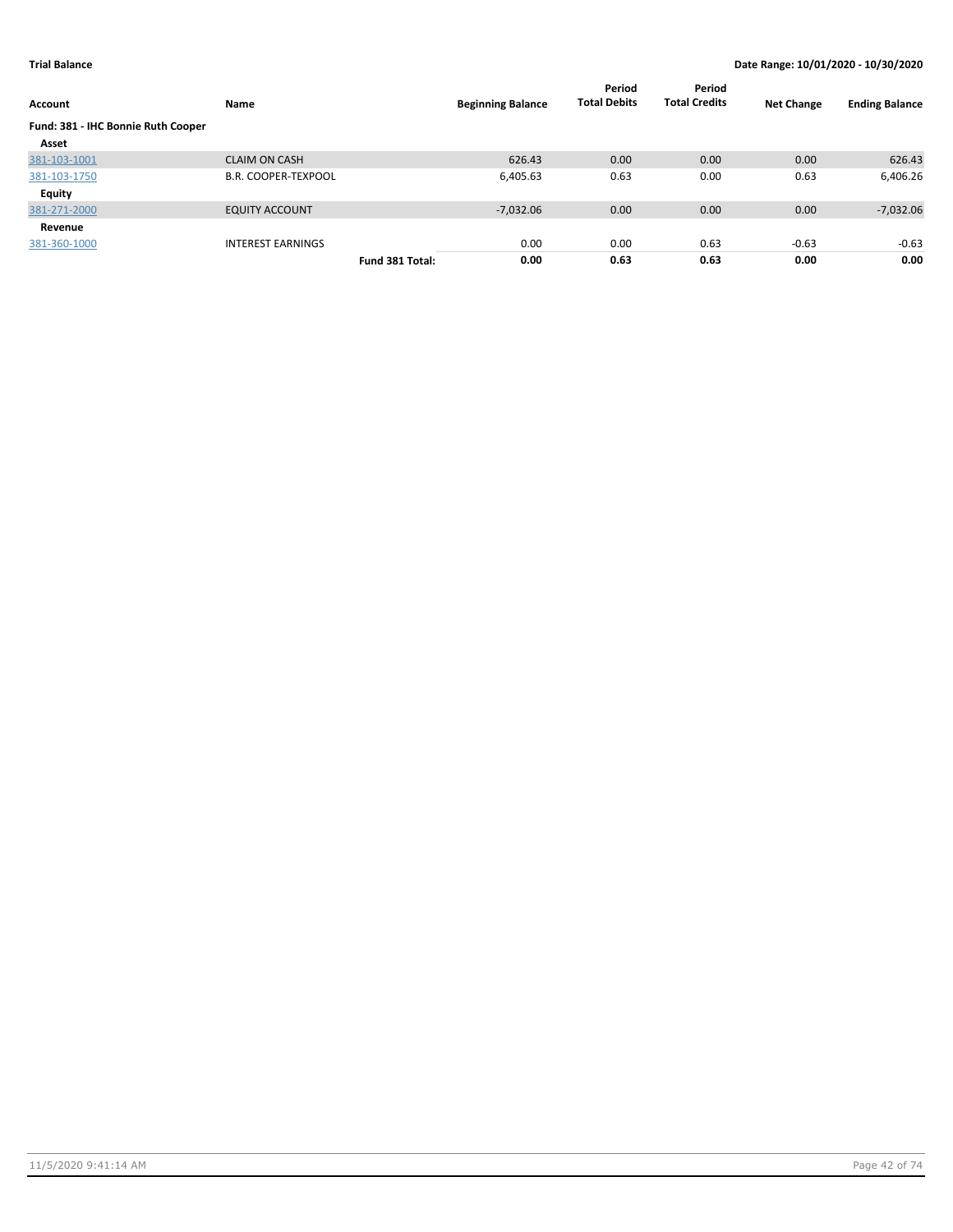| Account                 | Name                  |                 | <b>Beginning Balance</b> | Period<br><b>Total Debits</b> | Period<br><b>Total Credits</b> | <b>Net Change</b> | <b>Ending Balance</b> |
|-------------------------|-----------------------|-----------------|--------------------------|-------------------------------|--------------------------------|-------------------|-----------------------|
| <b>Fund: 410 - CERT</b> |                       |                 |                          |                               |                                |                   |                       |
| Asset                   |                       |                 |                          |                               |                                |                   |                       |
| 410-103-1001            | <b>CLAIM ON CASH</b>  |                 | 159.29                   | 0.00                          | 0.00                           | 0.00              | 159.29                |
| Equity                  |                       |                 |                          |                               |                                |                   |                       |
| 410-271-2000            | <b>EQUITY ACCOUNT</b> |                 | $-159.29$                | 0.00                          | 0.00                           | 0.00              | $-159.29$             |
|                         |                       | Fund 410 Total: | 0.00                     | 0.00                          | 0.00                           | 0.00              | 0.00                  |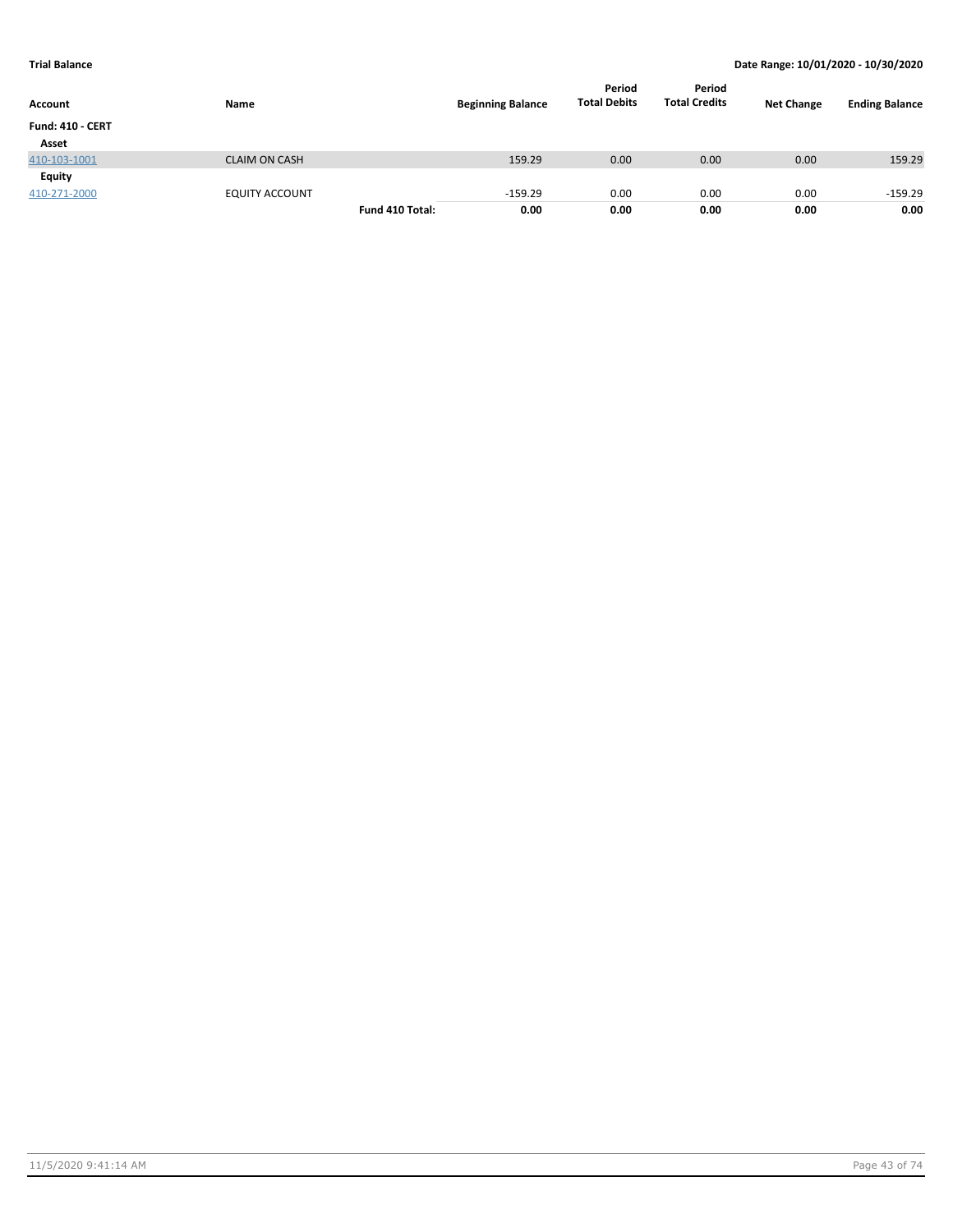| Account                                   | Name                             | <b>Beginning Balance</b> | Period<br><b>Total Debits</b> | Period<br><b>Total Credits</b> | <b>Net Change</b> | <b>Ending Balance</b> |
|-------------------------------------------|----------------------------------|--------------------------|-------------------------------|--------------------------------|-------------------|-----------------------|
| Fund: 412 - Safe Room Reimbursement Prog. |                                  |                          |                               |                                |                   |                       |
| Asset                                     |                                  |                          |                               |                                |                   |                       |
| 412-103-1001                              | <b>CLAIM ON CASH</b>             | 9,081.70                 | 0.00                          | 0.00                           | 0.00              | 9,081.70              |
| Liability                                 |                                  |                          |                               |                                |                   |                       |
| 412-200-9100                              | SYSTEM ADDED LIABILITY LINE-ITEM | 774.92                   | 0.00                          | 0.00                           | 0.00              | 774.92                |
| Equity                                    |                                  |                          |                               |                                |                   |                       |
| 412-271-2000                              | <b>EQUITY ACCOUNT</b>            | $-9,856.62$              | 0.00                          | 0.00                           | 0.00              | $-9,856.62$           |
|                                           | Fund 412 Total:                  | 0.00                     | 0.00                          | 0.00                           | 0.00              | 0.00                  |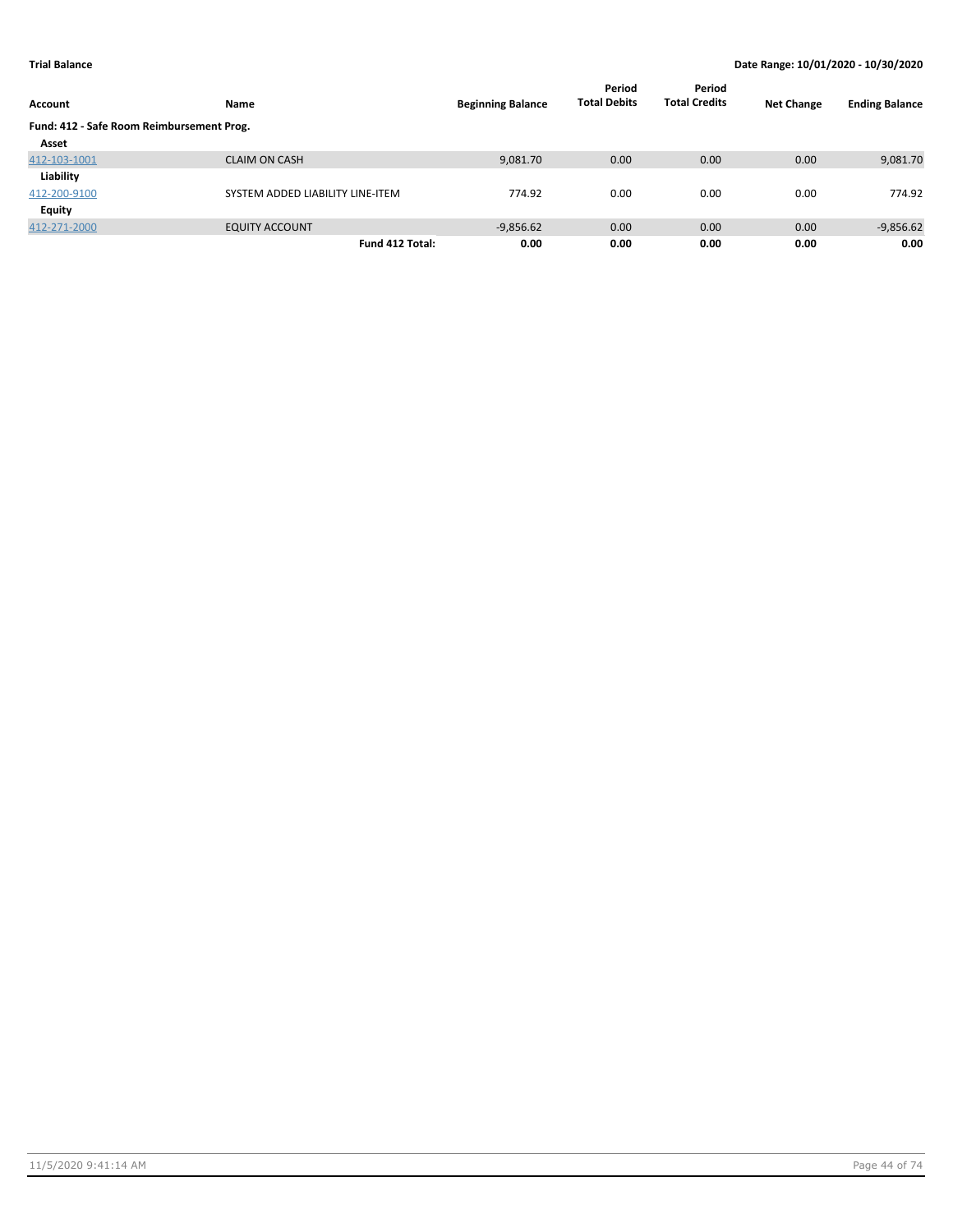| <b>Account</b>                                  | Name                           | <b>Beginning Balance</b> | Period<br><b>Total Debits</b> | Period<br><b>Total Credits</b> | <b>Net Change</b> | <b>Ending Balance</b> |
|-------------------------------------------------|--------------------------------|--------------------------|-------------------------------|--------------------------------|-------------------|-----------------------|
| <b>Fund: 413 - CARES ACT-CORONAVIRUS RELIEF</b> |                                |                          |                               |                                |                   |                       |
| Asset                                           |                                |                          |                               |                                |                   |                       |
| 413-100-1001                                    | PR Claim on Cash               | 0.00                     | 1,246.60                      | 1,246.60                       | 0.00              | 0.00                  |
| 413-103-1001                                    | <b>CLAIM ON CASH</b>           | 177,846.81               | 0.00                          | 40,397.89                      | $-40,397.89$      | 137,448.92            |
| Liability                                       |                                |                          |                               |                                |                   |                       |
| 413-102-1000                                    | A/P CLEARING                   | $-5,291.93$              | 39,151.29                     | 35,466.21                      | 3,685.08          | $-1,606.85$           |
| 413-102-1001                                    | PR AP Clearing                 | 0.00                     | 61.20                         | 61.20                          | 0.00              | 0.00                  |
| 413-200-9000                                    | Payroll Liability Account      | 0.00                     | 61.20                         | 136.36                         | $-75.16$          | $-75.16$              |
| Equity                                          |                                |                          |                               |                                |                   |                       |
| 413-271-2000                                    | <b>EQUITY ACCOUNT</b>          | $-172,554.88$            | 0.00                          | 0.00                           | 0.00              | $-172,554.88$         |
| <b>Expense</b>                                  |                                |                          |                               |                                |                   |                       |
| 413-413-1033                                    | <b>SECURITY</b>                | 0.00                     | 400.00                        | 0.00                           | 400.00            | 400.00                |
| 413-413-1090                                    | <b>SALARY ELECTION</b>         | 0.00                     | 844.00                        | 0.00                           | 844.00            | 844.00                |
| 413-413-2030                                    | <b>RETIREMENT</b>              | 0.00                     | 47.16                         | 0.00                           | 47.16             | 47.16                 |
| 413-413-2050                                    | SOCIAL SECURITY & MEDICARE TAX | 0.00                     | 30.60                         | 0.00                           | 30.60             | 30.60                 |
| 413-413-3970                                    | SANITIZING SUPPLIES            | 0.00                     | 17,901.28                     | 0.00                           | 17,901.28         | 17,901.28             |
| 413-413-3980                                    | PERSONAL PROTECTIVE EQUIPMENT  | 0.00                     | 607.70                        | 0.00                           | 607.70            | 607.70                |
| 413-413-3990                                    | OFFICE PROTECTION              | 0.00                     | 223.62                        | 0.00                           | 223.62            | 223.62                |
| 413-413-4420                                    | OTHER PROFESSIONAL SERVICES    | 0.00                     | 1,266.94                      | 0.00                           | 1,266.94          | 1,266.94              |
| 413-413-5720                                    | OFFICE EQUIPMENT               | 0.00                     | 15,466.67                     | 0.00                           | 15,466.67         | 15,466.67             |
|                                                 | Fund 413 Total:                | 0.00                     | 77,308.26                     | 77,308.26                      | 0.00              | 0.00                  |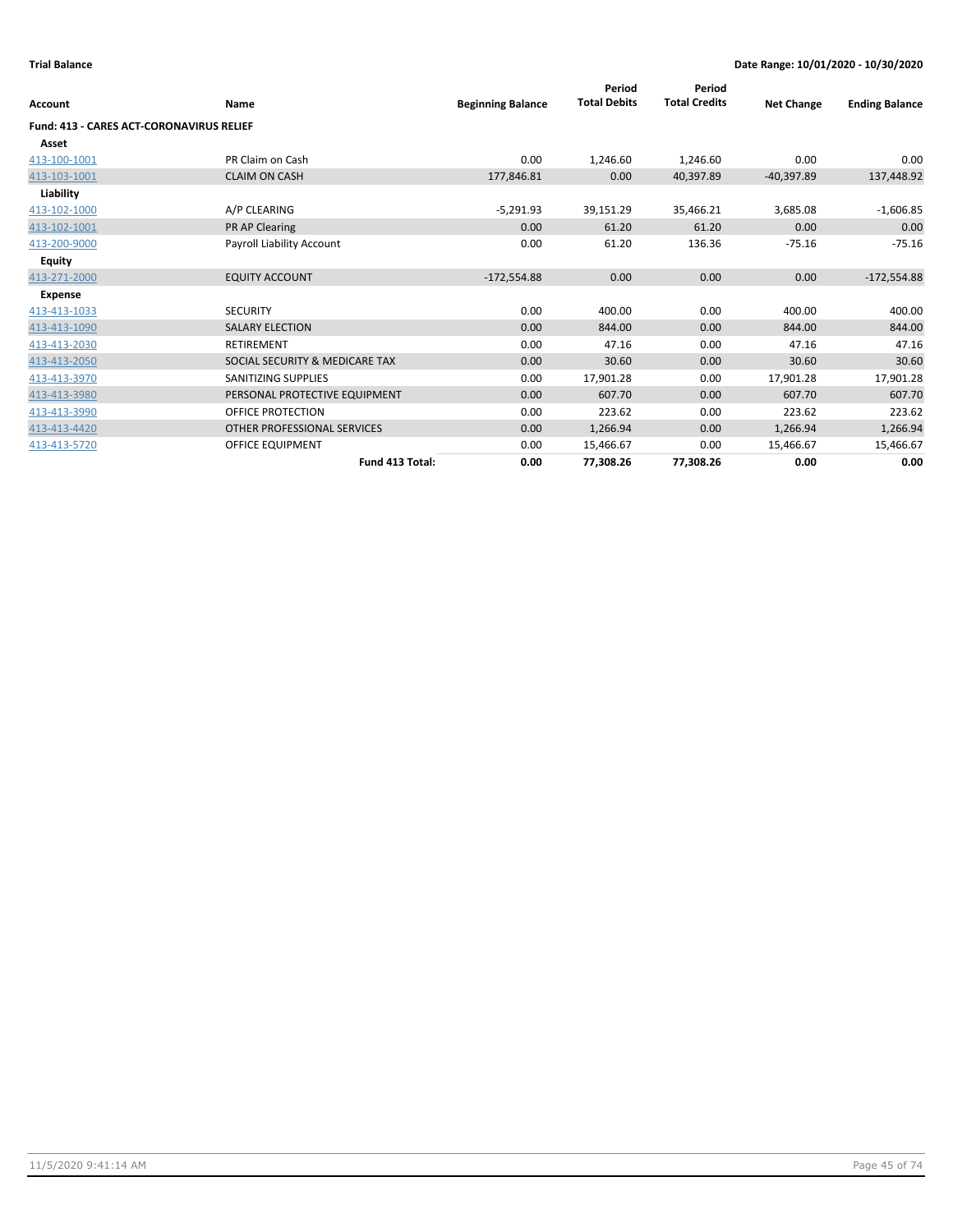| Account                        | Name                            | <b>Beginning Balance</b> | Period<br><b>Total Debits</b> | Period<br><b>Total Credits</b> | <b>Net Change</b> | <b>Ending Balance</b> |
|--------------------------------|---------------------------------|--------------------------|-------------------------------|--------------------------------|-------------------|-----------------------|
| Fund: 560 - Sheriff Forfeiture |                                 |                          |                               |                                |                   |                       |
| Asset                          |                                 |                          |                               |                                |                   |                       |
| 560-103-1560                   | CASH-F.C. SHERIFF FORFEITURE    | 21,926.90                | 26,839.37                     | 2,128.00                       | 24,711.37         | 46,638.27             |
| 560-103-1590                   | CASH-FEDERAL FORFEITURE 2018    | 54,400.66                | 0.00                          | 29,410.93                      | $-29,410.93$      | 24,989.73             |
| <b>Equity</b>                  |                                 |                          |                               |                                |                   |                       |
| 560-271-2000                   | <b>EQUITY ACCOUNT</b>           | $-76,327.56$             | 0.00                          | 0.00                           | 0.00              | $-76,327.56$          |
| Revenue                        |                                 |                          |                               |                                |                   |                       |
| 560-352-2000                   | <b>CONTRABAND FORFEITURE</b>    | 0.00                     | 0.00                          | 26,838.65                      | $-26,838.65$      | $-26,838.65$          |
| 560-360-1000                   | INTEREST EARNINGS-SO FORFEITURE | 0.00                     | 0.00                          | 0.72                           | $-0.72$           | $-0.72$               |
| Expense                        |                                 |                          |                               |                                |                   |                       |
| 560-560-5800                   | <b>INVESTIGATIVE EQUIPMENT</b>  | 0.00                     | 2,128.00                      | 0.00                           | 2,128.00          | 2,128.00              |
| 560-561-5730                   | TELEPHONE/RADIO EQUIPMENT       | 0.00                     | 4,202.93                      | 0.00                           | 4,202.93          | 4,202.93              |
| 560-561-5790                   | <b>WEAPONS</b>                  | 0.00                     | 25,208.00                     | 0.00                           | 25,208.00         | 25,208.00             |
|                                | Fund 560 Total:                 | 0.00                     | 58,378.30                     | 58,378.30                      | 0.00              | 0.00                  |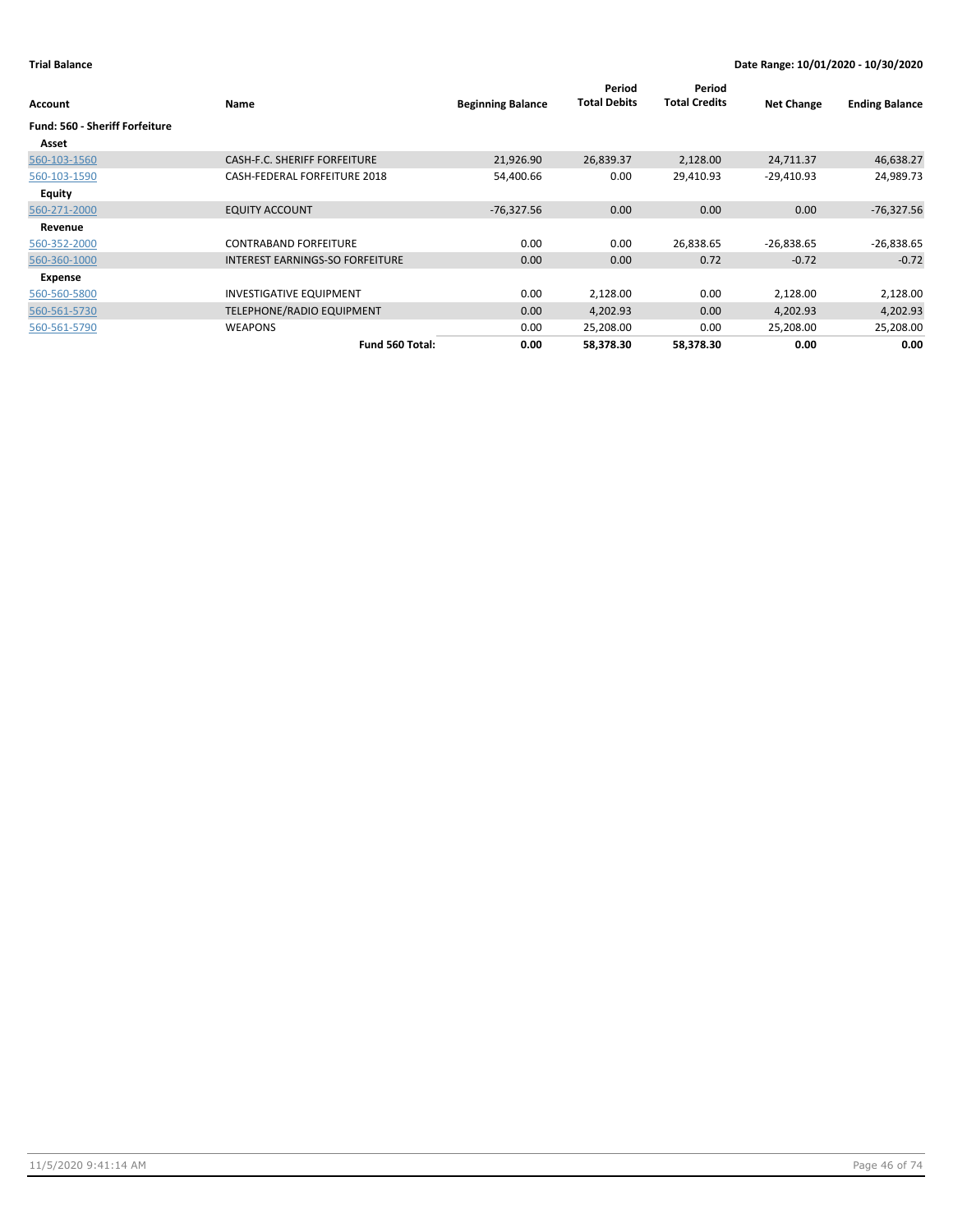| Account                                                       | Name                           | <b>Beginning Balance</b> | Period<br><b>Total Debits</b> | Period<br><b>Total Credits</b> | <b>Net Change</b> | <b>Ending Balance</b> |
|---------------------------------------------------------------|--------------------------------|--------------------------|-------------------------------|--------------------------------|-------------------|-----------------------|
| <b>Fund: 561 - Law Enforcement Education Sheriff's Office</b> |                                |                          |                               |                                |                   |                       |
| Asset                                                         |                                |                          |                               |                                |                   |                       |
| 561-103-1550                                                  | F.C. LAW ENFORCEMENT EDUCATION | 0.09                     | 0.00                          | 0.00                           | 0.00              | 0.09                  |
| Equity                                                        |                                |                          |                               |                                |                   |                       |
| 561-271-2000                                                  | <b>EQUITY ACCOUNT</b>          | $-0.09$                  | 0.00                          | 0.00                           | 0.00              | $-0.09$               |
|                                                               | Fund 561 Total:                | 0.00                     | 0.00                          | 0.00                           | 0.00              | 0.00                  |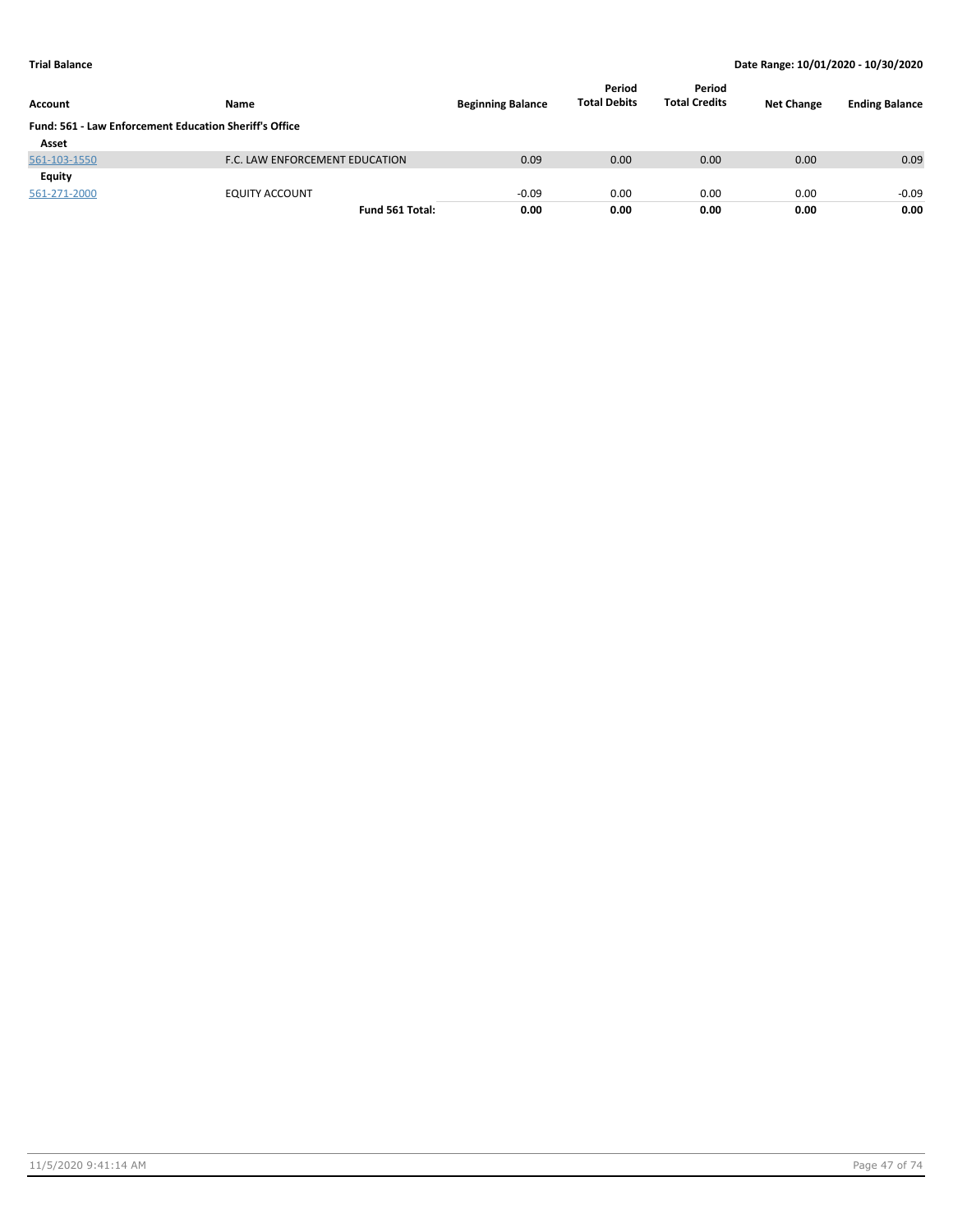| Account                                    | <b>Name</b>                      | <b>Beginning Balance</b> | Period<br><b>Total Debits</b> | Period<br><b>Total Credits</b> | <b>Net Change</b> | <b>Ending Balance</b> |
|--------------------------------------------|----------------------------------|--------------------------|-------------------------------|--------------------------------|-------------------|-----------------------|
| Fund: 562 - Bois D'Arc Lake Reservoir (SO) |                                  |                          |                               |                                |                   |                       |
| Asset                                      |                                  |                          |                               |                                |                   |                       |
| 562-100-1001                               | PR Claim on Cash                 | 0.00                     | 12,101.93                     | 10,386.11                      | 1,715.82          | 1,715.82              |
| 562-103-1001                               | <b>CLAIM ON CASH</b>             | $-14,594.37$             | 0.00                          | 12,101.93                      | $-12,101.93$      | $-26,696.30$          |
| Liability                                  |                                  |                          |                               |                                |                   |                       |
| 562-102-1001                               | PR AP Clearing                   | 0.00                     | 3,323.54                      | 5,774.32                       | $-2,450.78$       | $-2,450.78$           |
| 562-200-1500                               | ACCRUED SALARY PAYABLE           | $-3,264.36$              | 0.00                          | 0.00                           | 0.00              | $-3,264.36$           |
| 562-200-1550                               | <b>ACCRUED FRINGE BENEFITS</b>   | $-1,702.08$              | 0.00                          | 0.00                           | 0.00              | $-1,702.08$           |
| 562-200-9000                               | Payroll Liability Account        | 0.00                     | 5,774.32                      | 5,774.32                       | 0.00              | 0.00                  |
| 562-200-9100                               | SYSTEM ADDED LIABILITY LINE-ITEM | 50,527.35                | 0.00                          | 0.00                           | 0.00              | 50,527.35             |
| Equity                                     |                                  |                          |                               |                                |                   |                       |
| 562-271-2000                               | <b>EQUITY ACCOUNT</b>            | $-30,966.54$             | 0.00                          | 0.00                           | 0.00              | $-30,966.54$          |
| Expense                                    |                                  |                          |                               |                                |                   |                       |
| 562-560-1040                               | <b>SALARIES DEPUTIES</b>         | 0.00                     | 9,131.36                      | 0.00                           | 9,131.36          | 9,131.36              |
| 562-560-2020                               | <b>GROUP HEALTH INSURANCE</b>    | 0.00                     | 1,930.38                      | 0.00                           | 1,930.38          | 1,930.38              |
| 562-560-2030                               | <b>RETIREMENT</b>                | 0.00                     | 1,076.61                      | 0.00                           | 1,076.61          | 1,076.61              |
| 562-560-2050                               | SOCIAL SECURITY & MEDICARE TAX   | 0.00                     | 698.54                        | 0.00                           | 698.54            | 698.54                |
|                                            | Fund 562 Total:                  | 0.00                     | 34,036.68                     | 34,036.68                      | 0.00              | 0.00                  |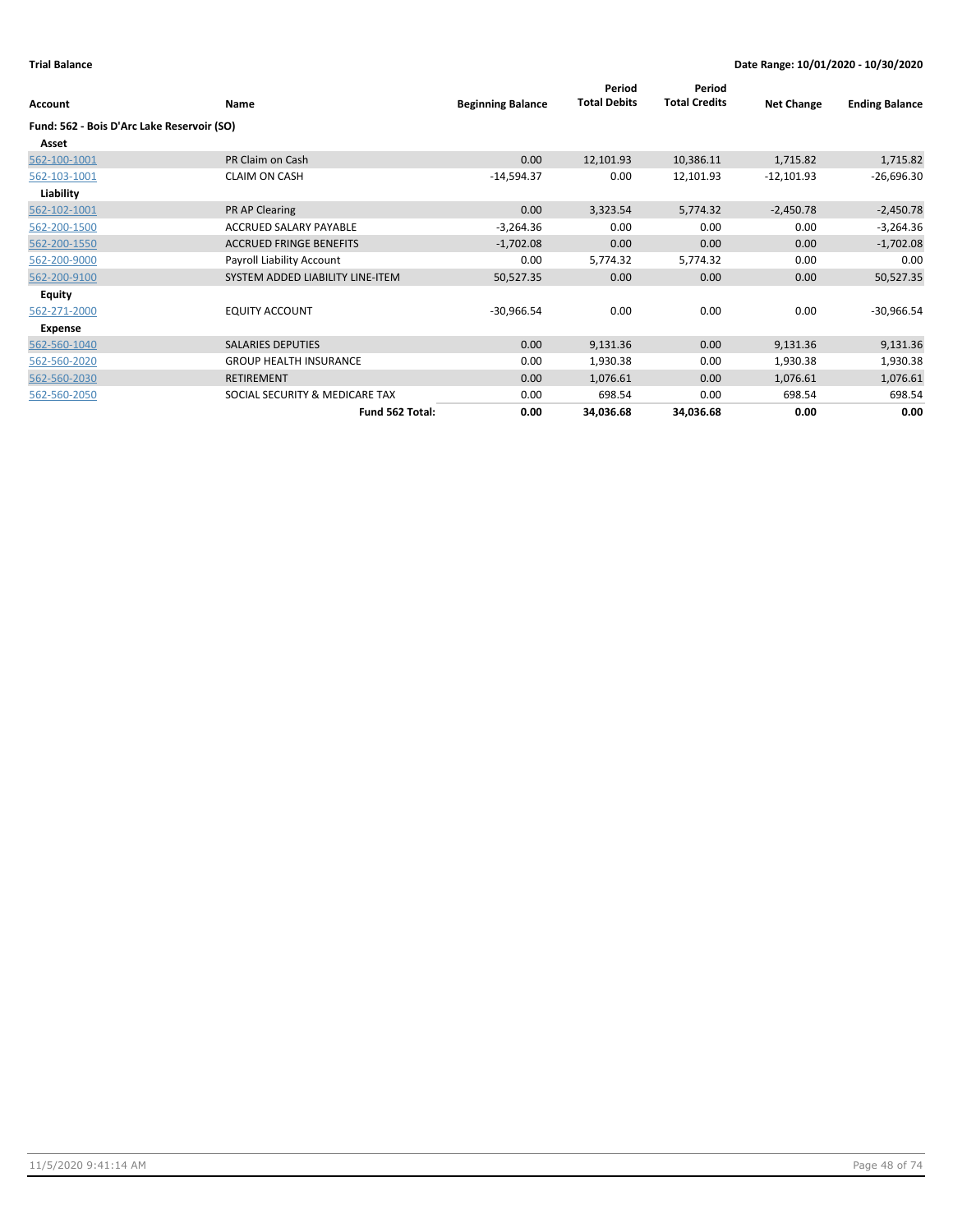| Account                                 | Name                  |                 | <b>Beginning Balance</b> | Period<br><b>Total Debits</b> | Period<br><b>Total Credits</b> | <b>Net Change</b> | <b>Ending Balance</b> |
|-----------------------------------------|-----------------------|-----------------|--------------------------|-------------------------------|--------------------------------|-------------------|-----------------------|
| Fund: 563 - Sheriff's Office Technology |                       |                 |                          |                               |                                |                   |                       |
| Asset                                   |                       |                 |                          |                               |                                |                   |                       |
| 563-103-1001                            | <b>CLAIM ON CASH</b>  |                 | 2,351.32                 | 0.00                          | 0.00                           | 0.00              | 2,351.32              |
| Equity                                  |                       |                 |                          |                               |                                |                   |                       |
| 563-271-2000                            | <b>EQUITY ACCOUNT</b> |                 | $-2,351.32$              | 0.00                          | 0.00                           | 0.00              | $-2,351.32$           |
|                                         |                       | Fund 563 Total: | 0.00                     | 0.00                          | 0.00                           | 0.00              | 0.00                  |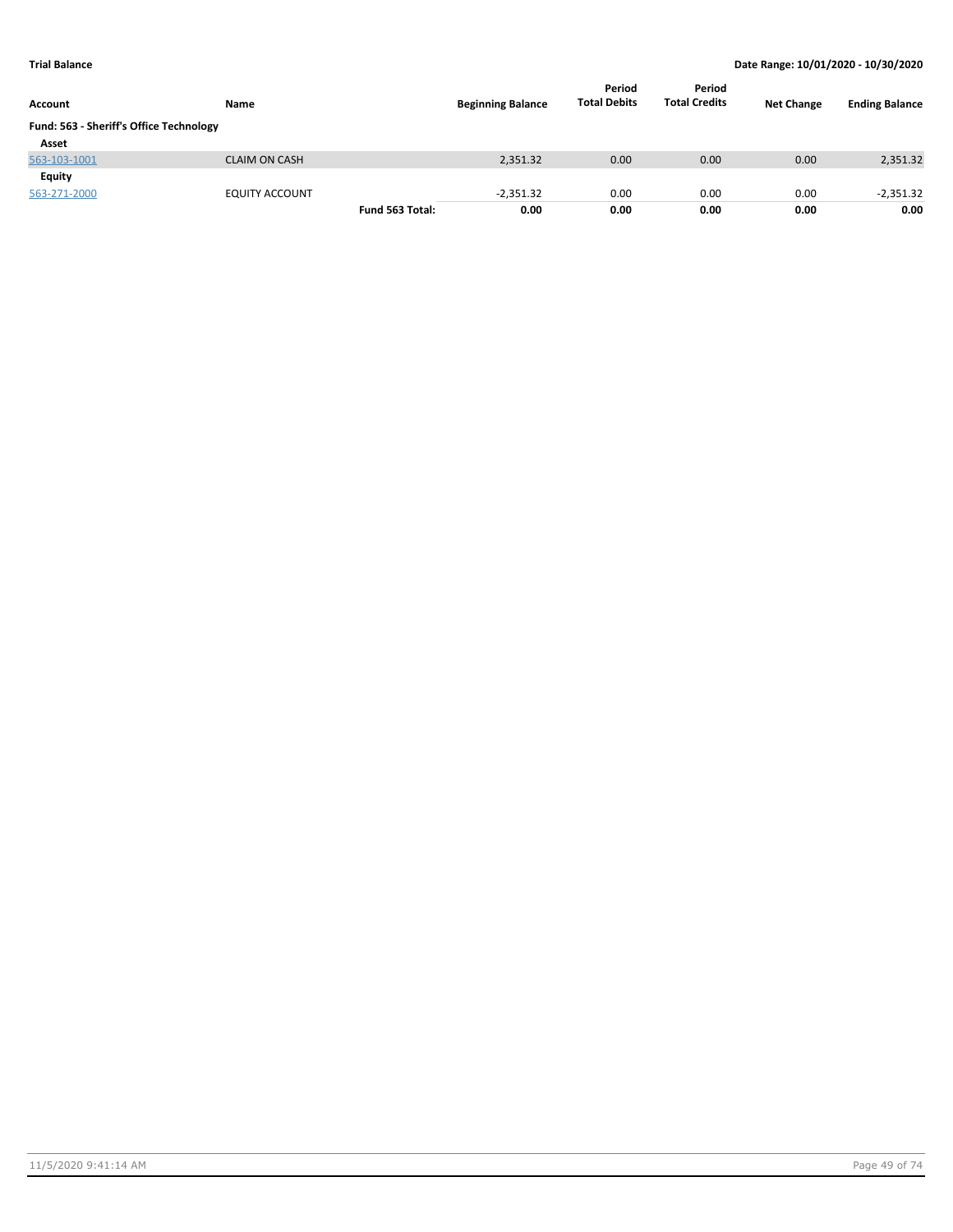| Account                                | Name                             | <b>Beginning Balance</b> | Period<br><b>Total Debits</b> | Period<br><b>Total Credits</b> | <b>Net Change</b> | <b>Ending Balance</b> |
|----------------------------------------|----------------------------------|--------------------------|-------------------------------|--------------------------------|-------------------|-----------------------|
| Fund: 590 - Specialty Court/Drug Court |                                  |                          |                               |                                |                   |                       |
| Asset                                  |                                  |                          |                               |                                |                   |                       |
| 590-103-1001                           | <b>CLAIM ON CASH</b>             | 28,919.87                | 0.00                          | 0.00                           | 0.00              | 28,919.87             |
| 590-120-3130                           | DUE FROM OTHER FUNDS             | 262.92                   | 0.00                          | 0.00                           | 0.00              | 262.92                |
| Liability                              |                                  |                          |                               |                                |                   |                       |
| 590-200-9100                           | SYSTEM ADDED LIABILITY LINE-ITEM | 1,277.50                 | 0.00                          | 0.00                           | 0.00              | 1,277.50              |
| Equity                                 |                                  |                          |                               |                                |                   |                       |
| 590-271-2000                           | <b>EQUITY ACCOUNT</b>            | $-30,460.29$             | 0.00                          | 0.00                           | 0.00              | -30,460.29            |
|                                        | Fund 590 Total:                  | 0.00                     | 0.00                          | 0.00                           | 0.00              | 0.00                  |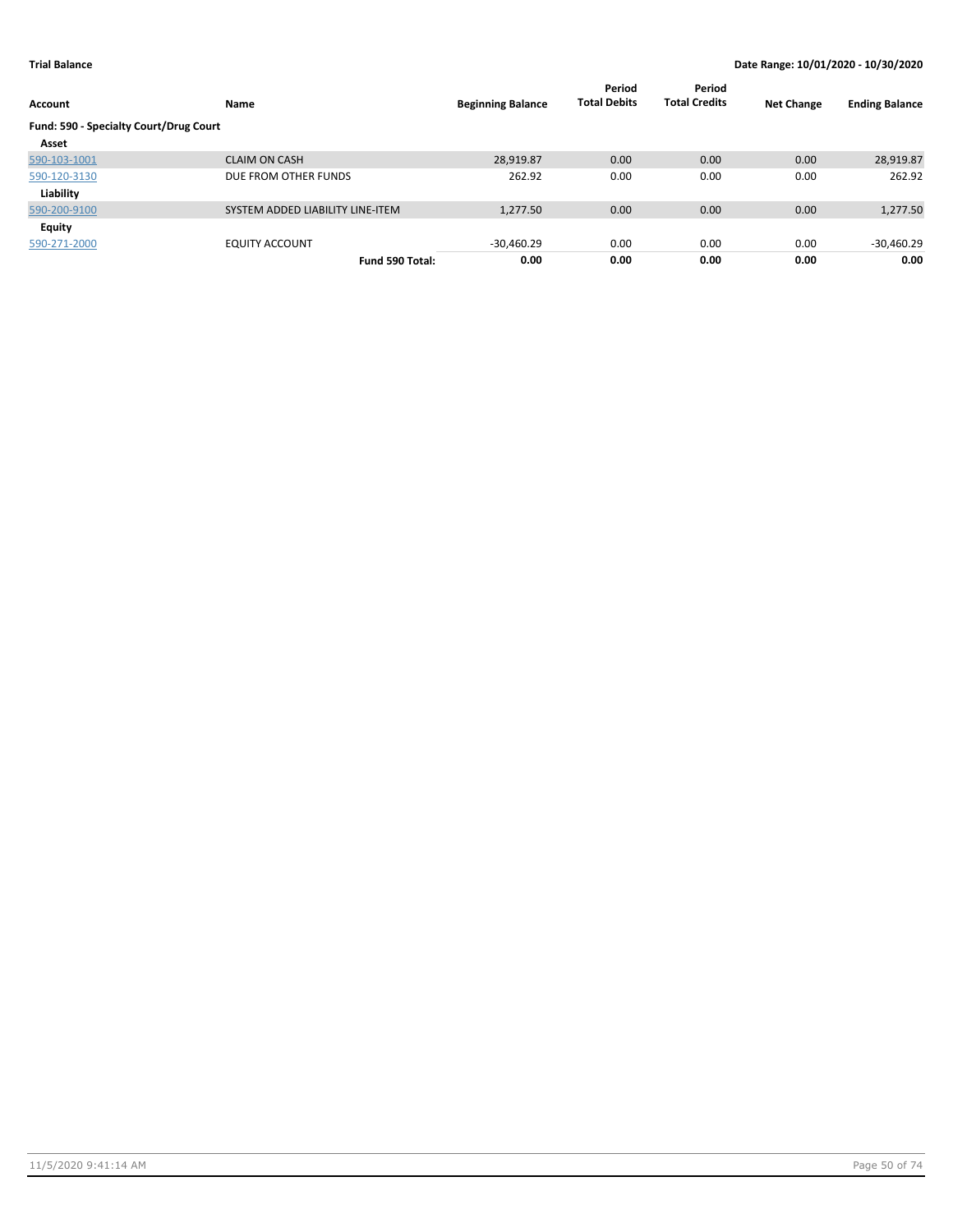| <b>Account</b>      | Name                       | <b>Beginning Balance</b> | Period<br><b>Total Debits</b> | Period<br><b>Total Credits</b> | <b>Net Change</b> | <b>Ending Balance</b> |
|---------------------|----------------------------|--------------------------|-------------------------------|--------------------------------|-------------------|-----------------------|
| Fund: 600 - Sinking |                            |                          |                               |                                |                   |                       |
| Asset               |                            |                          |                               |                                |                   |                       |
| 600-103-1001        | <b>CLAIM ON CASH</b>       | 242,945.76               | 39,949.91                     | 0.00                           | 39,949.91         | 282,895.67            |
| 600-120-3110        | <b>TAXES RECEIVABLE</b>    | 18,250.88                | 0.00                          | 0.00                           | 0.00              | 18,250.88             |
| 600-120-3120        | DUE FROM OTHER GOVERNMENTS | 78.56                    | 0.00                          | 0.00                           | 0.00              | 78.56                 |
| Liability           |                            |                          |                               |                                |                   |                       |
| 600-200-2000        | <b>DEFERRED REVENUE</b>    | $-16,699.66$             | 0.00                          | 0.00                           | 0.00              | $-16,699.66$          |
| Equity              |                            |                          |                               |                                |                   |                       |
| 600-271-2000        | <b>EQUITY ACCOUNT</b>      | $-244,575.54$            | 0.00                          | 0.00                           | 0.00              | $-244,575.54$         |
| Revenue             |                            |                          |                               |                                |                   |                       |
| 600-310-1100        | <b>CURRENT TAXES</b>       | 0.00                     | 0.00                          | 38,489.50                      | -38,489.50        | $-38,489.50$          |
| 600-310-1200        | <b>DELINQUENT TAXES</b>    | 0.00                     | 0.00                          | 1,460.41                       | $-1,460.41$       | $-1,460.41$           |
|                     | Fund 600 Total:            | 0.00                     | 39,949.91                     | 39,949.91                      | 0.00              | 0.00                  |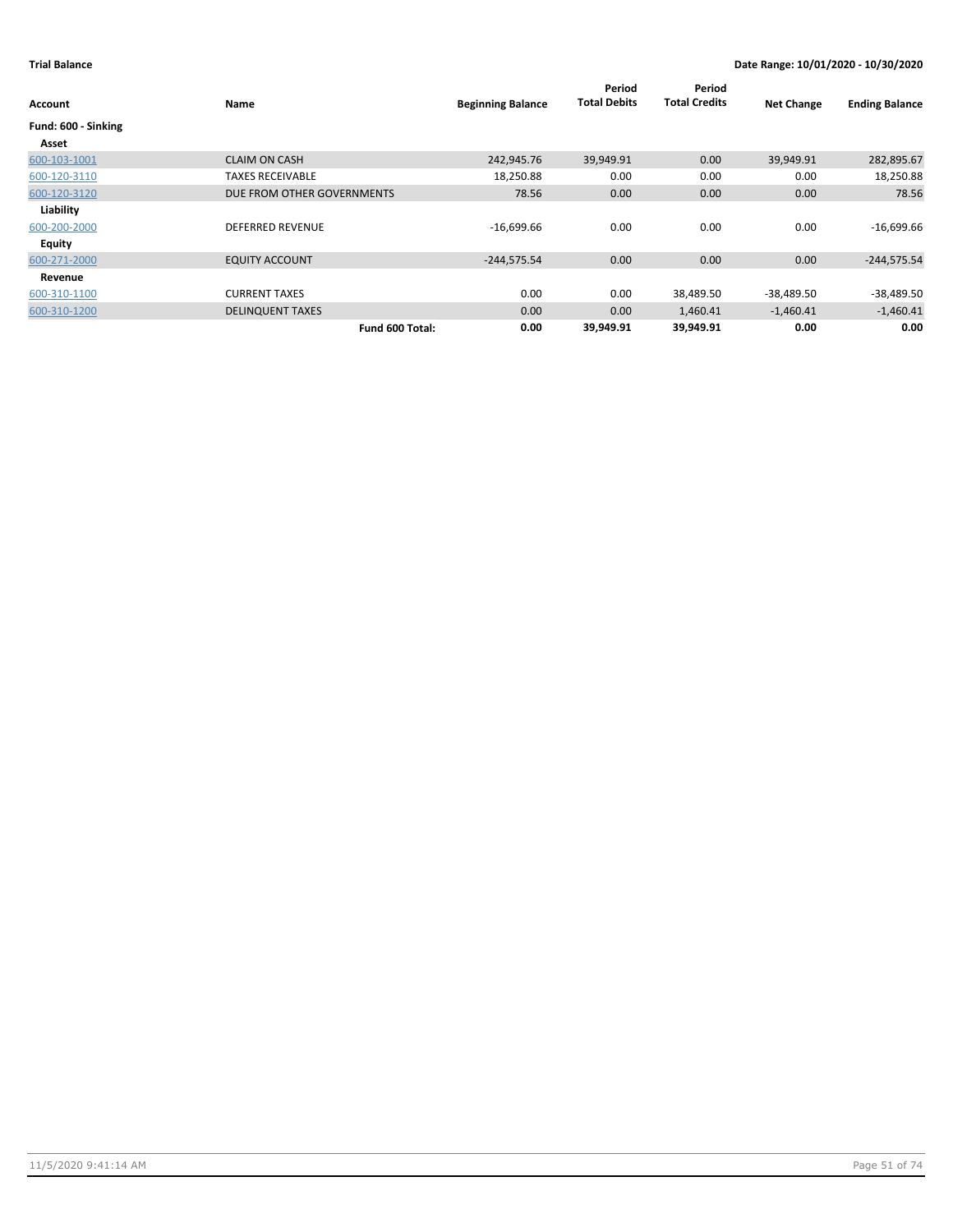|                                                    |                       |                 |                          | Period              | Period               |                   |                       |
|----------------------------------------------------|-----------------------|-----------------|--------------------------|---------------------|----------------------|-------------------|-----------------------|
| <b>Account</b>                                     | Name                  |                 | <b>Beginning Balance</b> | <b>Total Debits</b> | <b>Total Credits</b> | <b>Net Change</b> | <b>Ending Balance</b> |
| Fund: 630 - Law Enforcement Education Const. Pct.1 |                       |                 |                          |                     |                      |                   |                       |
| Asset                                              |                       |                 |                          |                     |                      |                   |                       |
| 630-103-1001                                       | <b>CLAIM ON CASH</b>  |                 | 2,373.57                 | 0.00                | 0.00                 | 0.00              | 2,373.57              |
| Equity                                             |                       |                 |                          |                     |                      |                   |                       |
| 630-271-2000                                       | <b>EQUITY ACCOUNT</b> |                 | $-2,373.57$              | 0.00                | 0.00                 | 0.00              | $-2,373.57$           |
|                                                    |                       | Fund 630 Total: | 0.00                     | 0.00                | 0.00                 | 0.00              | 0.00                  |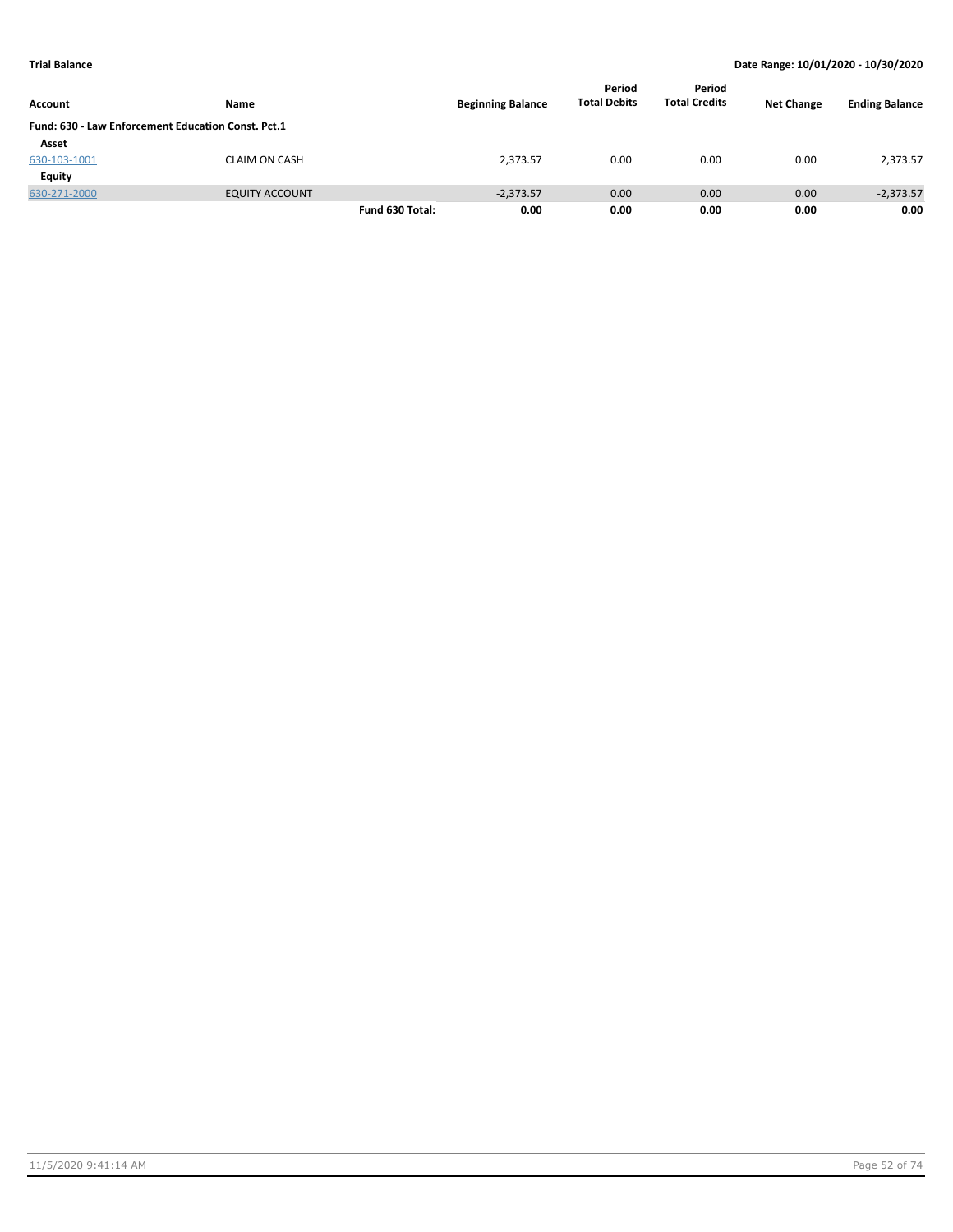| Account                                            | Name                  |                 | <b>Beginning Balance</b> | Period<br><b>Total Debits</b> | Period<br><b>Total Credits</b> | <b>Net Change</b> | <b>Ending Balance</b> |
|----------------------------------------------------|-----------------------|-----------------|--------------------------|-------------------------------|--------------------------------|-------------------|-----------------------|
| Fund: 640 - Law Enforcement Education Const. Pct.2 |                       |                 |                          |                               |                                |                   |                       |
| Asset                                              |                       |                 |                          |                               |                                |                   |                       |
| 640-103-1001                                       | <b>CLAIM ON CASH</b>  |                 | 1,040.35                 | 0.00                          | 0.00                           | 0.00              | 1,040.35              |
| Equity                                             |                       |                 |                          |                               |                                |                   |                       |
| 640-271-2000                                       | <b>EQUITY ACCOUNT</b> |                 | $-1,040.35$              | 0.00                          | 0.00                           | 0.00              | $-1,040.35$           |
|                                                    |                       | Fund 640 Total: | 0.00                     | 0.00                          | 0.00                           | 0.00              | 0.00                  |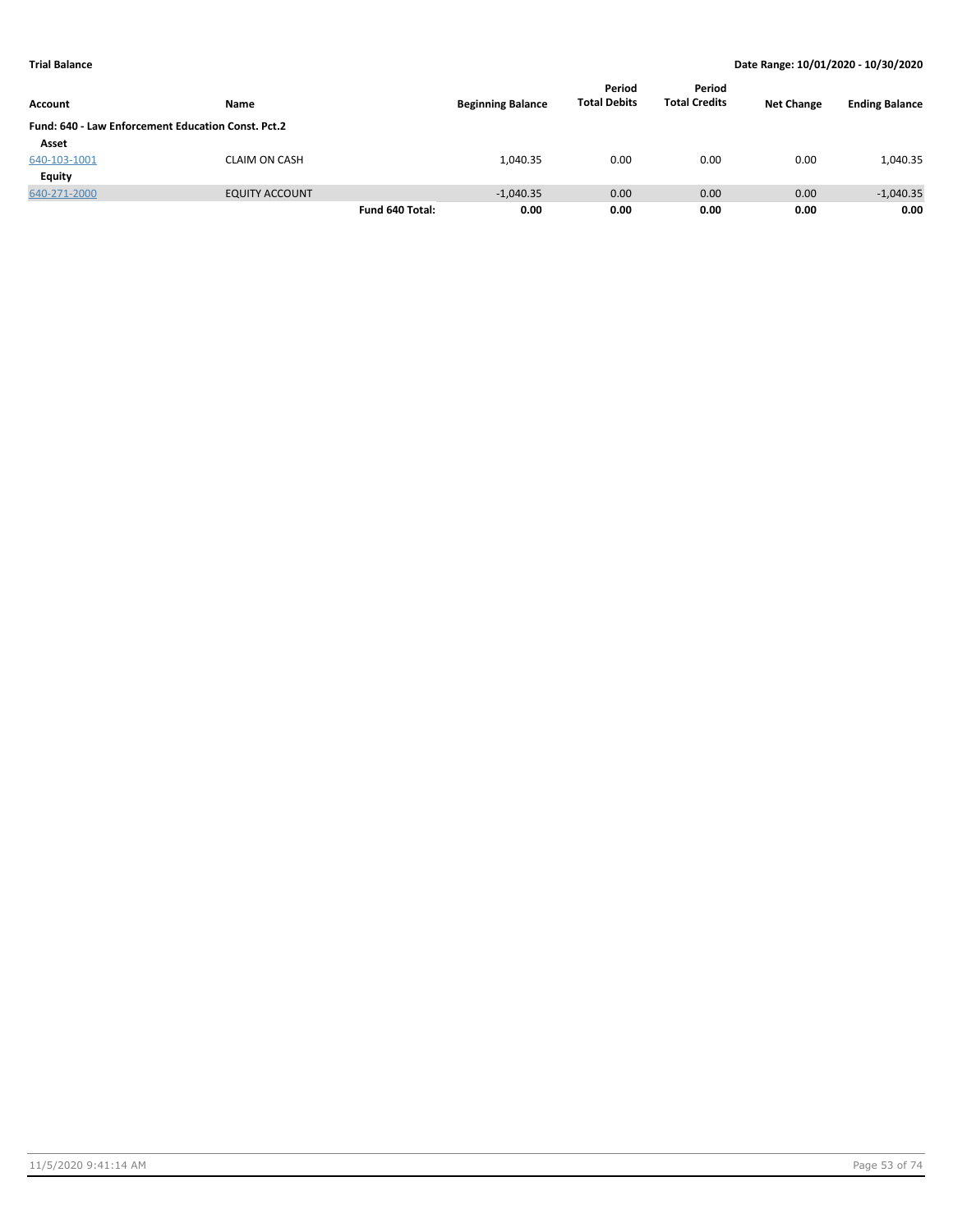| Account      | Name                                               |                 | <b>Beginning Balance</b> | Period<br><b>Total Debits</b> | Period<br><b>Total Credits</b> | <b>Net Change</b> | <b>Ending Balance</b> |
|--------------|----------------------------------------------------|-----------------|--------------------------|-------------------------------|--------------------------------|-------------------|-----------------------|
|              | Fund: 650 - Law Enforcement Education Const. Pct.3 |                 |                          |                               |                                |                   |                       |
| Asset        |                                                    |                 |                          |                               |                                |                   |                       |
| 650-103-1001 | CLAIM ON CASH                                      |                 | 3,376.80                 | 0.00                          | 0.00                           | 0.00              | 3,376.80              |
| Equity       |                                                    |                 |                          |                               |                                |                   |                       |
| 650-271-2000 | <b>EQUITY ACCOUNT</b>                              |                 | $-3,376.80$              | 0.00                          | 0.00                           | 0.00              | $-3,376.80$           |
|              |                                                    | Fund 650 Total: | 0.00                     | 0.00                          | 0.00                           | 0.00              | 0.00                  |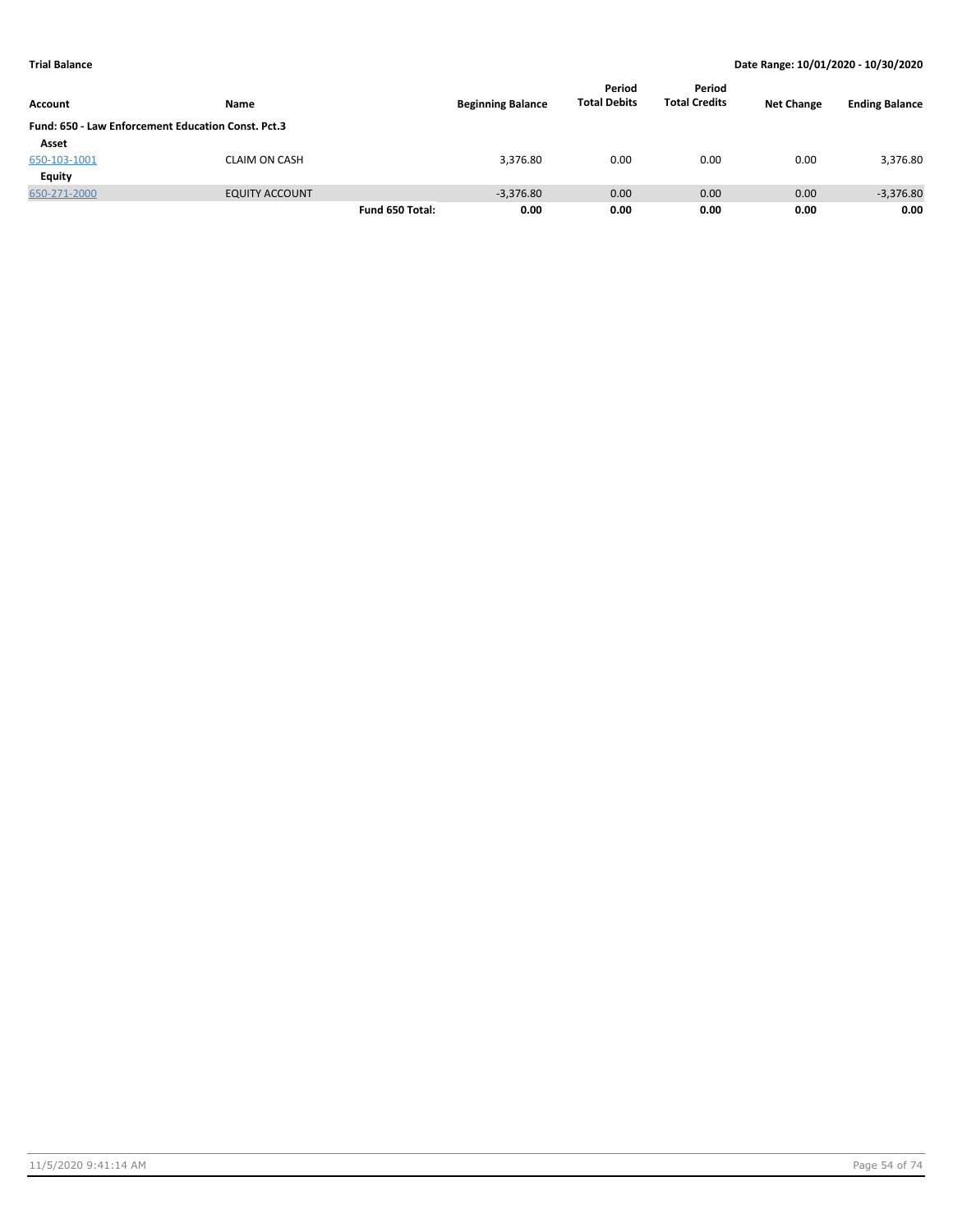| Account                                            | Name                             | <b>Beginning Balance</b> | Period<br><b>Total Debits</b> | Period<br><b>Total Credits</b> | <b>Net Change</b> | <b>Ending Balance</b> |
|----------------------------------------------------|----------------------------------|--------------------------|-------------------------------|--------------------------------|-------------------|-----------------------|
| Fund: 660 - 2017 GO Bonds-Construction Fund FY2017 |                                  |                          |                               |                                |                   |                       |
| Asset                                              |                                  |                          |                               |                                |                   |                       |
| 660-103-1001                                       | <b>CLAIM ON CASH</b>             | 1,668.94                 | 0.00                          | 0.00                           | 0.00              | 1,668.94              |
| 660-103-1660                                       | <b>ICS DEPOSIT</b>               | 12.87                    | 0.00                          | 0.00                           | 0.00              | 12.87                 |
| 660-120-3130                                       | DUE FROM OTHER FUNDS             | 160,470.65               | 0.00                          | 0.00                           | 0.00              | 160,470.65            |
| Liability                                          |                                  |                          |                               |                                |                   |                       |
| 660-200-9100                                       | SYSTEM ADDED LIABILITY LINE-ITEM | 118,487.23               | 0.00                          | 0.00                           | 0.00              | 118,487.23            |
| 660-200-9200                                       | <b>RETAINAGE PAYABLE</b>         | $-19,591.05$             | 0.00                          | 0.00                           | 0.00              | $-19,591.05$          |
| Equity                                             |                                  |                          |                               |                                |                   |                       |
| 660-271-2000                                       | <b>EQUITY ACCOUNT</b>            | $-261,048.64$            | 0.00                          | 0.00                           | 0.00              | $-261,048.64$         |
|                                                    | Fund 660 Total:                  | 0.00                     | 0.00                          | 0.00                           | 0.00              | 0.00                  |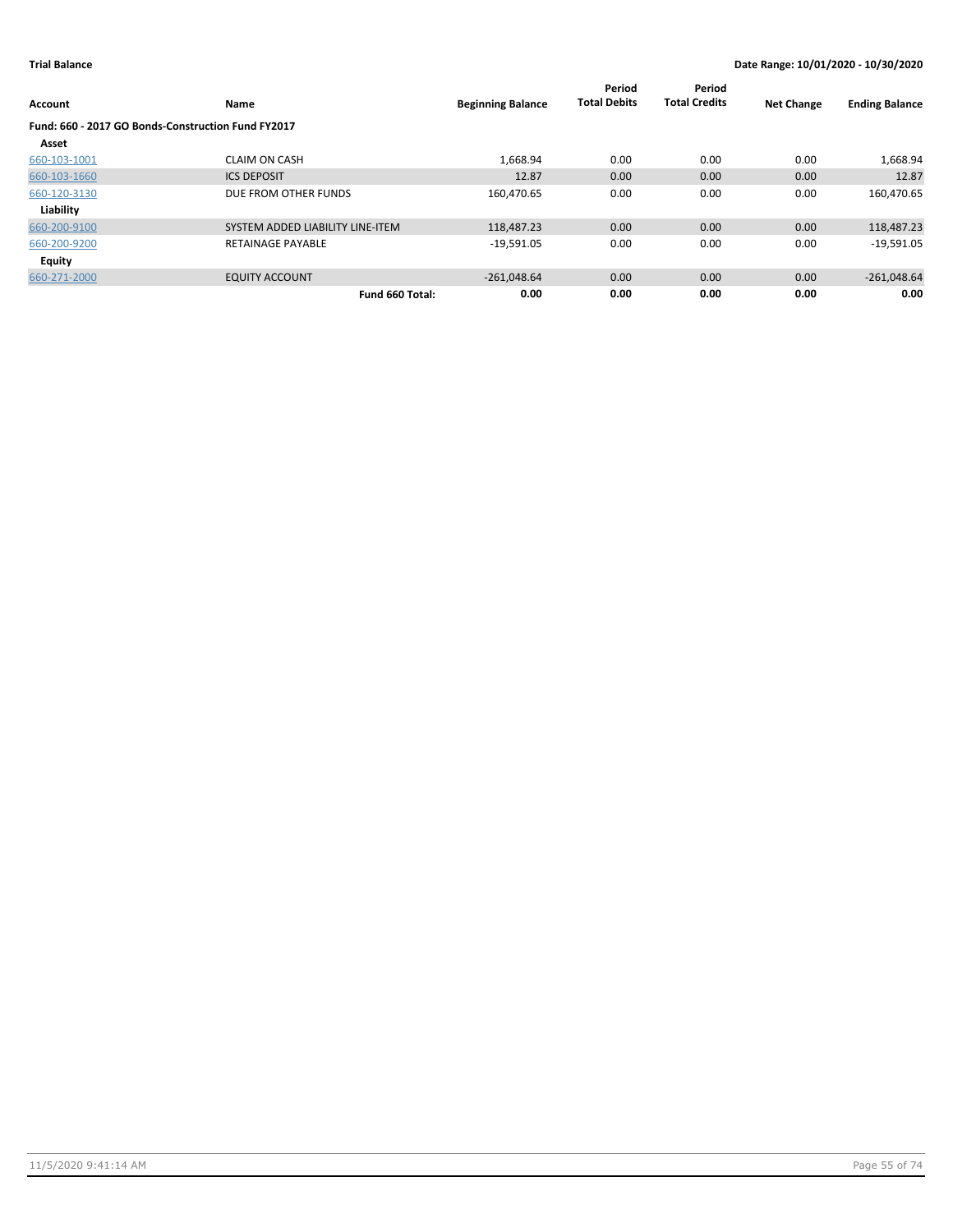| Account                                   | Name                             | <b>Beginning Balance</b> | Period<br><b>Total Debits</b> | Period<br><b>Total Credits</b> | <b>Net Change</b> | <b>Ending Balance</b> |
|-------------------------------------------|----------------------------------|--------------------------|-------------------------------|--------------------------------|-------------------|-----------------------|
| <b>Fund: 670 - Courthouse Restoration</b> |                                  |                          |                               |                                |                   |                       |
| Asset                                     |                                  |                          |                               |                                |                   |                       |
| 670-103-1001                              | <b>CLAIM ON CASH</b>             | 115.00                   | 13,705.23                     | 0.00                           | 13,705.23         | 13,820.23             |
| 670-120-3100                              | <b>GRANT RECEIVED FROM THC</b>   | 49,142.95                | 0.00                          | 13,705.23                      | $-13,705.23$      | 35,437.72             |
| Liability                                 |                                  |                          |                               |                                |                   |                       |
| 670-200-9000                              | SYSTEM ADDED LIABILITY LINE-ITEM | 16.253.96                | 0.00                          | 0.00                           | 0.00              | 16,253.96             |
| 670-207-9500                              | DUE TO OTHER FUNDS               | $-160,470.65$            | 0.00                          | 0.00                           | 0.00              | $-160,470.65$         |
| Equity                                    |                                  |                          |                               |                                |                   |                       |
| 670-271-2000                              | <b>EQUITY ACCOUNT</b>            | 94,958.74                | 0.00                          | 0.00                           | 0.00              | 94,958.74             |
|                                           | Fund 670 Total:                  | 0.00                     | 13,705.23                     | 13,705.23                      | 0.00              | 0.00                  |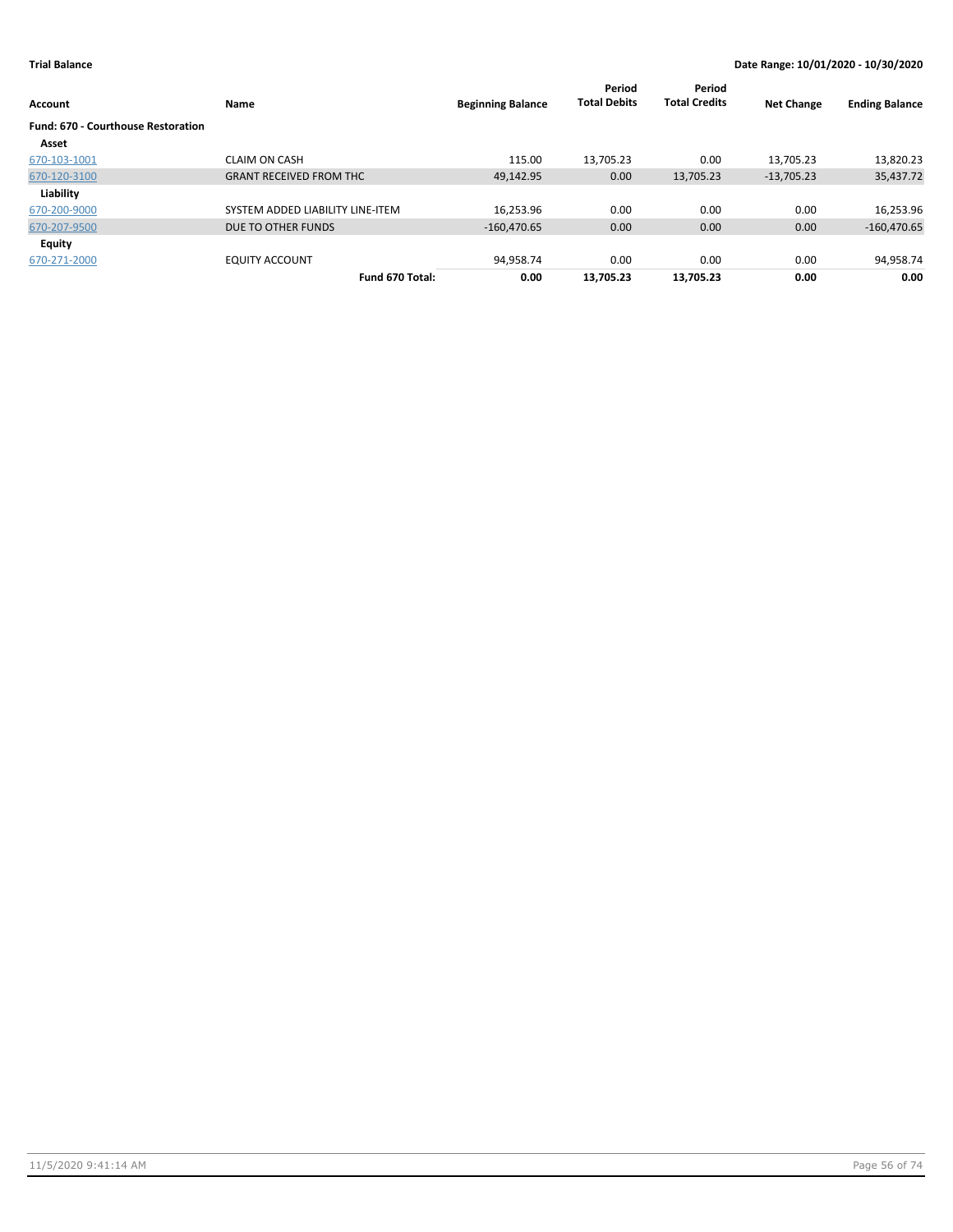| Account                                            | <b>Name</b>                               | <b>Beginning Balance</b> | Period<br><b>Total Debits</b> | Period<br><b>Total Credits</b> | <b>Net Change</b> | <b>Ending Balance</b> |
|----------------------------------------------------|-------------------------------------------|--------------------------|-------------------------------|--------------------------------|-------------------|-----------------------|
| Fund: 680 - 2018 GO Bonds-Construction Fund FY2019 |                                           |                          |                               |                                |                   |                       |
| Asset                                              |                                           |                          |                               |                                |                   |                       |
| 680-103-1000                                       | GO BONDS CONST.2018-COMBINED FU           | 570.43                   | 433.70                        | 0.00                           | 433.70            | 1,004.13              |
| 680-103-1001                                       | <b>CLAIM ON CASH</b>                      | 0.00                     | 0.00                          | 267,870.98                     | $-267,870.98$     | -267,870.98           |
| 680-103-1680                                       | <b>BUSINESS MONEY FUND ACCOUNT</b>        | 2,637,788.12             | 0.00                          | 0.00                           | 0.00              | 2,637,788.12          |
| Liability                                          |                                           |                          |                               |                                |                   |                       |
| 680-102-1000                                       | A/P CLEARING                              | -175,550.32              | 267,870.98                    | 100,775.66                     | 167,095.32        | $-8,455.00$           |
| Equity                                             |                                           |                          |                               |                                |                   |                       |
| 680-271-2000                                       | <b>EQUITY ACCOUNT</b>                     | $-2,462,808.23$          | 0.00                          | 0.00                           | 0.00              | $-2,462,808.23$       |
| Revenue                                            |                                           |                          |                               |                                |                   |                       |
| 680-360-1680                                       | <b>INTEREST EARNINGS BUSINESS MONEY F</b> | 0.00                     | 0.00                          | 433.70                         | $-433.70$         | -433.70               |
| Expense                                            |                                           |                          |                               |                                |                   |                       |
| 680-668-1650                                       | <b>CONSTRUCTION</b>                       | 0.00                     | 740.00                        | 0.00                           | 740.00            | 740.00                |
| 680-668-1680                                       | <b>MASONRY AND STONE</b>                  | 0.00                     | 100,035.66                    | 0.00                           | 100,035.66        | 100,035.66            |
|                                                    | Fund 680 Total:                           | 0.00                     | 369,080.34                    | 369,080.34                     | 0.00              | 0.00                  |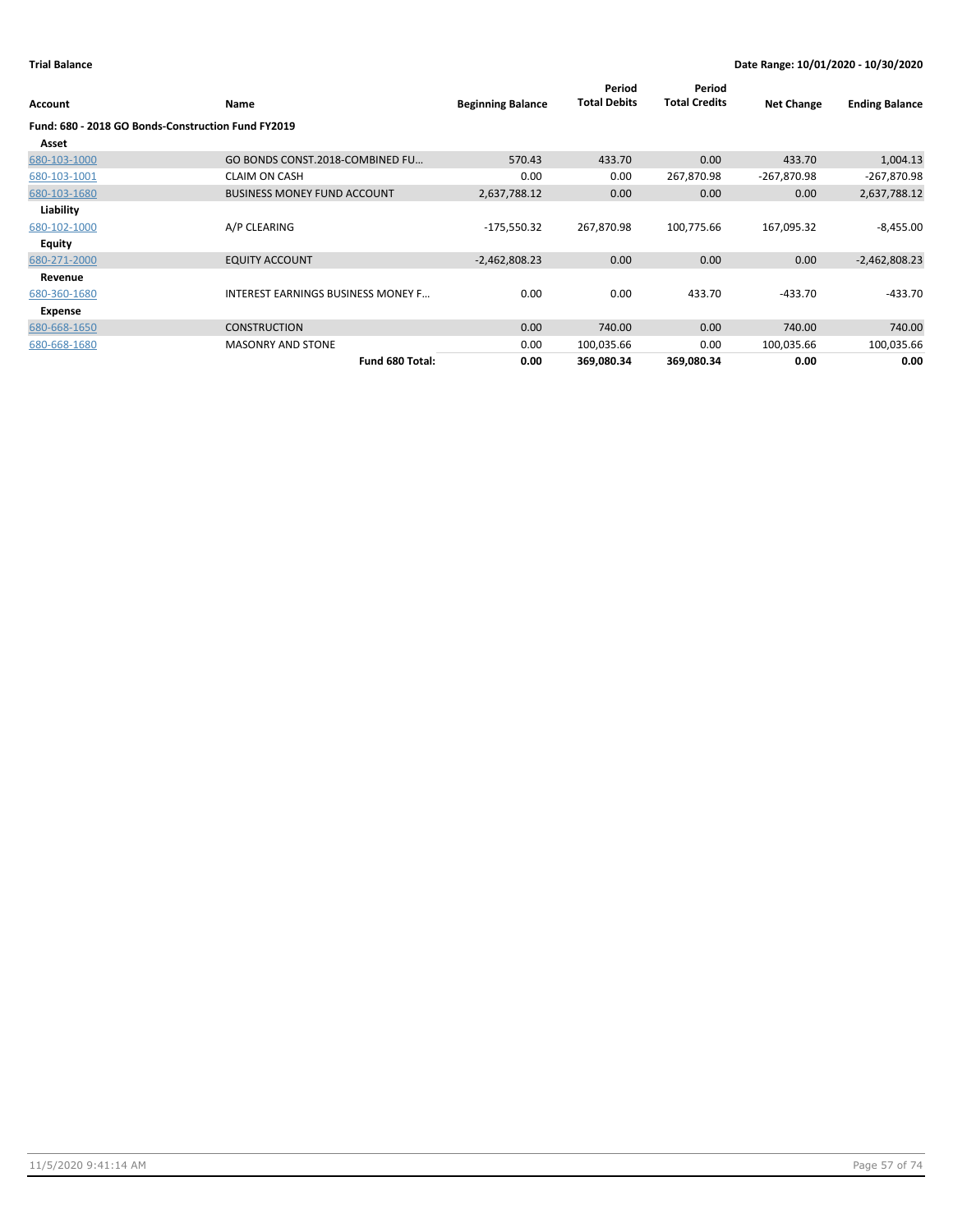| <b>Account</b>                                     | <b>Name</b>                     | <b>Beginning Balance</b> | Period<br><b>Total Debits</b> | Period<br><b>Total Credits</b> | <b>Net Change</b> | <b>Ending Balance</b> |
|----------------------------------------------------|---------------------------------|--------------------------|-------------------------------|--------------------------------|-------------------|-----------------------|
| Fund: 690 - 2020 CO Bonds-Construction Fund FY2020 |                                 |                          |                               |                                |                   |                       |
| Asset                                              |                                 |                          |                               |                                |                   |                       |
| 690-103-1200                                       | CO BONDS CONST.2020-COMB. FUNDS | 100.07                   | 0.00                          | 0.00                           | 0.00              | 100.07                |
| 690-103-1690                                       | <b>ICS DEPOSIT</b>              | 9,903,729.68             | 0.00                          | 0.00                           | 0.00              | 9,903,729.68          |
| Equity                                             |                                 |                          |                               |                                |                   |                       |
| 690-271-2000                                       | <b>EQUITY ACCOUNT</b>           | $-9,903,829.75$          | 0.00                          | 0.00                           | 0.00              | $-9,903,829.75$       |
|                                                    | Fund 690 Total:                 | 0.00                     | 0.00                          | 0.00                           | 0.00              | 0.00                  |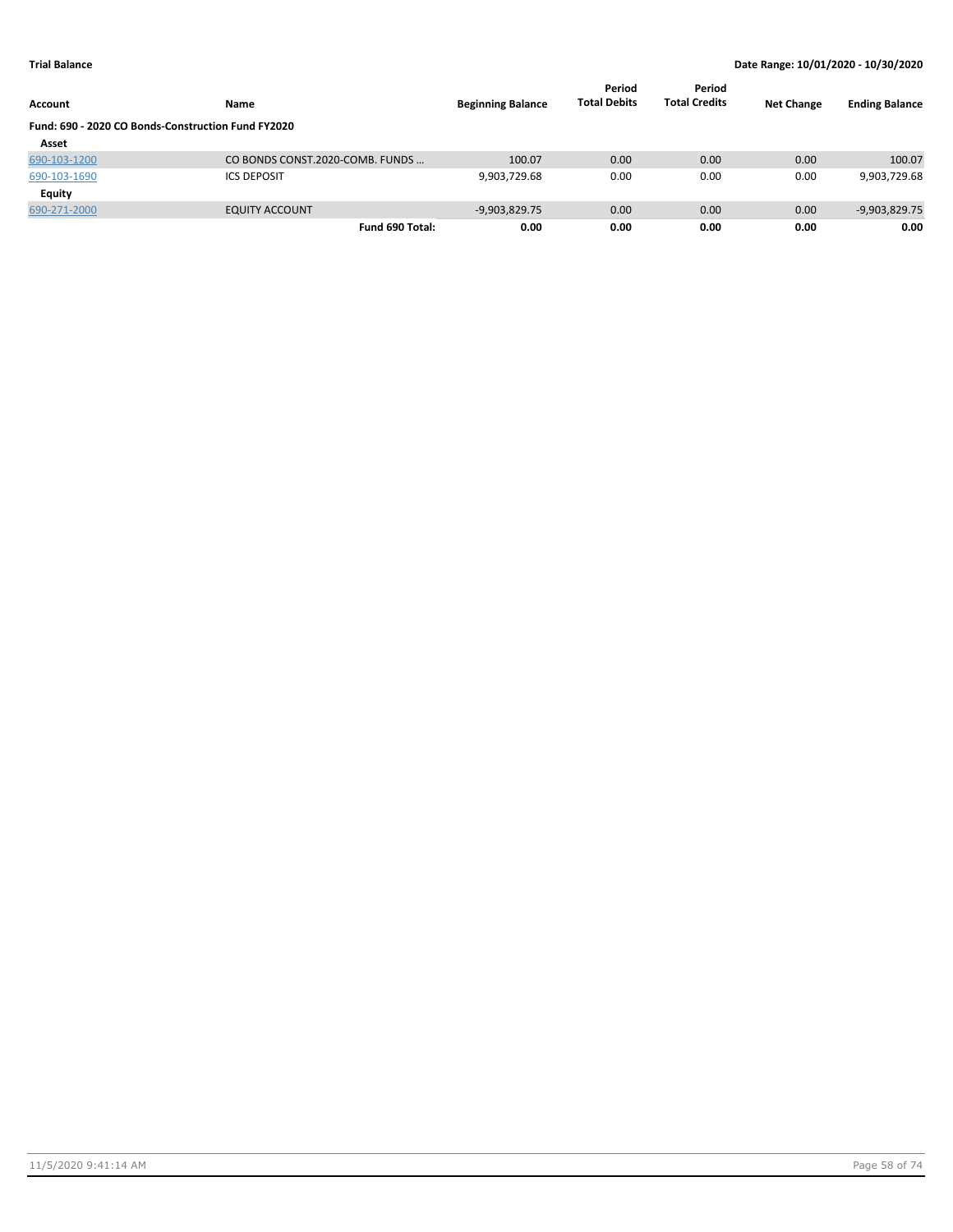|                          |                          |                 |                          | Period              | Period               |                   |                       |
|--------------------------|--------------------------|-----------------|--------------------------|---------------------|----------------------|-------------------|-----------------------|
| Account                  | Name                     |                 | <b>Beginning Balance</b> | <b>Total Debits</b> | <b>Total Credits</b> | <b>Net Change</b> | <b>Ending Balance</b> |
| Fund: 700 - Right of Way |                          |                 |                          |                     |                      |                   |                       |
| Asset                    |                          |                 |                          |                     |                      |                   |                       |
| 700-103-1001             | <b>CLAIM ON CASH</b>     |                 | 16,115.96                | 0.00                | 0.00                 | 0.00              | 16,115.96             |
| 700-103-1750             | <b>TEXPOOL</b>           |                 | 84,881.95                | 9.65                | 0.00                 | 9.65              | 84,891.60             |
| <b>Equity</b>            |                          |                 |                          |                     |                      |                   |                       |
| 700-271-2000             | <b>EQUITY ACCOUNT</b>    |                 | $-100,997.91$            | 0.00                | 0.00                 | 0.00              | $-100,997.91$         |
| Revenue                  |                          |                 |                          |                     |                      |                   |                       |
| 700-360-1000             | <b>INTEREST EARNINGS</b> |                 | 0.00                     | 0.00                | 9.65                 | $-9.65$           | $-9.65$               |
|                          |                          | Fund 700 Total: | 0.00                     | 9.65                | 9.65                 | 0.00              | 0.00                  |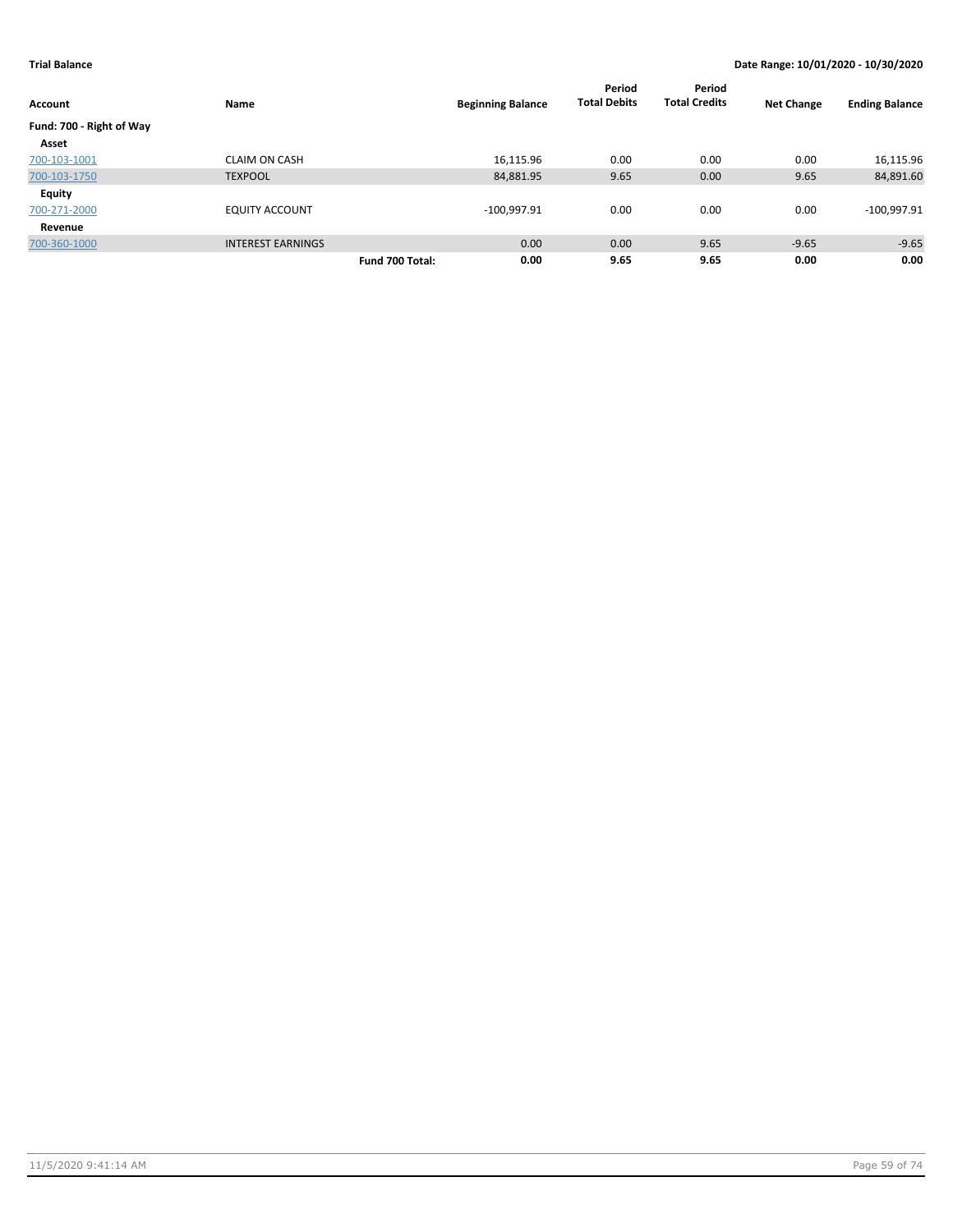| Account                            | Name                        | <b>Beginning Balance</b> | Period<br><b>Total Debits</b> | Period<br><b>Total Credits</b> | <b>Net Change</b> | <b>Ending Balance</b> |
|------------------------------------|-----------------------------|--------------------------|-------------------------------|--------------------------------|-------------------|-----------------------|
| Fund: 800 - Veterans Court Program |                             |                          |                               |                                |                   |                       |
| Asset                              |                             |                          |                               |                                |                   |                       |
| 800-103-1800                       | CASH-VETERANS COURT PROGRAM | 600.00                   | 0.00                          | 0.00                           | 0.00              | 600.00                |
| Equity                             |                             |                          |                               |                                |                   |                       |
| 800-271-2000                       | <b>EQUITY ACCOUNT</b>       | $-600.00$                | 0.00                          | 0.00                           | 0.00              | $-600.00$             |
|                                    | Fund 800 Total:             | 0.00                     | 0.00                          | 0.00                           | 0.00              | 0.00                  |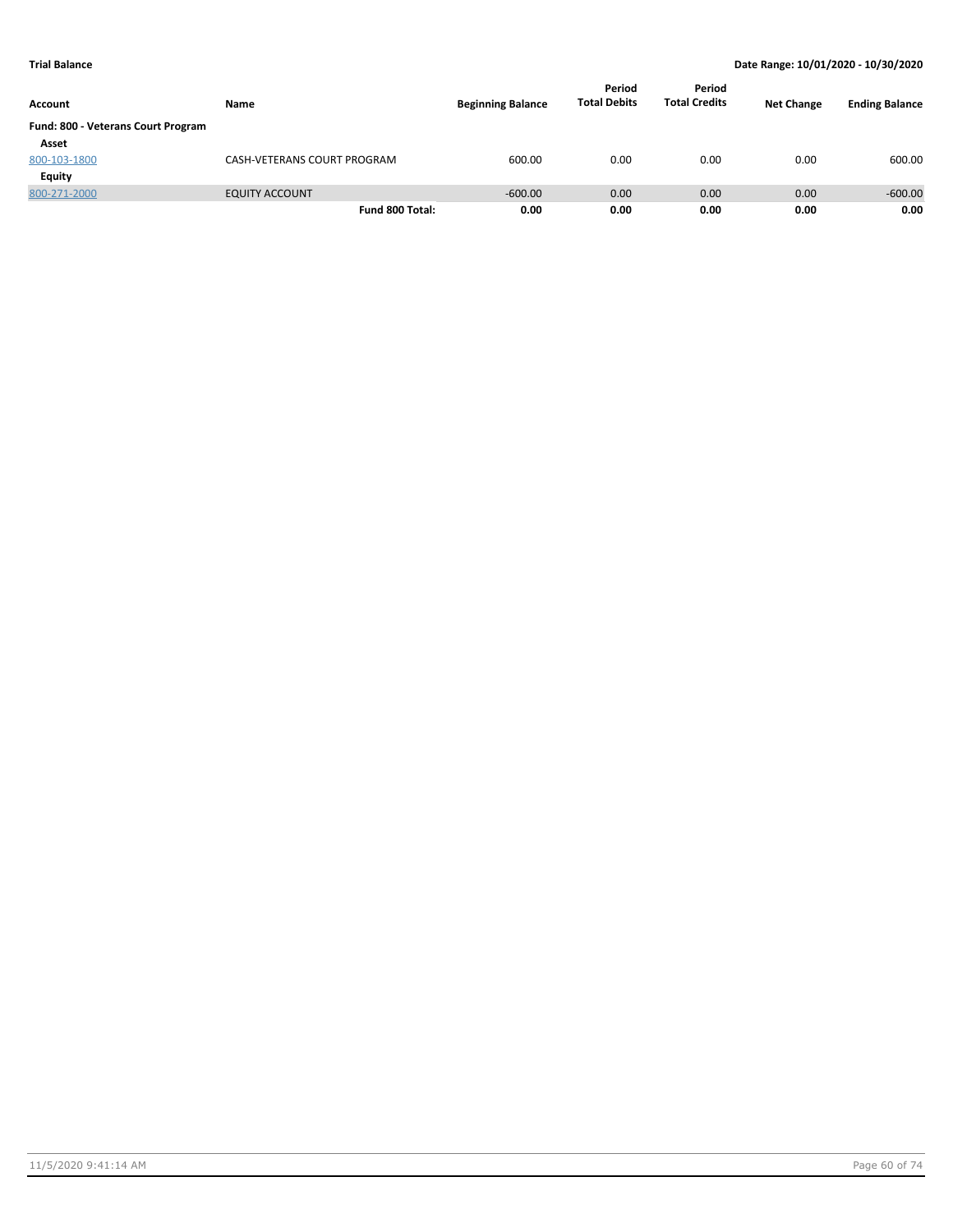| Account                                  | Name                             | <b>Beginning Balance</b> | Period<br><b>Total Debits</b> | Period<br><b>Total Credits</b> | <b>Net Change</b> | <b>Ending Balance</b> |
|------------------------------------------|----------------------------------|--------------------------|-------------------------------|--------------------------------|-------------------|-----------------------|
| Fund: 810 - County Lake Road Impact Fund |                                  |                          |                               |                                |                   |                       |
| Asset                                    |                                  |                          |                               |                                |                   |                       |
| 810-103-1001                             | <b>CLAIM ON CASH</b>             | 104,021.21               | 0.00                          | 0.00                           | 0.00              | 104,021.21            |
| Liability                                |                                  |                          |                               |                                |                   |                       |
| 810-200-9100                             | SYSTEM ADDED LIABILITY LINE-ITEM | 30,992.00                | 0.00                          | 0.00                           | 0.00              | 30,992.00             |
| Equity                                   |                                  |                          |                               |                                |                   |                       |
| 810-271-2000                             | <b>EQUITY ACCOUNT</b>            | $-135,013.21$            | 0.00                          | 0.00                           | 0.00              | $-135,013.21$         |
|                                          | Fund 810 Total:                  | 0.00                     | 0.00                          | 0.00                           | 0.00              | 0.00                  |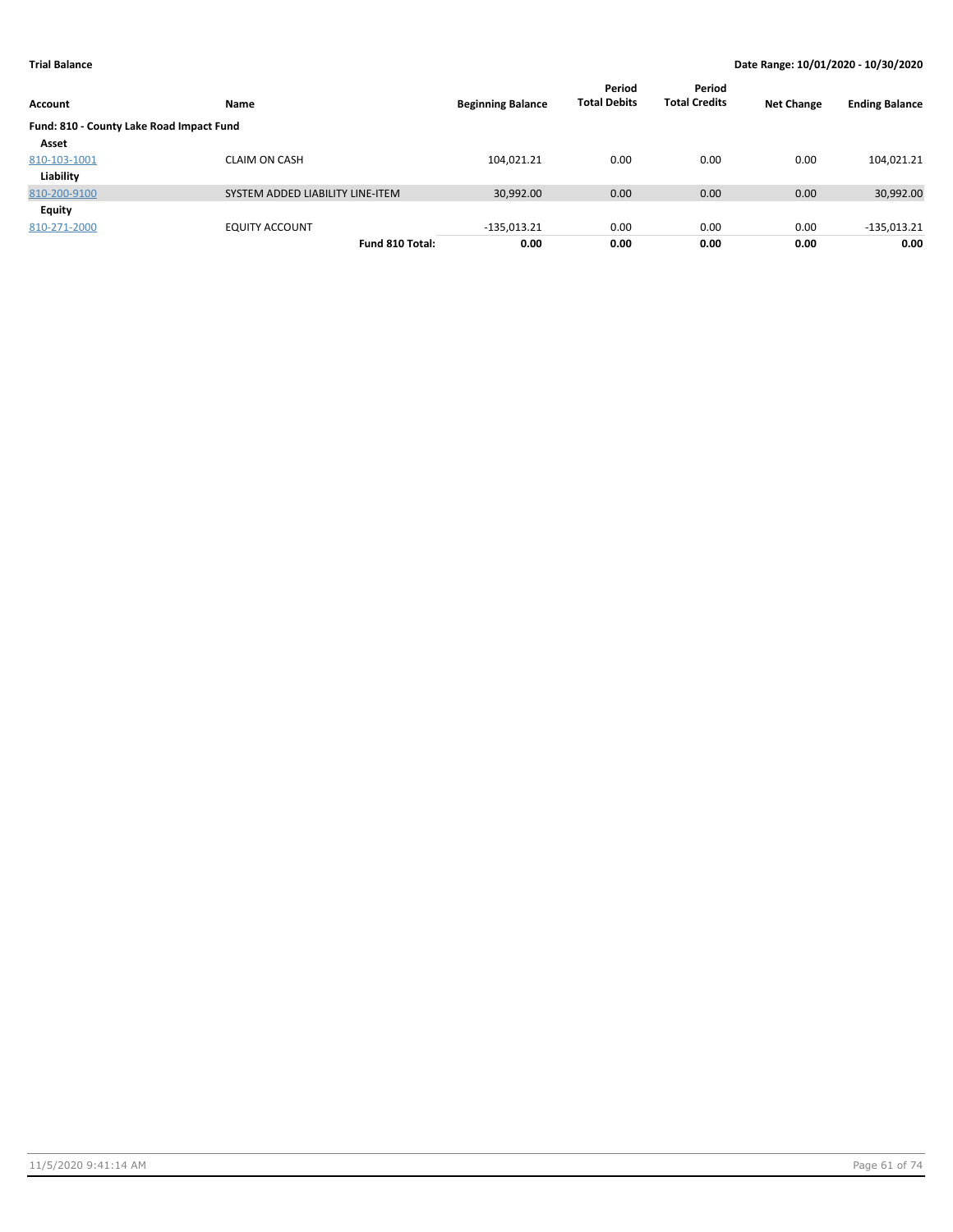| Account                 | Name                             | <b>Beginning Balance</b> | Period<br><b>Total Debits</b> | Period<br><b>Total Credits</b> | <b>Net Change</b> | <b>Ending Balance</b> |
|-------------------------|----------------------------------|--------------------------|-------------------------------|--------------------------------|-------------------|-----------------------|
| Fund: 850 - Lake Fannin |                                  |                          |                               |                                |                   |                       |
| Asset                   |                                  |                          |                               |                                |                   |                       |
| 850-103-1001            | <b>CLAIM ON CASH</b>             | 4,612.92                 | 1,137.50                      | 526.49                         | 611.01            | 5,223.93              |
| Liability               |                                  |                          |                               |                                |                   |                       |
| 850-102-1000            | A/P CLEARING                     | $-45.89$                 | 526.49                        | 480.60                         | 45.89             | 0.00                  |
| 850-200-9100            | SYSTEM ADDED LIABILITY LINE-ITEM | 388.75                   | 0.00                          | 0.00                           | 0.00              | 388.75                |
| Equity                  |                                  |                          |                               |                                |                   |                       |
| 850-271-2000            | <b>EQUITY ACCOUNT</b>            | $-4,955.78$              | 0.00                          | 0.00                           | 0.00              | $-4,955.78$           |
| Revenue                 |                                  |                          |                               |                                |                   |                       |
| 850-370-1850            | <b>RENTAL FEE</b>                | 0.00                     | 0.00                          | 987.50                         | $-987.50$         | $-987.50$             |
| 850-370-1860            | <b>DEPOSIT FEE</b>               | 0.00                     | 0.00                          | 150.00                         | $-150.00$         | $-150.00$             |
| Expense                 |                                  |                          |                               |                                |                   |                       |
| 850-520-1860            | <b>DEPOSIT REFUND</b>            | 0.00                     | 150.00                        | 0.00                           | 150.00            | 150.00                |
| 850-520-4400            | UTILITIES ELECTRICITY            | 0.00                     | 35.60                         | 0.00                           | 35.60             | 35.60                 |
| 850-520-4430            | <b>TRASH PICK UP</b>             | 0.00                     | 70.00                         | 0.00                           | 70.00             | 70.00                 |
| 850-520-4500            | <b>R&amp;M BUILDING</b>          | 0.00                     | 225.00                        | 0.00                           | 225.00            | 225.00                |
|                         | Fund 850 Total:                  | 0.00                     | 2,144.59                      | 2,144.59                       | 0.00              | 0.00                  |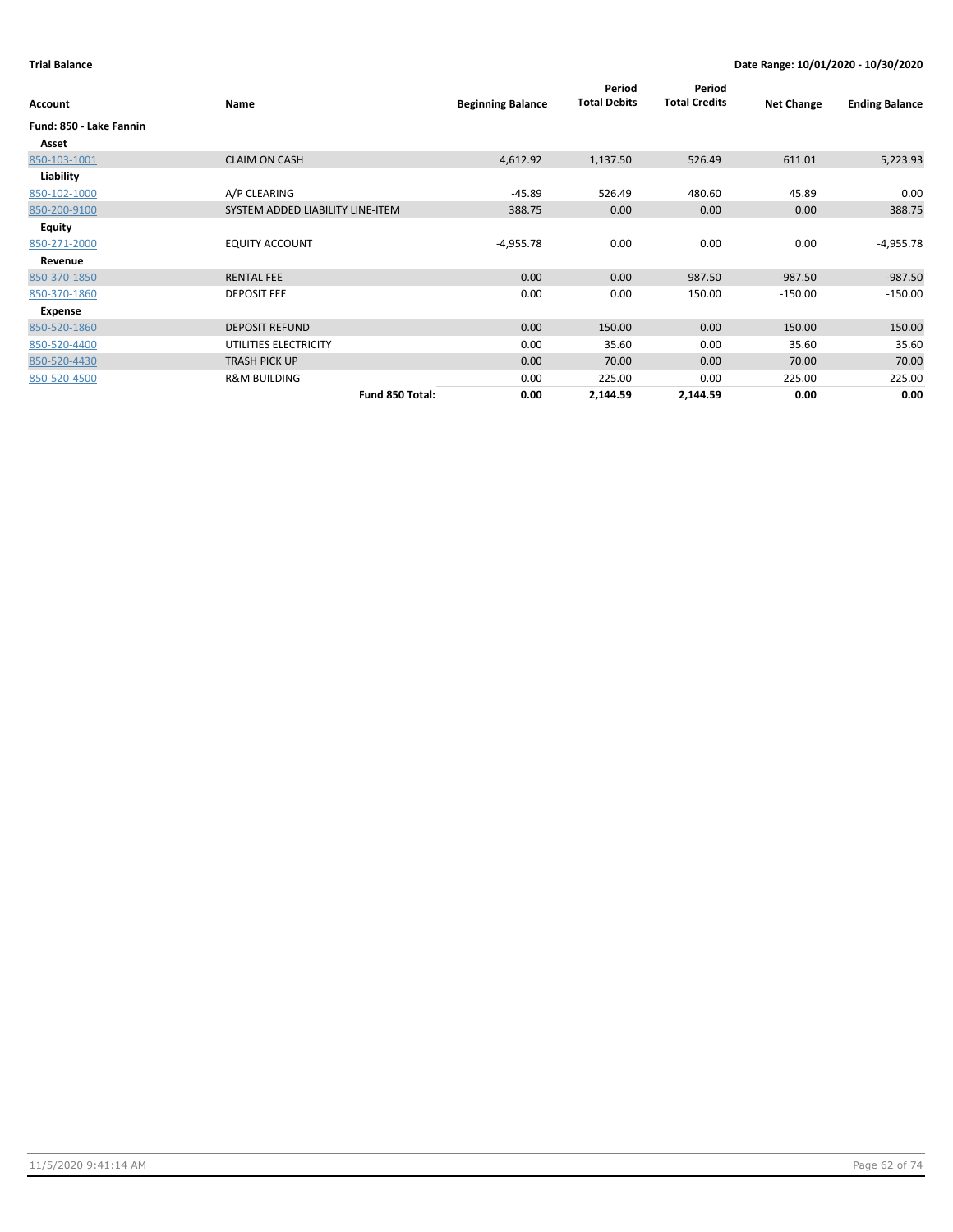|                      |                                    |                          | Period              | Period               |                   |                       |
|----------------------|------------------------------------|--------------------------|---------------------|----------------------|-------------------|-----------------------|
| Account              | Name                               | <b>Beginning Balance</b> | <b>Total Debits</b> | <b>Total Credits</b> | <b>Net Change</b> | <b>Ending Balance</b> |
| Fund: 890 - T.J.J.D. |                                    |                          |                     |                      |                   |                       |
| Asset                |                                    |                          |                     |                      |                   |                       |
| 890-100-1001         | PR Claim on Cash                   | 0.00                     | 25,243.70           | 20,119.56            | 5,124.14          | 5,124.14              |
| 890-103-9880         | CASH-LOCAL FUNDS CARRIED FORWARD   | 25,906.04                | 0.00                | 0.00                 | 0.00              | 25,906.04             |
| 890-103-9920         | <b>CASH-INTEREST INCOME</b>        | 13,284.19                | 0.00                | 0.00                 | 0.00              | 13,284.19             |
| 890-103-9930         | CASH-BASIC PROBATION SUPERVISION   | 13,865.78                | 11,394.00           | 12,953.98            | $-1,559.98$       | 12,305.80             |
| 890-103-9940         | CASH-COMMUNITY PROGRAMS            | 6,300.56                 | 6,250.00            | 8,835.12             | $-2,585.12$       | 3,715.44              |
| 890-103-9950         | CASH LOCAL FUNDING FY 2020         | 27,704.23                | 0.00                | 15,762.15            | $-15,762.15$      | 11,942.08             |
| 890-103-9960         | CASH-PRE/POST ADJUDICATION         | 217.06                   | 364.00              | 757.25               | $-393.25$         | $-176.19$             |
| 890-103-9970         | CASH-COMMITMENT DIVERSION          | 925.43                   | 833.00              | 1,009.72             | $-176.72$         | 748.71                |
| 890-103-9980         | CASH-MENTAL HEALTH SERVICES        | 1,594.81                 | 1,394.00            | 1,420.40             | $-26.40$          | 1,568.41              |
| 890-103-9990         | CASH-REGIONALS DIVERSIONS ALTERNAT | 3,000.00                 | 0.00                | 0.00                 | 0.00              | 3,000.00              |
| Liability            |                                    |                          |                     |                      |                   |                       |
| 890-102-1000         | A/P CLEARING                       | 0.00                     | 1,250.69            | 1,250.69             | 0.00              | 0.00                  |
| 890-102-1001         | PR AP Clearing                     | 0.00                     | 9,793.74            | 14,917.88            | $-5,124.14$       | $-5,124.14$           |
| 890-200-9000         | Payroll Liability Account          | 0.00                     | 14,917.88           | 14,917.88            | 0.00              | 0.00                  |
| Equity               |                                    |                          |                     |                      |                   |                       |
| 890-271-2000         | <b>EQUITY ACCOUNT</b>              | $-92,798.10$             | 0.00                | 0.00                 | 0.00              | $-92,798.10$          |
| Revenue              |                                    |                          |                     |                      |                   |                       |
| 890-330-9150         | <b>BASIC PROBATION SUPERVISION</b> | 0.00                     | 0.00                | 11,394.00            | $-11,394.00$      | $-11,394.00$          |
| 890-330-9160         | <b>COMMUNITY PROGRAMS</b>          | 0.00                     | 0.00                | 6,250.00             | $-6,250.00$       | $-6,250.00$           |
| 890-330-9170         | PRE/POST ADJUDICATION              | 0.00                     | 0.00                | 364.00               | $-364.00$         | $-364.00$             |
| 890-330-9180         | <b>COMMITMENT DIVERSION</b>        | 0.00                     | 0.00                | 833.00               | $-833.00$         | $-833.00$             |
| 890-330-9190         | <b>MENTAL HEALTH SERVICES</b>      | 0.00                     | 0.00                | 894.00               | $-894.00$         | $-894.00$             |
| <b>Expense</b>       |                                    |                          |                     |                      |                   |                       |
| 890-592-1020         | SALARY APPOINTED OFFICIAL          | 0.00                     | 247.97              | 0.00                 | 247.97            | 247.97                |
| 890-592-1030         | SALARY COMM.CORR.OFFICERS          | 0.00                     | 310.22              | 0.00                 | 310.22            | 310.22                |
|                      | <b>GROUP HEALTH INSURANCE</b>      | 0.00                     | 91.54               | 0.00                 | 91.54             | 91.54                 |
| 890-592-2020         | <b>RETIREMENT</b>                  |                          |                     |                      |                   |                       |
| 890-592-2030         |                                    | 0.00                     | 65.78               | 0.00                 | 65.78             | 65.78                 |
| 890-592-2050         | SOCIAL SECURITY & MEDICARE TAX     | 0.00                     | 41.74               | 0.00                 | 41.74             | 41.74                 |
| 890-593-1020         | SALARY APPOINTED OFFICIAL          | 0.00                     | 330.61              | 0.00                 | 330.61            | 330.61                |
| 890-593-1030         | SALARY COMM.CORR.OFFICERS          | 0.00                     | 413.65              | 0.00                 | 413.65            | 413.65                |
| 890-593-2020         | <b>GROUP HEALTH INSURANCE</b>      | 0.00                     | 122.04              | 0.00                 | 122.04            | 122.04                |
| 890-593-2030         | RETIREMENT                         | 0.00                     | 87.74               | 0.00                 | 87.74             | 87.74                 |
| 890-593-2050         | SOCIAL SECURITY & MEDICARE TAX     | 0.00                     | 55.68               | 0.00                 | 55.68             | 55.68                 |
| 890-594-1020         | SALARY APPOINTED OFFICIAL          | 0.00                     | 82.67               | 0.00                 | 82.67             | 82.67                 |
| 890-594-1030         | SALARY COMM.CORR.OFFICERS          | 0.00                     | 103.42              | 0.00                 | 103.42            | 103.42                |
| 890-594-2020         | <b>GROUP HEALTH INSURANCE</b>      | 0.00                     | 30.46               | 0.00                 | 30.46             | 30.46                 |
| 890-594-2030         | RETIREMENT                         | 0.00                     | 21.94               | 0.00                 | 21.94             | 21.94                 |
| 890-594-2050         | SOCIAL SECURITY & MEDICARE TAX     | 0.00                     | 13.91               | 0.00                 | 13.91             | 13.91                 |
| 890-594-4130         | PSYCHOLOGICAL                      | 0.00                     | 500.00              | 500.00               | 0.00              | 0.00                  |
| 890-594-4140         | COUNSELING                         | 0.00                     | 668.00              | 0.00                 | 668.00            | 668.00                |
| 890-995-1020         | SALARY APPOINTED OFFICIAL          | 0.00                     | 578.58              | 0.00                 | 578.58            | 578.58                |
| 890-995-1030         | SALARY COMM.CORR.OFFICERS          | 0.00                     | 723.86              | 0.00                 | 723.86            | 723.86                |
| 890-995-2020         | <b>GROUP HEALTH INSURANCE</b>      | 0.00                     | 213.61              | 0.00                 | 213.61            | 213.61                |
| 890-995-2030         | RETIREMENT                         | 0.00                     | 153.55              | 0.00                 | 153.55            | 153.55                |
| 890-995-2050         | SOCIAL SECURITY & MEDICARE TAX     | 0.00                     | 97.48               | 0.00                 | 97.48             | 97.48                 |
| 890-995-4040         | DETENTION OPERATING COST FY20      | 0.00                     | 13,995.07           | 0.00                 | 13,995.07         | 13,995.07             |
| 890-996-1020         | SALARY APPOINTED OFFICIAL          | 0.00                     | 4,132.65            | 0.00                 | 4,132.65          | 4,132.65              |
| 890-996-1030         | SALARY COMM.CORR.OFFICERS          | 0.00                     | 5,170.54            | 0.00                 | 5,170.54          | 5,170.54              |
| 890-996-2020         | <b>GROUP HEALTH INSURANCE</b>      | 0.00                     | 1,525.91            | 0.00                 | 1,525.91          | 1,525.91              |
| 890-996-2030         | RETIREMENT                         | 0.00                     | 1,096.89            | 0.00                 | 1,096.89          | 1,096.89              |
| 890-996-2050         | SOCIAL SECURITY & MEDICARE TAX     | 0.00                     | 696.14              | 0.00                 | 696.14            | 696.14                |
| 890-996-4210         | <b>INTERNET</b>                    | 0.00                     | 165.38              | 0.00                 | 165.38            | 165.38                |
| 890-996-4230         | <b>CELL PHONE ALLOWANCE</b>        | 0.00                     | 33.07               | 0.00                 | 33.07             | 33.07                 |
| 890-996-4270         | OUT OF COUNTY TRAVEL/TRAINING      | 0.00                     | 133.40              | 0.00                 | 133.40            | 133.40                |
|                      |                                    |                          |                     |                      |                   |                       |
| 890-997-1020         | SALARY APPOINTED OFFICIAL          | 0.00                     | 2,892.79            | 0.00                 | 2,892.79          | 2,892.79              |
| 890-997-1030         | SALARY COMM.CORR.OFFICERS          | 0.00                     | 3,619.31            | 0.00                 | 3,619.31          | 3,619.31              |
| 890-997-2020         | <b>GROUP HEALTH INSURANCE</b>      | 0.00                     | 1,068.10            | 0.00                 | 1,068.10          | 1,068.10              |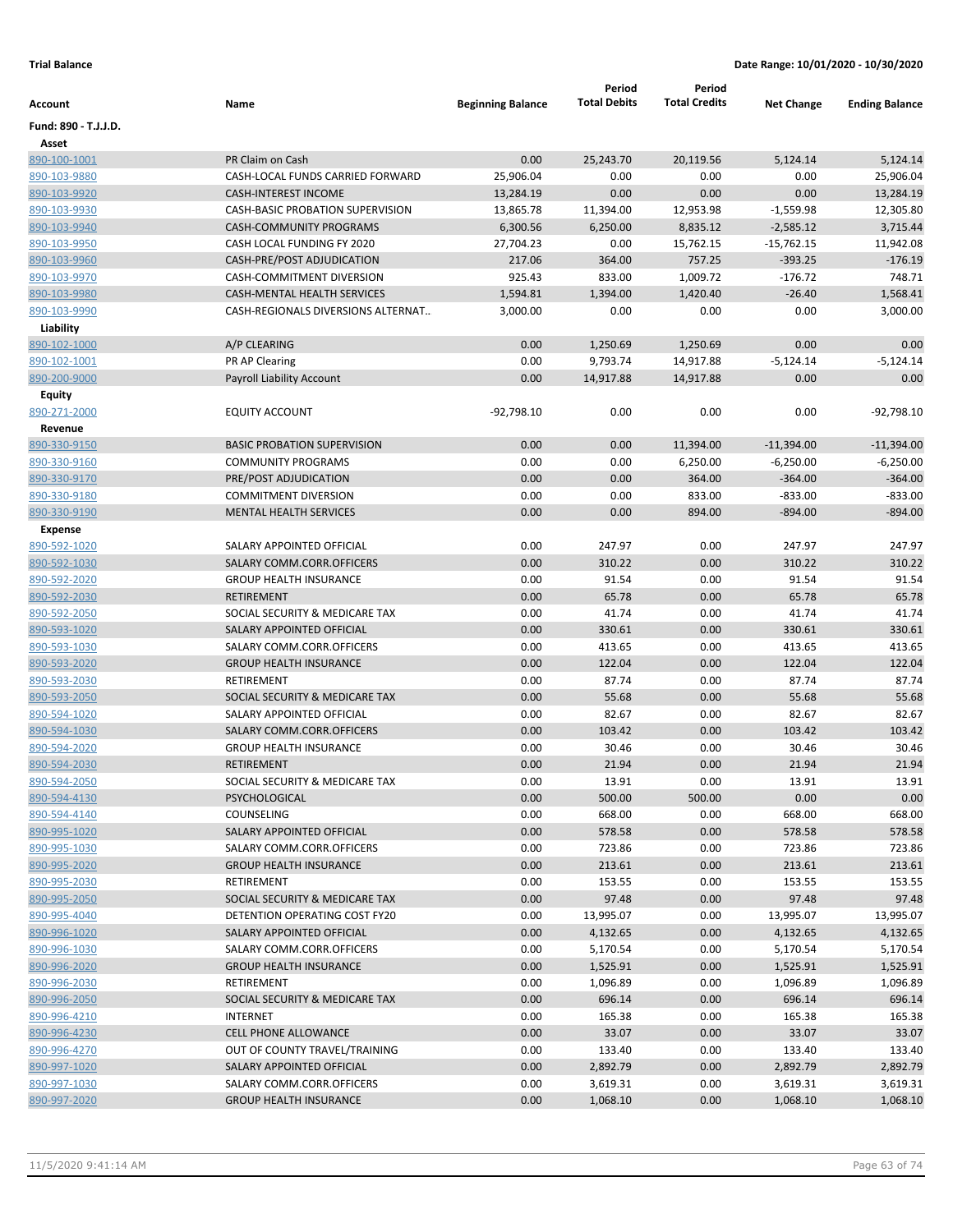|              |                                |                          | Period              | Period               |                   |                       |
|--------------|--------------------------------|--------------------------|---------------------|----------------------|-------------------|-----------------------|
| Account      | Name                           | <b>Beginning Balance</b> | <b>Total Debits</b> | <b>Total Credits</b> | <b>Net Change</b> | <b>Ending Balance</b> |
| 890-997-2030 | <b>RETIREMENT</b>              | 0.00                     | 767.79              | 0.00                 | 767.79            | 767.79                |
| 890-997-2050 | SOCIAL SECURITY & MEDICARE TAX | 0.00                     | 487.13              | 0.00                 | 487.13            | 487.13                |
|              | Fund 890 Total:                | 0.00                     | 112.179.63          | 112.179.63           | 0.00              | 0.00                  |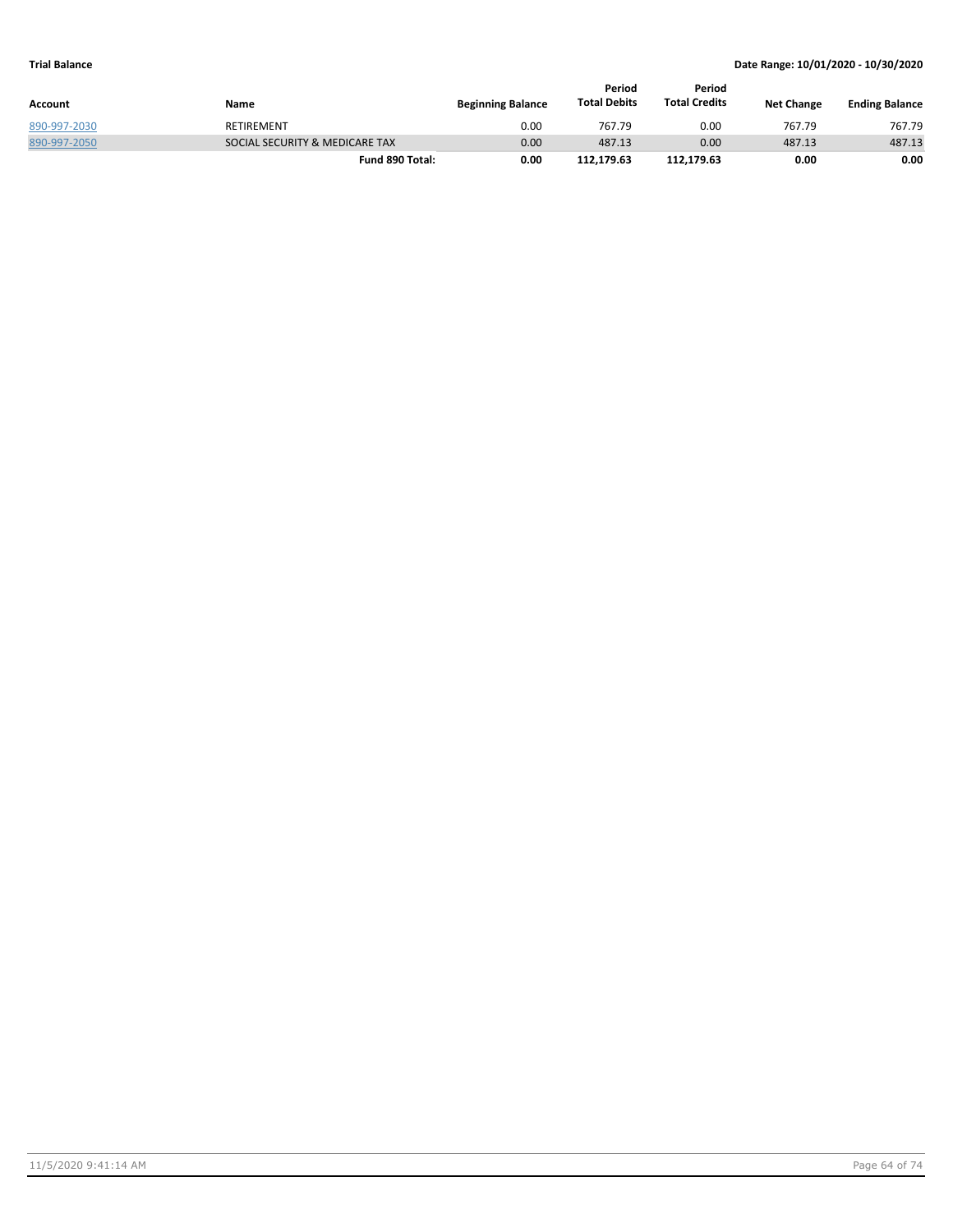| Account                                           | Name                                  | <b>Beginning Balance</b> | Period<br><b>Total Debits</b> | Period<br><b>Total Credits</b> | <b>Net Change</b> | <b>Ending Balance</b> |
|---------------------------------------------------|---------------------------------------|--------------------------|-------------------------------|--------------------------------|-------------------|-----------------------|
| <b>Fund: 891 - Juvenile Probation-Restitution</b> |                                       |                          |                               |                                |                   |                       |
| Asset                                             |                                       |                          |                               |                                |                   |                       |
| 891-103-1870                                      | <b>CASH-JUVENILE PROBATION</b>        | 3,754.92                 | 30.00                         | 439.32                         | $-409.32$         | 3,345.60              |
| <b>Equity</b>                                     |                                       |                          |                               |                                |                   |                       |
| 891-271-2000                                      | <b>EQUITY ACCOUNT</b>                 | $-3,754.92$              | 0.00                          | 0.00                           | 0.00              | $-3,754.92$           |
| Revenue                                           |                                       |                          |                               |                                |                   |                       |
| 891-340-5750                                      | <b>JUVENILE PROBATION FEES</b>        | 0.00                     | 0.00                          | 30.00                          | $-30.00$          | $-30.00$              |
| 891-340-5760                                      | <b>JUVENILE PROBATION RESTITUTION</b> | 0.00                     | 22.66                         | 0.00                           | 22.66             | 22.66                 |
| Expense                                           |                                       |                          |                               |                                |                   |                       |
| 891-891-3100                                      | OFFICE SUPPLIES/MISC.                 | 0.00                     | 396.66                        | 0.00                           | 396.66            | 396.66                |
| 891-891-3200                                      | <b>COURT COSTS</b>                    | 0.00                     | 20.00                         | 0.00                           | 20.00             | 20.00                 |
|                                                   | Fund 891 Total:                       | 0.00                     | 469.32                        | 469.32                         | 0.00              | 0.00                  |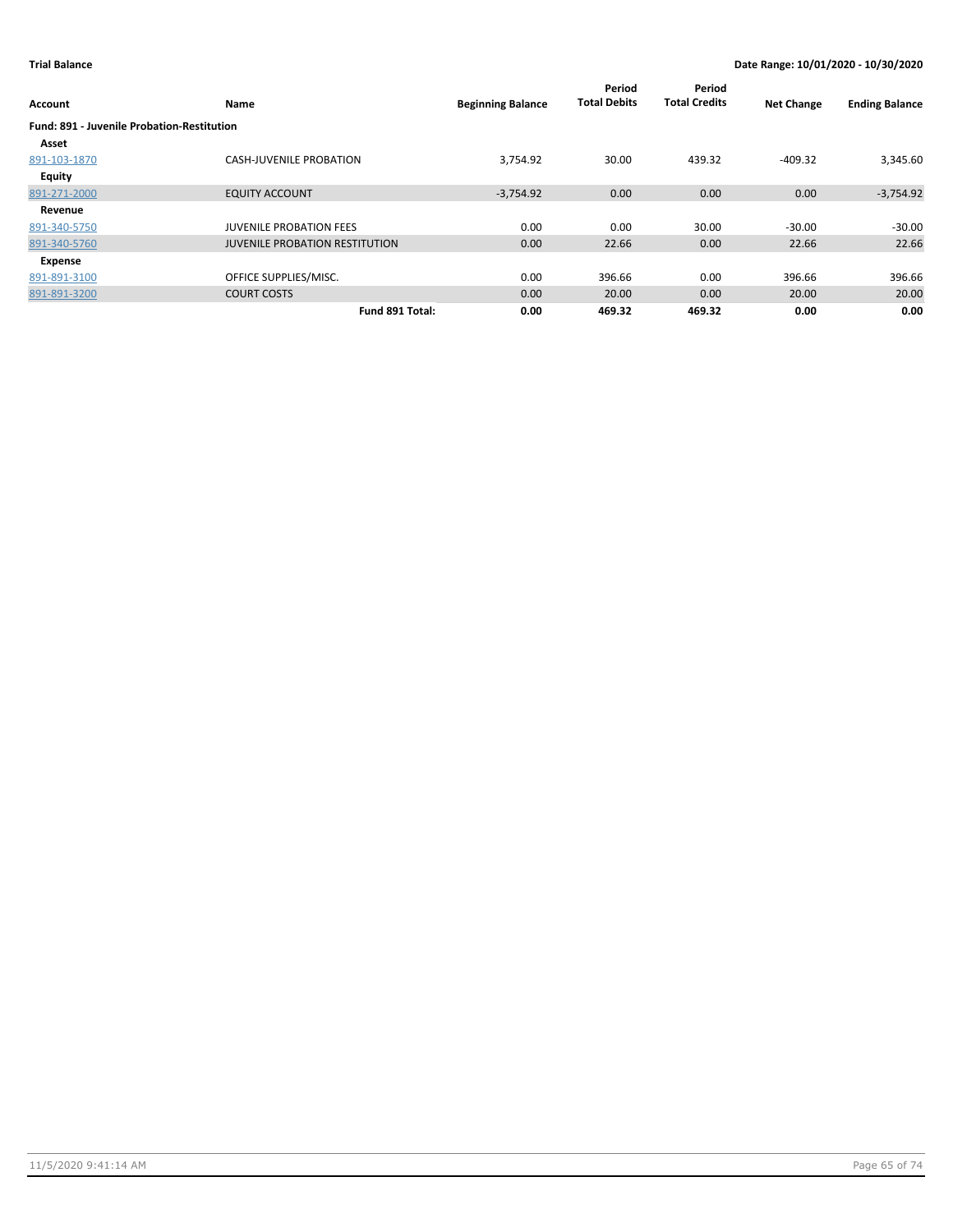| Account             | Name                     | <b>Beginning Balance</b> | Period<br><b>Total Debits</b> | Period<br><b>Total Credits</b> | <b>Net Change</b> | <b>Ending Balance</b> |
|---------------------|--------------------------|--------------------------|-------------------------------|--------------------------------|-------------------|-----------------------|
| Fund: 920 - Statzer |                          |                          |                               |                                |                   |                       |
| Asset               |                          |                          |                               |                                |                   |                       |
| 920-103-1001        | <b>CLAIM ON CASH</b>     | 6,080.58                 | 0.00                          | 0.00                           | 0.00              | 6,080.58              |
| 920-103-1750        | <b>TEXPOOL</b>           | 41,403.10                | 4.65                          | 0.00                           | 4.65              | 41,407.75             |
| <b>Equity</b>       |                          |                          |                               |                                |                   |                       |
| 920-271-2000        | <b>EQUITY ACCOUNT</b>    | -47,483.68               | 0.00                          | 0.00                           | 0.00              | -47,483.68            |
| Revenue             |                          |                          |                               |                                |                   |                       |
| 920-360-1000        | <b>INTEREST EARNINGS</b> | 0.00                     | 0.00                          | 4.65                           | $-4.65$           | $-4.65$               |
|                     | Fund 920 Total:          | 0.00                     | 4.65                          | 4.65                           | 0.00              | 0.00                  |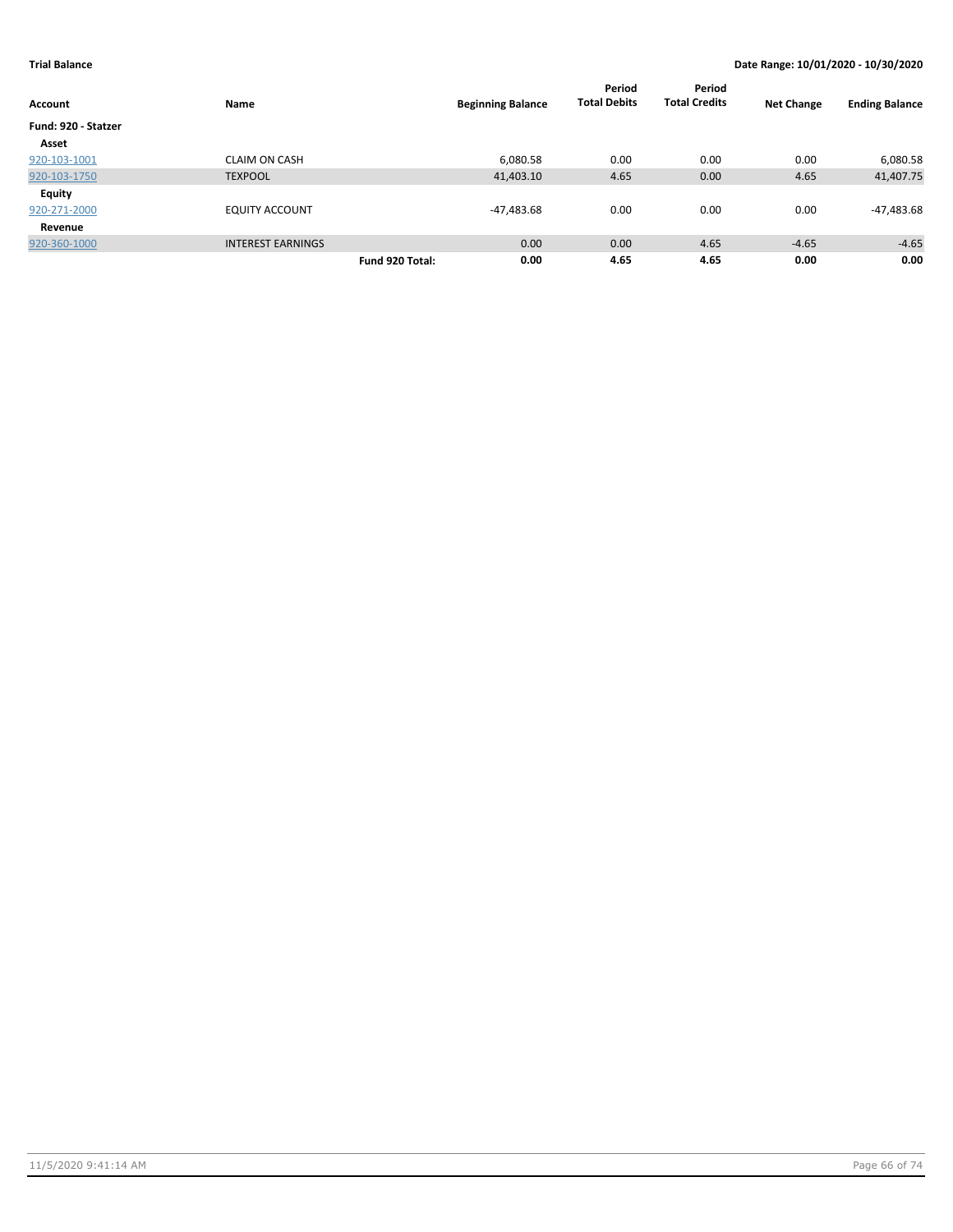|                                       |                             |                          | Period<br><b>Total Debits</b> | Period<br><b>Total Credits</b> |                   |                       |
|---------------------------------------|-----------------------------|--------------------------|-------------------------------|--------------------------------|-------------------|-----------------------|
| Account                               | Name                        | <b>Beginning Balance</b> |                               |                                | <b>Net Change</b> | <b>Ending Balance</b> |
| Fund: 930 - Texas Community Dev.Prog. |                             |                          |                               |                                |                   |                       |
| Asset                                 |                             |                          |                               |                                |                   |                       |
| 930-103-9090                          | CASH-#7219149 HICKORY CREEK | 100.00                   | 0.00                          | 0.00                           | 0.00              | 100.00                |
| Equity                                |                             |                          |                               |                                |                   |                       |
| 930-271-2000                          | <b>EQUITY ACCOUNT</b>       | $-100.00$                | 0.00                          | 0.00                           | 0.00              | $-100.00$             |
|                                       | Fund 930 Total:             | 0.00                     | 0.00                          | 0.00                           | 0.00              | 0.00                  |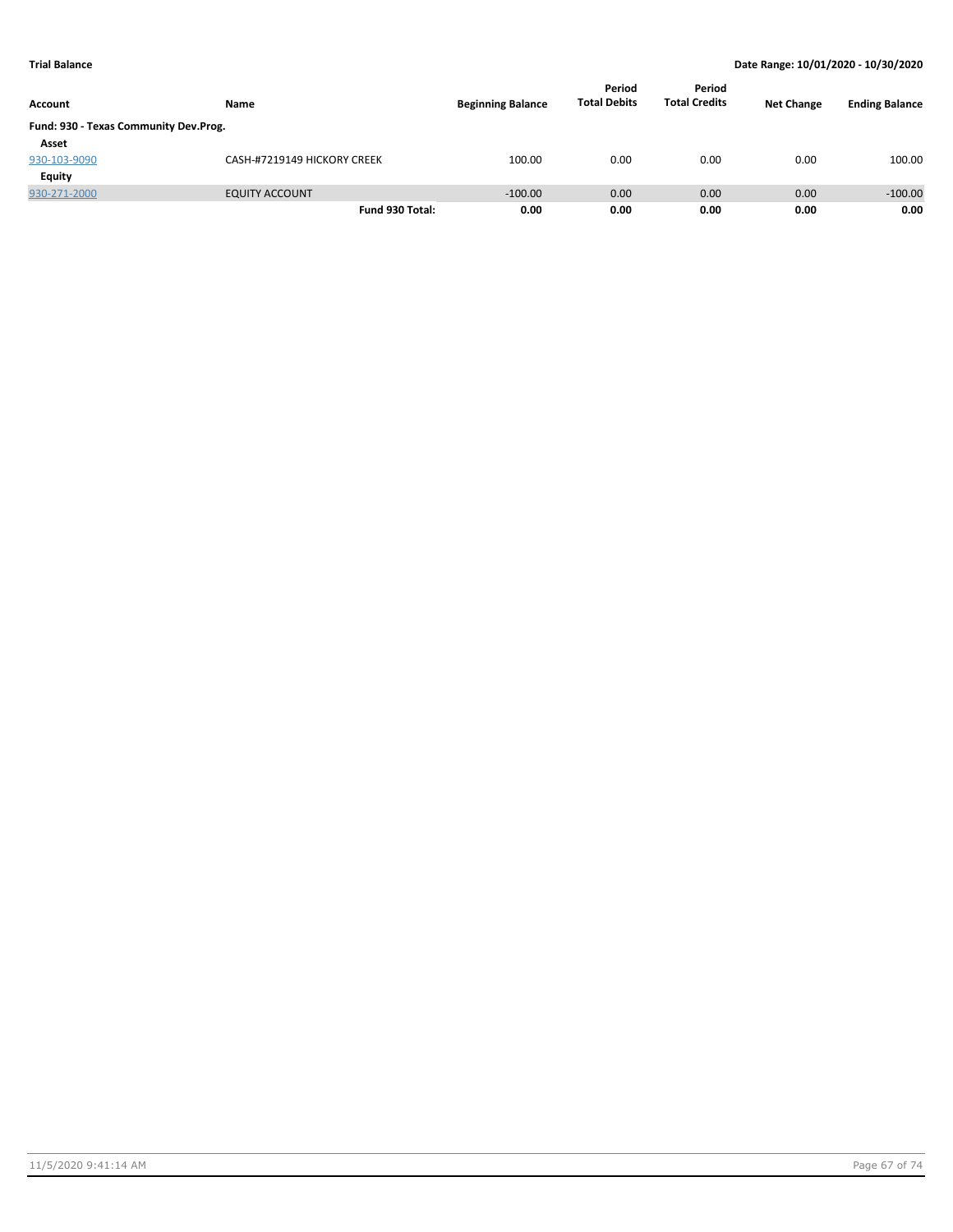| Account             | Name                                | <b>Beginning Balance</b> | Period<br><b>Total Debits</b> | Period<br><b>Total Credits</b> | <b>Net Change</b> | <b>Ending Balance</b> |
|---------------------|-------------------------------------|--------------------------|-------------------------------|--------------------------------|-------------------|-----------------------|
| Fund: 950 - Payroll |                                     |                          |                               |                                |                   |                       |
| Asset               |                                     |                          |                               |                                |                   |                       |
| 950-100-1001        | PR Claim on cash                    | 983.10                   | 28.80                         | 988.93                         | $-960.13$         | 22.97                 |
| Liability           |                                     |                          |                               |                                |                   |                       |
| 950-102-1001        | <b>PR AP Clearing</b>               | 0.00                     | 988.93                        | 988.93                         | 0.00              | 0.00                  |
| 950-271-2000        | <b>DEPOSITS</b>                     | $-20.64$                 | 0.00                          | 0.00                           | 0.00              | $-20.64$              |
| Revenue             |                                     |                          |                               |                                |                   |                       |
| 950-370-1300        | <b>REFUNDS &amp; MISCELLANEOUS</b>  | 0.00                     | 0.00                          | 28.80                          | $-28.80$          | $-28.80$              |
| Expense             |                                     |                          |                               |                                |                   |                       |
| 950-415-2020        | <b>COBRA Group Health Insurance</b> | 0.00                     | 988.93                        | 0.00                           | 988.93            | 988.93                |
|                     | Fund 950 Total:                     | 962.46                   | 2,006.66                      | 2,006.66                       | 0.00              | 962.46                |

**\*\*\*Error: Fund 950 Out of Balance\*\*\***

**\*\*\*Warning: Account Authorization is turned on. Please run the Unauthorized Account Listing Report to see if you are out of balance due to missing accounts \*\*\***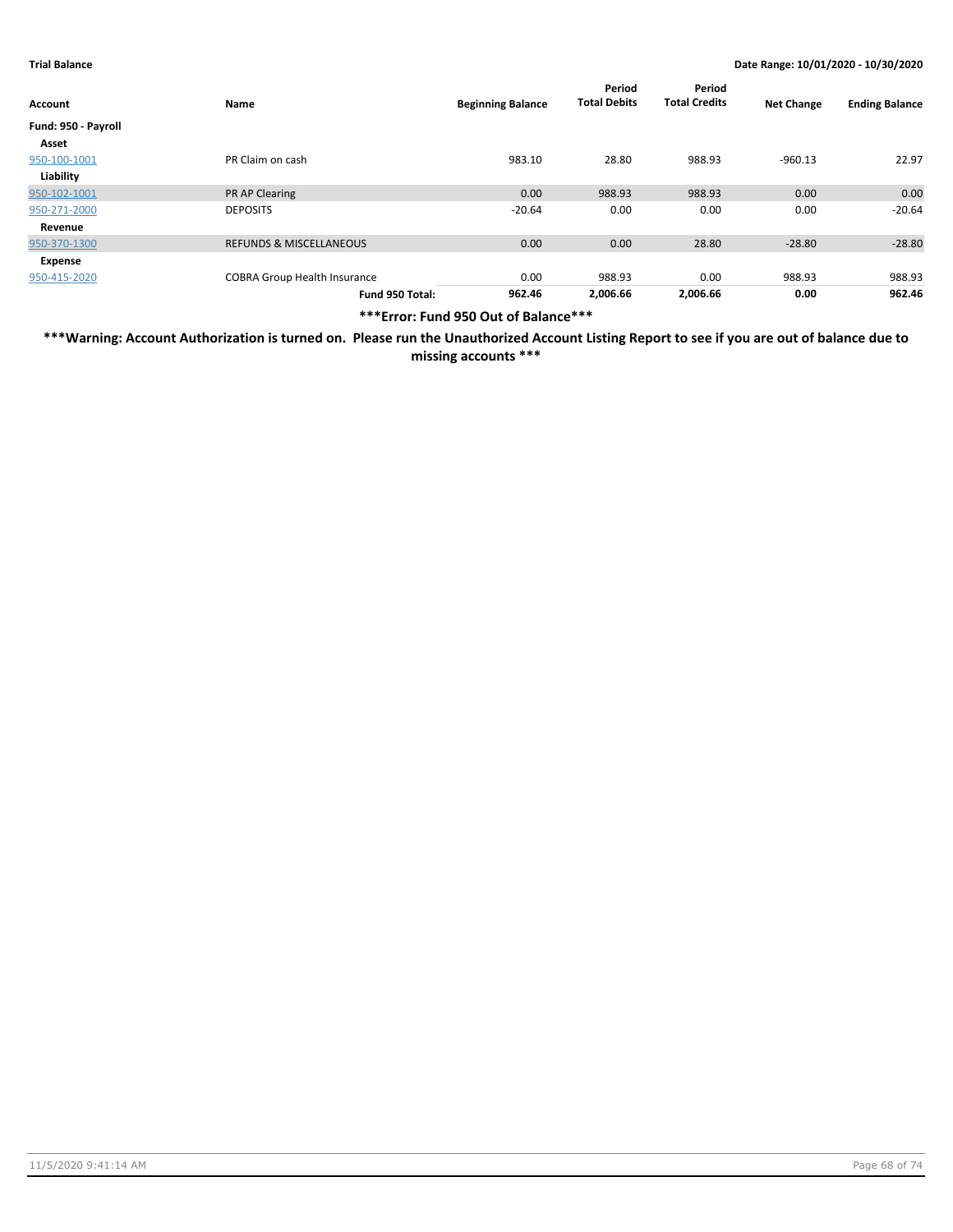|                            |                                      |                          | Period              | Period               |                   |                       |
|----------------------------|--------------------------------------|--------------------------|---------------------|----------------------|-------------------|-----------------------|
| Account                    | Name                                 | <b>Beginning Balance</b> | <b>Total Debits</b> | <b>Total Credits</b> | <b>Net Change</b> | <b>Ending Balance</b> |
| Fund: 990 - Capital Assets |                                      |                          |                     |                      |                   |                       |
| Asset                      |                                      |                          |                     |                      |                   |                       |
| 990-160-1000               | LAND                                 | 341,561.30               | 0.00                | 0.00                 | 0.00              | 341,561.30            |
| 990-160-2000               | <b>BUILDINGS</b>                     | 4,737,000.00             | 0.00                | 0.00                 | 0.00              | 4,737,000.00          |
| 990-160-2010               | <b>ACCUM. DEPRECIATION-BUILDINGS</b> | $-3,612,211.08$          | 0.00                | 0.00                 | 0.00              | $-3,612,211.08$       |
| 990-160-2100               | AUTOMOBILES AND TRUCKS               | 2,339,603.69             | 0.00                | 0.00                 | 0.00              | 2,339,603.69          |
| 990-160-2110               | ACCUM. DEPR.AUTOS AND TRUCKS         | $-1,460,778.27$          | 0.00                | 0.00                 | 0.00              | $-1,460,778.27$       |
| 990-160-2150               | <b>TECHNOLOGY</b>                    | 753,474.11               | 0.00                | 0.00                 | 0.00              | 753,474.11            |
| 990-160-2160               | ACCUM. DEPR.-COMPUTER EQUIPMENT      | $-678,197.41$            | 0.00                | 0.00                 | 0.00              | $-678,197.41$         |
| 990-160-2200               | OFFICE EQUIPMENT                     | 164,640.04               | 0.00                | 0.00                 | 0.00              | 164,640.04            |
| 990-160-2210               | ACCUM. DEPR.-OFFICE EQUIPMENT        | $-100,426.88$            | 0.00                | 0.00                 | 0.00              | $-100,426.88$         |
| 990-160-2250               | <b>RADIO EQUIPMENT</b>               | 213,359.45               | 0.00                | 0.00                 | 0.00              | 213,359.45            |
| 990-160-2260               | ACCUM. DEPR.-RADIO EQUIPMENT         | $-212,477.68$            | 0.00                | 0.00                 | 0.00              | $-212,477.68$         |
| 990-160-2270               | SECURITY EQUIPMENT                   | 159,027.15               | 0.00                | 0.00                 | 0.00              | 159,027.15            |
| 990-160-2280               | ACCUM.DEP.-SECURITY EQUIPMENT        | $-62,677.46$             | 0.00                | 0.00                 | 0.00              | $-62,677.46$          |
| 990-160-2300               | <b>ROADS</b>                         | 18,733,686.23            | 0.00                | 0.00                 | 0.00              | 18,733,686.23         |
| 990-160-2310               | ACCUM. DEPRECIATION-ROADS            | $-14,295,608.64$         | 0.00                | 0.00                 | 0.00              | $-14,295,608.64$      |
| 990-160-2350               | <b>BRIDGES</b>                       | 11,295,230.21            | 0.00                | 0.00                 | 0.00              | 11,295,230.21         |
| 990-160-2360               | <b>ACCUM. DEPRECIATION-BRIDGES</b>   | $-4,099,667.06$          | 0.00                | 0.00                 | 0.00              | $-4,099,667.06$       |
| 990-160-3000               | <b>ROAD EQUIPMENT</b>                | 3,883,975.23             | 0.00                | 0.00                 | 0.00              | 3,883,975.23          |
| 990-160-3010               | ACCUM. DEPRECIATION-ROAD EQUIPME     | $-2,902,802.40$          | 0.00                | 0.00                 | 0.00              | $-2,902,802.40$       |
| 990-160-4000               | <b>CONSTRUCTION IN PROGRESS</b>      | 2,124,972.50             | 0.00                | 0.00                 | 0.00              | 2,124,972.50          |
| Equity                     |                                      |                          |                     |                      |                   |                       |
| 990-271-2000               | <b>EQUITY ACCOUNT</b>                | $-17,321,683.03$         | 0.00                | 0.00                 | 0.00              | $-17,321,683.03$      |
|                            | Fund 990 Total:                      | 0.00                     | 0.00                | 0.00                 | 0.00              | 0.00                  |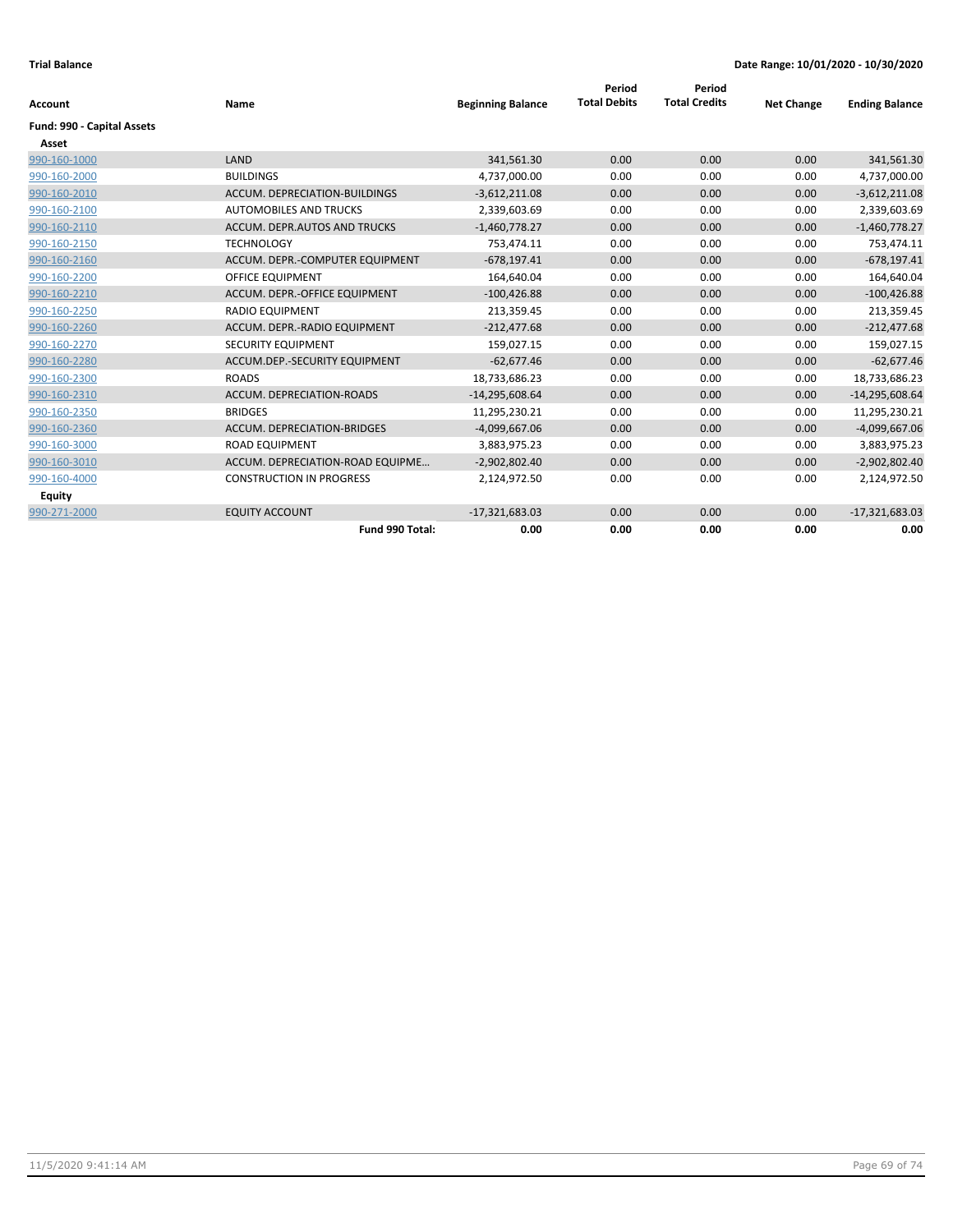| Account                       | Name                           | <b>Beginning Balance</b> | Period<br><b>Total Debits</b> | Period<br><b>Total Credits</b> | <b>Net Change</b> | <b>Ending Balance</b> |
|-------------------------------|--------------------------------|--------------------------|-------------------------------|--------------------------------|-------------------|-----------------------|
| Fund: 991 - Governmental Debt |                                |                          |                               |                                |                   |                       |
| Asset                         |                                |                          |                               |                                |                   |                       |
| 991-170-2000                  | DEFERRED PENSION OUTFLOW       | 38,725.00                | 0.00                          | 0.00                           | 0.00              | 38,725.00             |
| Liability                     |                                |                          |                               |                                |                   |                       |
| 991-200-2400                  | <b>ACCRUED INTEREST</b>        | 235,755.00               | 0.00                          | 0.00                           | 0.00              | 235,755.00            |
| 991-200-2500                  | <b>GENERAL OBLIGATION BOND</b> | 80,000.00                | 0.00                          | 0.00                           | 0.00              | 80,000.00             |
| 991-200-2510                  | <b>GOB-CURRENT PORTION</b>     | $-120,000.00$            | 0.00                          | 0.00                           | 0.00              | $-120,000.00$         |
| 991-200-2550                  | <b>BOND DISCOUNT CURRENT</b>   | $-288.24$                | 0.00                          | 0.00                           | 0.00              | $-288.24$             |
| 991-200-2560                  | <b>BOND DISCOUNT</b>           | $-6,773.47$              | 0.00                          | 0.00                           | 0.00              | $-6,773.47$           |
| 991-200-2570                  | <b>BOND PREMIUM CURRENT</b>    | $-2,904.78$              | 0.00                          | 0.00                           | 0.00              | $-2,904.78$           |
| 991-200-2580                  | <b>BOND PREMIUM</b>            | $-68,262.53$             | 0.00                          | 0.00                           | 0.00              | $-68,262.53$          |
| 991-200-3500                  | <b>ACCRUED COMPENSATION</b>    | $-186,904.13$            | 0.00                          | 0.00                           | 0.00              | $-186,904.13$         |
| 991-200-4000                  | <b>NET PENSION LIABILITY</b>   | 1,126,333.00             | 0.00                          | 0.00                           | 0.00              | 1,126,333.00          |
| 991-200-4500                  | DEFERRED PENSION IN FLOW       | $-1,467,676.00$          | 0.00                          | 0.00                           | 0.00              | $-1,467,676.00$       |
| Equity                        |                                |                          |                               |                                |                   |                       |
| 991-271-2000                  | <b>EQUITY ACCOUNT</b>          | 371,996.15               | 0.00                          | 0.00                           | 0.00              | 371,996.15            |
|                               | Fund 991 Total:                | 0.00                     | 0.00                          | 0.00                           | 0.00              | 0.00                  |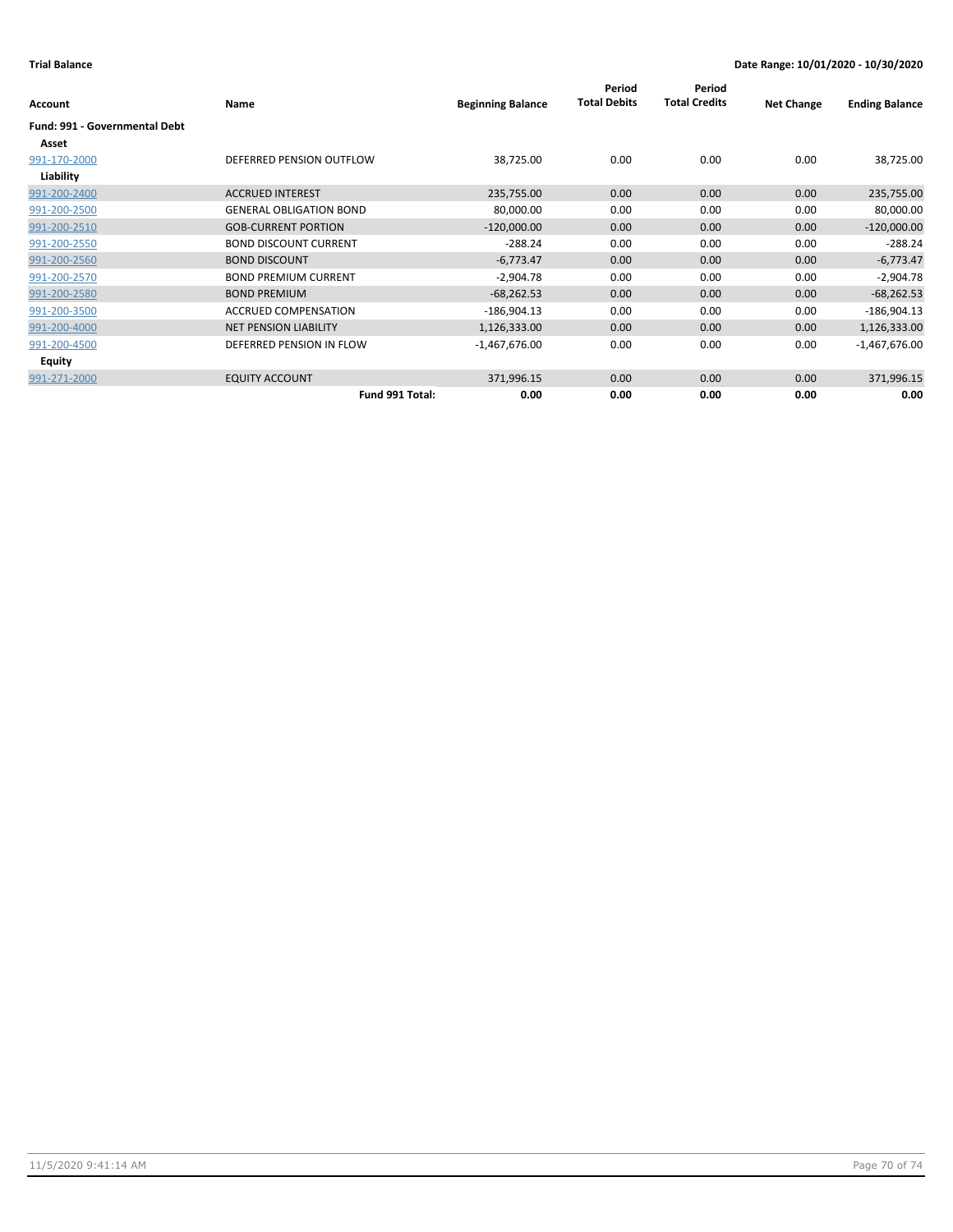|                                 |                         |                 |                          | Period              | Period               |                   |                       |
|---------------------------------|-------------------------|-----------------|--------------------------|---------------------|----------------------|-------------------|-----------------------|
| <b>Account</b>                  | Name                    |                 | <b>Beginning Balance</b> | <b>Total Debits</b> | <b>Total Credits</b> | <b>Net Change</b> | <b>Ending Balance</b> |
| Fund: 998 - Payroll Pooled Cash |                         |                 |                          |                     |                      |                   |                       |
| Asset                           |                         |                 |                          |                     |                      |                   |                       |
| 998-100-1001                    | <b>PR Combined Cash</b> |                 | 983.10                   | 878,238.07          | 753,840.17           | 124,397.90        | 125,381.00            |
| 998-120-3100                    | Due From 100            |                 | 0.00                     | 339,551.59          | 209,732.29           | 129,819.30        | 129,819.30            |
| 998-120-3121                    | Due From 121            |                 | 0.00                     | 2,320.95            | 1,515.94             | 805.01            | 805.01                |
| 998-120-3190                    | Due From 190            |                 | 0.00                     | 522.52              | 344.06               | 178.46            | 178.46                |
| 998-120-3200                    | Due From 200            |                 | 0.00                     | 122.72              | 0.00                 | 122.72            | 122.72                |
| 998-120-3210                    | Due From 210            |                 | 0.00                     | 22,335.35           | 14,228.14            | 8,107.21          | 8,107.21              |
| 998-120-3220                    | Due From 220            |                 | 0.00                     | 26,400.82           | 17,301.14            | 9,099.68          | 9,099.68              |
| 998-120-3230                    | Due From 230            |                 | 0.00                     | 28,297.56           | 17,382.80            | 10,914.76         | 10,914.76             |
| 998-120-3240                    | Due From 240            |                 | 0.00                     | 17,259.26           | 10,562.16            | 6,697.10          | 6,697.10              |
| 998-120-3360                    | Due From 360            |                 | 0.00                     | 847.03              | 452.64               | 394.39            | 394.39                |
| 998-120-3562                    | Due From 562            |                 | 0.00                     | 5,774.32            | 3,323.54             | 2,450.78          | 2,450.78              |
| 998-120-3890                    | Due From 890            |                 | 0.00                     | 14,917.88           | 9,793.74             | 5,124.14          | 5,124.14              |
| Liability                       |                         |                 |                          |                     |                      |                   |                       |
| 998-102-1000                    | A/P CLEARING            |                 | 0.00                     | 285,177.97          | 458,891.52           | $-173,713.55$     | $-173,713.55$         |
| 998-120-3413                    | Due From 413            |                 | 0.00                     | 61.20               | 61.20                | 0.00              | 0.00                  |
| 998-120-3950                    | Due From 950            |                 | 0.00                     | 988.93              | 988.93               | 0.00              | 0.00                  |
| 998-200-1400                    | Wages Payable           |                 | 0.00                     | 469,170.81          | 469,170.81           | 0.00              | 0.00                  |
| 998-207-9900                    | Due To Other Funds      |                 | $-983.10$                | 754,348.78          | 878,746.68           | $-124,397.90$     | $-125,381.00$         |
|                                 |                         | Fund 998 Total: | 0.00                     | 2,846,335.76        | 2,846,335.76         | 0.00              | 0.00                  |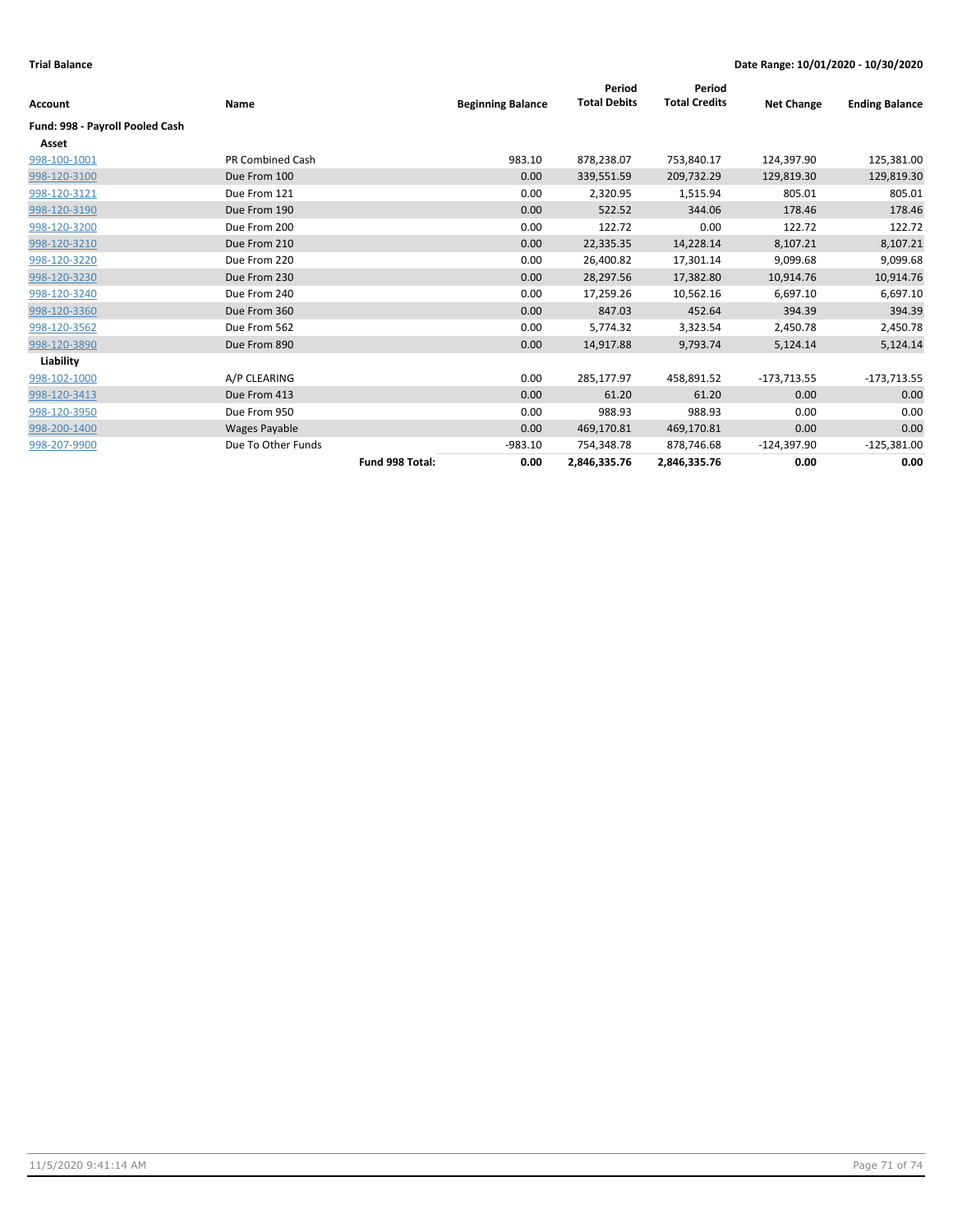| Account                 | Name                 |                      | <b>Beginning Balance</b> | Period<br><b>Total Debits</b> | Period<br><b>Total Credits</b> | <b>Net Change</b> | <b>Ending Balance</b> |
|-------------------------|----------------------|----------------------|--------------------------|-------------------------------|--------------------------------|-------------------|-----------------------|
| Fund: 999 - Pooled Cash |                      |                      |                          |                               |                                |                   |                       |
| Asset                   |                      |                      |                          |                               |                                |                   |                       |
| 999-103-1000            | Combined Checking AP |                      | 4,462,319.79             | 1,589,796.34                  | 1,940,143.62                   | $-350,347.28$     | 4,111,972.51          |
| 999-120-3100            | DUE FROM 100         |                      | 483,159.31               | 188,378.14                    | 633,749.27                     | -445,371.13       | 37,788.18             |
| 999-120-3123            | DUE FROM 123         |                      | 900.00                   | 0.00                          | 900.00                         | $-900.00$         | 0.00                  |
| 999-120-3127            | DUE FROM 127         |                      | 7,900.05                 | 0.00                          | 7,900.05                       | $-7,900.05$       | 0.00                  |
| 999-120-3200            | DUE FROM 200         |                      | 0.00                     | 159.04                        | 159.04                         | 0.00              | 0.00                  |
| 999-120-3210            | DUE FROM 210         |                      | 9,090.54                 | 1,383.45                      | 10,473.99                      | $-9,090.54$       | 0.00                  |
| 999-120-3220            | DUE FROM 220         |                      | 15,428.92                | 15,923.17                     | 30,480.06                      | $-14,556.89$      | 872.03                |
| 999-120-3230            | DUE FROM 230         |                      | 31,119.92                | 35,498.07                     | 66,617.99                      | $-31,119.92$      | 0.00                  |
| 999-120-3240            | DUE FROM 240         |                      | 23,984.55                | 4,821.00                      | 28,805.55                      | $-23,984.55$      | 0.00                  |
| 999-120-3310            | DUE FROM 310         |                      | 522.50                   | 548.00                        | 1,070.50                       | $-522.50$         | 0.00                  |
| 999-120-3413            | DUE FROM 413         |                      | 5,291.93                 | 35,466.21                     | 39,151.29                      | $-3,685.08$       | 1,606.85              |
| 999-120-3680            | DUE FROM 680         |                      | 175,550.32               | 100,775.66                    | 267,870.98                     | -167,095.32       | 8,455.00              |
| 999-120-3850            | DUE FROM 850         |                      | 45.89                    | 480.60                        | 526.49                         | $-45.89$          | 0.00                  |
| Liability               |                      |                      |                          |                               |                                |                   |                       |
| 999-102-1000            | A/P CLEARING         |                      | -752,993.93              | 1,087,309.31                  | 383,037.44                     | 704,271.87        | -48,722.06            |
| 999-207-9900            | DUE TO OTHER FUNDS   |                      | $-4,462,319.79$          | 1,940,539.52                  | 1,590,192.24                   | 350,347.28        | $-4,111,972.51$       |
|                         |                      | Fund 999 Total:      | 0.00                     | 5,001,078.51                  | 5,001,078.51                   | 0.00              | 0.00                  |
|                         |                      | <b>Report Total:</b> | 962.46                   | 13,581,098.19                 | 13,581,098.19                  | 0.00              | 962.46                |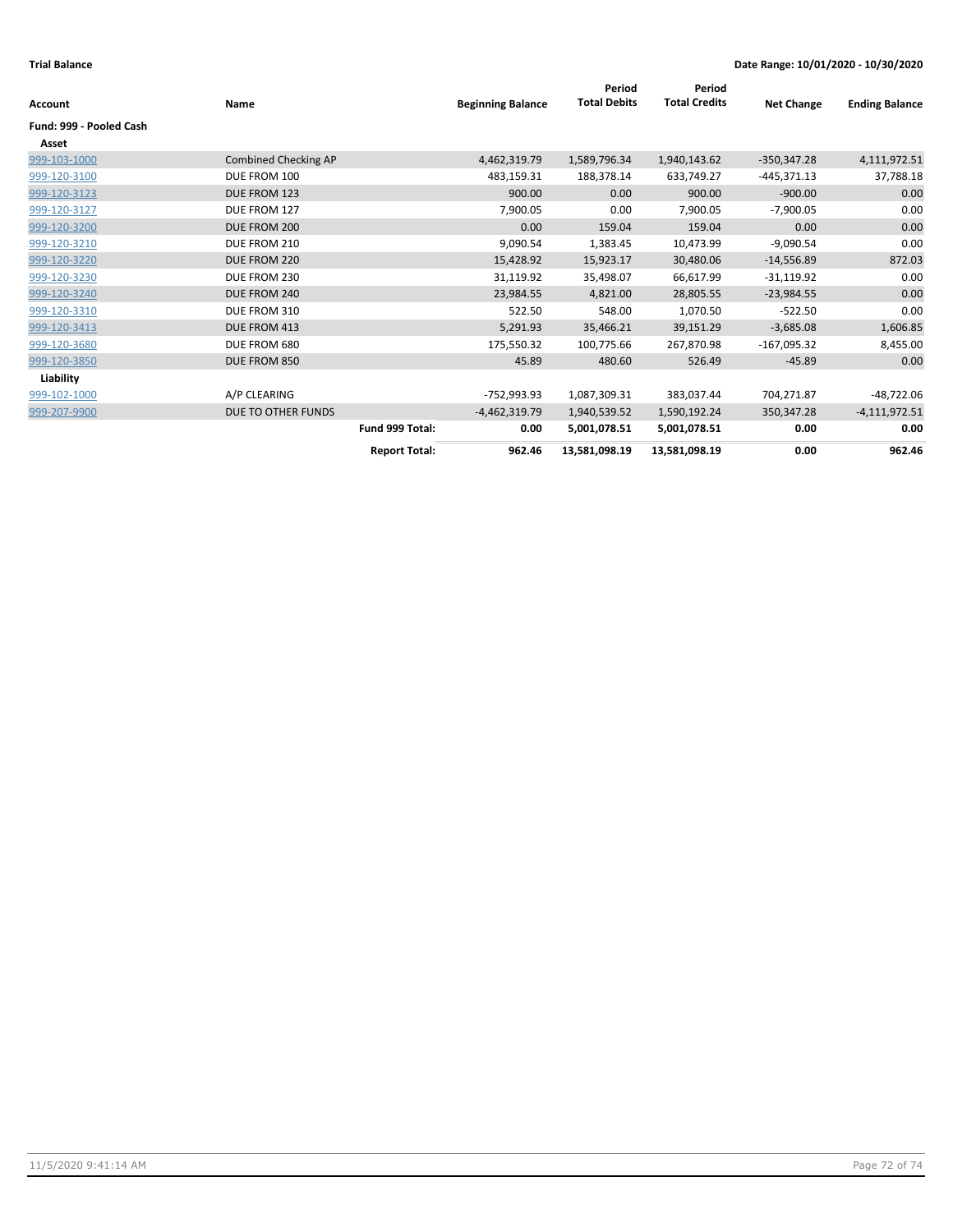## **Fund Summary**

| Fund                                             | <b>Beginning Balance</b> | <b>Total Debits</b> | <b>Total Credits</b> | <b>Ending Balance</b> |
|--------------------------------------------------|--------------------------|---------------------|----------------------|-----------------------|
| 100 - General                                    | 0.00                     | 3,808,966.39        | 3,808,966.39         | 0.00                  |
| 110 - Courthouse Security                        | 0.00                     | 0.00                | 0.00                 | 0.00                  |
| 111 - Justice Court Building Security            | 0.00                     | 0.00                | 0.00                 | 0.00                  |
| 120 - County Clerk Vital Statistics              | 0.00                     | 0.00                | 0.00                 | 0.00                  |
| 121 - County Clerk Records Management            | 0.00                     | 15,927.13           | 15,927.13            | 0.00                  |
| 122 - Chapter 19 Funds                           | 0.00                     | 0.00                | 0.00                 | 0.00                  |
| 123 - Election Equipment Fund                    | 0.00                     | 900.00              | 900.00               | 0.00                  |
| 125 - County Clerk Co.& Dist.CourtTechnology     | 0.00                     | 0.00                | 0.00                 | 0.00                  |
| 126 - County Clerk Court Records Preservation    | 0.00                     | 0.00                | 0.00                 | 0.00                  |
| 127 - County Clerk Records Archive               | 0.00                     | 7,900.05            | 7,900.05             | 0.00                  |
| 130 - Bail Bond Trust Fund                       | 0.00                     | 210.00              | 210.00               | 0.00                  |
| 160 - County Judge Excess Supplement             | 0.00                     | 0.00                | 0.00                 | 0.00                  |
| 161 - Probate Judges Education                   | 0.00                     | 0.00                | 0.00                 | 0.00                  |
| 190 - District Clerk Records Management          | 0.00                     | 2,863.04            | 2,863.04             | 0.00                  |
| 191 - District Court Records Archive             | 0.00                     | 0.00                | 0.00                 | 0.00                  |
| 192 - District Clerk Co.& Dist.Court Technology  | 0.00                     | 0.00                | 0.00                 | 0.00                  |
| 193 - District Clerk Court Records Preservation  | 0.00                     | 0.00                | 0.00                 | 0.00                  |
| 200 - County Offices Records Mangement           | 0.00                     | 1,552.94            | 1,552.94             | 0.00                  |
| 210 - Road & Bridge #1                           | 0.00                     | 180,568.43          | 180,568.43           | 0.00                  |
| 220 - Road & Bridge #2                           | 0.00                     | 245,564.46          | 245,564.46           | 0.00                  |
| 221 - Raw Water Pipeline Road and Bridge #2      | 0.00                     | 12,000.00           | 12,000.00            | 0.00                  |
| 230 - Road & Bridge #3                           | 0.00                     | 352,709.82          | 352,709.82           | 0.00                  |
| 231 - Lake Road Impact/Raw Water PipelinePct. 3  | 0.00                     | 84,000.00           | 84,000.00            | 0.00                  |
| 240 - Road & Bridge #4                           | 0.00                     | 179,663.63          | 179,663.63           | 0.00                  |
| 241 - Lake Road Impact/Raw Water PipelinePct. 4  | 0.00                     | 104,000.00          | 104,000.00           | 0.00                  |
| 250 - Raw Water Pipeline Rock for Pct.2,3,4      | 0.00                     | 0.00                | 0.00                 | 0.00                  |
| 260 - J.P.#1 Justice Court Technology            | 0.00                     | 0.00                | 0.00                 | 0.00                  |
| 270 - J.P.#2 Justice Court Technology            | 0.00                     | 0.00                | 0.00                 | 0.00                  |
| 280 - J.P.#3 Justice Court Technology            | 0.00                     | 0.00                | 0.00                 | 0.00                  |
| 310 - F.C.Detention Center Annual Payment        | 0.00                     | 1,618.50            | 1,618.50             | 0.00                  |
| 330 - Bail Bondsman Application Fee              | 0.00                     | 0.00                | 0.00                 | 0.00                  |
| 350 - Law Library                                | 0.00                     | 0.00                | 0.00                 | 0.00                  |
| 360 - D. A. Fee                                  | 0.00                     | 10,224.90           | 10,224.90            | 0.00                  |
| 361 - Contraband Seizure                         | 0.00                     | 15,738.61           | 15,738.61            | 0.00                  |
| 362 - Investigator/LEOSE                         | 0.00                     | 0.00                | 0.00                 | 0.00                  |
| 380 - IHC Co-Op Gin                              | 0.00                     | 2.17                | 2.17                 | 0.00                  |
| 381 - IHC Bonnie Ruth Cooper                     | 0.00                     | 0.63                | 0.63                 | 0.00                  |
| 410 - CERT                                       | 0.00                     | 0.00                | 0.00                 | 0.00                  |
| 412 - Safe Room Reimbursement Prog.              | 0.00                     | 0.00                | 0.00                 | 0.00                  |
| 413 - CARES ACT-CORONAVIRUS RELIEF               | 0.00                     | 77,308.26           | 77,308.26            | 0.00                  |
| 560 - Sheriff Forfeiture                         | 0.00                     | 58,378.30           | 58,378.30            | 0.00                  |
| 561 - Law Enforcement Education Sheriff's Office | 0.00                     | 0.00                | 0.00                 | 0.00                  |
| 562 - Bois D'Arc Lake Reservoir (SO)             | 0.00                     | 34,036.68           | 34,036.68            | 0.00                  |
| 563 - Sheriff's Office Technology                | 0.00                     | 0.00                | 0.00                 | 0.00                  |
| 590 - Specialty Court/Drug Court                 | 0.00                     | 0.00                | 0.00                 | 0.00                  |
| 600 - Sinking                                    | 0.00                     | 39,949.91           | 39,949.91            | 0.00                  |
| 630 - Law Enforcement Education Const. Pct.1     | 0.00                     | 0.00                | 0.00                 | 0.00                  |
| 640 - Law Enforcement Education Const. Pct.2     | 0.00                     | 0.00                | 0.00                 | 0.00                  |
| 650 - Law Enforcement Education Const. Pct.3     | 0.00                     | 0.00                | 0.00                 | 0.00                  |
| 660 - 2017 GO Bonds-Construction Fund FY2017     | 0.00                     | 0.00                | 0.00                 | 0.00                  |
| 670 - Courthouse Restoration                     | 0.00                     | 13,705.23           | 13,705.23            | 0.00                  |
| 680 - 2018 GO Bonds-Construction Fund FY2019     | 0.00                     | 369,080.34          | 369,080.34           | 0.00                  |
| 690 - 2020 CO Bonds-Construction Fund FY2020     | 0.00                     | 0.00                | 0.00                 | 0.00                  |
| 700 - Right of Way                               | 0.00                     | 9.65                | 9.65                 | 0.00                  |
| 800 - Veterans Court Program                     | 0.00                     | 0.00                | 0.00                 | 0.00                  |
| 810 - County Lake Road Impact Fund               | 0.00                     | 0.00                | 0.00                 | 0.00                  |
| 850 - Lake Fannin                                | 0.00                     | 2,144.59            | 2,144.59             | 0.00                  |
| 890 - T.J.J.D.                                   | 0.00                     | 112,179.63          | 112,179.63           | 0.00                  |
| 891 - Juvenile Probation-Restitution             | 0.00                     | 469.32              | 469.32               | 0.00                  |